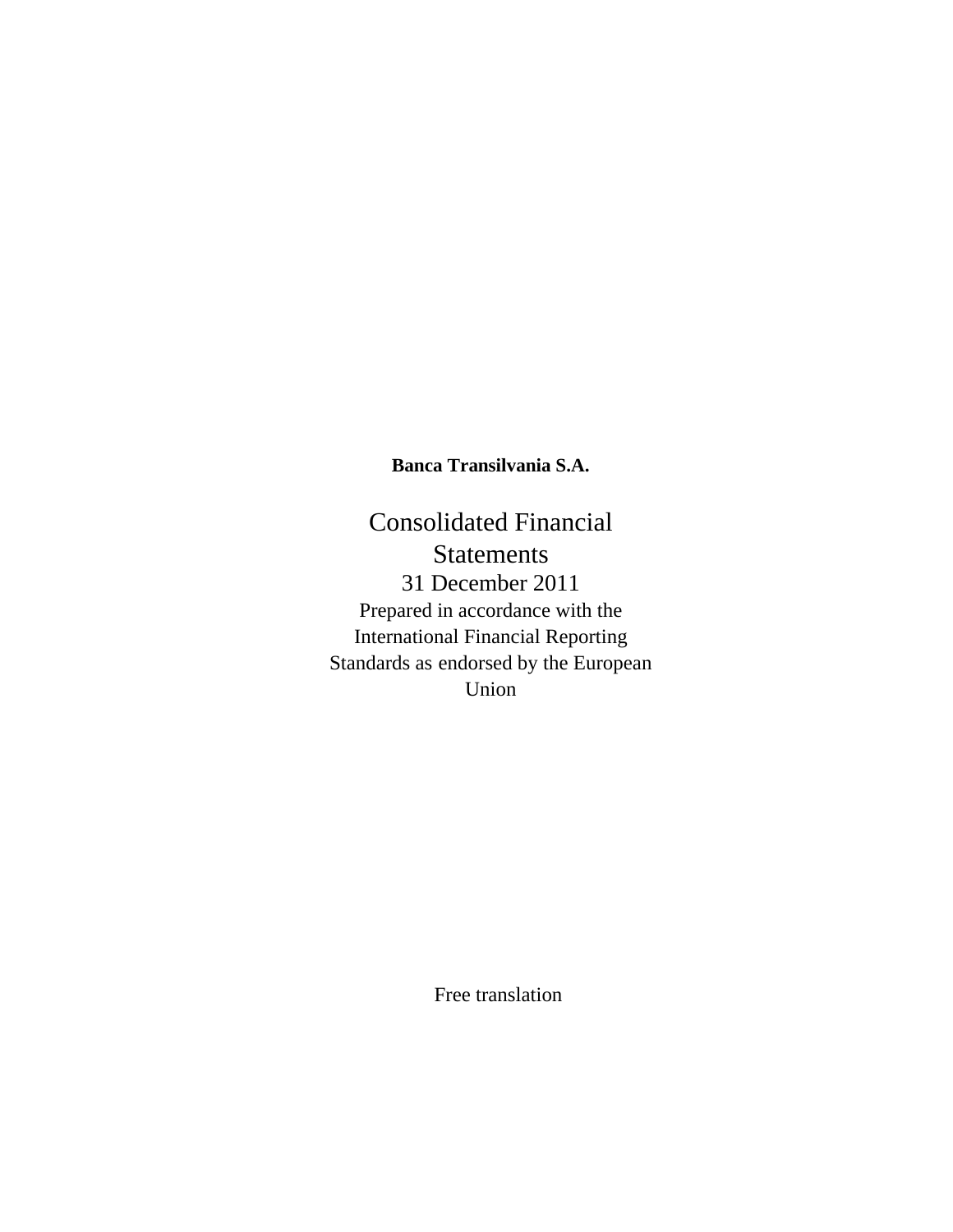# **Contents**

| Independent auditors' report                   |               |
|------------------------------------------------|---------------|
| Consolidated income statement                  |               |
| Consolidated statement of comprehensive income |               |
| Consolidated statement of financial position   | $\mathcal{R}$ |
| Consolidated statement of changes in equity    | $4 - 5$       |
| Consolidated statement of cash flows           | $6 - 7$       |
| Notes to the consolidated financial statements | 8 - 79        |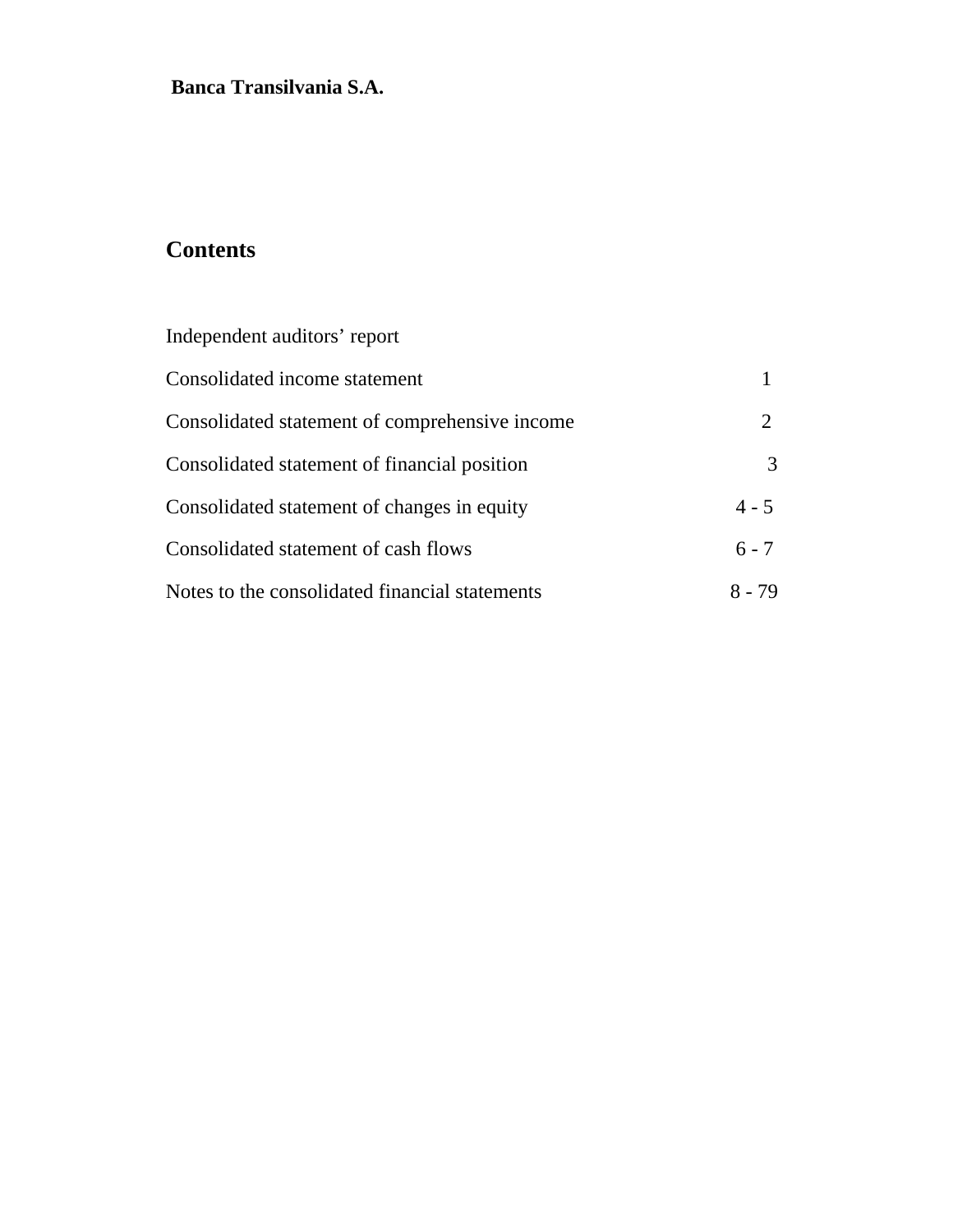# **Consolidated income statement**

#### *For the year ended 31 December*

|                                                                               |             |                                             |                                             |                                           | <b>Convenience Translation*</b>           |
|-------------------------------------------------------------------------------|-------------|---------------------------------------------|---------------------------------------------|-------------------------------------------|-------------------------------------------|
| Interest income                                                               | <b>Note</b> | 2011<br><b>RON</b><br>thousand<br>1,856,372 | 2010<br><b>RON</b><br>thousand<br>1,894,260 | 2011<br><b>EUR</b><br>thousand<br>438,041 | 2010<br><b>EUR</b><br>thousand<br>449,954 |
| Interest expense                                                              |             | (921, 954)                                  | (897,963)                                   | (217,550)                                 | (213, 298)                                |
| Net interest income                                                           | $\,8\,$     | 934,418                                     | 996,297                                     | 220,491                                   | 236,656                                   |
| Fee and commission income                                                     |             | 436,026                                     | 421,645                                     | 102,887                                   | 100,156                                   |
| Fee and commission expense                                                    |             | (53,868)                                    | (46, 735)                                   | (12,711)                                  | (11,101)                                  |
| Net fee and commission income                                                 | 9           | 382,158                                     | 374,910                                     | 90,176                                    | 89,055                                    |
| Net trading income                                                            | 10          | 111,613                                     | 118,969                                     | 26,337                                    | 28,259                                    |
| Other operating income                                                        | 11          | 61,524                                      | 51,719                                      | 14,518                                    | 12,285                                    |
| <b>Operating income</b>                                                       |             | 1,489,713                                   | 1,541,895                                   | 351,522                                   | 366,255                                   |
| Net impairment losses on assets, other liabilities and credit<br>committments | 12          | (315, 849)                                  | (646, 965)                                  | (74, 530)                                 | (153, 677)                                |
| Personnel expenses                                                            | 13          | (390, 262)                                  | (373, 371)                                  | (92,089)                                  | (88, 689)                                 |
| Depreciation and amortization                                                 | 22,23       | (63, 787)                                   | (60, 897)                                   | (15,052)                                  | (14, 465)                                 |
| Other operating expenses                                                      | 14          | (364, 386)                                  | (306, 888)                                  | (85,983)                                  | (72, 897)                                 |
| <b>Operating expenses</b>                                                     |             | (1, 134, 284)                               | (1,388,121)                                 | (267, 652)                                | (329, 728)                                |
| Share of profits/(losses) in associates                                       | 22          |                                             | 4,741                                       |                                           | 1,126                                     |
| Profit before income tax                                                      | 15          | 355,429                                     | 158,515                                     | 83,869                                    | 37,653                                    |
| Income tax expense                                                            |             | (58, 181)                                   | (24, 531)                                   | (13,729)                                  | (5,827)                                   |
| Profit for the year                                                           |             | 297,248                                     | 133,984                                     | 70,140                                    | 31,826                                    |
| Profit for the year attributable to:                                          |             |                                             |                                             |                                           |                                           |
| Equity holders of the Bank                                                    |             | 297,019                                     | 133,794                                     | 70,086                                    | 31,781                                    |
| Non controlling interests                                                     |             | 229                                         | 190                                         | 54                                        | 45                                        |
| Profit for the year                                                           |             | 297,248                                     | 133,984                                     | 70,140                                    | 31,826                                    |
| Basic earnings per share                                                      |             | 0.1840                                      | 0.0801                                      |                                           |                                           |
| Diluted earnings per share                                                    |             | 0.1840                                      | 0.0801                                      |                                           |                                           |
| * Refer to Note 2c                                                            |             |                                             |                                             |                                           |                                           |

The accompanyng notes from pages 8 to 79 form an integral part of these consolidated financial statements. TRANSLATOR'S EXPLANATORY NOTE: The above is provided as a free translation from Romanian which is the official and binding version.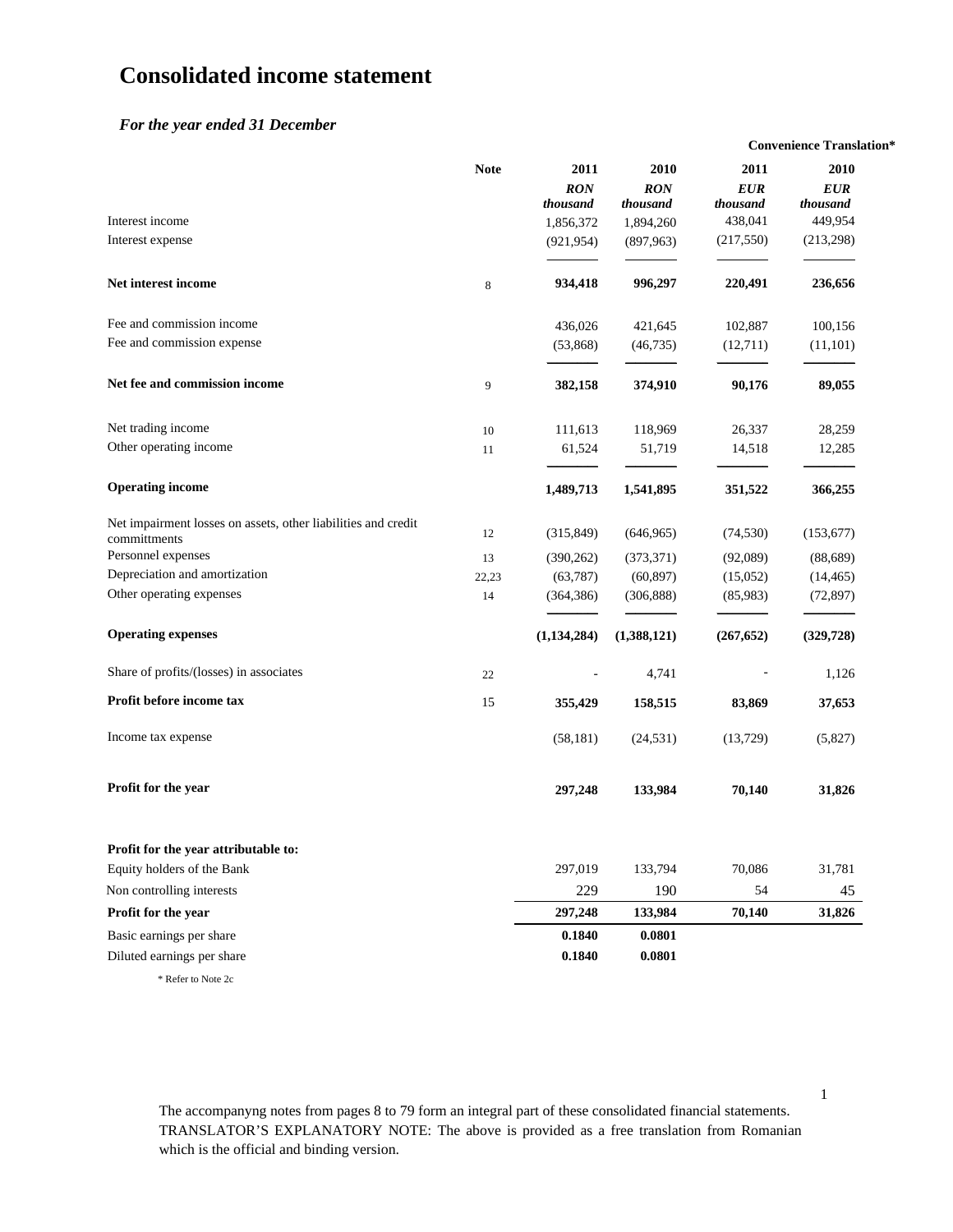# **Consolidated statement of comprehensive income**

As at 31 December

|                                                    | <b>Note</b> | 2011<br><b>RON</b><br>thousand | 2010<br><b>RON</b><br>thousand | 2011<br><b>EUR</b><br>thousand | Convenience<br>Translation*<br><b>2010</b><br><b>EUR</b><br>thousand |
|----------------------------------------------------|-------------|--------------------------------|--------------------------------|--------------------------------|----------------------------------------------------------------------|
| <b>Profit for the year</b>                         |             | 297,248                        | 133,984                        | 70,140                         | 31,826                                                               |
| Other comprehensive income, net of income tax      |             |                                |                                |                                |                                                                      |
| Fair values gains/(losses) from available for sale |             | (15,820)                       | 7,263                          | (3,733)                        | 1,725                                                                |
| investments (net of deferred tax)                  |             |                                |                                |                                |                                                                      |
| Other comprehensive income, net of income tax      |             | 20,906                         | 5,494                          | 4,933                          | 1,305                                                                |
| Revaluation reserve for fixed assets               |             |                                | 6,116                          |                                | 1,453                                                                |
| Total comprehensive income for the period          |             | 302,334                        | 152,857                        | 71,341                         | 36,309                                                               |
| Total comprehensive income attributable to:        |             |                                |                                |                                |                                                                      |
| Equity holders of the Bank                         |             | 302,127                        | 153,024                        | 71,292                         | 36,349                                                               |
| Non controlling interest                           |             | 207                            | (167)                          | 49                             | (40)                                                                 |
| Total comprehensive income for the period          |             | 302,334                        | 152,857                        | 71,341                         | 36,309                                                               |

\* Refer to Note 2c,

The consolidated financial statements were approved by the Board of Directors on 28 March 2012 and were signed on its behalf by:

Horia Ciorcila Maria Moldovan

*Chairman Chief Financial Officer*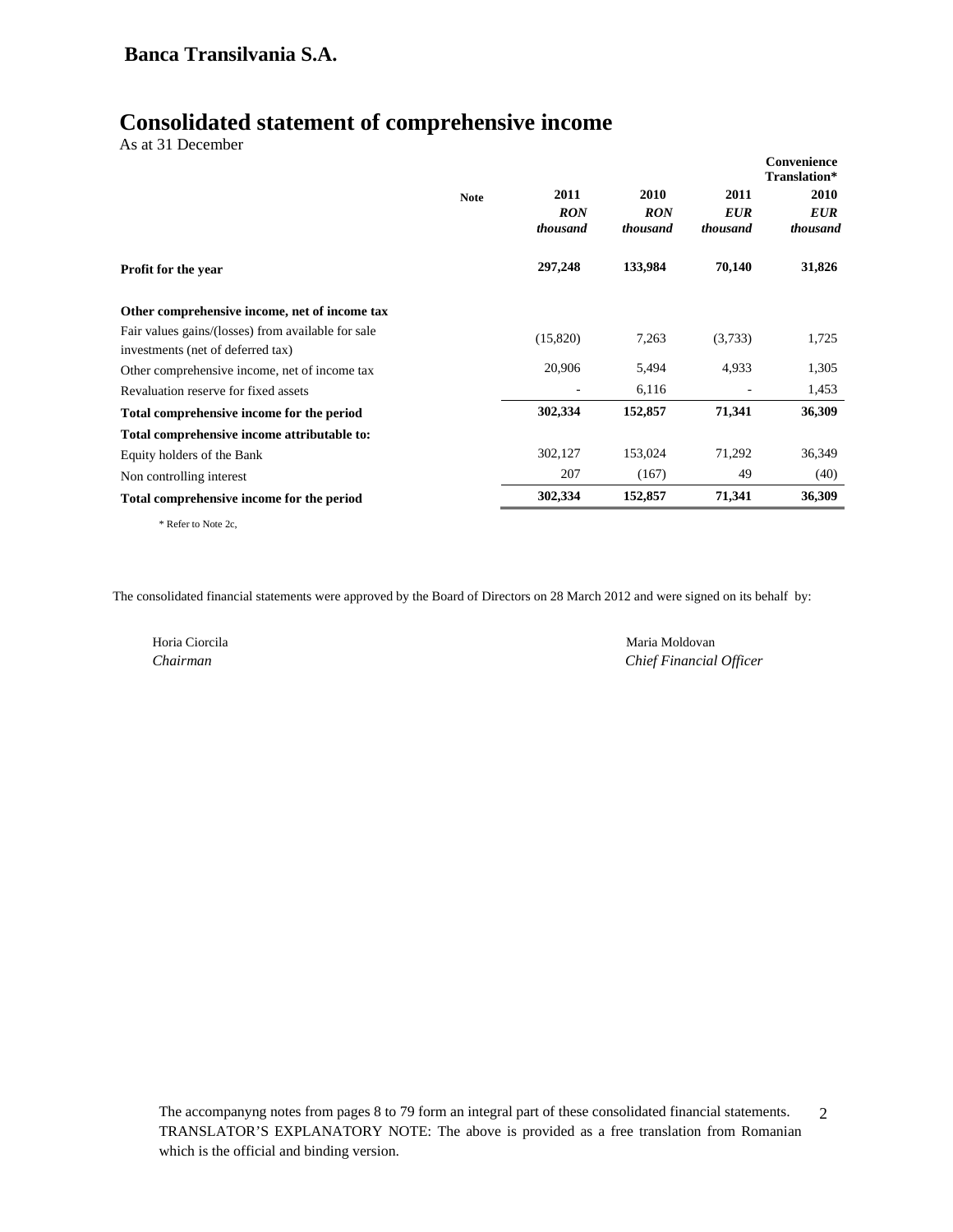# **Consolidated statement of financial position**

*As at 31 December* 

|                                                        |             |                     |                     |                     | <b>Convenience Translation*</b> |
|--------------------------------------------------------|-------------|---------------------|---------------------|---------------------|---------------------------------|
|                                                        | <b>Note</b> | 2011                | 2010                | 2011                | 2010                            |
|                                                        |             | <b>RON</b> thousand | <b>RON</b> thousand | <b>EUR</b> thousand | <b>EUR</b> thousand             |
| <b>Assets</b>                                          |             |                     |                     |                     |                                 |
| Cash and cash equivalents                              | 16          | 4,550,256           | 3,701,125           | 1,053,373           | 863,780                         |
| Placements with banks                                  | 17          | 778,977             | 1,237,155           | 180,331             | 288,731                         |
| Financial assets at fair value through profit and loss | 18          | 140,551             | 111,977             | 32,537              | 26,134                          |
| Loans and advances to customers                        | 19          | 13,977,655          | 12,215,792          | 3,235,793           | 2,850,960                       |
| Net lease investments                                  | 20          | 207,388             | 223,617             | 48,010              | 52,188                          |
| Investment securities, available for sale              | 21          | 5,816,778           | 3,780,997           | 1,346,570           | 882,421                         |
| Investment securities, held to maturity                | 21          | 819                 | 820                 | 190                 | 191                             |
| Property and equipment                                 | 22          | 297,531             | 287,570             | 68,878              | 67,114                          |
| Intangible assets                                      | 23          | 70,555              | 48,875              | 16,333              | 11,407                          |
| Goodwill                                               | 23          | 376                 | 8,369               | 87                  | 1,953                           |
| Deferred tax asset                                     | 24          | 28,163              | 30,454              | 6,520               | 7,107                           |
| Other assets                                           | 25          | 139,764             | 83,501              | 32,355              | 19,488                          |
| <b>Total assets</b>                                    |             | 26,008,813          | 21,730,252          | 6,020,977           | 5,071,474                       |
| <b>Liabilities</b>                                     |             |                     |                     |                     |                                 |
| Deposits from banks                                    | 26          | 251,181             | 333,194             | 58,148              | 77,762                          |
| Deposits from customers                                | 27          | 20,257,251          | 17,279,132          | 4,689,504           | 4,032,658                       |
| Loans from banks and other financial institutions      | 28          | 2,592,982           | 1,593,295           | 600,269             | 371,848                         |
| Other subordinated liabilities                         | 29          | 260,148             | 257,553             | 60,224              | 60,109                          |
| Other liabilities                                      | 30          | 255,384             | 177,114             | 59,120              | 41,333                          |
| <b>Total liabilities</b>                               |             | 23,616,946          | 19,640,288          | 5,467,265           | 4,583,710                       |
| <b>Equity</b>                                          |             |                     |                     |                     |                                 |
| Share capital                                          | 31          | 1,860,159           | 1,560,500           | 430,622             | 364,194                         |
| Own shares                                             |             | (2,118)             | (256)               | (490)               | (60)                            |
| Share premiums                                         |             | 732                 | $\Omega$            | 169                 | $\Omega$                        |
| Retained earnings                                      |             | 303,268             | 301,088             | 70,206              | 70,269                          |
| Reevaluation reserve                                   |             | 35,544              | 28,291              | 8,228               | 6,603                           |
| Other reserves                                         | 32          | 192,248             | 198,230             | 44,506              | 46,265                          |
| Total equity attributable to equity holders of the     |             | 2,389,833           | 2,087,853           | 553,241             | 487,271                         |
| Non-controlling interest                               |             | 2,034               | 2,111               | 471                 | 493                             |
| <b>Total equity</b>                                    |             | 2,391,867           | 2,089,964           | 553,712             | 487,764                         |
| <b>Total liabilities and equity</b>                    |             | 26,008,813          | 21,730,252          | 6,020,977           | 5,071,474                       |

\* Refer to Note 2c.

The consolidated financial statements were approved by the Board of Directors on 28 March 2012 and were signed on its behalf by:

Horia Ciorcila **Maria Moldovan** *Chairman Chief Financial Officer*

The accompanyng notes from pages 8 to 79 form an integral part of these consolidated financial statements. TRANSLATOR'S EXPLANATORY NOTE: The above is provided as a free translation from Romanian which is the official and binding version. 3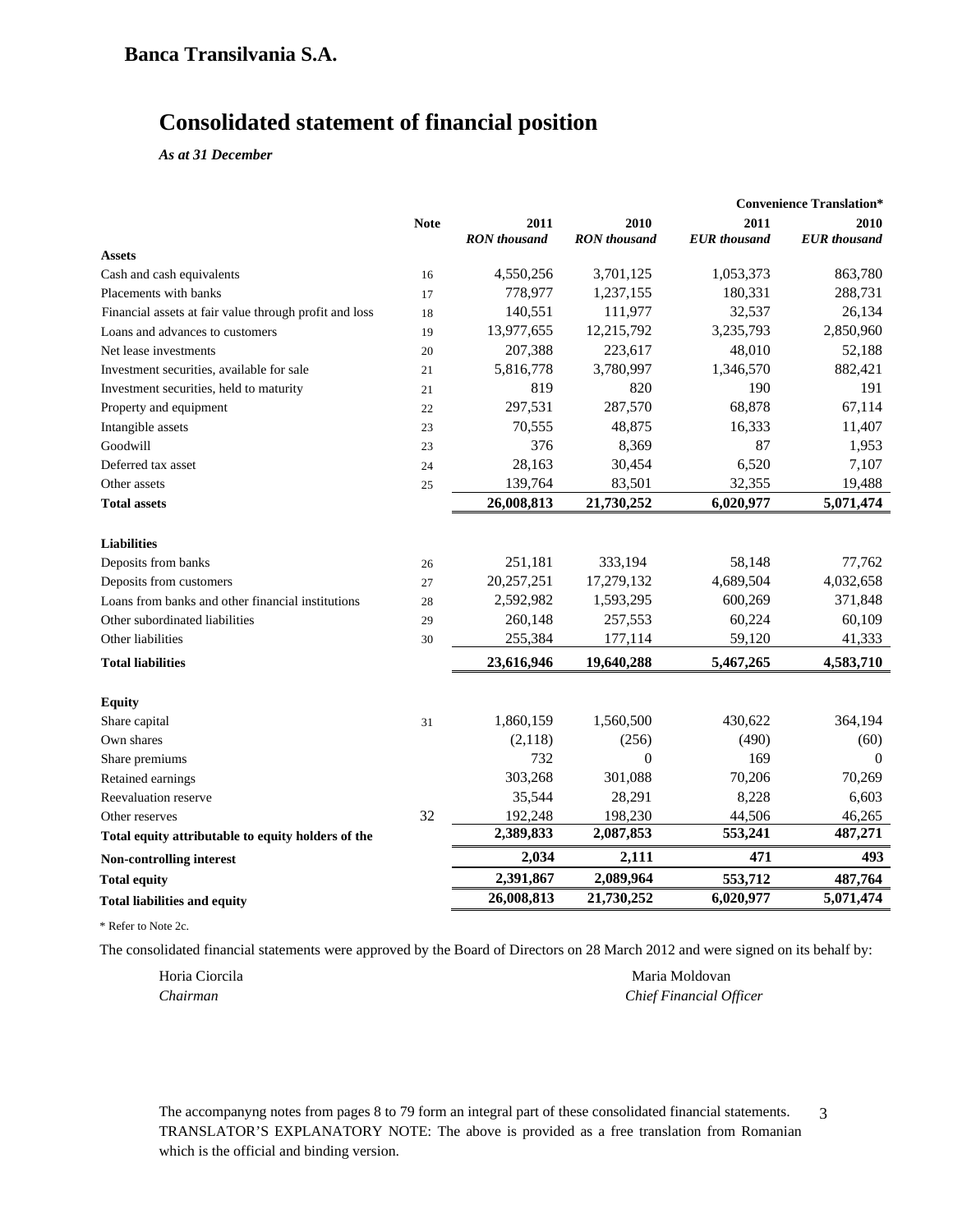# **Consolidated statement of changes in equity**

*For the year ended 31 December 2011* 

|                                                                                       | <b>Attributable to the equity holders of the Bank</b> |            |                          |                                 |                          |                             |                                 |              |
|---------------------------------------------------------------------------------------|-------------------------------------------------------|------------|--------------------------|---------------------------------|--------------------------|-----------------------------|---------------------------------|--------------|
| In RON thousand                                                                       | Share capital                                         | Own shares | <b>Share</b><br>premiums | <b>Reevaluation</b><br>reserves | <b>Other</b><br>reserves | <b>Retained</b><br>earnings | Non-<br>controlling<br>interest | <b>Total</b> |
| <b>Balance as at 31 December 2010</b>                                                 | 1,560,500                                             | (256)      |                          | 28,291                          | 198,230                  | 301,088                     | 2,111                           | 2,089,964    |
| Total comprehensive income for the period<br>Profit for the year                      |                                                       |            |                          |                                 |                          | 297,019                     | 229                             | 297,248      |
| Other comprehensive income, net of income tax                                         |                                                       |            |                          |                                 |                          |                             |                                 |              |
| Transfer from revaluation surplus to retained earnings                                |                                                       |            |                          | (1,080)                         |                          | 1,080                       |                                 |              |
| Fair values losses from available for sale investments (net of<br>deferred tax)       |                                                       |            |                          | $\sim$                          | (15,820)                 |                             | $\overline{\phantom{a}}$        | (15,820)     |
| Revaluation reserve for fixed assets<br>Other changes                                 | (3,398)                                               |            |                          | 8,333                           |                          | 15,971                      | $\overline{a}$<br>(22)          | 20,884       |
| Total comprehensive income for the period                                             | (3,398)                                               |            |                          | 7,253                           | (15,820)                 | 314,070                     | 207                             | 302,312      |
| Increase in share capital through conversion of reserves from<br>the statutory profit | 302,336                                               |            |                          |                                 |                          | (302, 336)                  |                                 |              |
| Increase in share premium                                                             |                                                       |            | 732                      |                                 |                          |                             |                                 | 732          |
| Increase in share capital through cash contribution                                   | 721                                                   |            |                          |                                 |                          |                             |                                 | 721          |
| Distribution to statutory reserves                                                    |                                                       |            |                          | $\sim$                          | 9,838                    | (9,838)                     | ۰                               |              |
| Acquisitions of own shares                                                            | $\sim$                                                | (1,862)    |                          | $\sim$                          | $\sim$                   |                             | ٠                               | (1, 862)     |
| Acquisition of non-controlling interest                                               |                                                       |            |                          | $\blacksquare$                  |                          | 284                         | (284)                           |              |
| Contributions by and distributions to owners                                          | 303,057                                               | (1, 862)   | 732                      |                                 | 9,838                    | (311,890)                   | (284)                           | (409)        |
| <b>Balance at 31 December 2011</b>                                                    | 1,860,159                                             | (2,118)    | 732                      | 35,544                          | 192,248                  | 303,268                     | 2,034                           | 2,391,867    |

The accompanyng notes from pages 8 to 79 form an integral part of these consolidated financial statements.

4

TRANSLATOR'S EXPLANATORY NOTE: The above is provided as a free translation from Romanian which is the official and binding version.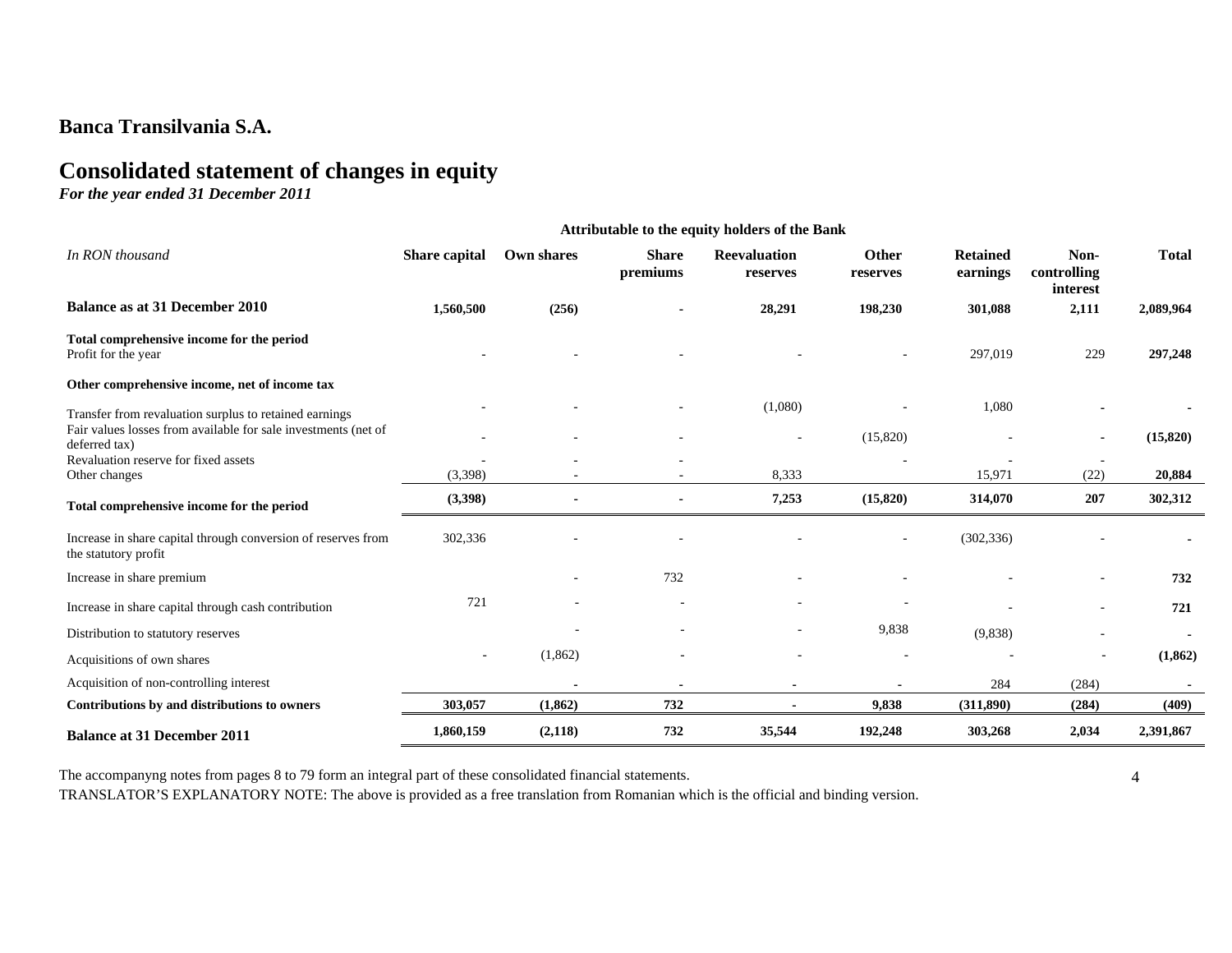# **Consolidated statement of changes in equity**

*For the year ended 31 December 2010* 

|                                                                                | Attributable to the equity holders of the Bank |            |                          |                                 |                   |                             |                                 |                |
|--------------------------------------------------------------------------------|------------------------------------------------|------------|--------------------------|---------------------------------|-------------------|-----------------------------|---------------------------------|----------------|
| In RON thousand                                                                | Share capital                                  | Own shares | <b>Share</b><br>premiums | <b>Reevaluation</b><br>reserves | Other<br>reserves | <b>Retained</b><br>earnings | Non-<br>controlling<br>interest | <b>Total</b>   |
| <b>Balance as at 31 December 2009</b>                                          | 1,176,237                                      | (333)      | 97,684                   | 22,543                          | 179,948           | 354,157                     | 7,798                           | 1,838,034      |
| Total comprehensive income for the period<br>Profit for the year               |                                                |            |                          |                                 | ÷                 | 133,794                     | 190                             | 133,984        |
| Other comprehensive income, net of income tax                                  |                                                |            |                          |                                 |                   |                             |                                 |                |
| Transfer from revaluation surplus to retained earnings                         |                                                |            |                          | (368)                           |                   | 368                         |                                 |                |
| Fair values gains from available for sale investments (net of<br>deferred tax) |                                                |            |                          | $\sim$                          | 7,263             |                             | $\blacksquare$                  | 7,263          |
| Revaluation reserve for fixed assets<br>Other changes                          |                                                |            |                          | 6,116                           | 3,748             | 1,746                       | $\sim$<br>(357)                 | 6,116<br>5,137 |
| Total comprehensive income for the period                                      |                                                |            |                          | 5,748                           | 11,011            | 135,908                     | (167)                           | 152,500        |
| Increase in share capital through conversion of reserves from<br>the profit    | 173,901                                        |            |                          |                                 |                   | (173,901)                   |                                 |                |
| Increase in share capital through incorporation of share<br>premium            | 97,684                                         |            | (97, 684)                |                                 |                   |                             |                                 |                |
| Increase in share capital through cash contribution                            | 112,678                                        |            |                          |                                 |                   |                             |                                 | 112,678        |
| Distribution to statutory reserves                                             |                                                |            |                          |                                 | 7,271             | (7,271)                     |                                 |                |
| Acquisition of own shares                                                      |                                                | 77         |                          |                                 |                   |                             |                                 | 77             |
| Acquisition of interest without control                                        |                                                |            |                          |                                 |                   | (7, 805)                    | (5,520)                         | (13,325)       |
| Contributions by and distributions to owners                                   | 384,263                                        | 77         | (97, 684)                |                                 | 7,271             | (188, 977)                  | (5,520)                         | 99,430         |
| <b>Balance at 31 December 2010</b>                                             | 1,560,500                                      | (256)      |                          | 28,291                          | 198,230           | 301,088                     | 2,111                           | 2,089,964      |

The accompanyng notes from pages 8 to 79 form an integral part of these consolidated financial statements.

5

TRANSLATOR'S EXPLANATORY NOTE: The above is provided as a free translation from Romanian which is the official and binding version.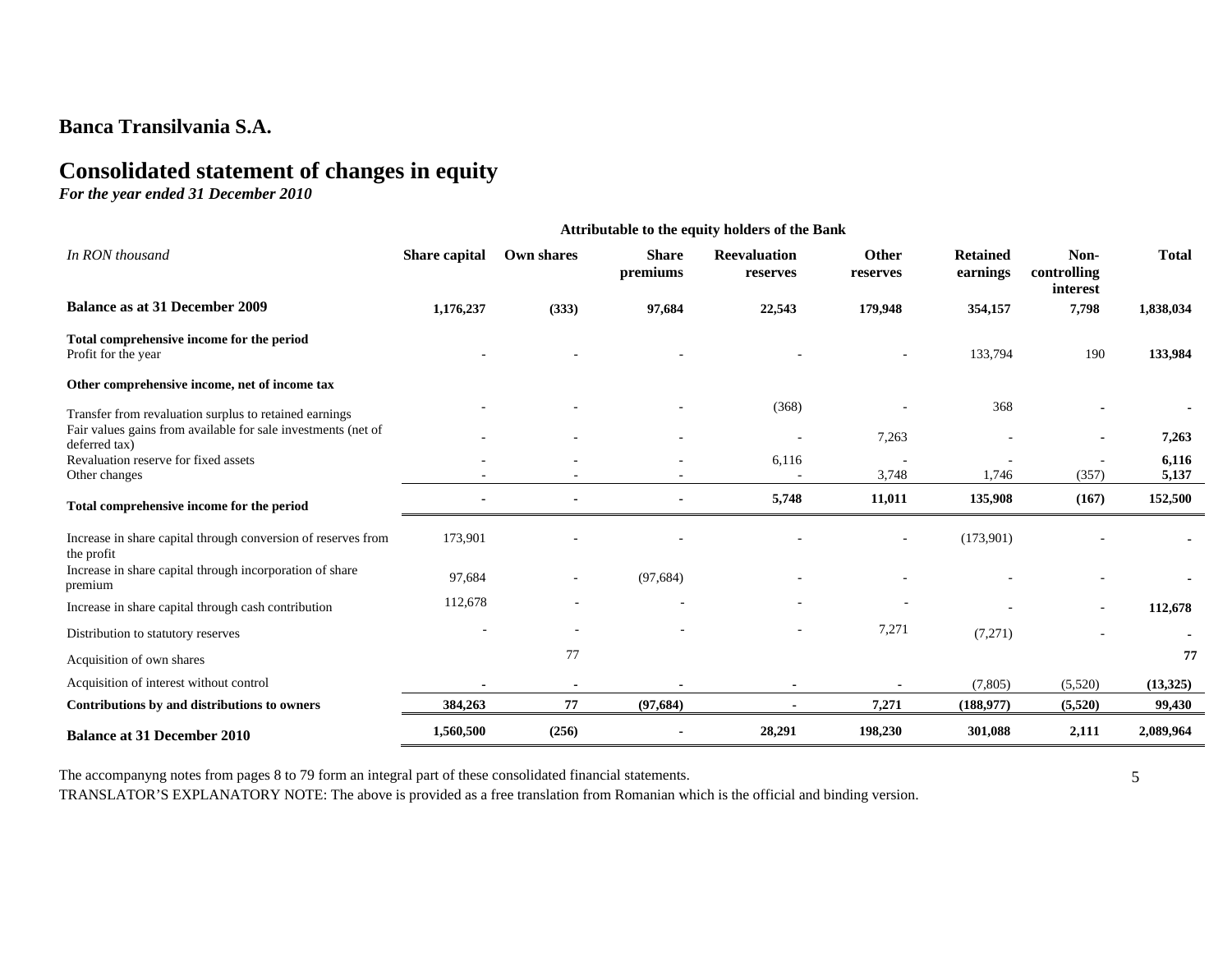# **Consolidated cash flow statement**

|  |  |  | For the year ended 31 December |
|--|--|--|--------------------------------|
|--|--|--|--------------------------------|

| In RON thousand                                                                  | <b>Note</b> | 2011        | 2010        |
|----------------------------------------------------------------------------------|-------------|-------------|-------------|
| Cash flow from/ (used in) operating activities                                   |             |             |             |
| Profit for the year                                                              |             | 297,248     | 133,984     |
|                                                                                  |             |             |             |
| <b>Adjustments for:</b>                                                          |             |             |             |
| Depreciation and amortization                                                    | 23,24       | 63,787      | 60,897      |
| Impairments and write-offs of financial assets                                   |             | 349,593     | 647,505     |
| Share of profit in associate, net of dividends                                   |             |             | 1,805       |
| Fair value adjustment of financial assets at fair value through profit and loss  |             | (9,247)     | (2,420)     |
| Income tax expense                                                               | 15          | 56,190      | 40,361      |
| Other adjustment                                                                 |             | (46, 366)   | (143, 655)  |
| Net profit adjusted with non-monetary elements                                   |             | 711,205     | 738,477     |
| Changes in operating assets and liabilities                                      |             |             |             |
| Change in investment securities                                                  |             | (1,993,463) | (1,238,340) |
| Change in placement with banks                                                   |             | 18,935      | (4,717)     |
| Change in loans and advances to customers                                        |             | (2,017,414) | (1,234,489) |
| Change in net lease investments                                                  |             | 32,596      | 22,817      |
| Change in financial assets at fair value through profit and loss                 |             | (35, 810)   | (64, 692)   |
| Change in other assets                                                           |             | (80, 743)   | (17, 647)   |
| Change in deposits from clients                                                  |             | 2,950,057   | 2,302,439   |
| Change in deposits from banks                                                    |             | (81, 493)   | 74,167      |
| Change in other liabilities                                                      |             | 61,601      | 23,277      |
| Income tax paid                                                                  |             | (51,009)    | 13,057      |
|                                                                                  |             |             |             |
| Net cash from/ (used in) operating activities                                    |             | (485, 538)  | 614,349     |
| Cash flow from / (used in) investing activities                                  |             |             |             |
| Net acquisitions of property and equipment and intangible assets                 |             | (82, 339)   | (52, 879)   |
| Acquisition of subsidiaries (net of cash acquired) and investments in associates |             |             | (13,325)    |
| Dividends collected                                                              |             | 817         | 932         |
|                                                                                  |             |             |             |
| Net cash flow from/(used in) investing activities                                |             | (81, 522)   | (65,272)    |
| Cash flow from /(used in) financing activities                                   |             |             |             |
| Proceeds from increase of share capital                                          |             | 1,453       | 112,678     |
| Net proceeds/(payments) from loans from banks and other financial institutions,  |             | 986,945     | (590, 975)  |
| subordinated liabilities and debt securities issued                              |             |             |             |
| Payments for dividends                                                           |             | (1,862)     | 76          |
| Payments/ proceeds for own shares                                                |             | 1           | 10,300      |
| Net cash flow from/ (used in) financing activities                               |             | 986,537     | (467, 921)  |

The accompanyng notes from pages 8 to 79 form an integral part of these consolidated financial statements. TRANSLATOR'S EXPLANATORY NOTE: The above is provided as a free translation from Romanian which is the official and binding version. 6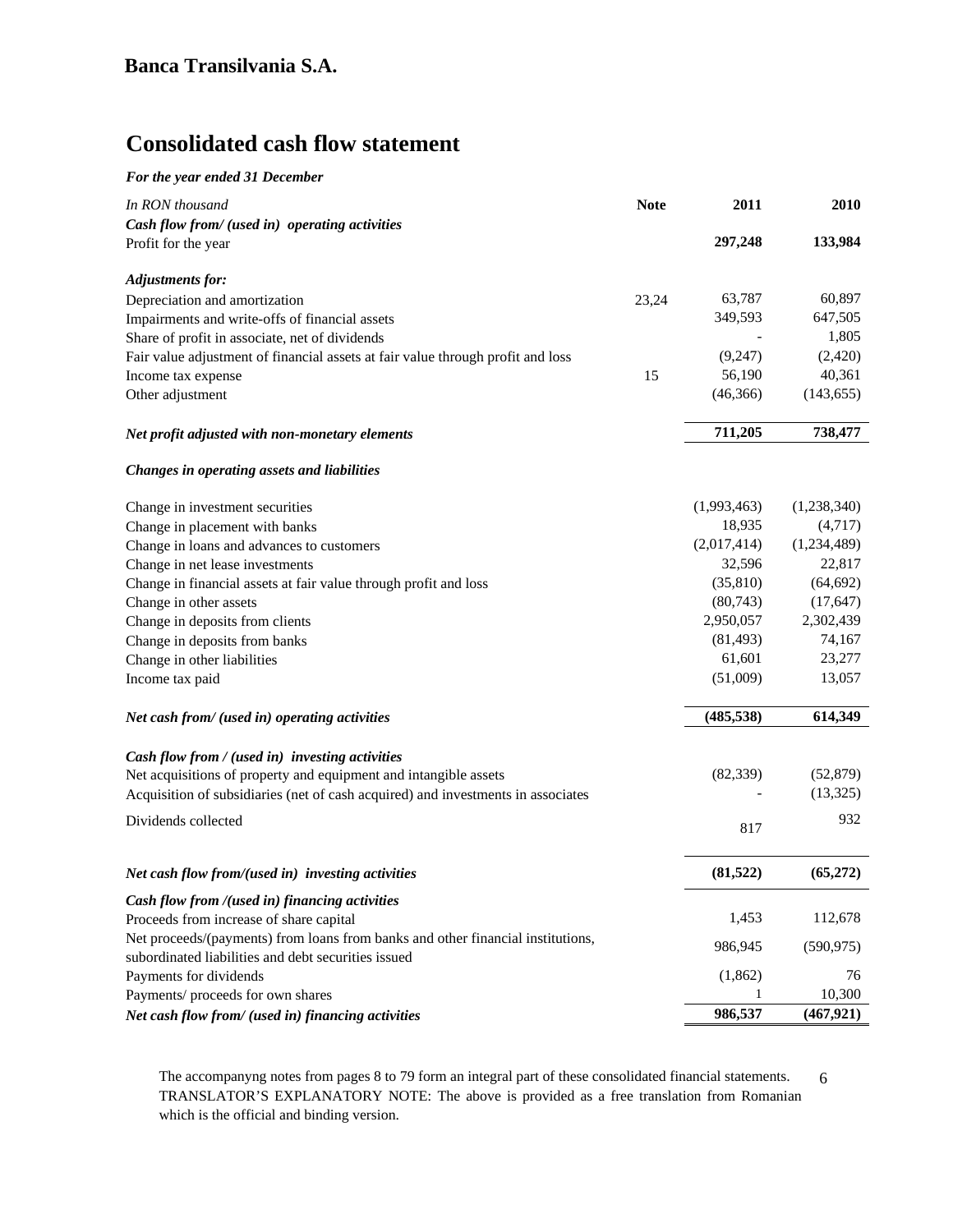# **Consolidated cash flow statement (continued)**

#### *For the year ended 31 December*

| In RON thousand                           | 2011      | <b>2010</b> |
|-------------------------------------------|-----------|-------------|
| Net increase in cash and cash equivalents | 419,477   | 81,156      |
| Cash and cash equivalents at 1 January    | 4,613,120 | 4.531.964   |
| Cash and cash equivalents at 31 December  | 5,032,597 | 4,613,120   |

## *Reconciliation of cash and cash equivalents to consolidated statement of financial position*

| In RON thousand                                      | <b>Note</b> |           | 31 December 2011 31 December 2010 |
|------------------------------------------------------|-------------|-----------|-----------------------------------|
| Cash and cash equivalents                            | 16          | 4,550,256 | 3,701,125                         |
| Placements with banks, less than 3 months maturity   |             | 484,360   | 915,583                           |
| Less accrued interest                                |             | (2.019)   | (3,588)                           |
| Cash and cash equivalents in the cash flow statement |             | 5,032,597 | 4,613,120                         |
|                                                      |             |           |                                   |

Cash flows from operating activities include:

| In RON thousand    | 2011      | 2010      |
|--------------------|-----------|-----------|
| Interest collected | 1,852,095 | 1,916,725 |
| Interest paid      | 880.055   | 912.102   |

The accompanyng notes from pages 8 to 79 form an integral part of these consolidated financial statements. TRANSLATOR'S EXPLANATORY NOTE: The above is provided as a free translation from Romanian which is the official and binding version. 7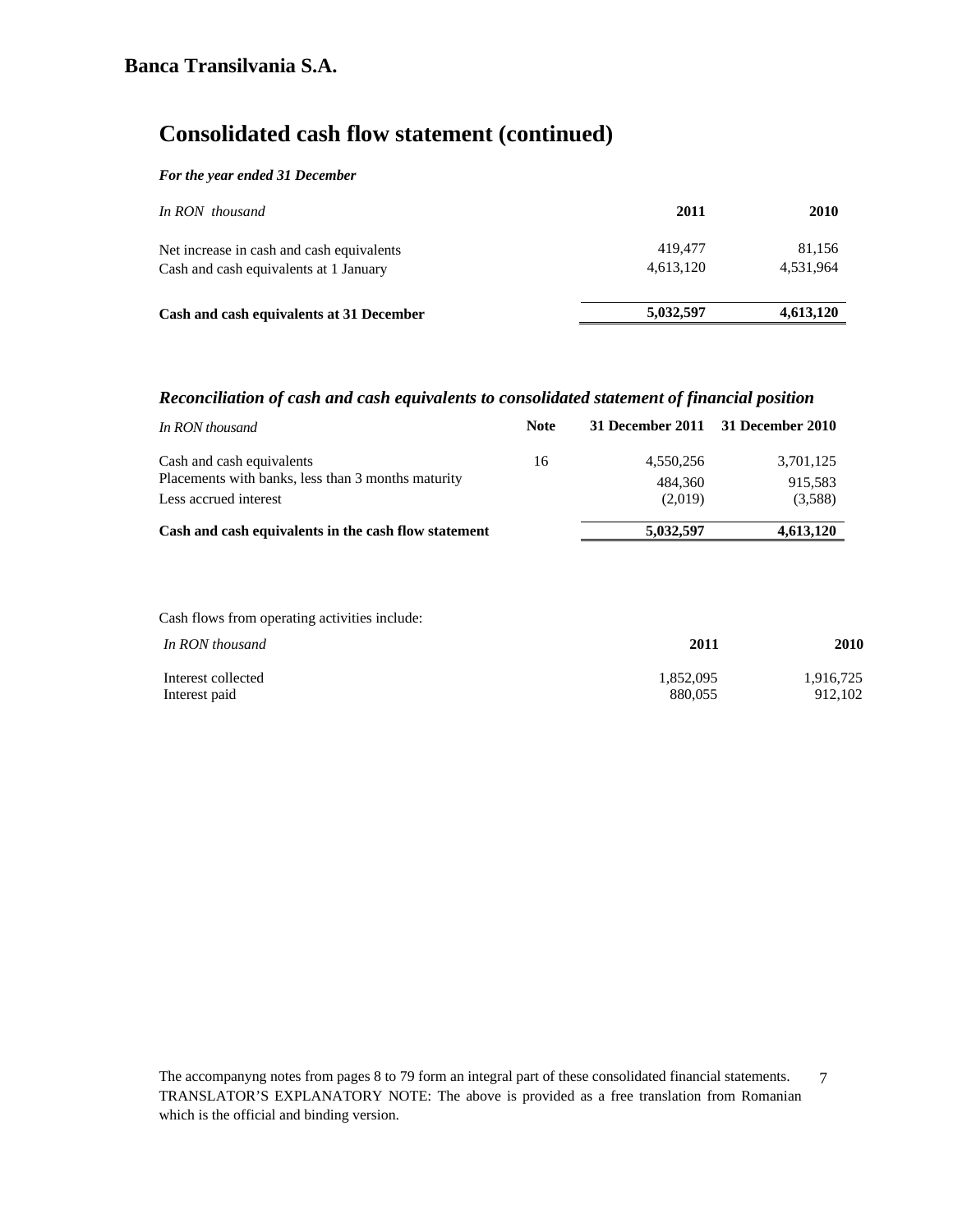### **1. Reporting entity**

Banca Transilvania Group (the "Group") includes the parent bank, Banca Transilvania S,A, (the "Bank") and it's subsidiaries domiciled in Romania and Moldova. The consolidated financial statements of the Group for the year ended 31 December 2011 include the Bank's and its subsidiaries' (together referred to as the "Group") financial statements. The subsidiaries include the following companies:

|                                       |                                  | 31 decembrie | 31 December |
|---------------------------------------|----------------------------------|--------------|-------------|
| <b>Branch</b>                         | <b>Field of activity</b>         | 2011         | <b>2010</b> |
| BT Securities S.R.L.                  | Investments                      | 95.50%       | 95.50%      |
| BT Leasing Transilvania IFN S.A.      | Leasing                          | 100.00%      | 100.00%     |
| BT Investments S.R.L.                 | <b>Investments</b>               | 100.00%      | 100.00%     |
| BT Direct IFN S.A.                    | Leasing                          | 100.00%      | 100.00%     |
| BT Building S.R.L.                    | <b>Investments</b>               | 100.00%      | 100.00%     |
| BT Asset Management S.A.I S.A.        | Asset management                 | 80.00%       | 80.00%      |
| BT Solution Agent de Asigurare S.R.L. | Insurance                        | 95.00%       | 95.00%      |
| BT Safe Agent de Asigurare S.R.L.     | Insurance                        | 99.98%       | 99.98%      |
| BT Intermedieri Agent de Asigurare    | Insurance                        | 99.99%       | 99.99%      |
| S.R.L.                                |                                  |              |             |
| BT Account Agent de Asigurare S.R.L.  | <b>Investments</b>               | 100.00%      | 100.00%     |
| BT Compania de Factoring S.R.L        | Factoring                        | 100.00%      | 100.00%     |
| BT Finop Leasing S.A.                 | Leasing                          | 51.00%       | 51.00%      |
| BT Asiom S.R.L                        | Insurance                        | 95.00%       | 95.00%      |
| BT Consultant S.R.L.                  | Financial brokering              | 100.00%      | 100.00%     |
| BT Evaluator S.R.L.                   | Financial brokering              | 100.00%      | 100.00%     |
| Medical Leasing IFN S.A.              | Leasing                          | 100.00%      | 100.00%     |
| Rent-a-Med S.R.L.                     | Rental of medical<br>equipments  | 100.00%      | 100.00%     |
| BT Leasing MD SRL                     | Leasing                          | 100.00%      | 100.00%     |
| BT Transilvania Imagistica S.A.       | Other human health<br>activities | 91.43%       | 0.00%       |

The Group has the following principal lines of business: banking. which is performed by Banca Transilvania S.A. ("the Bank"), leasing and consumer finance, which is performed mainly by BT Leasing Transilvania S.A., BT Finop Leasing S.A., Medical Leasing IFN S.A. and BT Direct IFN S.A, advisory services provided by Rent-a Med S.R.L. asset management which is performed by BT Asset Management S.A. (in which the Bank holds between 91.43% and 100.00%) and investments on capital markets which are performed by the other subsidiaries presented above.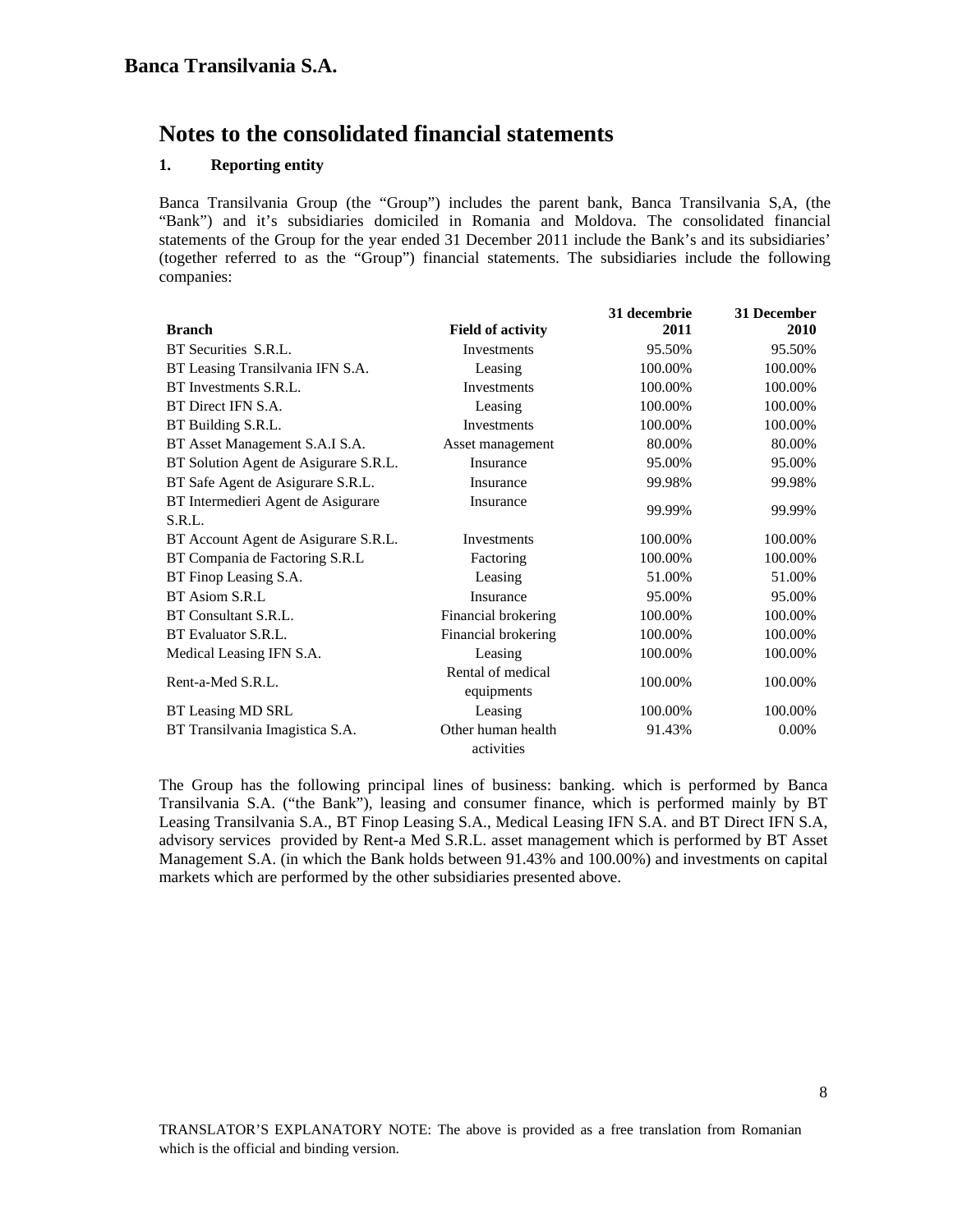# **1. Reporting entity** *(continued)*

## *Banca Transilvania S.A.*

Banca Transilvania S.A. was incorporated in Romania in 1993 and is licensed by the National Bank of Romania to conduct banking activities. The Bank started its activity in 1994 and its main operations involve banking services for corporate and individuals. The Bank carries its activity through its business place in Cluj-Napoca and 63 branches, 447 agencies, 32 bank units, 10 medical divisions and 1 regional centre located in Bucharest (2010: 63 branches, 435 agencies, 26 bank units, 10 medical divisions and 1 regional centre located in Bucharest) throughout the country and in Cyprus (a branch opened in 2007). The Bank accepts deposits and grants loans, carries out funds transfers in Romania and abroad, exchanges currencies and provides banking services for its corporate and retail customers.

The patrimony structure of the Cyprus branch as at 31 December 2011 was the following: total assets – RON 326,169 thousand (31 December 2010: RON 162,624 thousand), total liabilities – RON 326,115 thousand (31 December 2010: RON 164,589 thousand), profit – RON 54 thousand (2010: loss – RON 696 thousand).

The principal activity of the Bank is to provide day-to-day banking and other financial services to corporate and individual clients. These include: customer deposits, domestic and international payments, foreign exchange transactions, working capital finance, medium term facilities, bank guarantees, letter of credits and also financial consultancy for micro and small enterprises operating in Romania.

The Bank's number of employees as at 31 December 2011 was 6,788 (31 December 2010: 6,575). The registered address of the Bank is 8 George Baritiu Street, Cluj-Napoca, Romania.

The structure of the equity holders of the Bank is presented below:

|                                                           | 31 December | 31 December |
|-----------------------------------------------------------|-------------|-------------|
|                                                           | 2011        | 2010        |
| European Bank for Reconstruction and Development ("EBRD") | 14.61%      | 14.68%      |
| Romanian individuals                                      | 25.98%      | 28.46%      |
| Romanian companies                                        | 26.35%      | 22.57%      |
| Foreign individuals                                       | 2.21%       | 2.60%       |
| Foreign companies                                         | 30.85%      | 31.69%      |
| <b>Total</b>                                              | 100%        | 100%        |

The Bank's shares are listed on the Bucharest Stock Exchange and are traded under the symbol TLV.

## *BT Leasing Transilvania S.A.*

BT Leasing Transilvania IFN S.A. was incorporated in 1995 as a privately owned joint-stock company, established under Romanian laws. It was initially incorporated under the name of LT Leasing Transilvania S.A., which was changed to the current name in February 2003. The company operates through its Head Office located in Cluj-Napoca, 1 branch and 23 working points (201: 1 branch and 24 working points) throughout the country. The company leases various types of vehicles and technical equipment.

The number of employees as at 31 December 2011 was 109 (2010: 108).

The registered address of BT Leasing Transilvania IFN S.A. is: 1<sup>st</sup> Baritiu Street, Cluj-Napoca, Romania.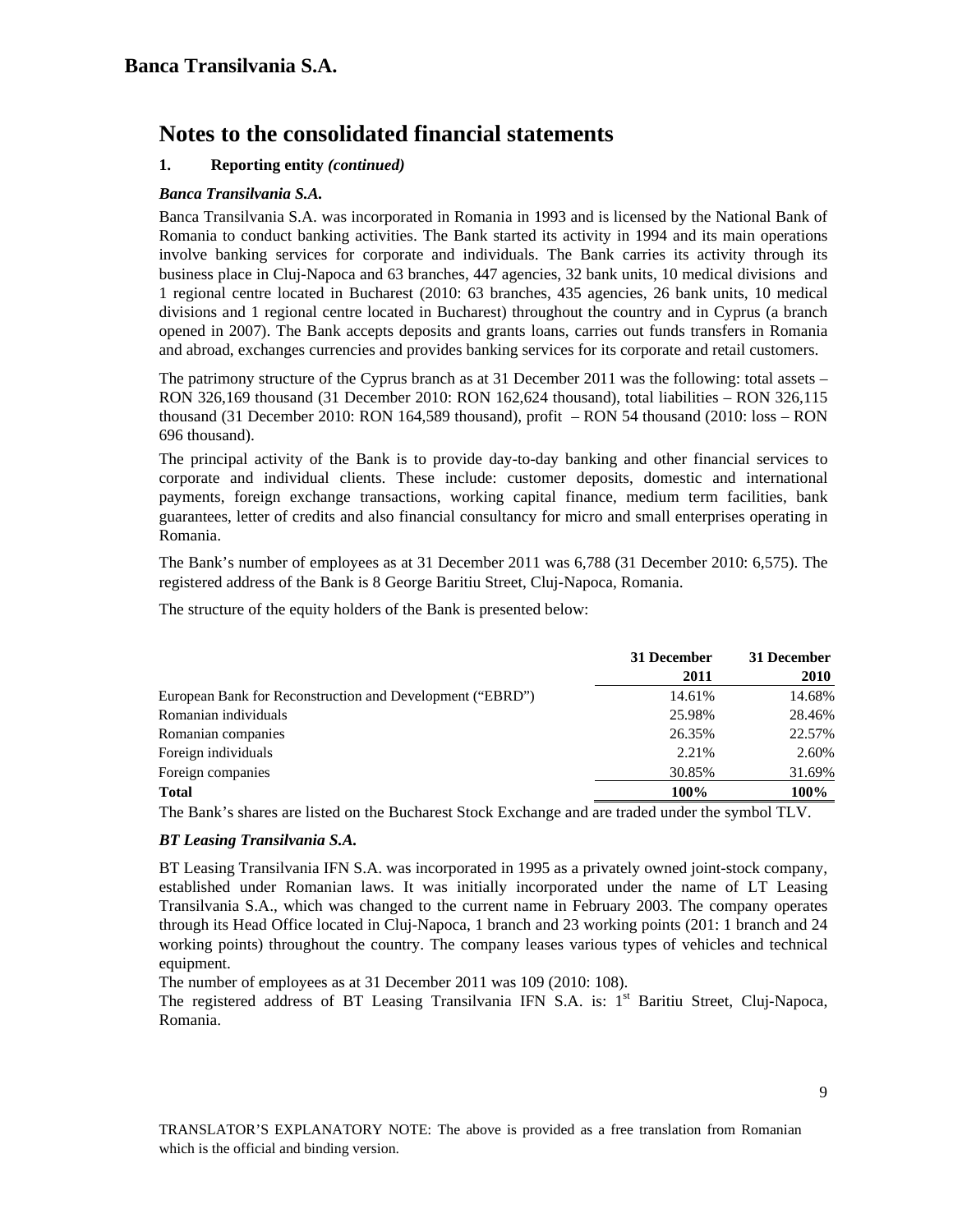### **2. Basis of presentation**

#### **a) Statement of compliance**

The consolidated financial statements of the Group have been prepared in accordance with the International Financial Reporting Standards ("IFRS") as endorsed by the European Union, effective at the Group's annual reporting date, 31 December 2011.

In estimating impairment losses for loans and receivables and net lease investments, the Group has applied the internal methodology described in Note 3 (j) (vii) in order to assess impairment for loans and advances to customers and net lease investments.

#### *Differences between IFRS and statutory financial statements*

The accounting records of the Bank are maintained in RON in accordance with Romanian accounting law and National Bank of Romania and National Bank of Cyprus's banking regulations.

The subsidiaries maintain their accounting records in accordance with Romanian and Moldavian accounting law. All these accounts of the Bank and subsidiaries are defined hereafter as the statutory accounts.

These accounts have been restated to reflect the differences between the statutory accounts and IFRS. Accordingly, adjustments have been made to the statutory accounts, where considered necessary, to bring the financial statements into line, in all material aspects, with the IFRS.

The major changes applied to the statutory financial statements in order to bring them into line with the International Financial Reporting Standards as endorsed by the European Union are:

• grouping of numerous detailed items into broader captions;

• restatement adjustments required in accordance with IAS 29 ("Financial Reporting in Hyperinflationary Economies") due to the fact that Romanian economy has been hyperinflationary until 31 December 2003 (refer to Note 3c);

- fair value and impairment adjustments required in accordance with IAS 39 ("Financial Instruments") – Recognition and Measurement');
- setting up provisions for deferred tax, and
- presenting the necessary information in accordance with the IFRS.

#### **b) Basis of measurement**

The consolidated financial statements of the Group are prepared on a fair value basis, for financial assets and liabilities held at fair value through profit and loss and available-for-sale instruments, except from those for which a reliable measure of fair value is not available.

Other financial assets and liabilities and non-financial assets and liabilities are stated at amortized cost, revaluated amount or historical cost. Non-current assets held for sale are stated at the lower of net carrying amount and fair value, less cost to sale.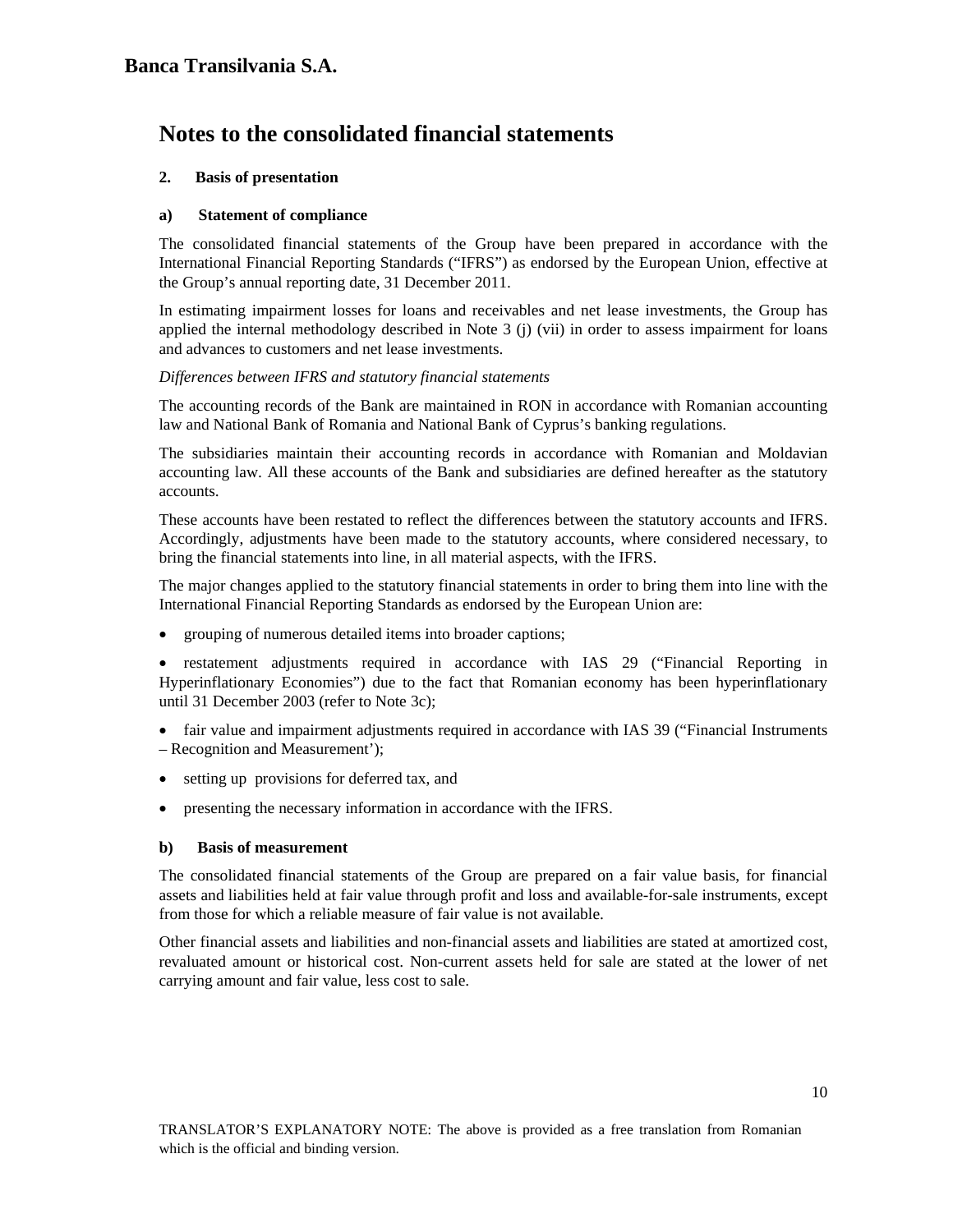### **2. Basis of presentation** *(continued)*

#### **c) Functional and presentation currency**

Items included in the financial statements of each of the Group's entities are measured using the currency of the primary economic environment in which the entity operates ('the functional currency'). The consolidated financial statements are presented in Romanian lei "RON", which is the Bank's and the Group's functional and presentation currency, rounded to the nearest thousand.

#### *Convenience translation*

For the user's information, the restated RON figures have been presented in EUR, following the requirement of IAS 21 "The Effect of Changes in Foreign Exchange Rates". This presentation is not part of the audited financial statements.

According to IAS 21, since the functional currency is RON for translation from RON to EUR the following procedures were followed:

- Assets, liabilities and equity items for all balance sheet items presented (i.e. including comparatives) were translated at the closing rate existing at the date of each balance sheet presented (31 December 2011: 4.3197 RON/EUR; 31 December 2011: 4.2848 RON/EUR);
- Income and expenses items for current period presented were translated at the exchange rates existing at the dates of the transactions or a rate that approximates the actual exchange rates (average exchange rate in 2011 4,2379 RON/EUR; average exchange rate in 2010: 4.2099 RON/EUR);
- All exchange differences resulting from translation in the current period are recognized directly in equity.

The restatement and presentation procedures used according to IAS 21, "The Effects of Changes in Foreign Exchange Rates", could result in differences between the amounts presented in EUR and the real values.

#### **d) Use of estimates and judgments**

The preparation of the consolidated financial statements in accordance with IFRS as endorsed by the European Union implies that the management uses estimation and judgments that affect the application of accounting policies, as well as the reported value of assets, liabilities, income and expenses. The estimates and associated assumptions are based on historical experience and various other factors that are believed to be reasonable under the circumstances, the result of which form the basis of the judgments used in assessing the carrying value of the assets and liabilities for which no other evaluation sources are available. Actual results may differ from these estimates.

The estimates and judgments are reviewed on an ongoing basis. The review of the accounting estimates are recognized in the period in which the estimate is reviewed if the review affects only that period or in the period of the review and future periods if the review affects both current and future periods.

Information about estimates used in the application of the accounting policies which carry a significant impact on the financial statements, as well as the estimates which involve a significant degree of uncertainty, are described in Notes 4 and 5.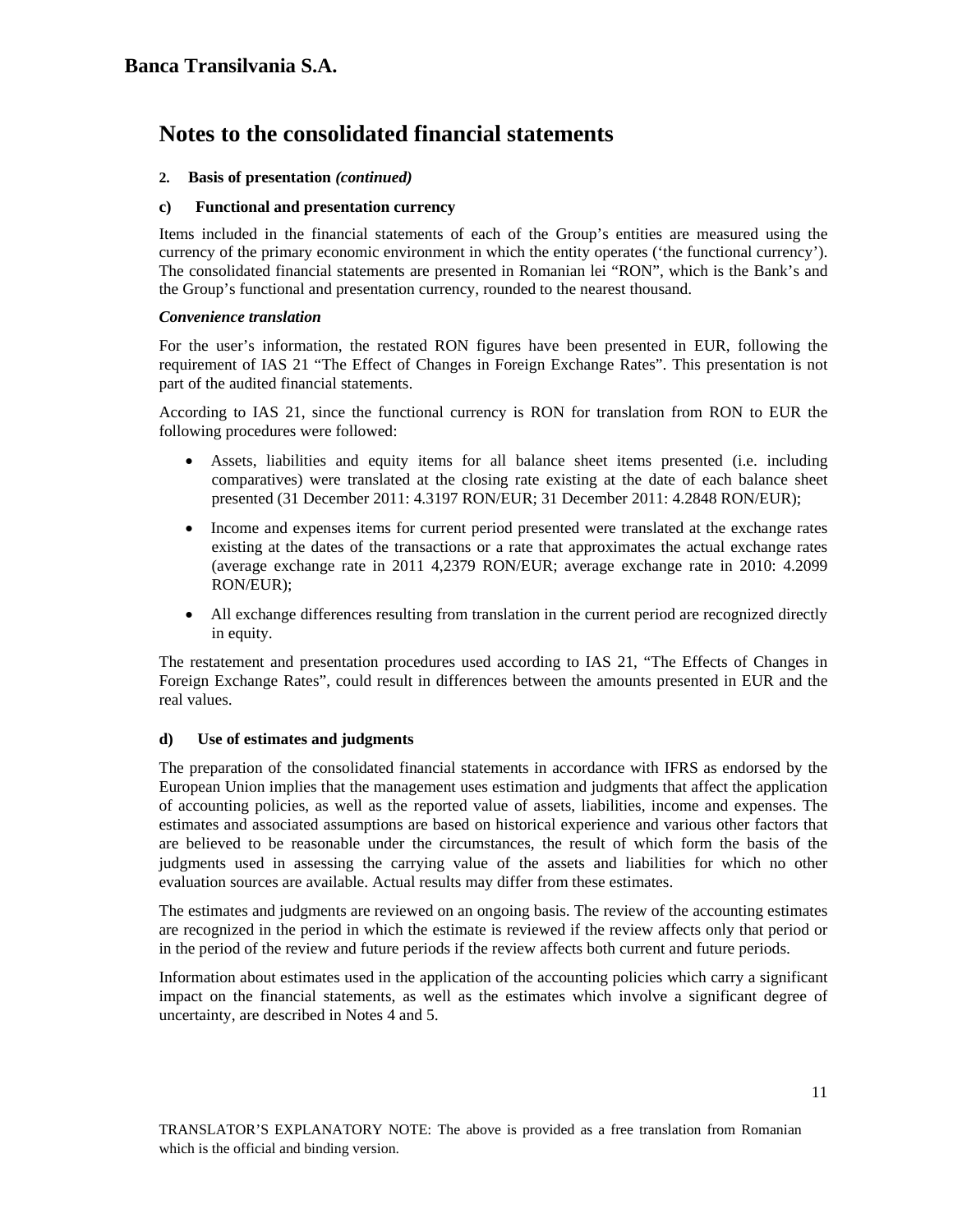### **3. Significant accounting policies**

The accounting policies set out below have been applied consistently to all periods presented in these consolidated financial statements, and have been applied consistently by the Group entities.

## **a) Basis of consolidation**

#### *i) Subsidiaries*

Subsidiaries are those companies controlled by the Bank, Control exists when the Bank has the power, directly or indirectly, to govern the financial and operating policies of an entity so as to obtain benefits from its activities. When assessing control, potential voting rights that presently are exercisable or convertible must be taken into consideration. The financial statements of subsidiaries are included in the consolidated financial statements from the date that control starts until the date that control ceases.

The Bank consolidates the financial statements of its subsidiaries in accordance with IAS 27 "Consolidated and separate financial statements". The list of the Group's branches is presented in Note 1.

#### *(ii) Investment funds management*

The Group manages and administrates assets invested in unit funds on behalf of investors. The financial statements of these entities are not included in these consolidated financial statements except when the Group controls the entity by holding an interest higher than 50% in the respective unit fund.

#### *iii) Associates*

Associates are those companies on which the Group may exercise a significant influence, but not control over the financial and operational policies. The consolidated financial statements include the Group's share of the total recognized gains and losses of associates using the equity method, from the date that significant influence commences until the date that significant influence ceases. If the Group's share of losses from associates exceeds the carrying amount of the investment, the carrying amount is reduced to nil and recognition of further losses is discontinued except to the extent that the Group has incurred obligations in respect of the associate.

At 31 December 2011, the Group does not own investments in associates.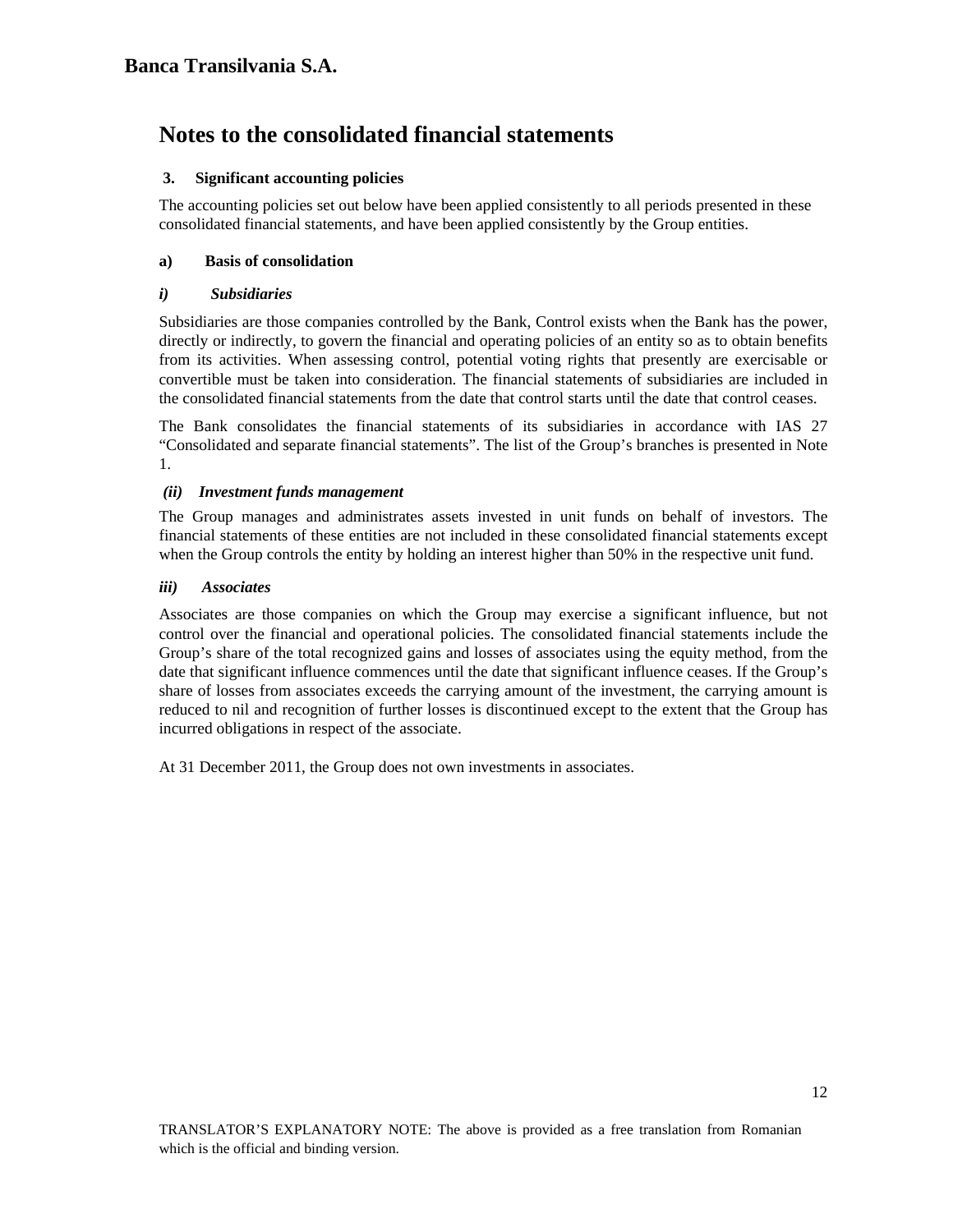## **3. Significant accounting policies** *(continued)*

## **a) Basis of consolidation** *(continued)*

### *iv) Jointly controlled entities*

Jointly controlled entities are those enterprises where there is a contractually agreed sharing of control over the economic activities of the respective entities, and exist only when the strategic financial and operating decisions relating to the activities require the unanimous consent of the parties sharing control. The consolidated financial statements include the Group's share of interest in a jointly controlled entity using proportionate consolidation in accordance with the provisions of IAS 31 "Interests in joined ventures".

At 31 December 2011, the Group does not own jointly controlled entities.

## *v) Transactions eliminated on consolidation*

Intra-group balances and transactions as well as any unrealized gains resulted from the intra-group transactions have been eliminated in preparing the consolidated financial statements. Unrealized gains resulted from transactions with associates and jointly controlled entities are eliminated to the extent of the Group's interest in the entity. Unrealized gains resulted from transactions with associates are eliminated against the investment in the associate. Unrealized losses are eliminated in the same way as unrealized gains, but only to the extent that there is no evidence of impairment.

#### **b) Foreign currency**

## *i) Foreign currency transactions*

Transactions in foreign currencies are booked in RON at the official exchange rate at the dates of the transaction. Monetary assets and liabilities denominated in foreign currencies at the date of the consolidated statement of financial position are retranslated to the functional currency at the exchange rate at that date. The gains and losses related to the settlement and translations of these balances using the exchange rate at the end of the financial year are recognized in the income statement, except for the ones booked in equity as a result of applying hedge accounting.

Non-monetary assets and liabilities that are measured in terms of historical cost in a foreign currency are translated using the exchange rate at the date of the transaction Non-monetary assets and liabilities denominated in foreign currencies that are stated at fair value are translated to the functional currency at the exchange rate valid at the date when the fair value is determined.

Foreign currency differences arising on retranslation are recognized in profit or loss, except for differences arising on the retranslation of available-for-sale financial assets which are included in the fair value reserve in equity.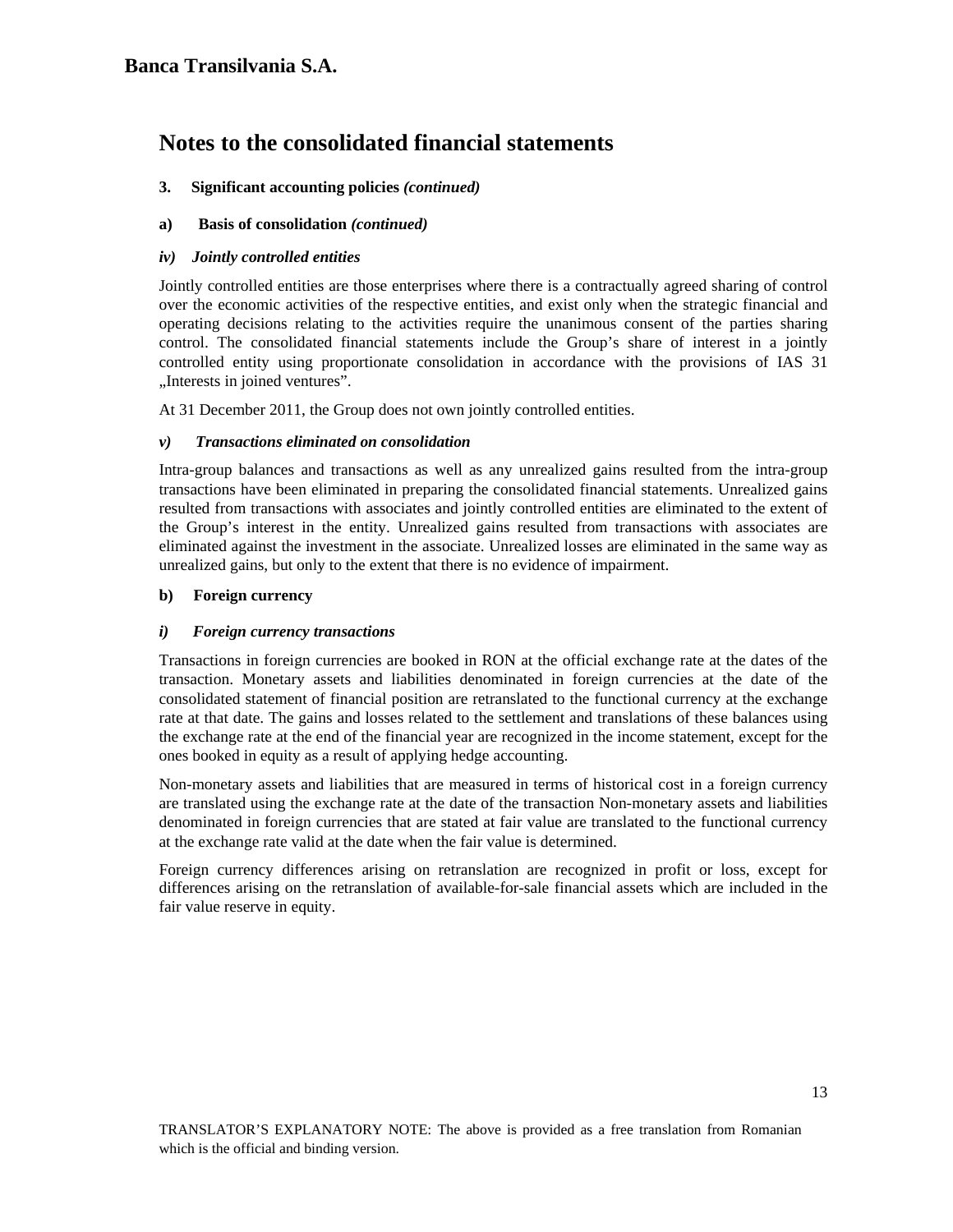### **3. Significant accounting policies** *(continued)*

### **b) Foreign currency** *(continued)*

### *ii) Translation of foreign currency operations*

The result and financial position of foreign operations, which have a functional currency different from the functional and presentation currency of the Group, are translated into the presentation currency as follows:

- assets and liabilities, both monetary and non-monetary, of this entity have been translated at the closing rate;
- income and expenses items of these operations have been translated at the average exchange rate of the period, as an estimated for the exchange rates from the dates of the transactions; and
- all resulting exchange difference have been classified as equity until the disposal of the investment.

The exchange rates of major foreign currencies were:

| <b>Currency</b> | 31 December 2011 | 31 December 2010 | <b>Variation</b> |
|-----------------|------------------|------------------|------------------|
|                 |                  |                  | $\frac{0}{0}$    |
| Euro (EUR)      | 1: LEU 4.3197    | 1: LEU 4.2848    | 1.01%            |
| US Dollar (USD) | 1: LEU 3.3393    | 1: LEU 3.2045    | 1.04%            |

#### **c) Accounting method for the effect of hyperinflation**

According to IAS 29 and IAS 21, the financial statements of an entity whose functional currency of a hyperinflationary economy should be stated in terms of measuring unit current at the date of Consolidated statement of financial position i.e. non monetary items are restated using a general price index from the date of acquisition or contribution.

IAS 29 suggests that economies should be regarded as hyperinflationary if, among other factors, the cumulative inflation rate over a period of three years exceeds 100%.

The continuously decreasing inflation rates and other factors related to the characteristics of the economic environment in Romania indicate that the economy whose functional currency was adopted by the Group ceased to be hyperinflationary, effective for financial periods starting at 1 January 2004. Therefore, the provisions of IAS 29 have no longer been adopted in preparing these financial statements.

Accordingly, the amounts expressed in measuring unit current at 31 December 2003 are treated as the basis for the carrying amounts in these consolidated financial statements and do not represent appraised value, replacement cost, or any other measure of the current value of assets or the prices at which transactions would take place currently.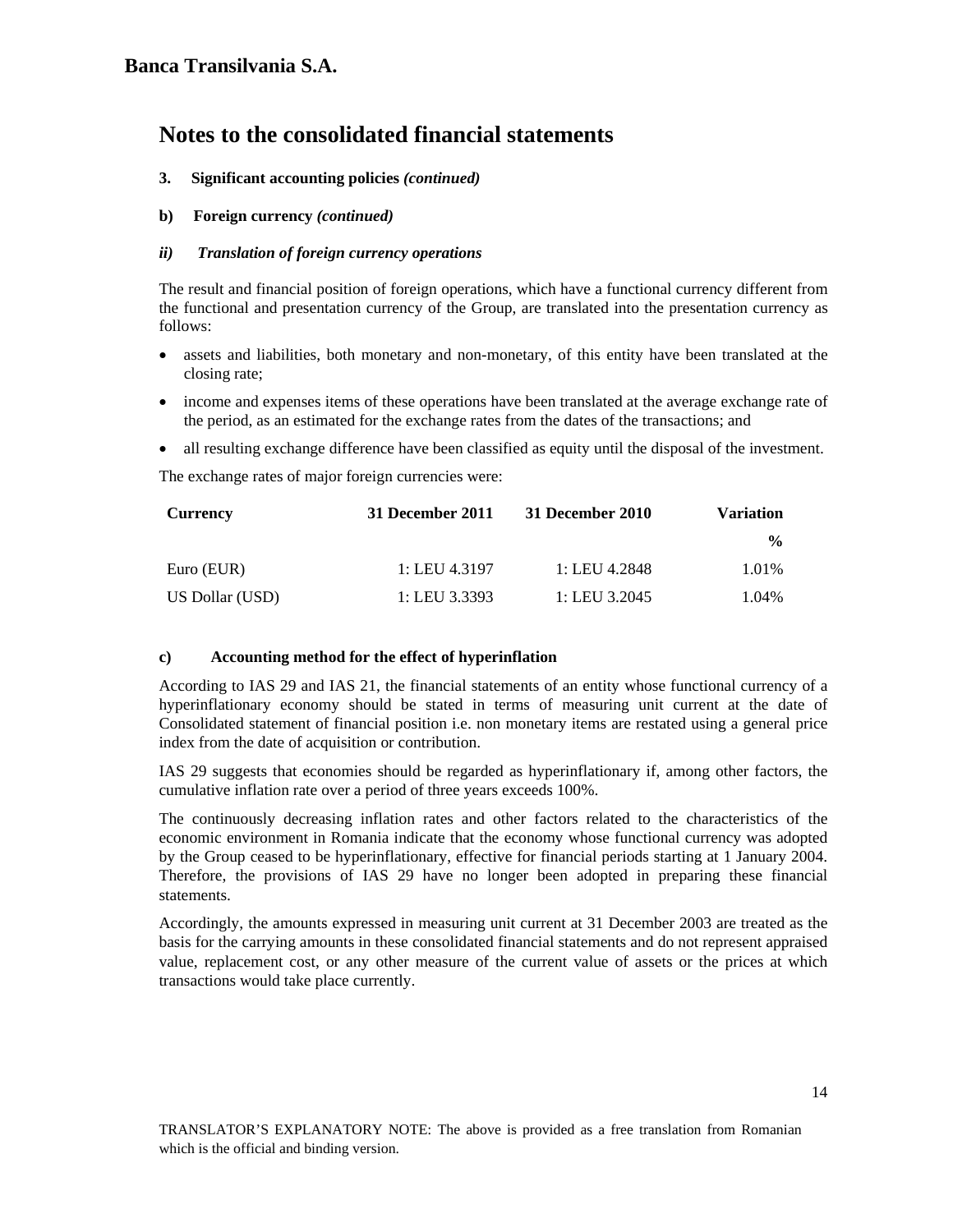## **3. Significant accounting policies (continued)**

#### **d) Interest income and expenses**

Interest income and expenses related to financial investments are recognized in the income statement at amortized cost using the effective interest rate method.

The effective interest method is a method of calculating the amortized cost of a financial asset or a financial liability and of allocating the interest income or interest expense over the relevant period. The effective interest rate is the rate that exactly discounts estimated future cash payments or receipts through the expected life of the financial instrument or, when appropriate, a shorter period to the net carrying amount of the financial asset or financial liability. When calculating the effective interest rate, the Group estimates cash flows considering all contractual terms of the financial instrument (for example, prepayment, call and similar options) but does not consider future credit losses. The calculation includes all fees and commissions paid or received between parties to the contract that are an integral part of the effective interest rate, transaction costs, and all other premiums or discounts.

Fair value changes of derivative instruments held for risk management and other financial assets and liabilities held at fair value are presented in the net trading income.

The Bank has considered the "unwinding" effect (discounting the cash flows related to impaired loans) which represents the modification in the net present value of future cash flows from one reporting period to another, when it is anticipated that the amount of reimbursements will not change. The amount resulted from this effect is 71,188 thousand lei decrease in the interest income and a decrease in the provision expenses.

#### **e) Fees and commissions**

Fees and commission income arises on financial services provided by the Group including commitment fees, card fees, cash management services, brokerage services, investment advice and financial planning, investment banking services, project and structured finance transactions, and asset management services.

Fee and commission directly attributable to the financial asset or liability origination (both income and expense) are included in the measurement of the effective interest rate. Loan commitments fees that are likely to be drawn down, are deferred, together with the related direct costs, and are recognized as an adjustment to the effective interest rate of the loan.

Other fee and commission income arising on the financial services provided by the Group including investment management services, brokerage services, and account services fees are recognized as the related service is provided in the income statement. Other fees and commission expense relates mainly to transaction and service fees, which are expensed as the services are received.

#### **f) Net trading income**

Net trading income represents the difference between the gain and loss related to the trading assets and liabilities and included all fair value changes realized and unrealized and net foreign exchange differences.

#### **g) Dividends**

Dividend income is recognized in the income when the right to receive income is established. Income from equity investments and other non-fixed income investments is recognized as dividend income when it accrues, Dividends are reflected as a component of other operating income.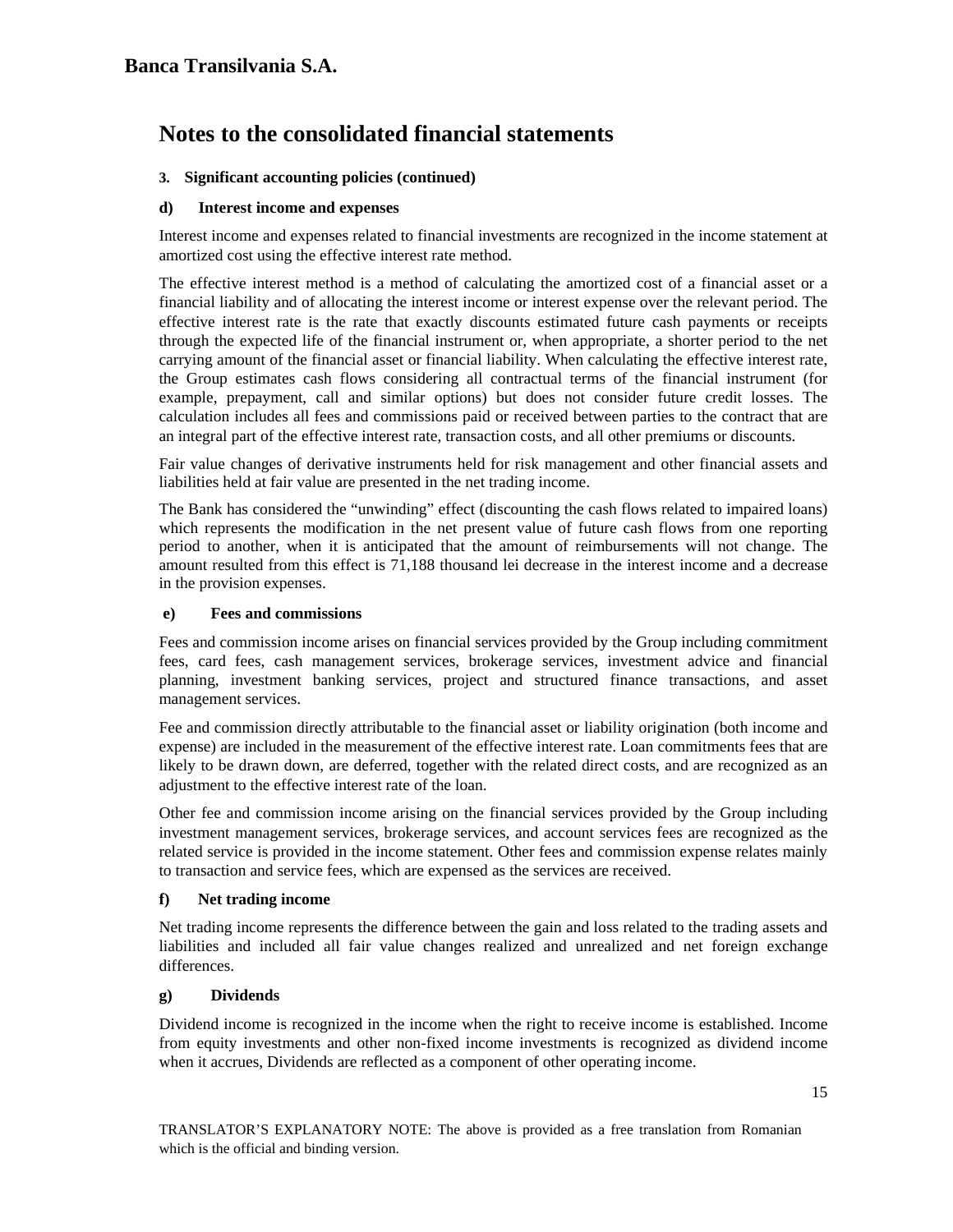## **3. Significant accounting policies (continued)**

## **g) Dividends** *(continued)*

Dividends are treated as an appropriation of profit in the period they are declared and approved by the General Assembly of Shareholders. The only profit available for distribution is the profit for the year recorded in the Romanian statutory accounts, which differs from the profit in these financial statements, prepared in accordance with IFRS, due to the differences between the applicable Romanian Accounting Regulations and IFRS as endorsed by the European Union.

#### **h) Lease payments**

Payments made under operating leases are recognized in profit or loss on a straight-line basis over the term of the lease. Lease incentives received are recognized as an integral part of the total lease expense, over the term of the lease. Operating lease expense is recognized as a component of the operating expenses.

Minimum lease payments made under finance leases are apportioned between the interest expense and the reduction of the outstanding liability. The interest expense is allocated to each period during the lease term so as to produce a constant periodic rate of interest on the remaining balance of the liability. Contingent lease payments are accounted for by revising the minimum lease payments over the remaining term of the lease when the lease adjustment is confirmed.

#### **i) Income tax expense**

Income tax for the year comprises current and deferred tax, Income tax is recognized in the income statement except to the extent that it relates to items recognized directly in equity, in which case it relates to equity elements.

Current tax is the expected tax payable on the taxable income for the year, using tax rates enacted or substantially enacted at the balance sheet date, and any adjustment to tax payable in respect of prior periods.

Deferred tax is provided using the balance sheet liability method, providing for temporary differences between the carrying amounts of assets and liabilities for financial reporting purposes and the amounts used for taxation purposes. Deferred tax is not recognized for the following temporary differences: the initial recognition of the goodwill, the initial recognition of the assets and liabilities that come from transactions other than business mergers and which have no impact on the accounting profit nor on the fiscal one and differences related to investments in subsidiaries, as long as they are not considered to be reversed in the near future. The amount of deferred tax provided is based on the expected manner of realization or settlement of the carrying amount of assets and liabilities, using tax rates enacted or substantively enacted at the date of the consolidated statement of financial position.

A deferred tax asset is recognized only to the extent that it is probable that future taxable profits will be available against which the asset can be utilized. Deferred tax assets are reduced to the extent that it is no longer probable that the related tax benefit will be realized.

Additional income taxes that arise from the distribution of dividends are recognized at the same time as the liability to pay the related dividend.

The tax rate used to calculate the current and deferred tax position at 31 December 2010 is 16% (31 December 2010: 16%).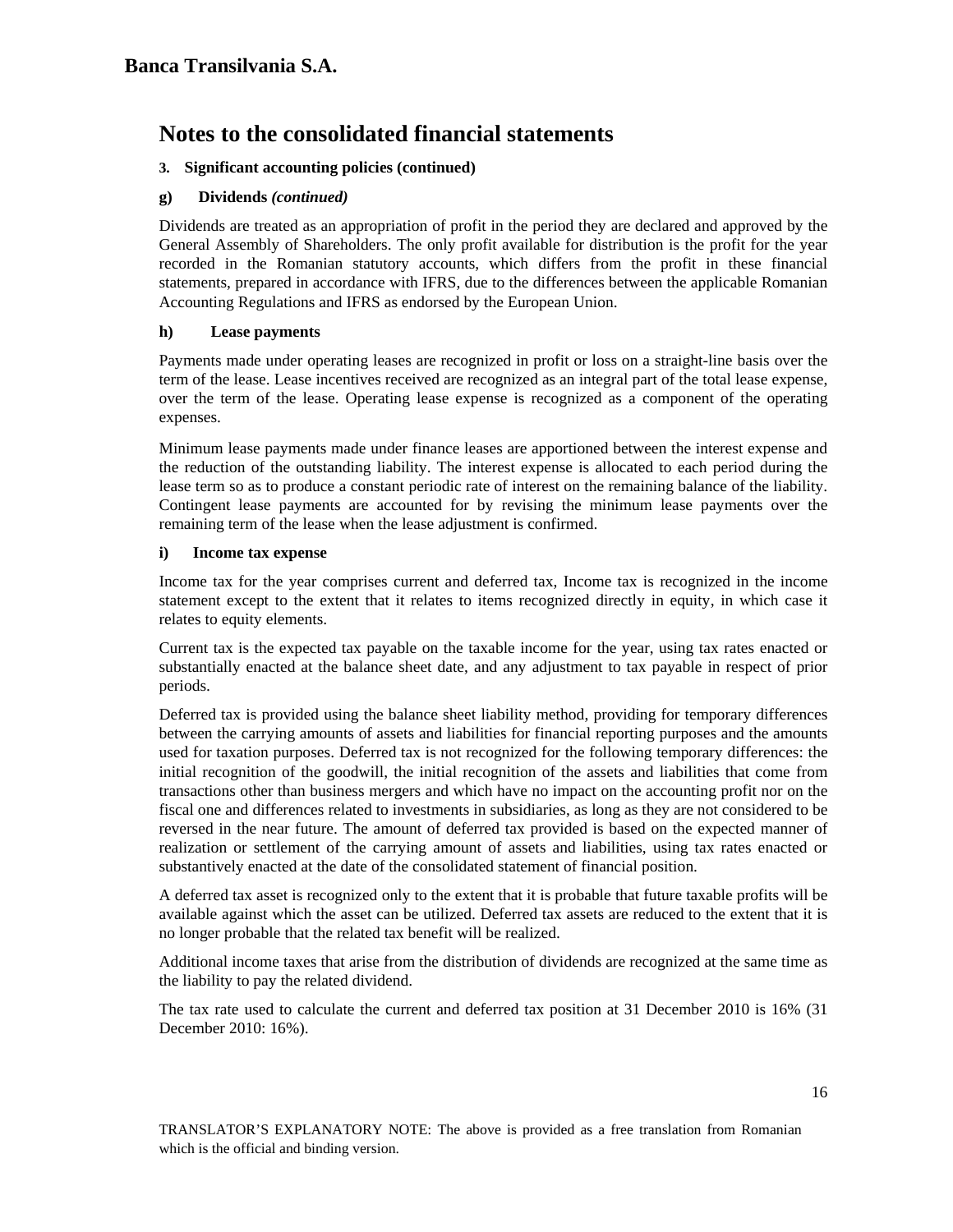# **3. Significant accounting policies** *(continued)*

- **j) Financial assets and** *liabilities*
- *(i) Classifications*

The Group classifies its financial assets and liabilities in the following categories:

*Financial assets or financial liabilities at fair value through profit or loss*. This category has two subcategories: financial assets or financial liabilities held for trading, and those designated at fair value through profit or loss at inception. A financial instrument is classified in this category if acquired principally for the purpose of short term profit-taking or if so designated by management. Derivatives are also categorized as held for trading unless the derivative is a designated and effective hedging instrument. The financial instruments at fair value through profit or loss comprise listed equity securities and derivatives instruments.

*Loans and receivables* are non-derivative financial assets with fixed or determinable payments that are not quoted in an active market, other than those that the Group intends to sell immediately or in the near term, those that the Group, upon initial recognition, designates as at fair value through profit and loss, those that the Group, upon initial recognition, designates as available for sale or those for which the holder may not recover substantially all of its initial investment, other than because of credit deterioration. Loans and receivables comprise loans and advances to banks and customers and net lease investments.

*Held-to-maturity investments* are non-derivative financial assets with fixed or determinable payments and fixed maturities that the Group's management has the positive intention and ability to hold to maturity. As at 31 December 2010 and 31 December 2011 the Group included in this category certain treasury bills issued by the Ministry of Public Finance.

*Available-for-sale financial assets* are those financial assets that are designated as available for sale or are not classified as loans and advances, held-to-maturity investments or financial assets at fair value through profit or loss. Available-for-sale instruments include treasury bonds and other bonds eligible for discounting with central banks, investments in unit funds, equity investments and other investment securities that are not at fair value through profit and loss or held-to-maturity.

## *(ii) Recognition*

Financial assets and financial liabilities are initially recognized at fair value plus, in case of financial assets and financial liabilities not carried at fair value through profit or loss, directly attributable transaction costs.

The Group initially recognizes: loans and advances, deposits, debt securities issued and subordinated liabilities on the date that they are originated. All other financial assets and liabilities (including assets and liabilities designated at fair value through profit or loss) are initially recognized on the trade date at which the Group becomes a party to the contractual provisions of the financial instrument.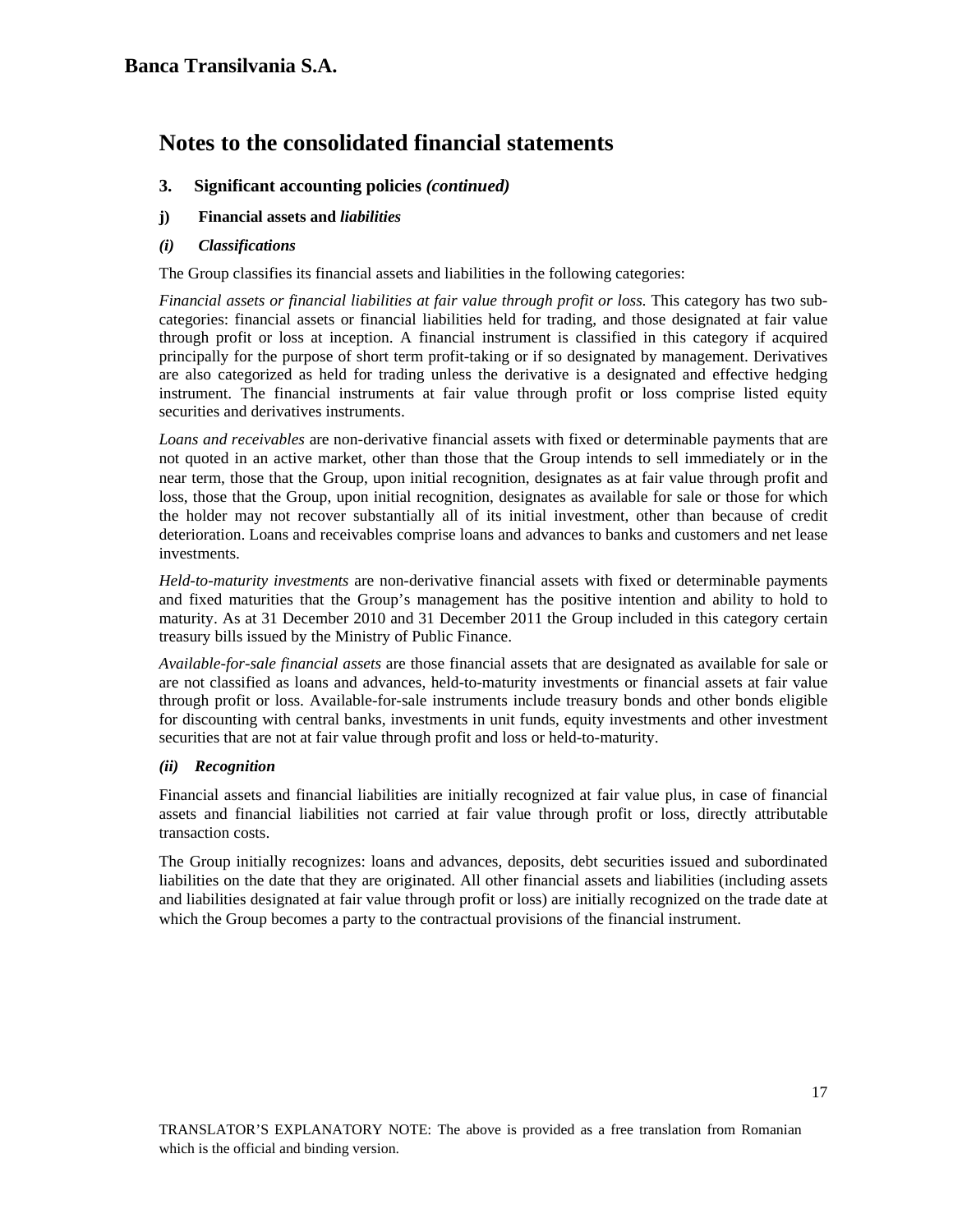# **3. Significant accounting policies** *(continued)*

### **j) Financial assets and liabilities** *(continued)*

#### *(iii) Derecognition*

The Group derecognizes a financial asset when the contractual rights to the cash flows from the asset expire, or it transfers the rights to receive the contractual cash flows on the financial asset in a transaction in which substantially all the risks and rewards of ownership of the financial asset are transferred. Any interest in transferred financial assets that is created or retained by the Group is recognized as a separate asset or liability.

On derecognition of a financial asset, the difference between the carrying amount of the asset (or the carrying amount allocated to the portion of the asset transferred), and the sum of (i) the consideration received (including any new asset obtained less any new liability assumed) and (ii) any cumulative gain or loss that had been recognized in other comprehensive income is recognized in profit or loss.

The Group derecognizes a financial liability when its contractual obligations are discharged or cancelled or expire.

The Group enters into transactions whereby it transfers assets recognised on its balance sheet, but retains either all risks or rewards of the transferred assets or a portion of them. If all or substantially all risks and rewards are retained, then the transferred assets are not derecognised from the balance sheet. Transfers of assets with retention of all or substantially all risks and rewards include, for example, securities lending and repurchase transactions.

When assets are sold to a third party with a concurrent total rate of return swap on the transferred assets, the transaction is accounted for as a secured financing transaction similar to repurchase transactions. In transactions where the Group neither retains nor transfers substantially all the risks and rewards of ownership of a financial asset, it derecognizes the asset if control over the asset is lost.

The rights and obligations retained in the transfer are recognized separately as assets and liabilities as appropriate. In transfers where control over the asset is retained, the Group continues to recognize the asset to the extent of its continuing involvement, determined by the extent to which it is exposed to changes in the value of the transferred asset.

#### *(iv) Offsetting*

Financial assets and liabilities are offset and the net amount reported in the statement of financial position when and only when there is a legally enforceable right to set off the recognized amounts and there is an intention to settle on a net basis, or realize the asset and settle the liability simultaneously.

Income and expenses are presented on a net basis only when permitted by the accounting standards, or for gains and losses arising from a group of similar transactions such as in the Group's trading activity.

#### *(v) Amortized cost measurement*

The amortized cost of a financial asset or liability is the amount at which the financial asset or liability is measured at initial recognition, minus principal repayments, plus or minus the cumulative amortization using the effective interest method of any difference between the initial amount recognized and the maturity amount, less any reduction for impairment.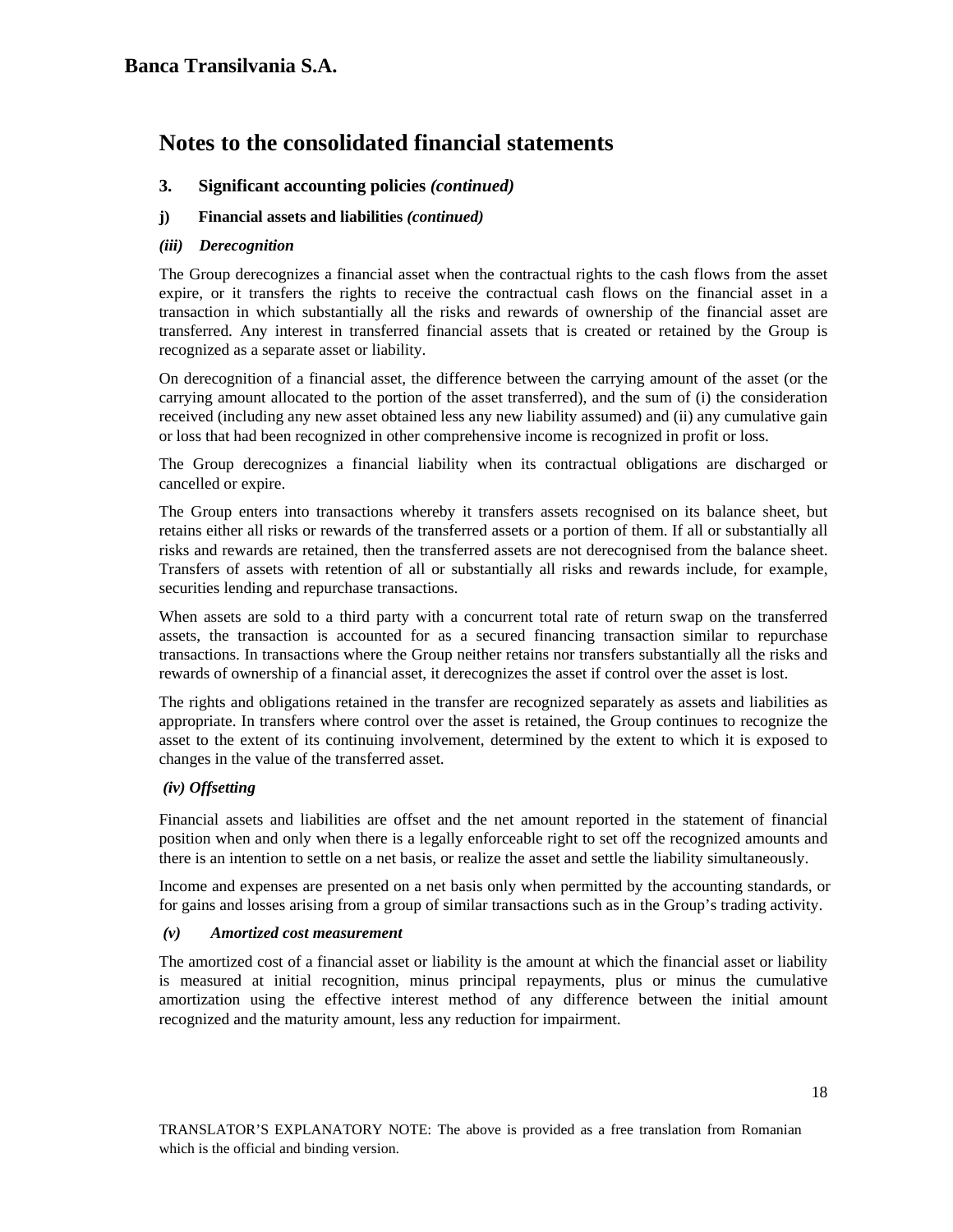# **3. Significant accounting policies** *(continued)*

### **j) Financial assets and liabilities** *(continued)*

#### *(vi) Fair value measurement*

Fair value is the amount for which an asset could be exchanged, or a liability settled, between knowledgeable, willing parties in an arm's length transaction on the measurement date.

When available, the Group measures the fair value of an instrument using quoted prices in an active market for that instrument. A market is regarded as active if quoted prices are readily and regularly available and represent actual and regularly occurring market transactions on an arm's length basis. If a market for a financial instrument is not active, the Group establishes fair value using a valuation technique. Valuation techniques include using recent arm's length transactions between knowledgeable, willing parties (if available), reference to the current fair value of other instruments that are substantially the same, discounted cash flow analyses and option pricing models. The chosen valuation technique makes maximum use of market inputs, relies as little as possible on estimates specific to the Group, incorporates all factors that market participants would consider in setting a price, and is consistent with accepted economic methodologies for pricing financial instruments. Inputs to valuation techniques reasonably represent market expectations and measures of the risk-return factors inherent in the financial instruments. The Group calibrates valuation techniques and tests them for validity using prices from observable current market transactions in the same instrument or based on other observable market data.

The best evidence of the fair value of a financial instrument at initial recognition is the transaction price, i.e., the fair value of the consideration given or received, unless the fair value of that instrument is evidenced by comparison with other observable current market transactions in the same instrument (i.e., without modification or repackaging) or based on a valuation technique whose variables include only data from observable markets. When transaction price provides the best evidence of fair value at initial recognition, the financial instrument is initially measured at the transaction price and any difference between this price and the value initially obtained from a valuation model is subsequently recognized in profit or loss on an appropriate basis over the life of the instrument but not later than when the valuation is supported wholly by observable market data or the transaction is closed out.

Where discounted cash flow techniques are used, estimated future cash flows are based on management's best estimates and the discount rate is a market related rate for an instrument with similar terms and conditions. Where pricing models are used, inputs are based on market related measures at the date of consolidated statement of financial position. Where a fair value cannot be reliably be estimated, equity instruments that do not have a quoted market price in an active market are measured at cost and periodically tested for impairment.

#### *(vii) Identification and measurement of impairment*

#### *Assets held at amortized cost*

At each balance sheet date the Group assesses whether there is objective evidence that financial assets not carried at fair value through profit or loss are impaired. Financial assets or a group of financial assets are impaired when objective evidence demonstrates that a loss event has occurred after the initial recognition of the asset ("loss generating event"), and that the loss event has an impact on the future cash flows on the asset that can be estimated reliably.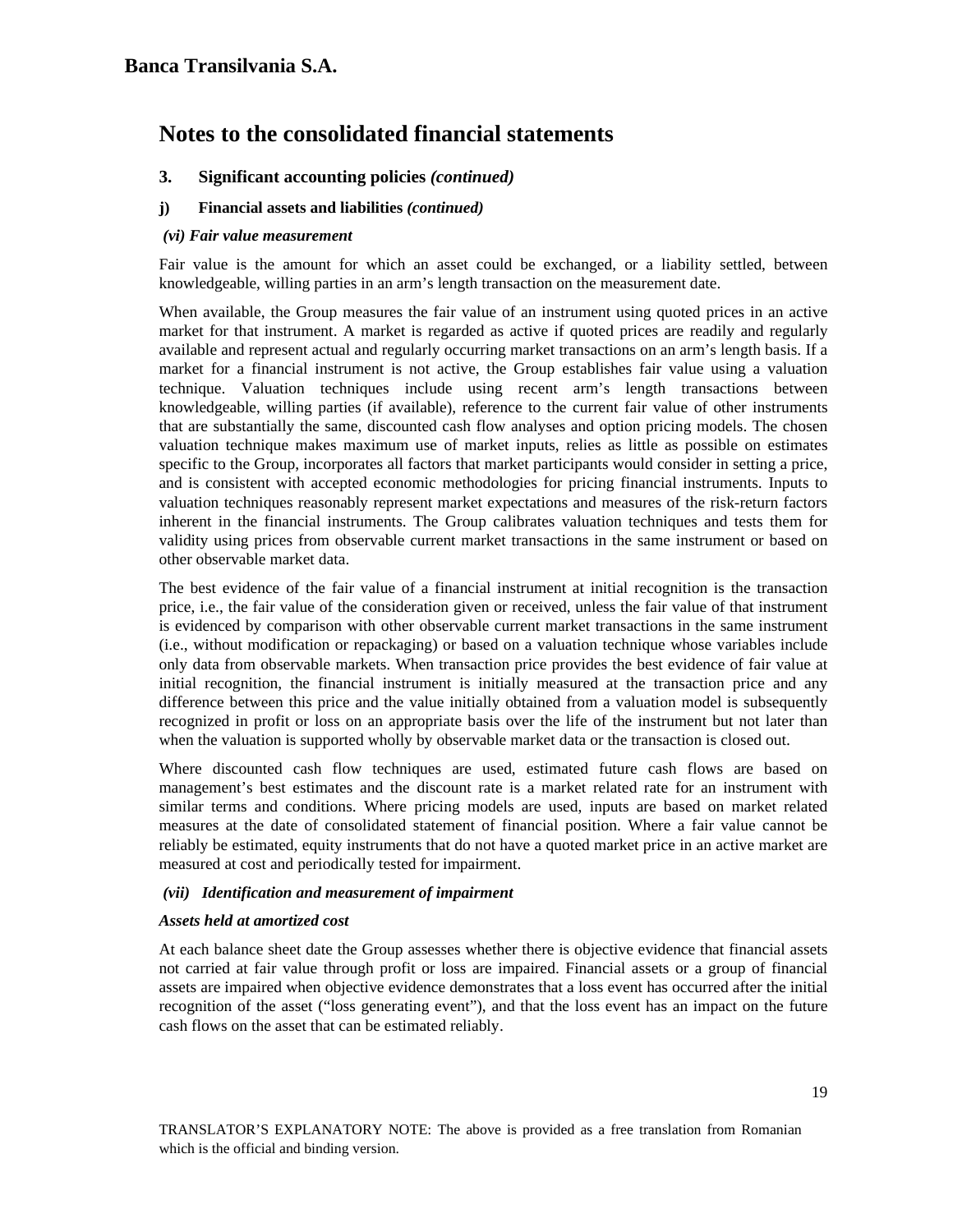## **3. Significant accounting policies** *(continued)*

**j) Financial assets and liabilities** *(continued)* 

#### *(vii) Identification and measurement of impairment (continued)*

It is probable that the identification of a single event responsible for the impairment is difficult. Impairment may have been caused by the combined effect of multiple events. The losses expected as a result of the future events, regardless of their probability, are not recognized.

If there is objective evidence that an impairment loss on financial assets carried at amortized cost has been incurred, the amount of the loss is measured as the difference between the asset's carrying amount and the present value of estimated future cash flows discounted at the financial asset's original effective interest rate (i.e. the effective interest rate computed at initial recognition). If a financial asset has a variable interest rate, the discount rate for measuring any impairment loss is the variable interest rate at current rate, specified in the contract. The asset's accounting value can be decreased directly or by using an impairment account. The expense with the impairment loss is recognized in the income statement.

If during a future period, an event that took place after the date of the impairment recognition generates decrease in the impairment expense, the formerly recognized impairment loss is reversed either directly or through the adjustment of an impairment account. The impairment decrease is recognized through profit and loss.

#### *Loans and advances to customers and net lease investments*

The Group, based on its internal impairment assessment methodology included observable data on the following loss events that comes to its attention as objective evidence that loans and advances to customers and net lease investments or groups of assets are impaired:

- (a) significant financial difficulty of the borrower (lessee) determined in accordance with the Group's internal rating system;
- (b) a breach of contract, such as a default or delinquency in interest or principal payments of the borrowers (individually and in the same group of borrowers);
- (c) the lender, for economic or legal reasons relating to the borrower's or lessee's financial difficulty, granting to the borrower a concession that the lender would not otherwise consider such as the rescheduling of the interest or principal payments;
- (d) is becoming probable that the borrower will enter bankruptcy or other financial reorganization;
- (e) credible information indicating a measurable decrease in the estimated future cash flows of a group of financial assets from the date of the initial recognition, regardless of the fact that the decrease cannot be identified for each asset, including:
	- *i.* unfavorable change in the payment behavior of the Group's debtors, or
	- *ii.* national or local economic circumstances that can be correlated to the loss / depreciation of the Group's assets.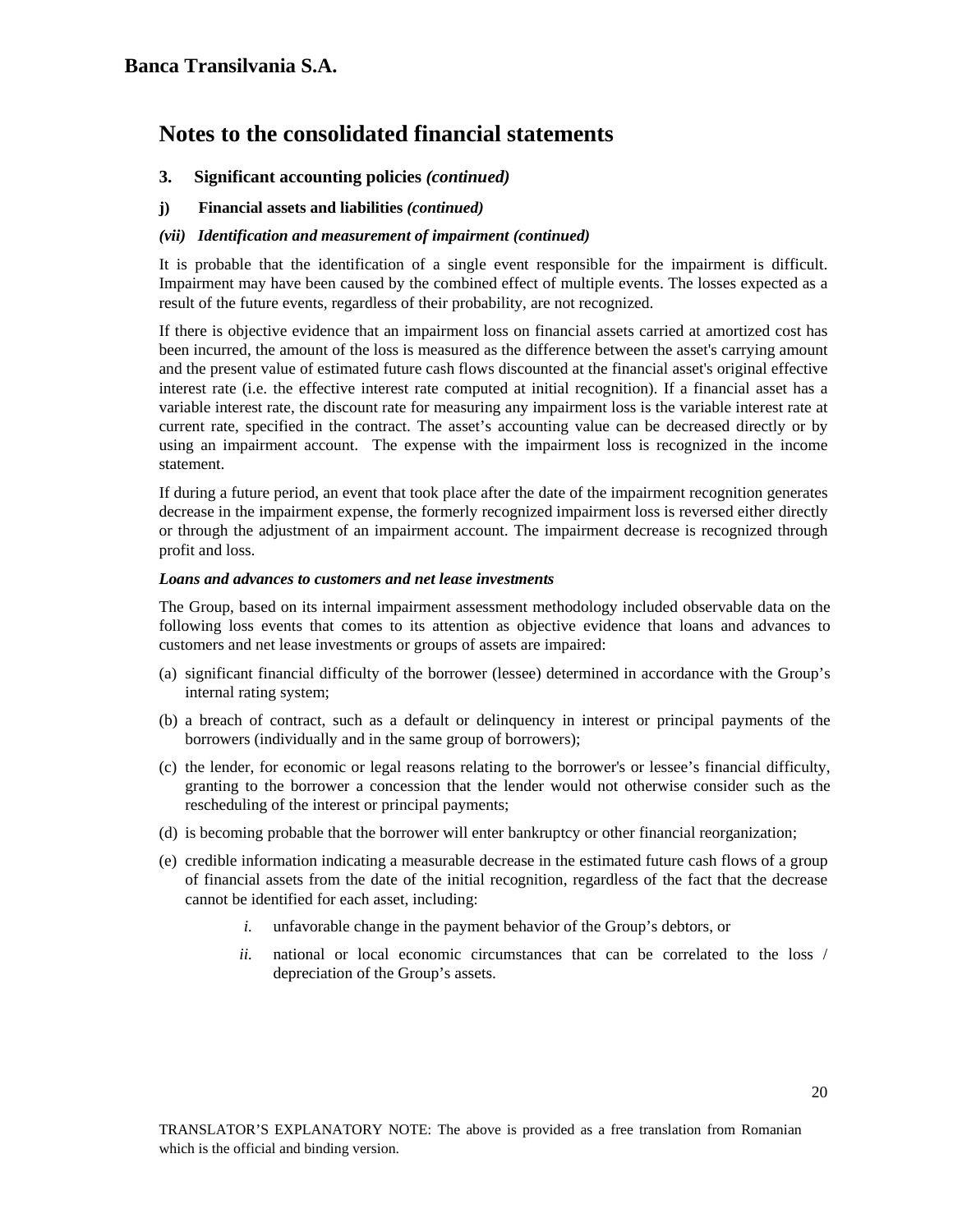## **3. Significant accounting policies** *(continued)*

- **j) Financial assets and liabilities** *(continued)*
- *(vii) Identification and measurement of impairment (continued)*

#### *Loans and advances to customers and net lease investments (continued)*

The Group first assesses whether objective evidence of impairment exists as described above, individually for loans to customers and net lease investments that are individually significant, and individually or collectively for loans to customers and net lease investments that are not individually significant.

If the Group determines that no objective evidence of impairment exists for an individually assessed financial asset, whether significant or not, it includes the loans to customers and net lease investments in groups with similar credit risk characteristics and collectively assesses them for impairment. Loans and advances to customers and net lease investments that are individually assessed for impairment and for which an impairment loss is or continues to be recognized are not included in a collective assessment of impairment. The calculation of the present value of the estimated future cash flows of a collateralized loan and net lease investments reflects the cash flows that may result from foreclosure less costs for obtaining and selling the collateral, whether or not foreclosure is probable.

For the purpose of a collective evaluation of impairment, loans and advances to customers and net lease investments are grouped on the basis of similar credit risk characteristics that are indicative of the debtors' ability to pay all amounts due according to the contractual terms (for example, grouping based on separated lines of business, type of loan, currency, maturity, and so on).

Management considers that these characteristics chosen are the best estimate of similar credit risk characteristics relevant to the estimation of future cash flows for groups of such loans and net lease investments by being indicative of the debtors' ability to pay all amounts due according to the contractual terms of the assets being evaluated.

Future cash flows in a group of loans and advances to customers and net lease investments that are collectively evaluated for impairment are estimated on the basis of historical loss experience for loans and net lease investments with credit risk characteristics similar to those in the group. Historical loss experience is adjusted on the basis of current observable data to reflect the effects of current conditions that did not affect the period on which the historical loss experience is based and to remove the effects of conditions in the historical period that do not exist currently.

The Group regularly reviews the methodology and assumptions used to estimate future cash flows to reduce differences between estimated and actual losses.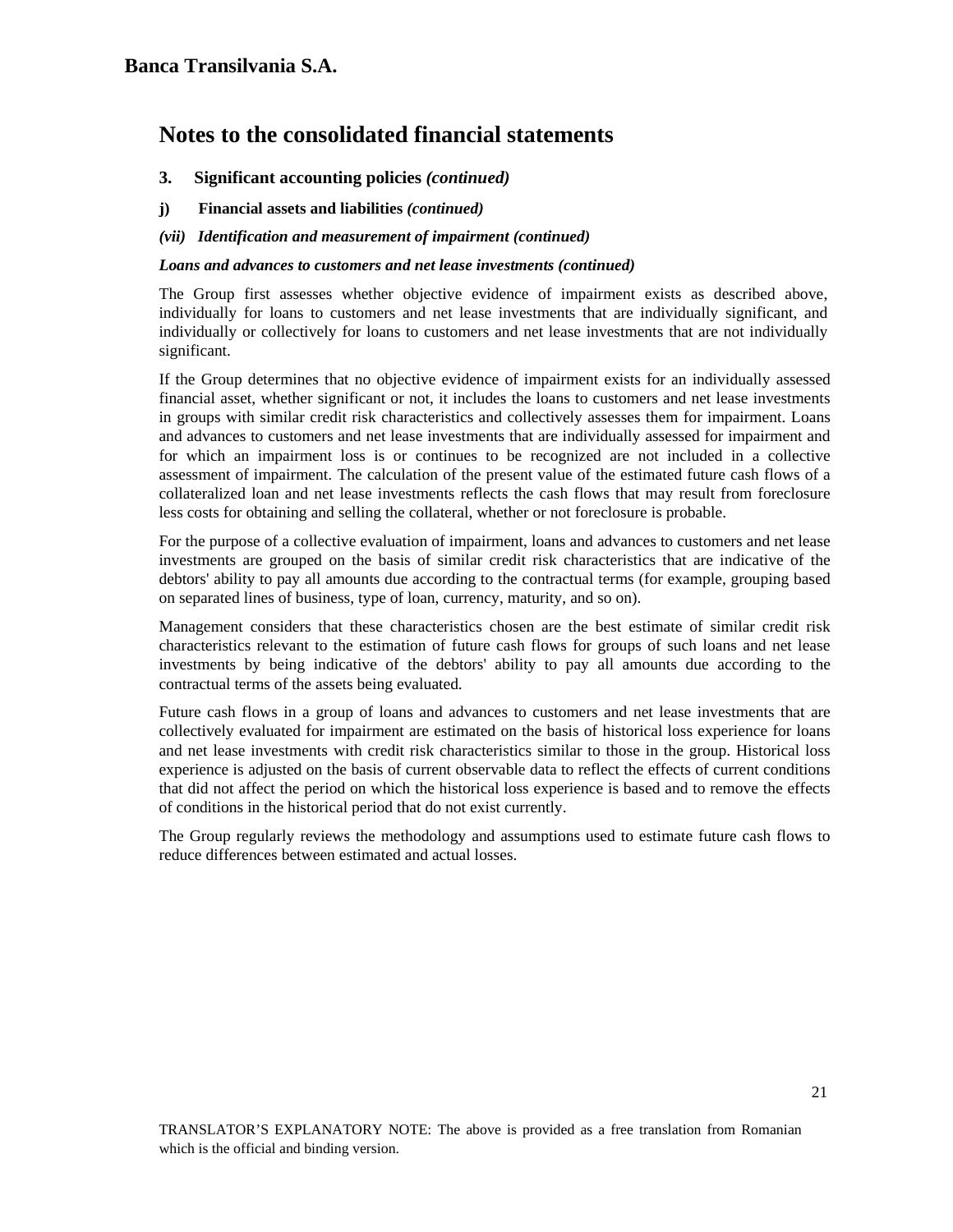# **3.****Significant accounting policies** *(continued)*

**j) Financial assets and liabilities** *(continued)* 

## *(vii) Identification and measurement of impairment (continued)*

### *Available for sale financial assets*

For financial assets classified as available-for-sale, when a decline in the fair value of an available-forsale financial asset has been recognized directly in equity and there is objective evidence that the asset is impaired, the cumulative loss that had been recognized directly in equity shall be released directly from equity and recognized in profit or loss even though the financial asset has not been derecognize.

The amount of the cumulative loss that is released from equity and recognized in profit or loss shall be the difference between the acquisition cost (net of any principal repayment and amortization) and current fair value, less any impairment loss on that financial asset previously recognized in income statement.

Impairment losses recognized in income statement for an investment in an equity instrument classified as available for sale shall not be released through profit or loss. If, in a subsequent period, the fair value of a debt instrument classified as available for sale increases and the increase can be objectively related to an event occurring after the impairment loss was recognized in profit or loss, the impairment loss shall be reversed, with the amount of the reversal recognized in profit or loss.

#### *Financial assets carried at cost*

If there is objective evidence that an impairment loss has been incurred on an unquoted equity instrument that is not carried at fair value because its fair value cannot be reliably measured, or on a derivative asset that is linked to and must be settled by delivery of such an unquoted equity instrument, the amount of the impairment loss is measured as the difference between the carrying amount of the financial asset and the present value of estimated future cash flows discounted at the current market rate of return for a similar financial asset. Such impairment losses are not reversed through income statement

## *(viii) Designation at fair value through profit and loss*

The Group has designated financial assets and liabilities at fair value through profit and loss when:

- eliminates or significantly reduces an evaluation or recognition mismatch ("accounting error") which might have arisen from the measurement of the assets and liabilities or from the recognition of their gain or loss based on different principles;
- they are part of a group of financial assets or liabilities managed, evaluated and reported to the management on a fair value basis according to the risk management documentation / investment strategy; or
- they are hybrid contracts through which an entity can reflect the entire contract at fair value through in profit and loss.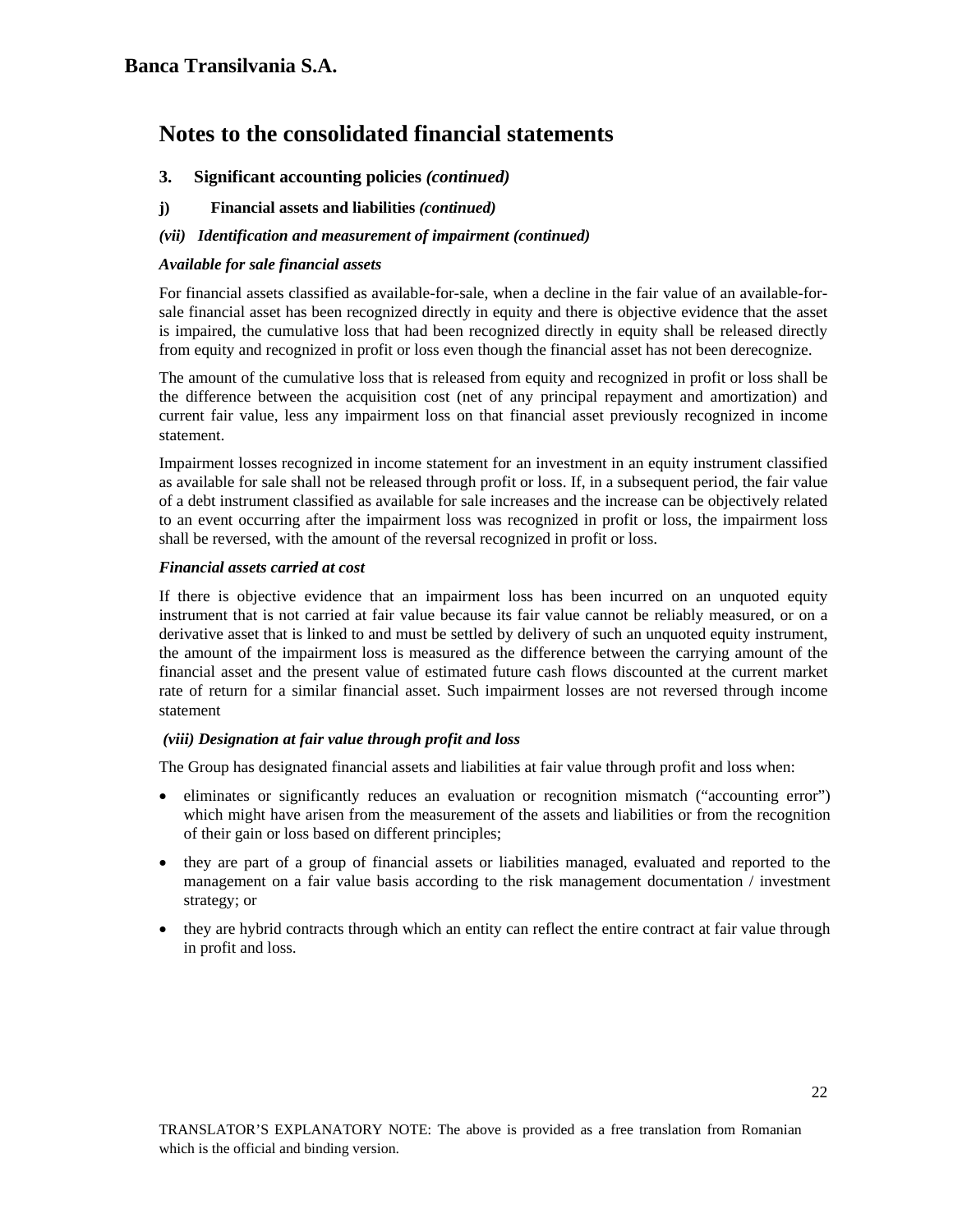# **3. Significant accounting policies** *(continued)*

## **k) Cash and cash equivalents**

Cash and cash equivalents comprise: cash on hand, unrestricted balances held at National Bank of Romania and highly liquid financial assets with original maturities of less than three months, which are subject to insignificant risk of changes in their fair value.

Cash and cash equivalents are carried at amortized cost in the consolidated statement of financial position.

#### **n) Trading assets and liabilities**

Trading assets and liabilities are those assets and liabilities that the Group acquires or incurs principally for the purpose of selling or repurchasing in the near term, or holds as part of a portfolio that is managed together for short-term profit or position taking.

Trading assets and liabilities are initially recognized and subsequently measured at fair value in the Consolidated statement of the financial position and the transaction costs are taken directly to comprehensive income. All changes in fair value are recognized as part of net trading income in comprehensive income. Trading assets and liabilities are not reclassified subsequent to their initial recognition.

#### **m) Derivatives**

#### *(i) Derivatives held for risk management purposes*

Derivatives held for risk management purposes include all derivative assets and liabilities that are not classified as trading assets or liabilities. Derivatives held for risk management purposes are measured at fair value in the Consolidated statement of the financial position.

When a derivate is not held for trading, and is not designated in a qualifying hedge relationship, all changes in its fair value are recognized immediately in statement of comprehensive income as a component of net trading income.

#### *(ii) Embedded derivatives*

Derivatives may be embedded in another contractual arrangement (a "host contract"). The Group accounts for embedded derivatives separately from the host contract when the host contract is not itself carried through profit and loss, and the characteristics of the embedded derivatives are not clearly and closely related to the host contract. Separate embedded derivatives are accounted for depending on their classification, and are presented in Consolidated statement of the financial position together with the host contract.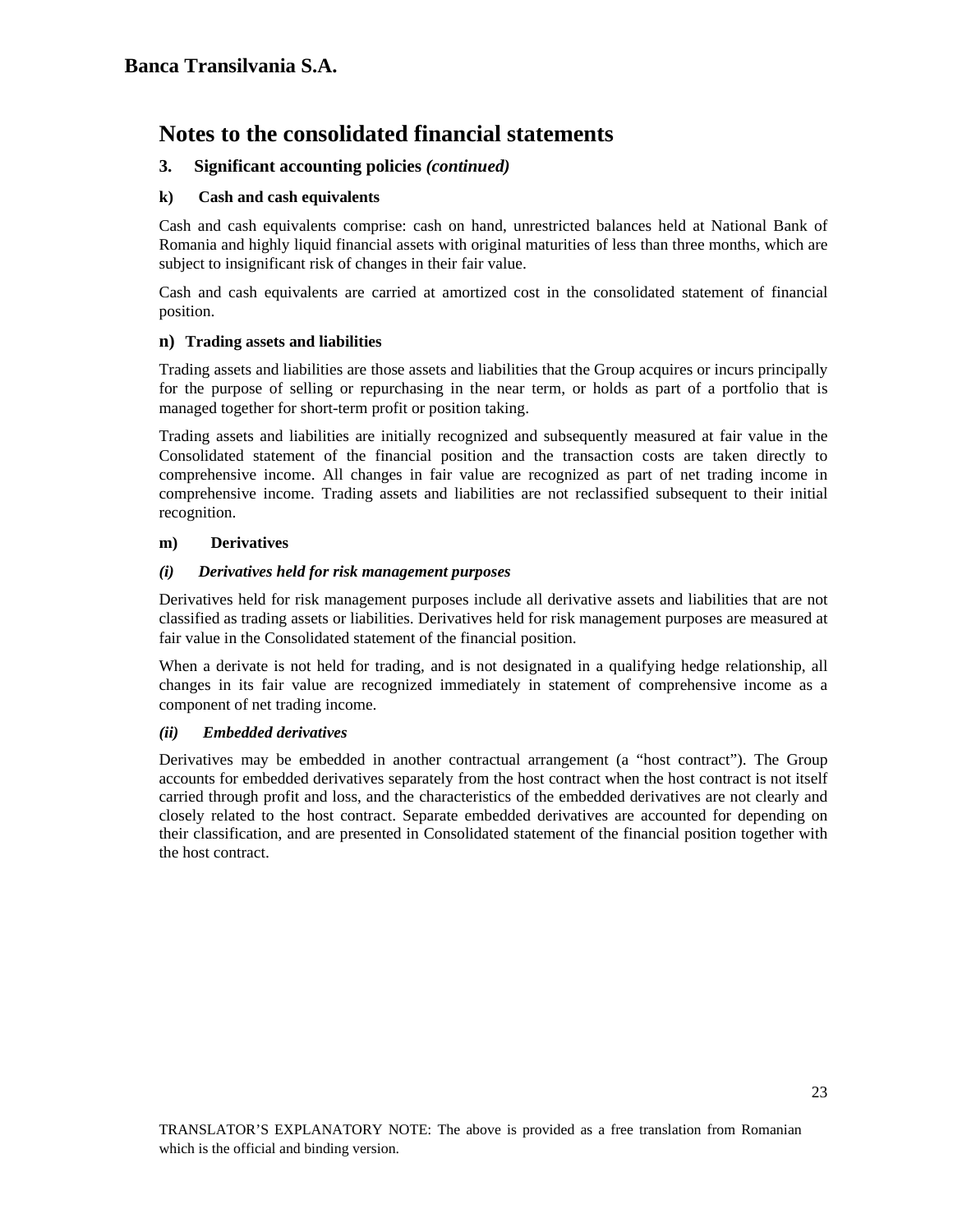# **3. Significant accounting policies** *(continued)*

# **n) Loans and advances and net lease investments**

Loans and advances are non-derivative financial assets with fixed or determinable payments that are not quoted in an active market and that the Group does not intend to sell immediately or in the near term.

When the Group is the lessor in a lease agreement that transfers substantially all the risks and rewards incidental to ownership of an asset to the lessee, the arrangement is presented within loans and advances. Consumer loans granted to customers are also included in net lease investments.

Loans and advances and net lease investments are initially measured at fair value plus incremental direct transaction costs, and subsequently measured at their amortized cost using the effective interest method as described in the accounting policy 3(d) above, except when the Group chooses to carry the loans and advances and net lease investments at fair value through profit or loss as described in accounting policy 3(j) (viii) above.

Loans and advances are stated at net value after the deducting of the provision for impairment. The provision is recorded for the loans and advances and net lease investments, identified as impaired based on continual assessment, to bring these assets to their recoverable amount.

## **o) Investment securities**

Investment securities are initially measured at fair value plus incremental direct transaction costs and subsequently accounted for depending on their classification as either held-to-maturity, fair value through profit and loss or available-for-sale.

## *(i) Held to maturity*

Held-to-maturity investments are carried at amortized cost using the effective interest method. Any sale or reclassification of a significant amount of held-to-maturity investments not close to their maturity would result in the reclassification of all held-to-maturity investments as available-for-sale, and prevent the Group from classifying investment securities as held-to-maturity for the current and the following two financial years.

## *(ii) Fair value through profit and loss*

The Group carries some investment securities at fair value, with fair value changes recognized immediately in profit or loss as described in accounting policy 3(l).

## *(iii) Available for sale*

Debt securities such as treasury bills issued by the Government of Romania are classified as availablefor-sale assets.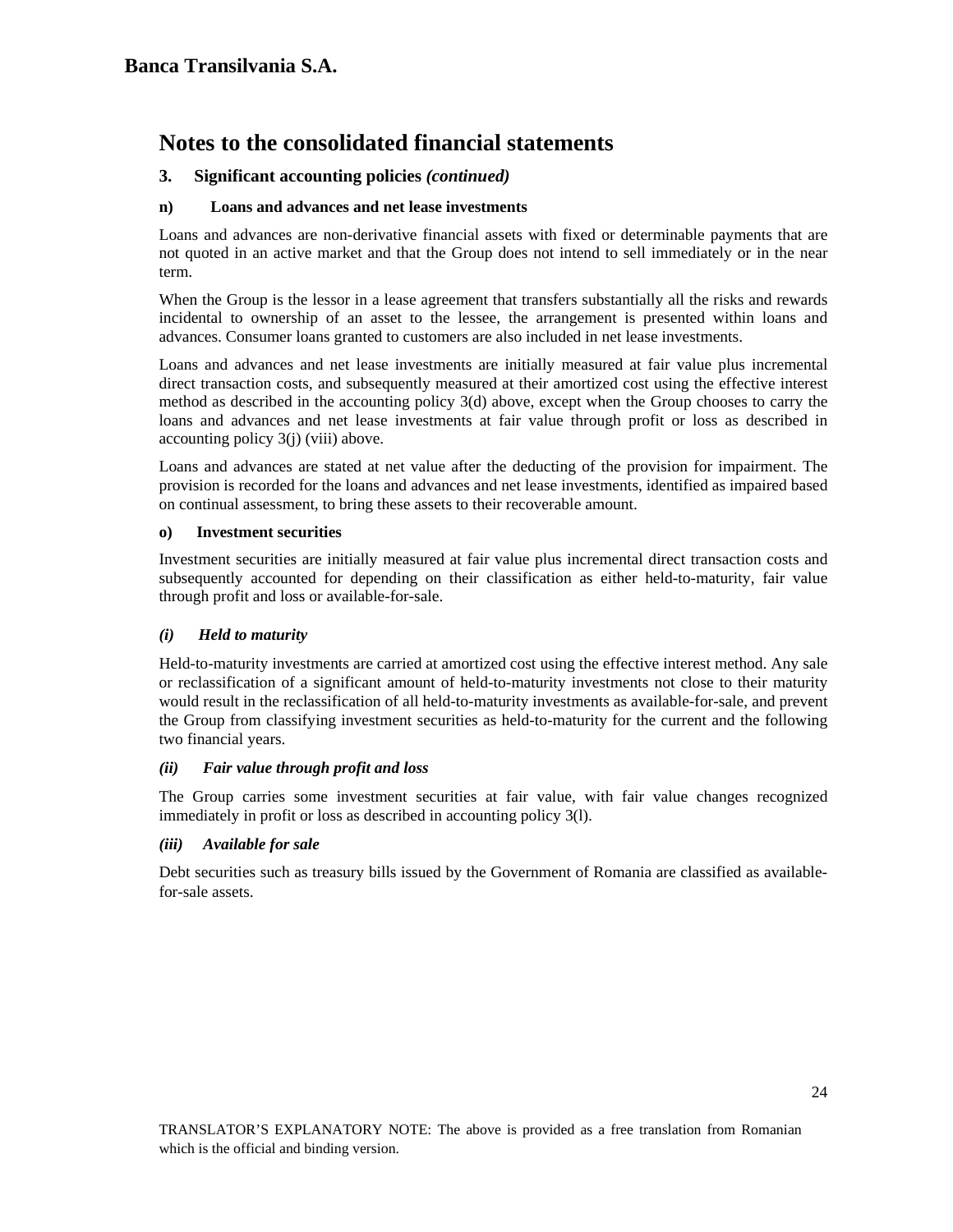- **3. Significant accounting policies** *(continued)*
- **o) Investment securities** *(continued)*

## *(iii) Available for sale (continued)*

The Group considered that the effective transaction prices would be between the informative BID-ASK quotations obtained, which are rather an interval within which the Group could have realistically negotiated the quotations for each series and taking into account the volume of its portfolio, and thus, the Bank used in its estimation an average price for each series.

Other securities such as investments in unit funds are classified as available-for-sale assets and are carried at their market prices.

Other equity investments in listed or unlisted companies are classified as available-for-sale assets and are carried at the fair value. Where no reliable estimate of fair value is available, equity investments are stated at restated cost less impairment.

Interest income is recognized in profit and loss using effective interest method. Dividend income is recognized in profit and loss when the Group becomes entitled to the dividend. Foreign exchange gains or losses on available-for-sale debt security investments are recognized in profit and loss.

Other fair value changes are recognized directly in equity until the investment is sold or impaired and the balance in equity is recognized in profit or loss.

#### *Change in accounting policy*

In October 2008 the International Accounting Standards Board ("IASB") issued Reclassification of Financial Assets (Amendments to IAS 39 *"Financial instruments: Recognition and Measurement" and IFRS 7 "Financial instruments: Disclosures"*). The amendment to IAS 39 permits an entity to transfer from the available-for-sale category to the loans and receivables category a non-derivative financial asset that otherwise would have met the definition of loans and receivables if the entity has the intention and ability to hold that financial asset for the foreseeable future or until maturity.

The amendment to IFRS 7 introduces additional disclosure requirements if an entity has reclassified financial assets in accordance with the amendment to IAS 39. The amendments are effective retrospectively from 1 July 2008.

Pursuant to these amendments, the Group reclassified certain non-derivatives financial assets out of available-for-sale investment securities into placement with banks. For details on the impact of this reclassification, see note 21.

## **p) Property and equipment**

#### *(i) Recognition and measurement*

Items of property and equipment are stated at their cost or revalued amount less accumulated depreciation value and impairment losses. Capital expenditure on property and equipment in the course of construction is capitalized and depreciated once the assets enter into use.

Leases in term of which the Group assumes substantially all the risks and rewards of ownership are classified as finance leases. Plant and equipment acquired by way of finance lease is stated at an amount equal to the lower of its fair value and the present value of the minimum lease payments at inception of the lease, less accumulated depreciation and impairment losses.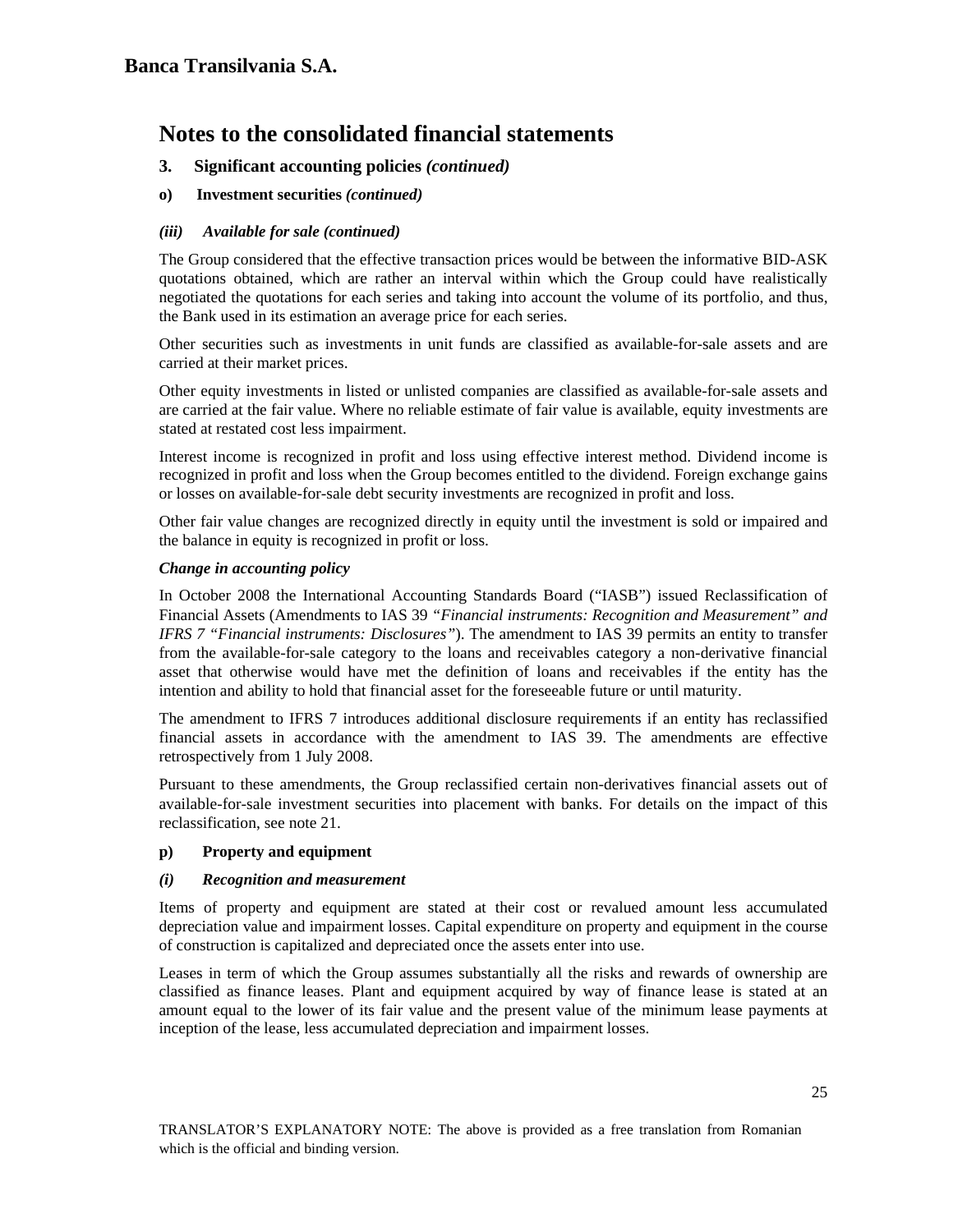# **3. Significant accounting policies** *(continued)*

## **p) Property and equipment** *(continued)*

## *(ii) Subsequent costs*

The Group recognizes in the carrying amount of an item of property, plant and equipment the cost of replacing part of such an item when that cost is incurred if it is probable that the future economic benefits embodied with the item will flow to the Group and the cost of the item can be measured reliably. All other costs are recognized in the income statement as an expense as incurred.

#### *(iii) Depreciation*

Depreciation is charged to the income statement on a straight-line basis over the estimated useful lives of each part of an item of property, plant and equipment. Leased assets are depreciated over the shorter of the lease term and their useful lives. Land is not depreciate.

The estimated useful lives for the current and comparative periods are as follows:

| <b>Buildings</b>                 | 50 years       |
|----------------------------------|----------------|
| Leasehold improvements (average) | 7 years        |
| Computers                        | 3 years        |
| Furniture and equipments         | $3 - 20$ years |
| Vehicles                         | $4 - 5$ years  |

The leasehold improvements are depreciated over the rental contract period, which varies between 1 and 52 years. Depreciation methods, useful lives and residual values are reassessed at the reporting date.

## **q) Intangible assets**

#### *i) Goodwill and negative goodwill*

Goodwill / (negative goodwill) arise on the acquisition of subsidiaries. Goodwill represents the difference between the cost of the acquisition and the Group's interest in the net fair value of the acquired identifiable assets, liabilities and contingent liabilities. When the difference is negative (negative goodwill), it is recognized immediately in profit and loss, after reanalyzing the manner of identification and valuation of the assets, liabilities and identifiable contingent liabilities and measurement of the acquisition cost.

#### *Acquisition of non-controlling interests*

Goodwill arising on the acquisition of a non-controlling interest in a subsidiary represents the excess of the cost of the additional investment over the carrying amount of the net assets acquired at the date of buy.

#### *Subsequent measurement*

Goodwill is measured at cost less accumulated impairment losses. Negative goodwill is recognized immediately in the income statement, after reassessment of the identification and measurement of the identifiable assets, liabilities and contingent liabilities and the measurement of the acquisition cost.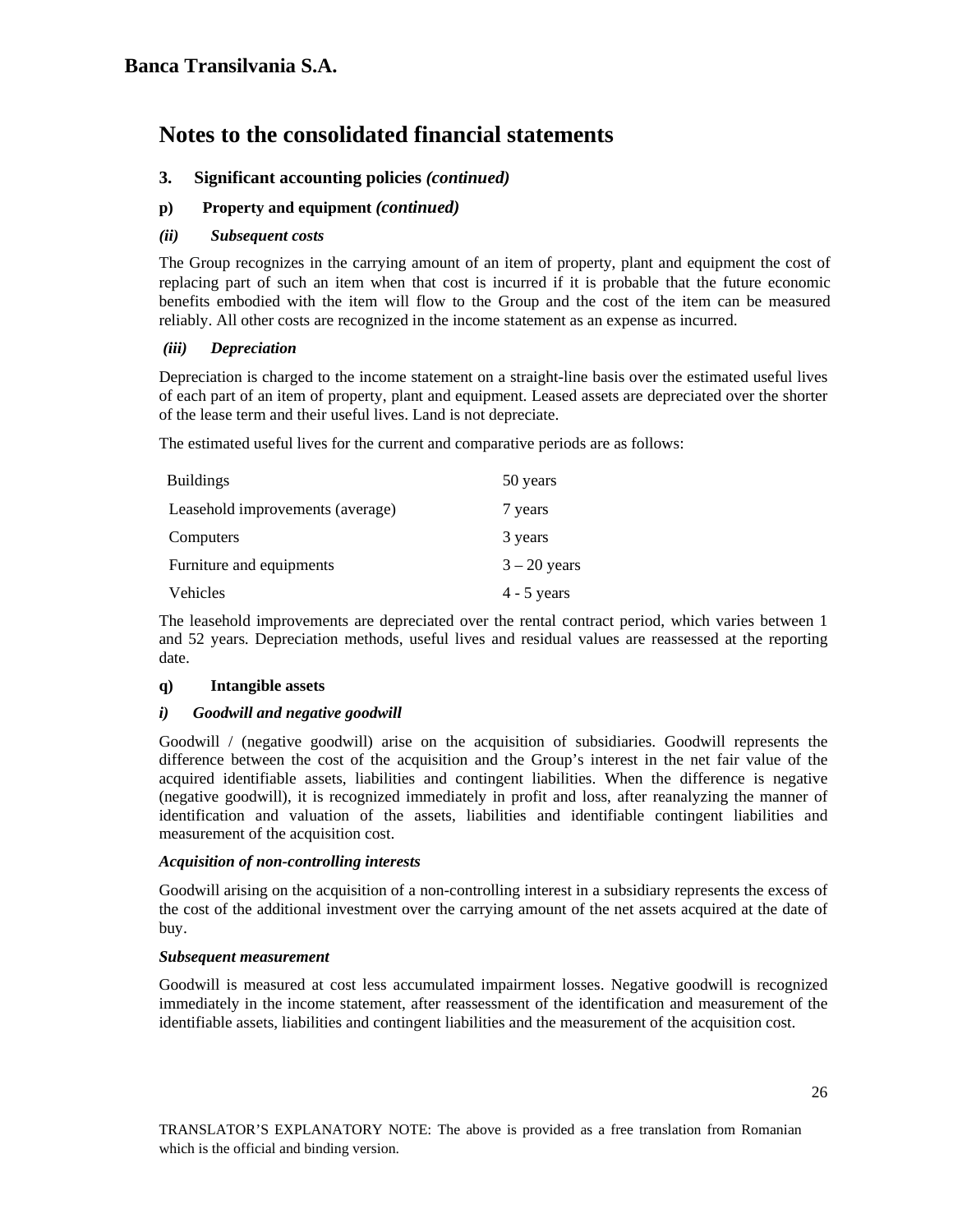# **3. Significant accounting policies** *(continued)*

## **q) Intangible assets**

#### *(ii) Software*

Costs associated with developing or maintaining software programs are recognized as an expense when incurred. Costs that are directly associated with the production of identifiable and unique software products controlled by the Group, and that will probably generate economic benefits exceeding costs beyond one year, are recognized as intangible assets. Subsequent expenditure on software assets is capitalized only when it increases the future economic benefits embodied in the specific asset to which it relates. All other expenditure is expensed as incurred.

Amortization is recognized in income statement on a straight-line basis over the estimated useful life of the software, from the date that it is available for use. The estimate useful life of software is three years.

#### **r) Financial lease – lessee**

Leases in terms of which the Group assumes substantially all the risks and rewards of ownership are classified as finance leases. Upon initial recognition the leased asset is measured at an amount equal to the lower of its fair value and the present value of the minimum lease payments. Subsequent to initial recognition, the asset is accounted for in accordance with the accounting policy applicable to that asset.

Other leases are operating leases and, except for investment property, the leased assets are not recognized on the Group's Consolidated statement of financial situation.

#### **s) Impairment of non-financial assets**

An impairment loss is recognized if the carrying amount of an asset or its cash-generating unit exceeds its recoverable amount. A cash-generating unit is the smallest identifiable asset group that generates cash flows that largely are independent from other assets and groups. Impairment losses recognized in respect of cash-generating units are allocated first to reduce the carrying amount of any goodwill allocated to the units and then to reduce the carrying amount of the other assets in the unit (group of units) on a pro rata basis.

The recoverable amount of an asset or cash-generating unit is the greater of its value in use and its fair value less costs to sell. In assessing value in use, the estimated future cash flows are discounted to their present value using a pre-tax discount rate that reflects current market assessments of the time value of money and the risks specific to the asset.

In respect of other assets, impairment losses recognized in prior periods are assessed at each reporting date for any indications that the loss has decreased or no longer exists. An impairment loss in other than goodwill is reversed if there has been a change in the estimates used to determine the recoverable amount. An impairment loss is reversed only to the extent that the asset's carrying amount does not exceed the carrying amount that would have been determined, net of depreciation or amortization, if no impairment loss had been recognized.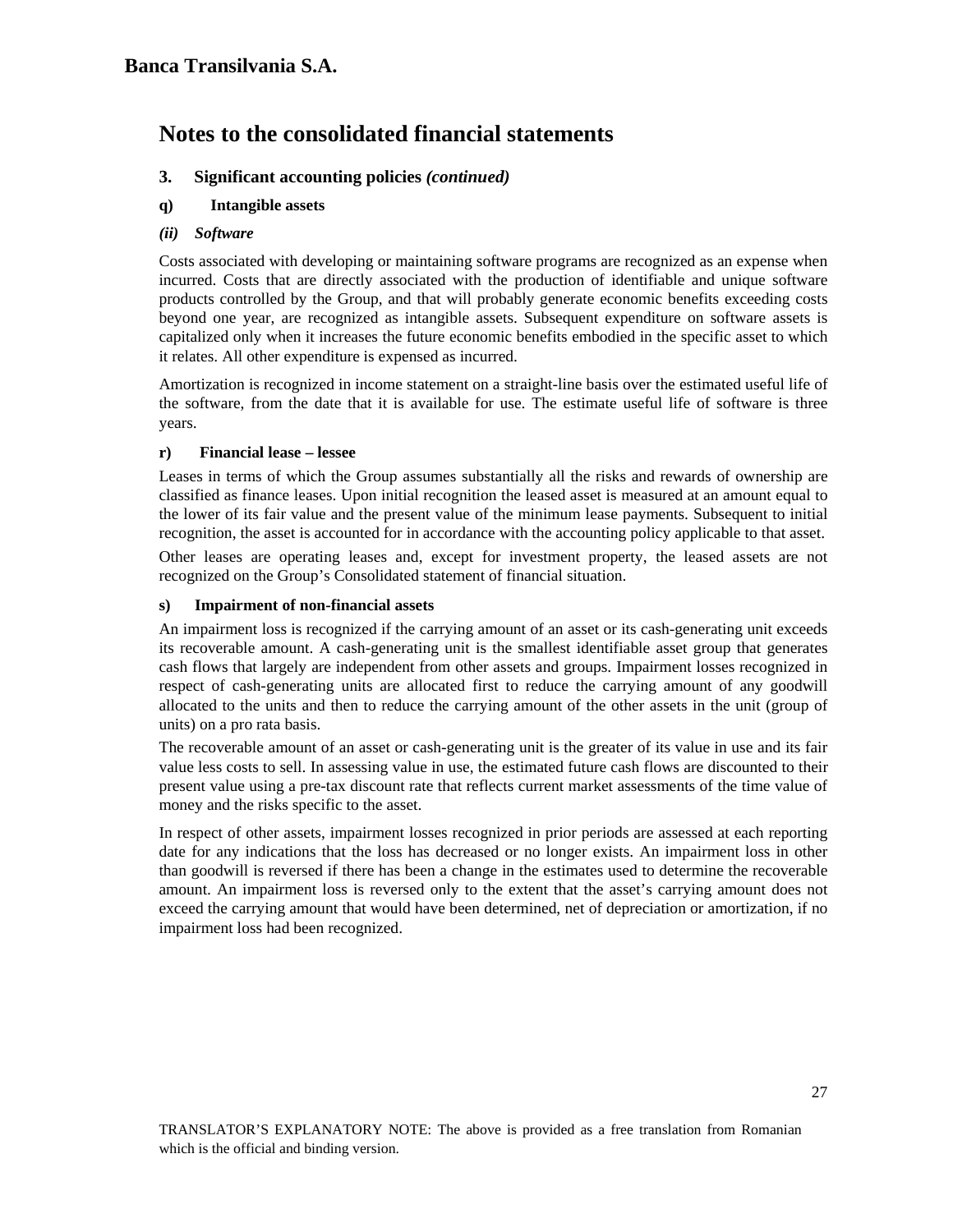# **3. Significant accounting policies** *(continued)*

### **t) Deposits from customers**

Deposits from customers are initially measured at fair value plus transaction costs, and subsequently measured at amortized cost using the effective interest method.

### **u) Debt securities issued and loans from banks and other financial institutions**

Borrowings such as loans from banks and other financial institutions and debt securities issued are recognized initially at fair value, being their issue proceeds (fair value of consideration received) net of transaction costs occurred. Debt securities and loans from banks and other financial institutions are subsequently stated at amortized cost.

The Group classifies capital instruments as financial liabilities or equity instruments in accordance with the substance of the contractual terms of the instrument.

#### **v) Provisions**

A provision is recognized in the consolidate statement of financial position when the Group has a present legal or constructive obligation as a result of a past event, and it is probable that an outflow of economic benefits will be required to settle the obligation. If the effect is material, provisions are determined by discounting the expected future cash flows at a pre-tax rate that reflects current market assessments of the time value of money and, where appropriate, the risks specific to the liability.

#### **w) Financial guarantees**

Financial guarantees are contracts that require the Group to make specified payments to reimburse the holder for a loss it incurs because a specified debtor fails to make payment when due in accordance with the terms of a debt instrument.

Financial guarantee liabilities are initially recognized at their fair value, and the initial fair value is amortized over the life of the financial guarantee. The guarantee liability is subsequently carried at the higher of this amortized amount and the present value of any expected payment (when a payment under the guarantee has become probable).

## **x) Employee benefits**

## *(i) Short term benefits*

Short-term employee benefits include wages, salaries, bonuses and social security contributions. Shortterm employee benefits are recognized as expense when services are rendered.

#### *(ii) Defined contribution plans*

The Bank and its subsidiaries, in the normal course of business makes payments to the Romanian State funds on behalf of its Romanian employees for pension, health care and unemployment benefit. All employees of the Bank and its subsidiaries are members and are also legally obliged to make defined contributions (included in the social security contributions) to the Romanian State pension plan (a State defined contribution plan). All relevant contributions to the Romanian State pension plan are recognized as an expense in the income statement as incurred. The Bank and its subsidiaries do not have any further obligations.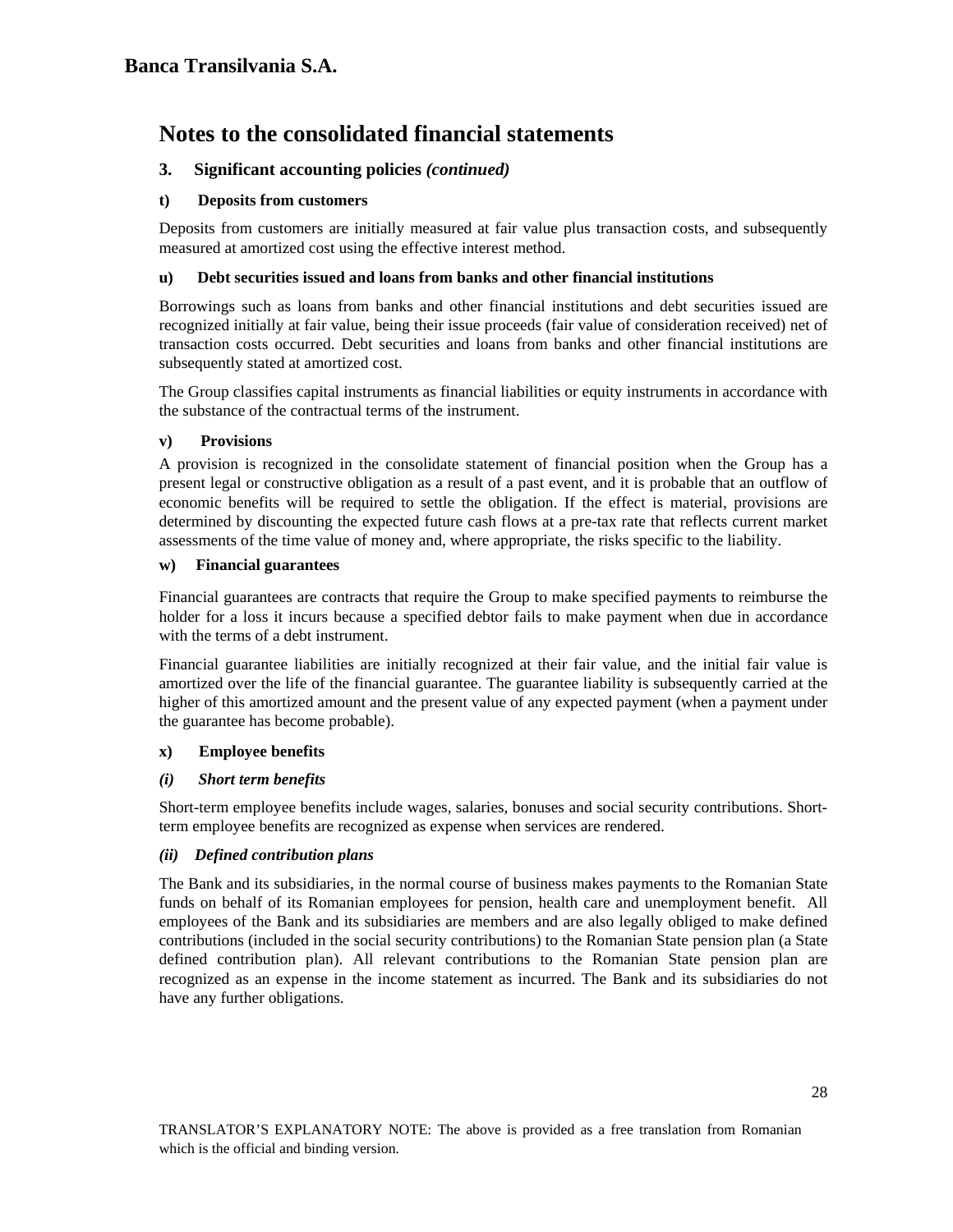# **3. Significant accounting policies** *(continued)*

**x) Employee benefits** *(continued)*

## *(ii) Defined contribution plans*

The Bank and its subsidiaries do not operate any independent pension scheme and, consequently, have no obligation in respect of pensions. The Bank and its subsidiaries do not operate any other post retirement benefit plan. The Bank and its subsidiaries have no obligation to provide further services to current or former employees.

#### *(iii) Other benefits*

Based on the decision of the shareholders, the Board of Directors of the Bank decides in respect of the number of shares included in the program of employee fidelity.

#### **y) Segment reporting**

A segment is a distinguishable component of the Group that is engaged either in providing products or services (business segment), or in providing products or services within a particular economic environment (geographical segment), which is subject to risks and rewards that are different from those of other segments. The Group's primary format for segment reporting is based on business segments.

#### **z) Earnings per share**

The Group presents basic and diluted earnings per share ("EPS") data for its ordinary shares. Basic EPS is calculated by dividing the profit or loss attributable to ordinary shareholders of the Bank by the weighted average number of ordinary shares outstanding during the period. Diluted EPS is determined by adjusting the profit or loss attributable to ordinary shareholders and the weighted average number of ordinary shares outstanding for the effect of all dilutive potential ordinary shares, which comprise convertible notes and share options granted to employees.

#### **aa) Own shares**

Own equity instruments which are reacquired (treasury shares) are deducted from equity. No gain or loss is recognized in the income statement on the purchase, sale, issue or cancellation of the Group's own equity instruments.

#### **ab) New standards and interpretations not yet adopted**

A number of new standards, amendments to standards and interpretations are not yet effective for the year ended 31 December 2011, and have not been applied in preparing these financial statements:

• Amendments to IFRS 7, "Disclosures - Transfers of Financial Assets" (effective for annual periods beginning on or after 1 July 2011; to be applied prospectively. Earlier application is permitted). The Amendments require disclosure of information that enables users of financial statements: to understand the relationship between transferred financial assets that are not derecognised in their entirety and the associated liabilities; and to evaluate the nature of, and risks associated with, the entity's continuing involvement in derecognised financial assets. The Amendments define "continuing involvement" for the purposes of applying the disclosure requirements. When applied, it is expected that the amendments to IFRS 7 will increase the level of disclosure relating to certain derecognised or partial derecognised financial assets.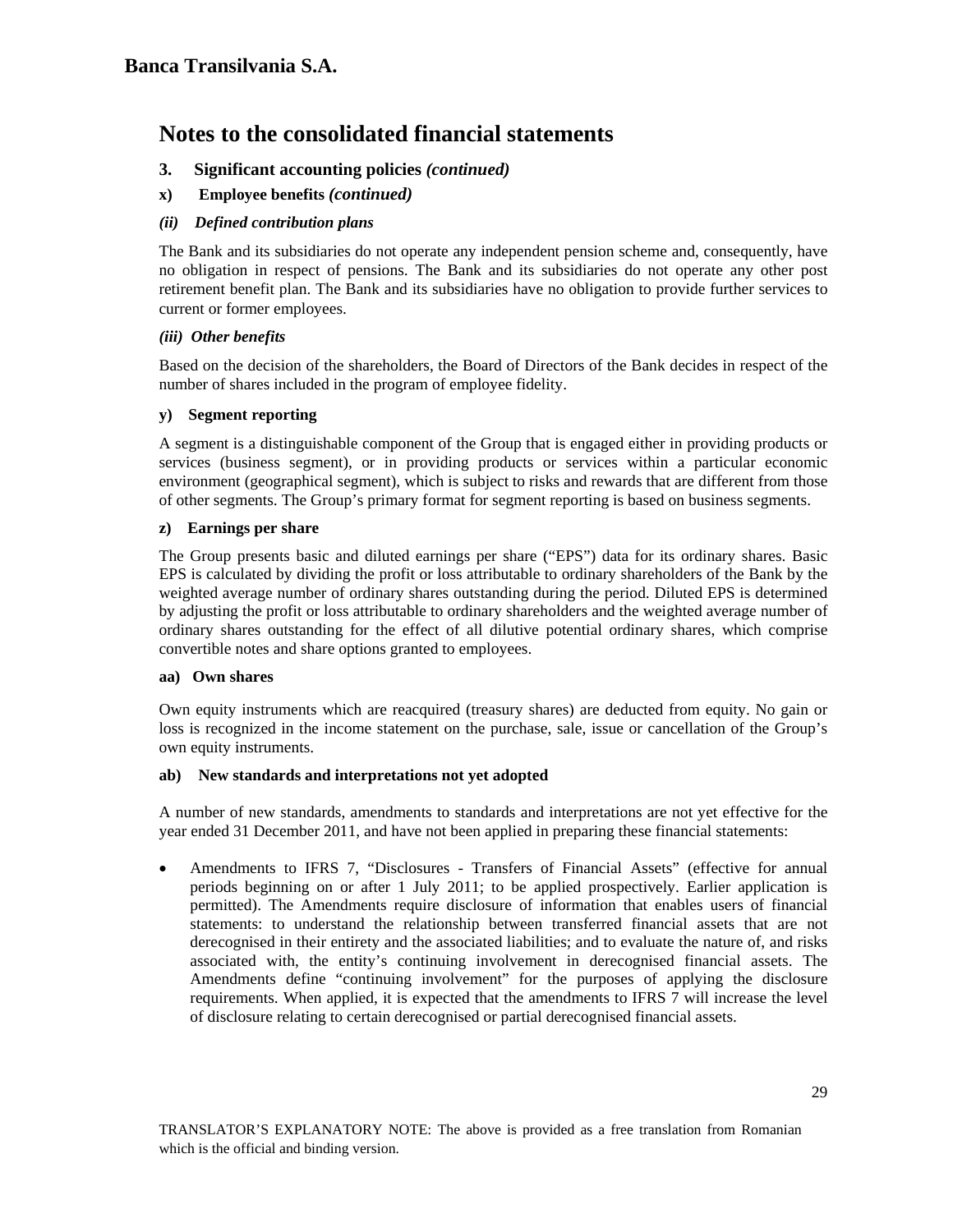**3. Significant accounting policies** *(continued)* 

## **ab) New standards and interpretations not yet adopted** *(continued)*

- IFRS 13 "Fair value measurement '(effective for annual period beginning on or after January 1, 2013). IFRS 13 establishes a single framework for all measurements of fair value when fair value is required or permitted by IFRS. IFRS 13 describes the measurement of fair value under IFRS when it is required or permitted by IFRS. The Standard contains an extended framework that provides additional information for the existing requirements, providing information to enable users of financial statements to evaluate the methods used for fair value measurements. The Bank does not expect that IFRS 13 to have a significant impact on the financial statements, because they believe that the methods and assumptions currently used to measure the fair value of assets are in accordance with IFRS 13.
- IFRS 9, "Financial Instruments" " (effective for annual periods beginning on or after January 1, 2015, early adoption is permitted). This Standard replaces the guidance in IAS 39, Financial Instruments: Recognition and Measurement, about classification and measurement of financial assets and liabilities, and derecognition of financial assets and liabilities. The Standard eliminates the existing IAS 39 categories of held to maturity, available for sale and loans and receivable. Financial assets will be classified into one of two categories on initial recognition: financial assets measured at amortized cost; or financial assets measured at fair value. A financial asset is measured at amortized cost if the following two conditions are met: the assets is held within a business model whose objective is to hold assets in order to collect contractual cash flows; and, its contractual terms give rise on specified dates to cash flows that are solely payments of principal and interest on the principal outstanding. Gains and losses on remeasurement of financial assets measured at fair value are recognised in profit or loss, except that for an investment in an equity instrument which is not held for trading, IFRS 9 provides, on initial recognition, an irrevocable election to present all fair value changes from the investment in other comprehensive income (OCI). The election is available on an individual share-by-share basis. No amount recognised in OCI is ever reclassified to profit or loss at a later date. It also includes those paragraphs of IAS 39 dealing with how to measure fair value and accounting for derivatives embedded in a contract that contains a host that is not a financial asset, as well as the requirements of IFRIC 9, "Reassessment of Embedded Derivatives". This standard has not been endorsed by the European Union
- *Amendments to IAS 1 "Presentation of Financial Statements: Presentation of other comprehensive income related elements"* (effective for annual periods beginning on or after July 1, 2012). The standard requires that an entity should separately disclose other comprehensive income that may be reclassified into profit or loss in the future from those that will not be reclassified into profit or loss. In case the comprehensive income elements are presented before related tax effects, the aggregate amount of the tax should be allocated between these sections. The impact of initial application of these amendments will depend of the specific elements of comprehensive income on the initial application. Bank is currently in the process of evaluating the potential effects of the amendments to IAS 1 on the financial statements.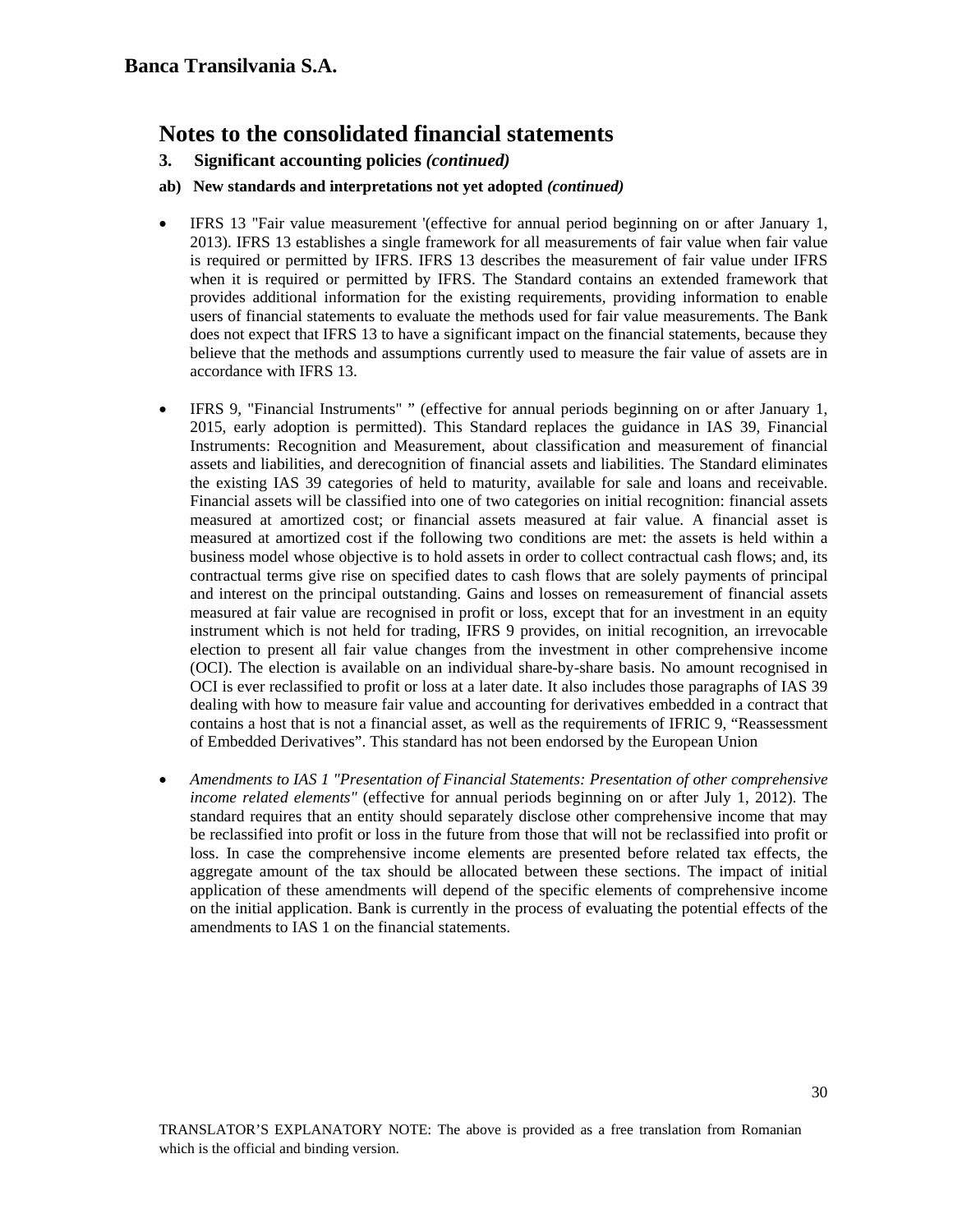# **4 Financial risk management**

## **a) Introduction**

The Group has exposure to the following risks from its use of financial instruments:

- Credit risk
- Liquidity risk
- Market risk
- Operational risk
- Taxation risk

This note presents information about the Group's exposure to each of the above risks, the Group's objectives, policies and processes for measuring and managing risk.The most important types of financial risk to which the Group is exposed are credit risk, liquidity risk and market risk. Market risk includes currency risk, interest rate risk and equity price risk.

#### *Risk management framework*

The risk management is an important part of all the decisional and business processes within the Group.

The Board of Directors has overall responsibility for the establishment and oversight of the Group's risk management framework. The Board of Directors has established the Executive Management Committee, the Banking Risk Management Technical Committee, Technical Committee for the Management of Assets and Liabilities (CTALCO), Technical Committee on Operations Risk, Technical Committee of Audit, Compliance and Internal Control, Technical Committee of Analysis of the Internal Regulations, Politics and Credit Approval Technical Committee, Credit and Risk Committees from the Banks' s headquarter (credit approval), Credit and Risk Committee from the branches / agencies that are responsible for formulating and / or monitoring of risk management policies in their area of expertise. Board of Directors periodically reviews the activity of these committees.

The Board of Directors monitors the compliance with Group risk policies and the improvement of the general risk management frame in connection with risks at which the Group is exposed to.

Banca Transilvania S.A.'s strategy regarding significant risk management focuses over the realization of the budgeted ratios in a controlled risk environment which ensures both the normal continuity of the business and the protection of the shareholders and clients' interest. Banca Transilvania S.A. ensures that its risk management strategy is adequate in terms of undertaken risk profile, nature, size and business complexity and also in correlation with its business plan.

Risk management policies and systems are reviewed regularly (mainly annually) with the participation of the Executive Management Committee, Risk Management Technical Committee and persons responsible from different Departments involved in order to reflect the changes in the market conditions, products and services provided.

The process of crisis simulation is an integral part of risk management process.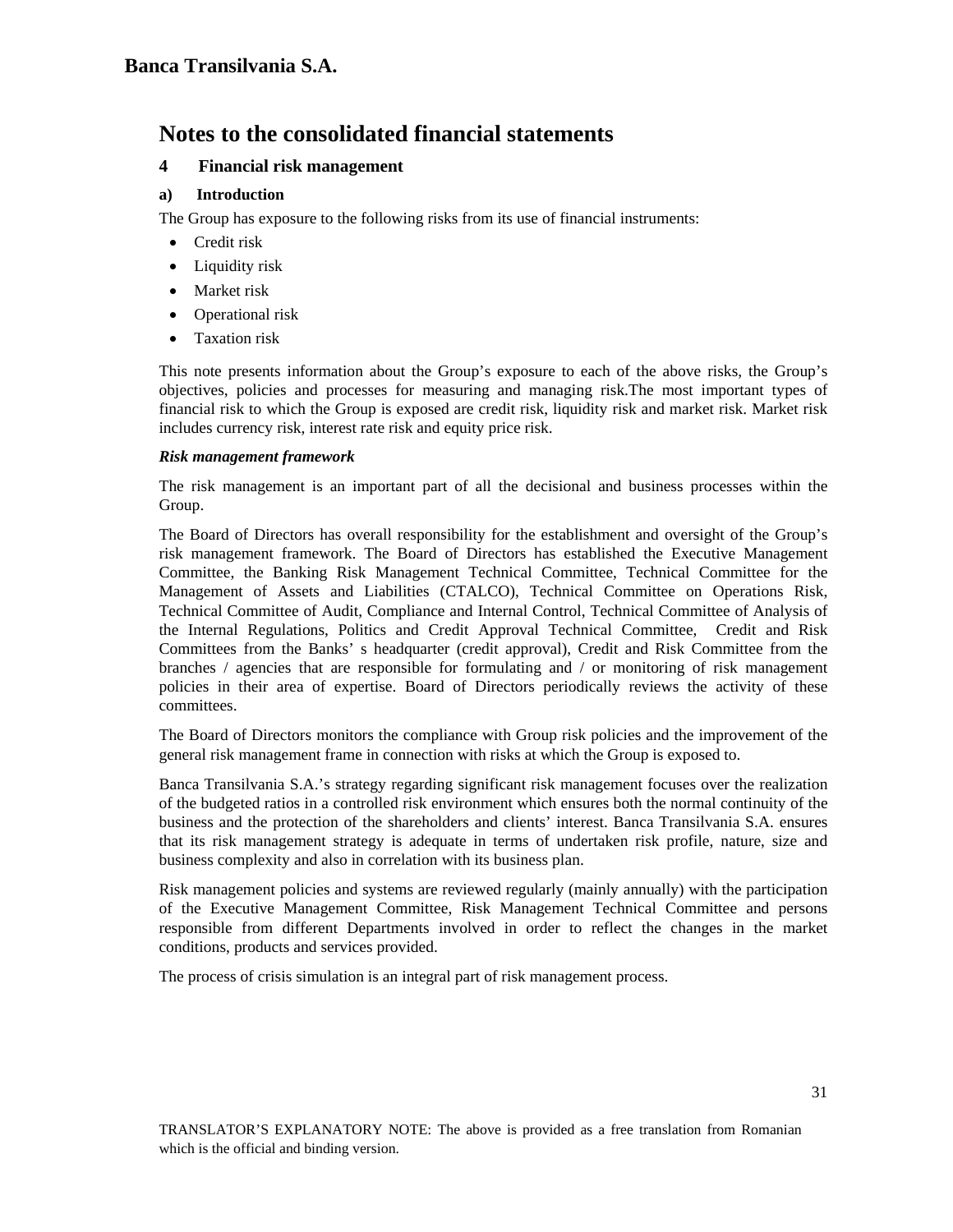# **4 Financial risk management** *(continued)*

### **a) Introduction**

The Group's Audit Committee reports to Board of Directors and is responsible for monitoring compliance with the Bank's risk management procedures. The Audit Committee is assisted in these functions by Internal Audit. Internal Audit undertakes both regular and ad-hoc reviews of risk management controls and procedures, the results of which are reported to the Audit Committee.

The Board of Directors and management committees of the subsidiaries which constitute the Group have responsibilities regarding significant risk management in correlation with their business characteristic and the legislation in force.

#### **b) Credit risk**

#### *(i) Credit risk management*

The Group is exposed to credit risk through its trading, lending, leasing and investing activities and in cases where it issues guarantees. Credit risk associated with trading and investing activities is managed through the Group's market risk management process. The risk is mitigated through selecting counterparties of good credit standings and monitoring their activities and ratings and through the use of exposure limits and when appropriate, obtains collateral.

The Group's primary exposure to credit risk arises through its loans and advances to customers. The amount of credit exposure in this regard is represented by the carrying amounts of the assets on the balance sheet. The Group is exposed to credit risk on various other financial assets, including derivative instruments and debt investments, the current credit exposure in respect of these instruments is equal to the carrying amount of these assets in the Consolidated statement of financial situation. In addition, the Group is exposed to off balance sheet credit risk through commitments to extend credit and guarantees issued (see Note 36).

In order to minimize the risk, the Group has certain procedures meant to assess the clients before granting the loans, to observe their capacity of reimbursing the principal and related interests during the entire period of the loans and to establish exposure limits. In addition, the group has procedures for monitoring the risk in the loan portfolio and has established exposure limits on the types of loans, the economic sectors, the types of collateral, the maturity of loans and so on.

The Board of Directors delegated the responsibility for credit risk management to the to the Executive Management Committee, Banking Risk Management Technical Committee ("BRMTC"), Technical Committee of Politics and Credit Approval), Credit and Risk Committees from the Banks's headquarters (credit approval), Credit and Risk Committee from the branches / agencies at local level. Furthermore, inside the Group operates the Risk Management Direction, which reports to the central committee previously presented and has attributions regarding:

- Identification and assessment of specific risks within the loan activity;
- Following the internal regulations specific for the loan activity;
- Elaborating proposals for reducing specific risks, in order to maintain healthy standards for the loan activity;
- Monitoring the granted loans, in accordance with the client's financial performance, the type of the credit, the nature of the collateral and debt service, according to the internal norms of the loan activity;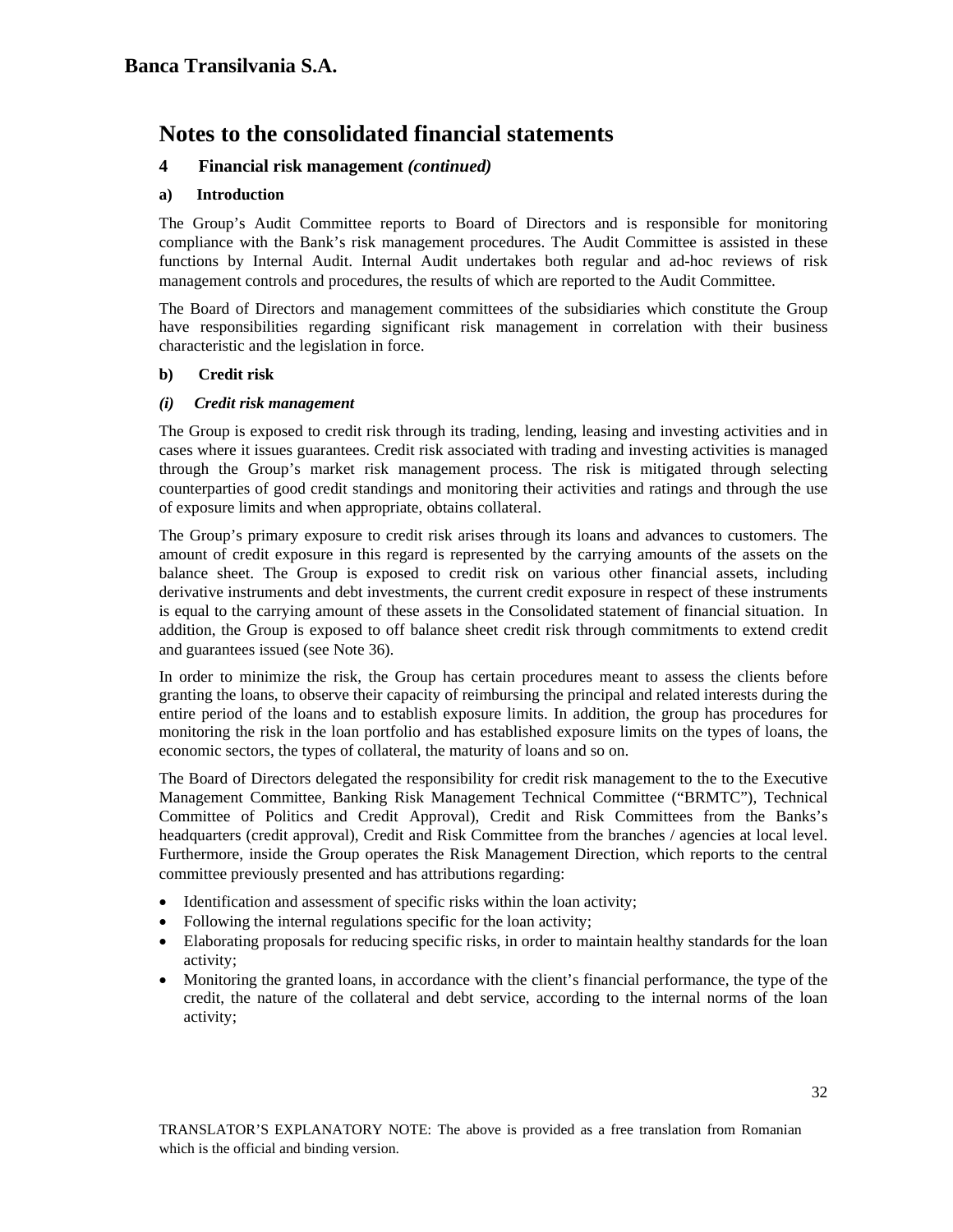# **4 Financial risk management** *(continued)*

**b) Credit risk** *(continued)*

## *(i) Credit risk management*

- Approval and exploitation of the indicator computation in respect of granting / modifying the branches' competencies of granting loans, according to specific internal policies;
- Periodic review and recommendation of the risk levels accepted by Banca Translvania to the Technical Committee of Banking Risk Management;
- Identifying, monitoring and controlling the credit risk at branch level;
- Insuring the compliance with the internal regulations, the BNR norms and the active legislation for the loan activity carried out by the local units;
- Elaboration of proposal for reducing specific risks, in order to maintain certain loan granting standards at each branch level;
- Risk analysis for new credit products / changes of credit products, including recommendations to the involved directions;
- Approval of the computation for the exposure limits per counterparties;
- Receives proposals from the specialty directions and collaborates with them to the actualization;
- Periodically presents reports to the Board of Directors and BRMTC regarding the evolution of the significant risks (the implications of risk correlation, forecasts etc);
- Analysis of loan portfolio both individually and as Bank of financial assets with similar characteristics to determine if there is any objective evidence of impairment, and assessment of impairment losses, related provisioning in accordance with IFRS.

Each Branch / Agency implements at local level the Group policies and regulations regarding the credit risk, having loan approval competencies established by the Executive Management Committee. Each Branch is responsible for the quality and performance of its credit portfolio and for monitoring and controlling all credit risks in its portfolios, including those subject to central approval.

The Internal Audit Department and the Risk Inspection Department inside the Risk Management Direction carries out periodical verifications of the branches and agencies.

The Group classified the exposures according to the risk level of the potential financial losses. The risk classification system is used for assessing the risk monitoring activities and the rapport with the customers. The scoring system reflects different levels of the non-payment risk and is reviewed periodically.

## *Credit risk exposure*

Concentrations of credit risk that arise from financial instruments exist for groups of counterparties when they have similar economic characteristics that would cause their ability to meet contractual obligations to be similarly affected by changes in economic or other conditions. The major concentrations of credit risk arise by individual counterparty and by type of customer in relation to the Group's loans and advances, commitments to extend credit and guarantees issued.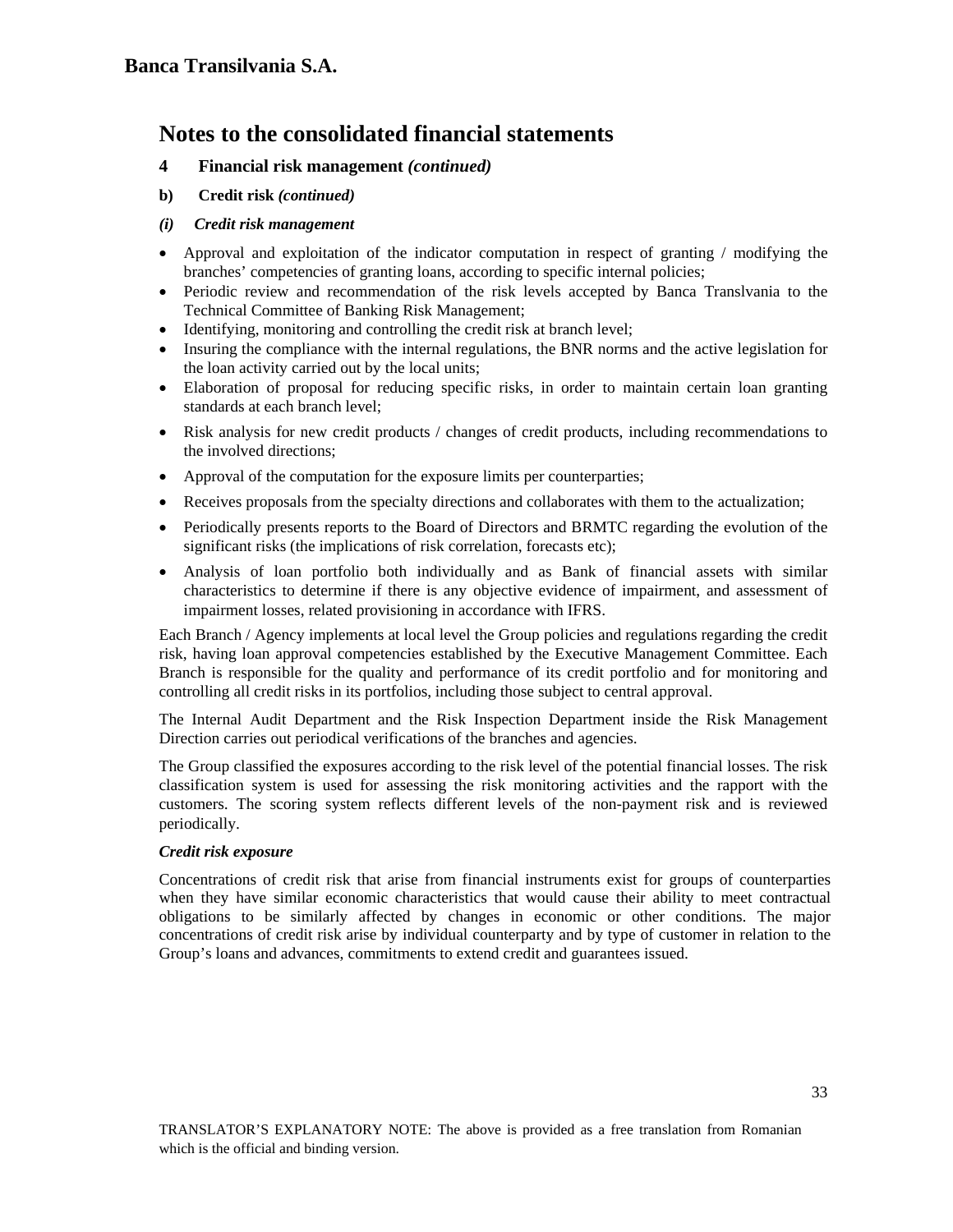# **4 Financial risk management** *(continued)*

## **b) Credit risk** *(continued)*

Total on and off balance sheet economic sector risk concentrations are presented in the table below:

|                     | 31 December | 31 December |
|---------------------|-------------|-------------|
|                     | 2011        | 2010        |
| Individuals         | 35.11%      | 38.11%      |
| Trading             | 16.60%      | 16.61%      |
| Production          | 14.75%      | 15.50%      |
| Construction        | 7.71%       | 6.93%       |
| Services            | 4.96%       | 4.81%       |
| Transport           | 4.41%       | 4.44%       |
| Real estate         | 2.49%       | 2.70%       |
| Agriculture         | 3.66%       | 2.25%       |
| Free lancers        | 1.80%       | 1.99%       |
| Energy industry     | 1.98%       | 1.39%       |
| Chemical industry   | 1.56%       | 1.23%       |
| Telecommunication   | 0.69%       | 0.88%       |
| Mining industry     | 1.12%       | 0.63%       |
| Governmental bodies | 0.15%       | 0.17%       |
| Fishing industry    | 0.03%       | 0.06%       |
| Others              | 2.98%       | 2.30%       |
| <b>Total</b>        | 100%        | 100%        |

At 31 December 2011, total on and off balance sheet exposures was RON 17,883,355 thousand (31 December 2010: RON 15,358,107 thousand).

The amounts reflected in the previous paragraph reflect the maximum accounting loss that would be recognized at reporting date if the customers failed completely to perform as contracted and any collateral or security proved to be of no value.

The Group holds collateral against loans and advances to customers in the form of pledge over cash deposits, mortgage interests over property, guarantees and other pledge over equipments and/or receivables. Estimates of fair value are based on the value of collateral assessed at the time of borrowing, and generally are not updated except when a loan is individually assessed as impaired. Collateral generally is not held over loans and advances to banks.

The Group writes off a loan / security balance (and any related allowances for impairment losses) when it determines that the loans / securities are uncollectible. This determination is reached after considering information such as the occurrence of significant changes in the borrower / issuer's financial position such that the borrower / issuer can no longer pay the obligation, or that proceeds from collateral will not be sufficient to pay back the entire exposure.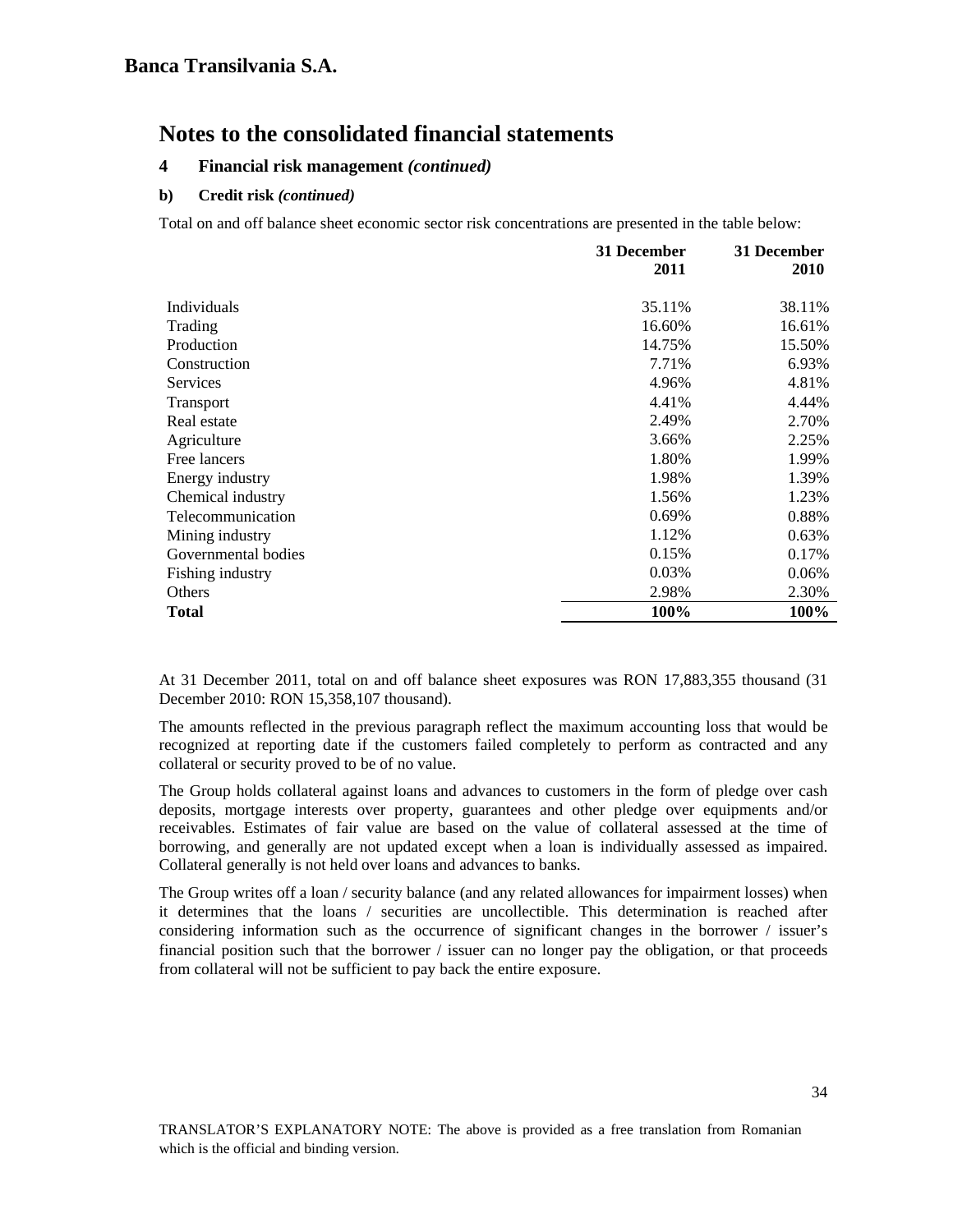#### **4 Financial risk management** *(continued)*

#### **b) Credit risk** *(continued)*

The Group uses ratings associated with financial performance for the individually tested loans as well as for the collective assessed ones, According to Group policies, each credit risk grade can be associated with a certain rating, starting with the lowest risk rating (1) to the category of loans for which legal procedures of debt recovery were initiated (6),

The credit risk exposures for loans and advances to customers and net lease investments at 31 December 2011 and 2010 are presented below:

| In thousand RON                  |             | <b>Loans</b> and<br>advances<br>granted to<br>customers and<br>net lease<br>investment<br><b>31 December</b> | In thousand RON                              |             | <b>Loans</b> and<br>advances<br>granted to<br>customers and<br>net lease<br>investment<br>31 December |
|----------------------------------|-------------|--------------------------------------------------------------------------------------------------------------|----------------------------------------------|-------------|-------------------------------------------------------------------------------------------------------|
|                                  | <b>Note</b> | 2011                                                                                                         |                                              | <b>Nota</b> | 2011                                                                                                  |
|                                  |             |                                                                                                              | Past due but not<br>individually<br>impaired |             |                                                                                                       |
| Past due and specifically        |             |                                                                                                              |                                              |             |                                                                                                       |
| impaired                         |             |                                                                                                              | Grade 1-2                                    |             | 1,734,334                                                                                             |
| Grade 4                          |             | 838,786                                                                                                      | Grade 3                                      |             | 688,715                                                                                               |
| Grade 5                          |             | 325,598                                                                                                      | Grade 4                                      |             | 368,209                                                                                               |
| Grade 6                          |             | 1,634,905                                                                                                    | Grade 5                                      |             | 68,153                                                                                                |
| <b>Gross amount</b>              |             | 2,799,289                                                                                                    | <b>Gross amount</b>                          |             | 2,859,411                                                                                             |
| Allowance for impairment         | 19,20       | (1,600,384)                                                                                                  | Allowance for<br>impairment                  | 19,20       | (137, 229)                                                                                            |
| Net carrying amount              |             | 1,198,905                                                                                                    | Net carrying<br>amount                       |             | 2,722,182                                                                                             |
| Neither past due nor impaired    |             |                                                                                                              | Past due<br>comprises                        |             |                                                                                                       |
| Grade 1-2                        |             | 9,705,995                                                                                                    | 15-30 zile                                   |             | 2,057,433                                                                                             |
| Grade 3                          |             | 604,346                                                                                                      | 30-60 zile                                   |             | 406,668                                                                                               |
| <b>Gross amount</b>              |             | 10,310,341                                                                                                   | $60-90$ zile                                 |             | 334,666                                                                                               |
| Allowance for impairment         | 19,20       | $-46,385$                                                                                                    | 90-180 zile                                  |             | 58,245                                                                                                |
| Net carrying amount              |             | 10,263,956                                                                                                   | $180$ zile +                                 |             | 2,399                                                                                                 |
| <b>Total net carrying amount</b> |             | 14,185,043                                                                                                   | <b>Gross amount</b>                          |             | 2,859,411                                                                                             |

TRANSLATOR'S EXPLANATORY NOTE: The above is provided as a free translation from Romanian which is the official and binding version.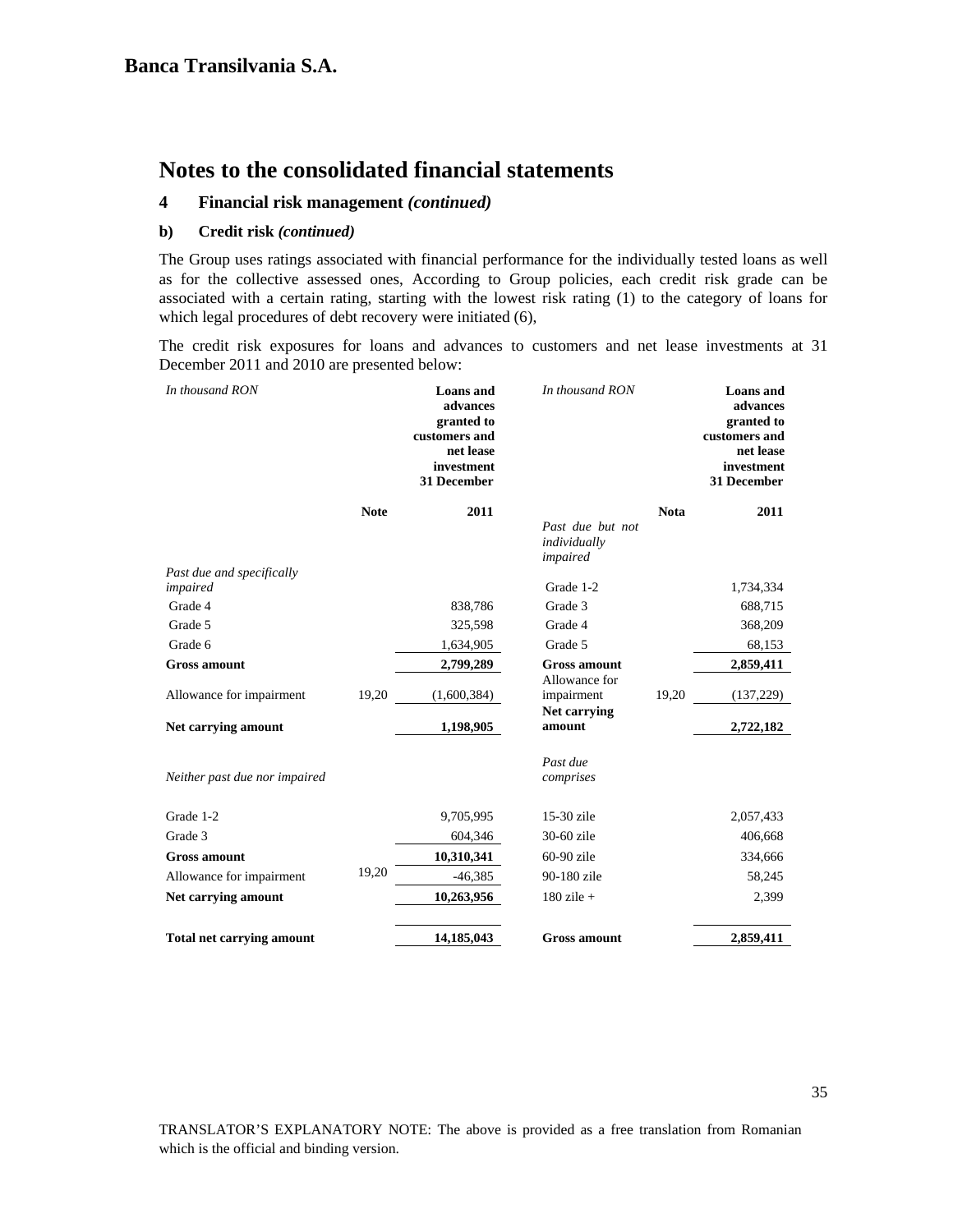## **4 Financial risk management** *(continued)*

## **b) Credit risk** *(continued)*

| In thousand RON                      |             | <b>Loans</b> and<br>advances<br>granted to<br>customers and<br>net lease<br>investment<br>31 December | In thousand RON                                    |             | <b>Loans</b> and<br>advances granted<br>to customers and<br>net lease<br>investment<br>31 December |
|--------------------------------------|-------------|-------------------------------------------------------------------------------------------------------|----------------------------------------------------|-------------|----------------------------------------------------------------------------------------------------|
|                                      | <b>Note</b> | 2010                                                                                                  |                                                    | <b>Nota</b> | 2010                                                                                               |
|                                      |             |                                                                                                       | due<br>Past<br>but<br>not<br>individually impaired |             |                                                                                                    |
| Past due and specifically            |             |                                                                                                       |                                                    |             |                                                                                                    |
| impaired                             |             |                                                                                                       | Grade 1-2                                          |             | 809,759                                                                                            |
| Grade 4                              |             | 2,492,849                                                                                             | Grade 3                                            |             | 480,378                                                                                            |
| Grade 5                              |             | 722,244                                                                                               | Grade 4                                            |             |                                                                                                    |
| Grade 6                              |             | 1,358,788                                                                                             | Grade 5                                            |             |                                                                                                    |
| <b>Gross amount</b><br>Allowance for |             | 4,573,881                                                                                             | <b>Gross amount</b><br>Allowance for               |             | 1,290,137                                                                                          |
| impairment                           | 19,20       | (1,203,531)                                                                                           | impairment                                         | 19,20       | (46, 263)                                                                                          |
| Net carrying amount                  |             | 3,370,350                                                                                             | Net carrying amount                                |             | 1,243,874                                                                                          |
| Neither past due nor<br>impaired     |             |                                                                                                       | Past due comprises                                 |             |                                                                                                    |
| Grade 1-2                            |             | 7,551,183                                                                                             | 15-30 zile                                         |             | 1,073,335                                                                                          |
| Grade 3                              |             | 463,890                                                                                               | 30-60 zile                                         |             | 102,192                                                                                            |
| <b>Gross amount</b><br>Allowance for | 19,20       | 8,015,073<br>(189, 888)                                                                               | 60-90 zile                                         |             | 114,610                                                                                            |
| impairment                           |             |                                                                                                       | 90-180 zile                                        |             |                                                                                                    |
| Net carrying amount                  |             | 7,825,185                                                                                             | $180$ zile +                                       |             |                                                                                                    |
| <b>Total net carrying</b><br>amount  |             | 12,439,409                                                                                            | <b>Gross amount</b>                                |             | 1,290,137                                                                                          |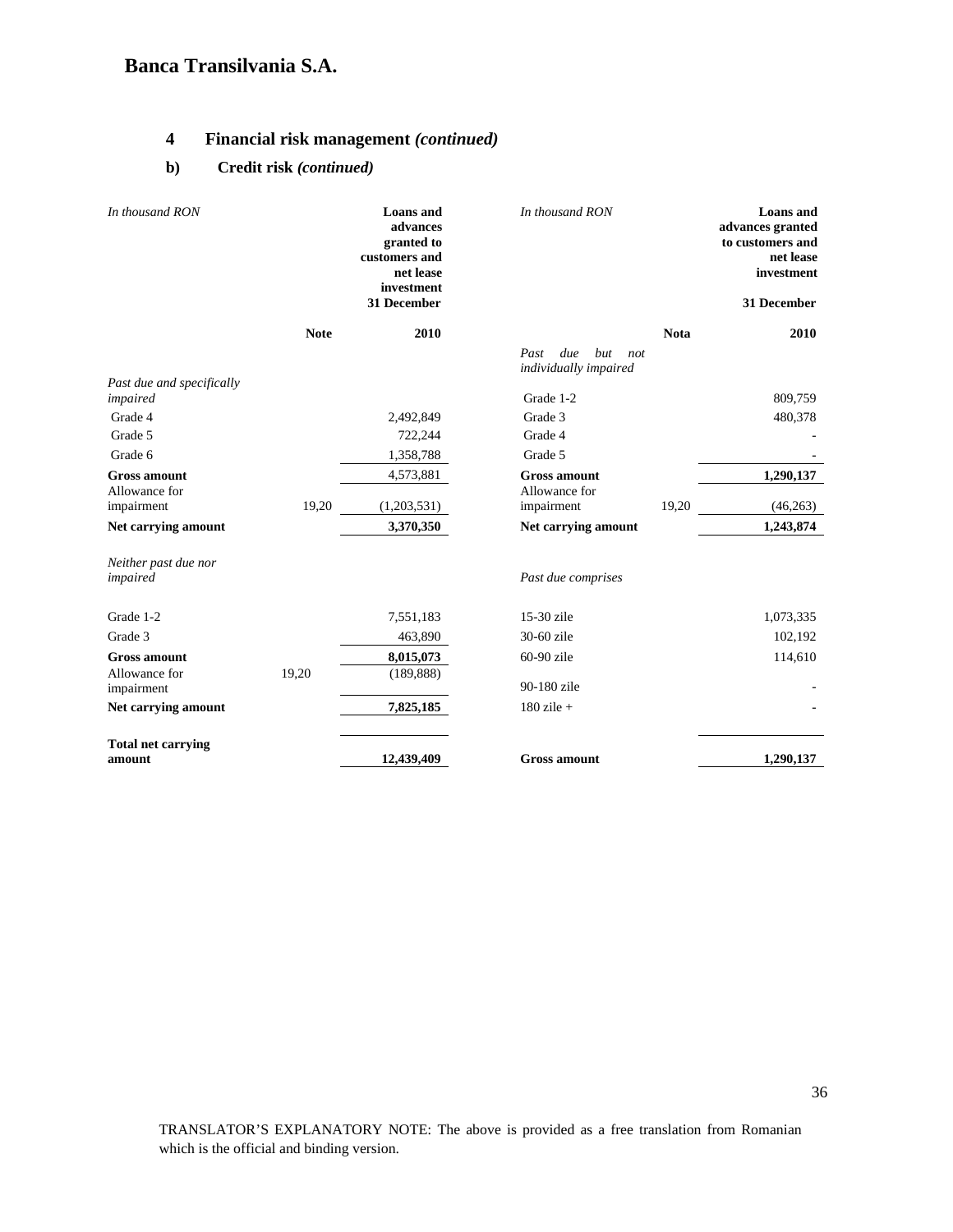### **4 .****Financial risk management** *(continued)*

#### **b) Credit risk (continued)**

In addition, the Group had entered into lending commitments of RON 3,698,313 thousand (31 December 2010: RON 2,918,698 thousand), mainly with counterparties graded 1-3.

No outstanding or impaired investments securities and bank placements.

#### *Past due and individually impaired loans*

Impaired loans and securities are loans and securities for which the Group determines that it is probable that it will be unable to collect all principal and interest due according to the contractual terms of the loan / securities agreement.

#### *Past due but not individually impaired loans*

Loans and securities where contractual interest or principal payments are past due but the Group believes that an individual impairment is not appropriate on the basis of the level of security / collateral available and / or the stage of collection of amounts owed to the Group.

#### *Allowances for impairment*

The Group sets an allowance for impairment losses that represents its estimate of incurred losses in its loan portfolio, The main components of this allowance are an individual loan loss component that relates to individually significant exposures, and a collective loan loss allowance established for groups of homogeneous assets in respect of losses that have been incurred but have not been identified on loans subject to individual assessment for impairment.

#### *Write-off policy*

The Group writes off a loan / security balance (and any related allowances for impairment losses) when Group's Risk Committee/ Board of Directors determines that the loans / securities are uncollectible. This determination is reached after considering information such as the occurrence of significant changes in the borrower / issuer's financial position such that the borrower / issuer can no longer pay the obligation, or that proceeds from collateral will not be sufficient to pay back the entire exposure. For smaller balance standardized loans, charge off decisions generally are based on a product specific past due status.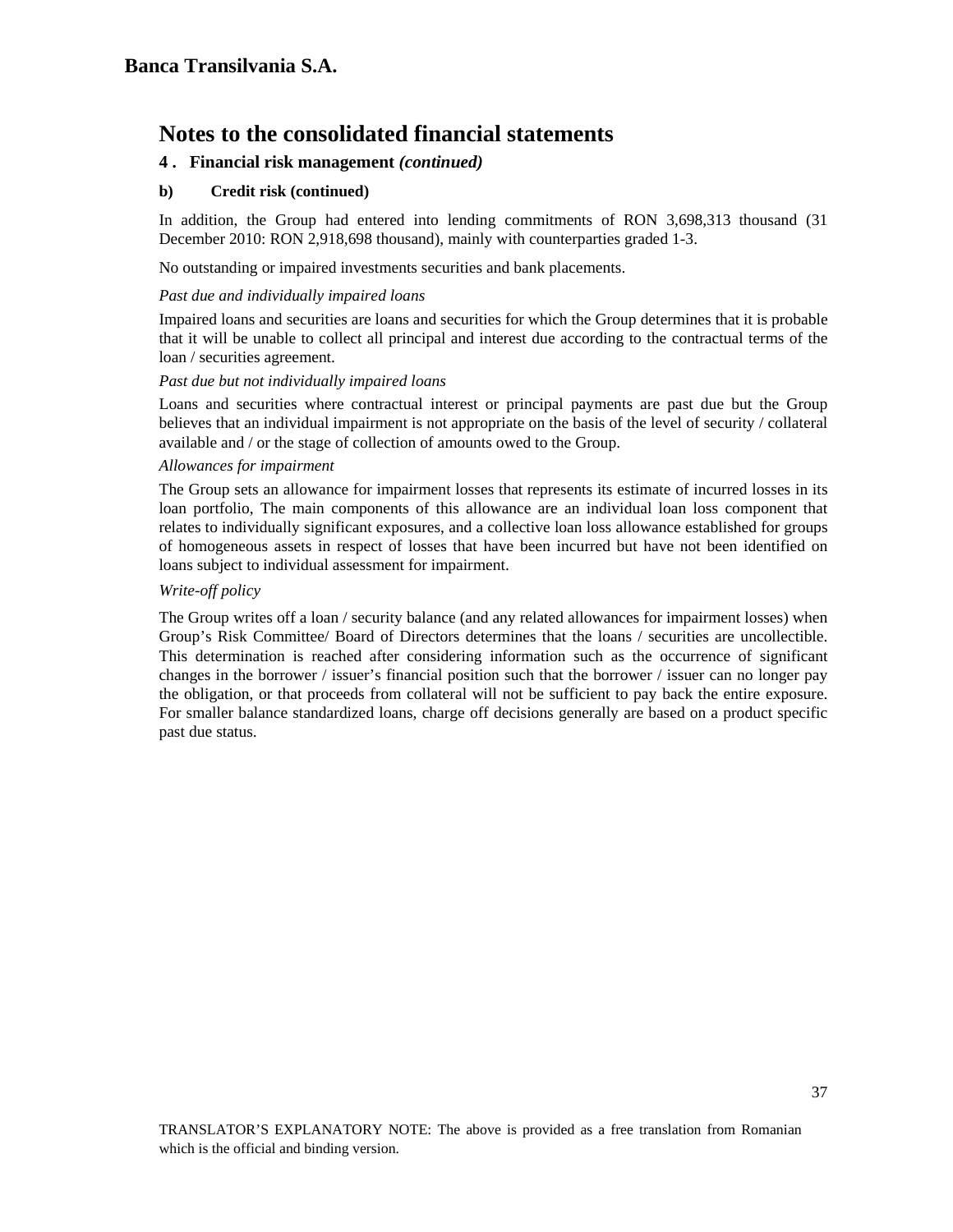### **4 .****Financial risk management** *(continued)*

### **b) Credit risk (continued)**

The Group holds collateral against loans and advances to customers in the form of mortgage interests over land and buildings, property, inventory, insurance policies, financed assets that represent objects of the lease agreements, on which the Group has the ownership right until the end of the contracts, and other guarantees. Estimates of fair value are based on the value of collateral assessed at the time of borrowing, and periodical updates on collaterals.

An estimate of the value of collateral and other security enhancements held against financial assets is shown below:

| 4,204,122 |
|-----------|
| 677,242   |
| 158,000   |
| 5,039,364 |
|           |

|                                                | 31 December | 31 December |
|------------------------------------------------|-------------|-------------|
| In thousand RON                                | 2011        | <b>2010</b> |
| Against past due but not individually impaired |             |             |
| Property                                       | 2,603,650   | 1,128,030   |
| Debt securities                                | 342,365     | 197,908     |
| Other                                          | 178,752     | 79,299      |
|                                                | 3,124,767   | 1,405,237   |
| Against neither past due nor impaired          |             |             |
| Property                                       | 9,719,172   | 8,869,531   |
| Debt securities                                | 1,533,858   | 1,517,087   |
| Other                                          | 545,408     | 598,210     |
|                                                | 11,798,438  | 10,984,828  |
| <b>Total</b>                                   | 17,074,946  | 17,429,429  |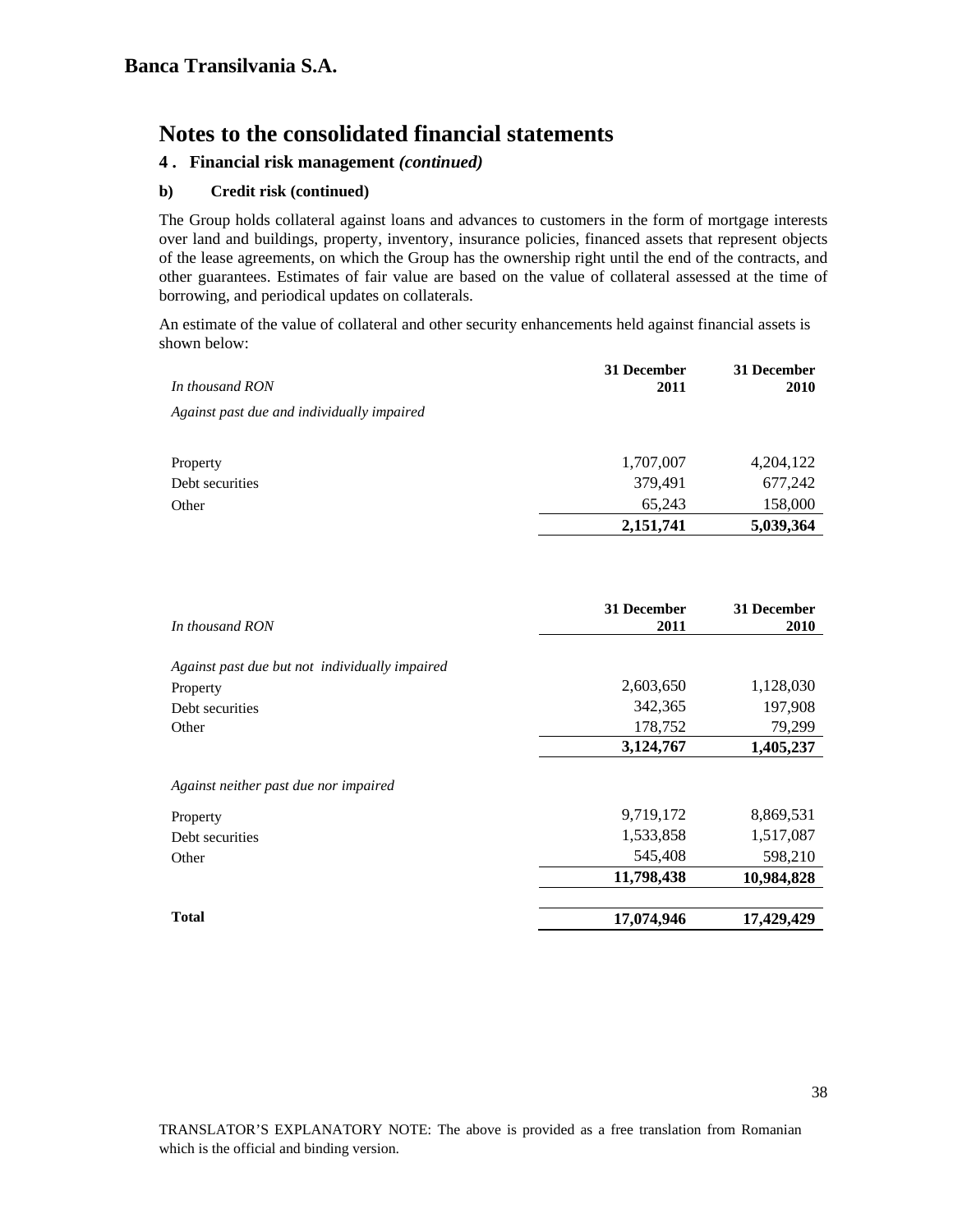### **4 .****Financial risk management** *(continued)*

### **c) Liquidity risk**

Liquidity risk is generated by the institution's inability policy to honor their debts outstanding at their maturity date. Liquidity risk has in the 2 components: the difficulties in procuring funds on the relative maturity date, necessary to refinance current assets or the inability to convert an asset into cash at a value near its fair value, in a reasonable period of time. Bank is concerned to counteract this type of risk .

The group has access to diverse funding base. Funds are raised using a broad range of instruments including bank deposits from customers or partners, loans from development institutions and financial institutions and share capital. Access to diverse funding sources improves flexibility to attract funds, limiting dependence on one type of financing and on one type of partner and lead to an overall decrease of costs of fundraising. The group tries to maintain a balance between continuity and flexibility of attracting funds, through contracting debts with different maturities and different currencies. The Group continually assesses liquidity risk by identifying and monitoring changes in funding, and diversifying the funding sources.

Technical Committee for the Management of Assets and Liabilities (CTALCO) is responsible for the periodical review of the liquidity indicators and for the establishment of corrective actions on the balance structures in order to eliminate unacceptable deviations in terms of liquidity risk management.

The Group performs monthly crisis simulations for liquidity risk.

The financial assets and liabilities of the Group analyzed over the remaining period from the balance sheet date to contractual maturity are as at 31 December 2011 and 31 December 2010 as follows: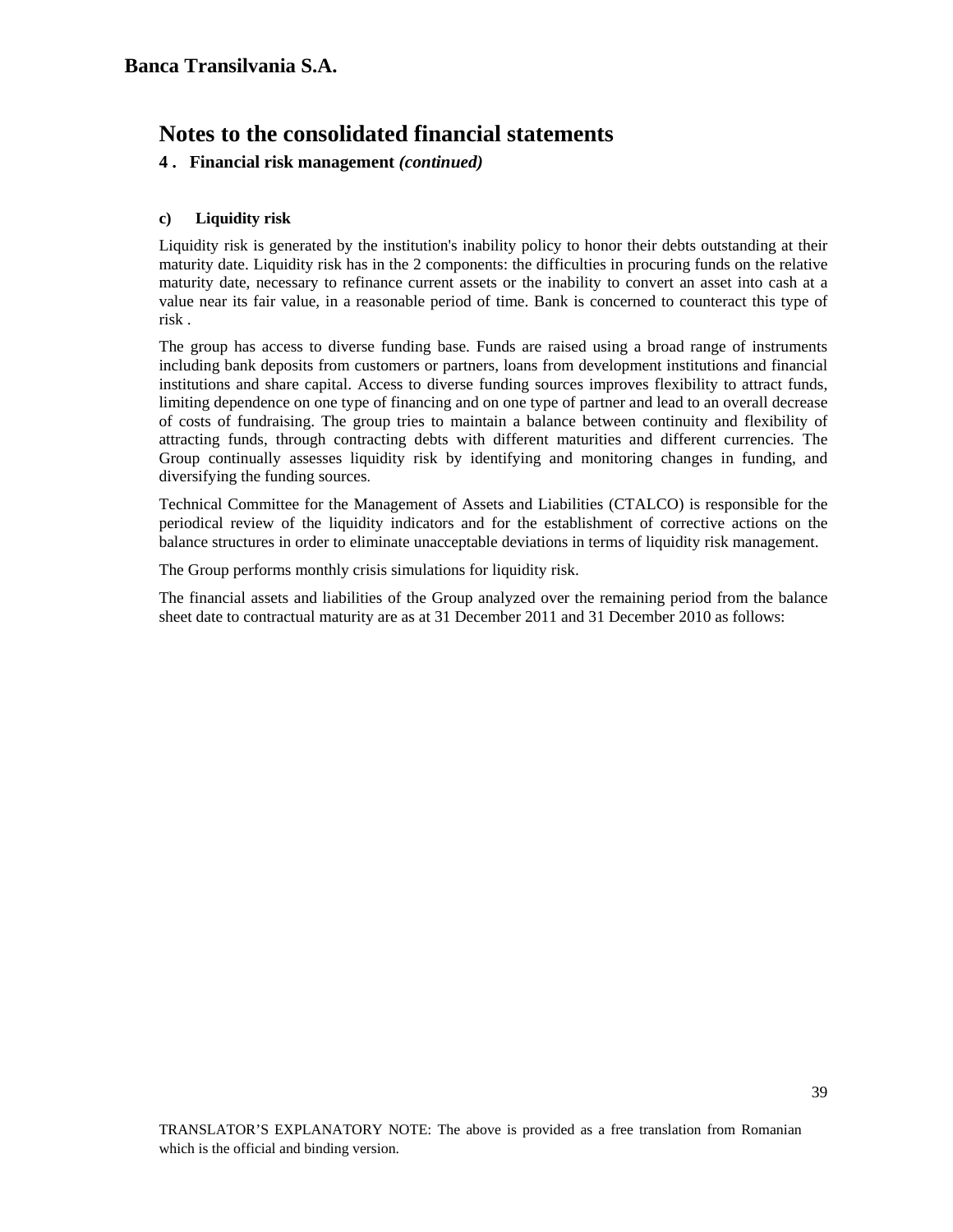# **Notes to the consolidated financial statements**

## **4 . Financial risk management** *(continued)*

**b) Liquidity risk** *(continued)* 

| In mii LEI                                             | Up to $3$   | $3 - 6$     | $6 - 12$  | $1 - 3$ years | $3 - 5$ years | Over 5    | Without                  | <b>Total</b> |
|--------------------------------------------------------|-------------|-------------|-----------|---------------|---------------|-----------|--------------------------|--------------|
| 31 December 2011                                       | months      | months      | months    |               |               | years     | maturity                 |              |
| <b>Financial assets</b>                                |             |             |           |               |               |           |                          |              |
| Cash and cash equivalents                              | 4,550,256   |             |           |               |               |           |                          | 4,550,256    |
| Placements with banks                                  | 630,751     | 98,819      | 169       | 14,988        | 24,258        | 9,992     |                          | 778,977      |
| Financial assets at fair value through profit and      |             |             |           |               |               |           |                          |              |
| loss                                                   |             |             |           |               |               |           | 140,551                  | 140,551      |
| Loans and advances to customers                        | 2,301,783   | 1,721,216   | 2,513,245 | 2,236,234     | 1,405,157     | 3,800,020 |                          | 13,977,655   |
| Net lease investments                                  | 57,703      | 18,947      | 34,997    | 71,481        | 24,250        | 10        |                          | 207,388      |
| Financial assets available for sale                    | 5,377,395   | 20,503      | 86,526    | 207,730       | 86,216        | 26,305    | 12,103                   | 5,816,778    |
| Held-to-maturity investments                           | 39          | 780         |           |               |               |           |                          | 819          |
| Investment in associates entities                      |             |             |           |               |               |           |                          |              |
| Other assets                                           | 130,984     | 3,365       | 3,862     | 1,106         | 433           | 14        |                          | 139,764      |
| <b>Total financial assets</b>                          | 13,048,911  | 1,863,630   | 2,638,799 | 2,531,539     | 1,540,314     | 3,836,341 | 152,654                  | 25,612,188   |
| <b>Financial liabilities</b>                           |             |             |           |               |               |           |                          |              |
| Deposits from banks                                    | 251,181     |             |           |               |               |           |                          | 251,181      |
| Deposits from customers                                | 14,493,451  | 2,792,203   | 675,616   | 1,174,223     | 1,050,196     | 71,562    | $\overline{\phantom{a}}$ | 20,257,251   |
| Loans from banks and other financial institutions,     |             |             |           |               |               |           |                          |              |
| other subordinated loans and debt securities<br>issued | 1,457,146   | 70,888      | 152,801   | 757,375       | 388,920       | 26,000    |                          | 2,853,130    |
| Other liabilities                                      | 225,701     | 12,231      | 14,100    | 1,792         | 1,272         | 288       |                          | 255,384      |
| <b>Total financial liabilities</b>                     | 16,427,479  | 2,875,322   | 842,517   | 1,933,390     | 1,440,388     | 97,850    |                          | 23,616,946   |
| Maturity surplus / (shortfall)                         | (3,378,568) | (1,011,692) | 1,796,282 | 598,149       | 99,926        | 3,738,491 | 152,654                  | 1,995,242    |
|                                                        |             |             |           |               |               |           |                          | 40           |

TRANSLATOR'S EXPLANATORY NOTE: The above is provided as a free translation from Romanian which is the official and binding version.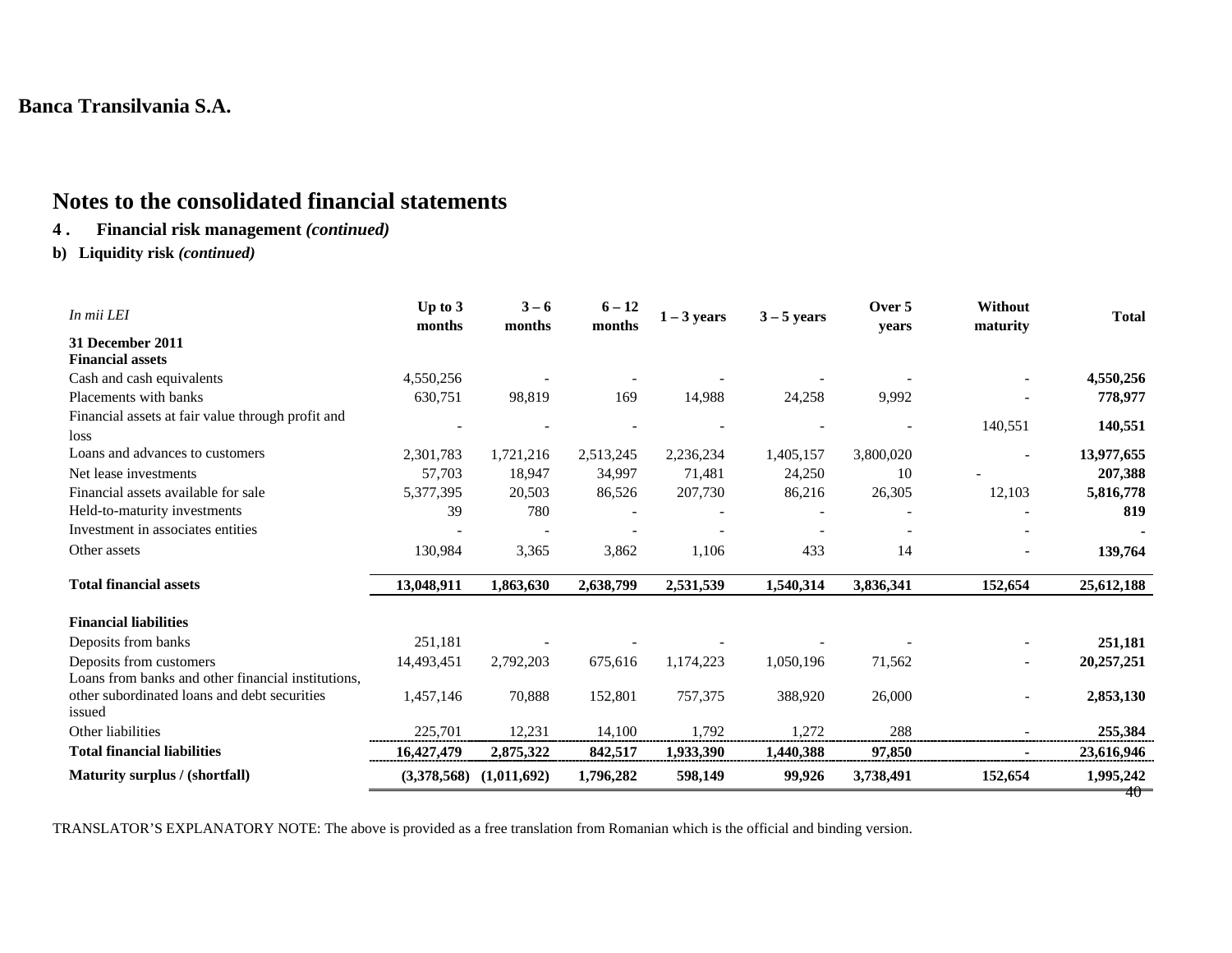# **Notes to the consolidated financial statements**

## **4 . Financial risk management** *(continued)*

### **b.) Liquidity risk** *(continued)*

| Up to 3<br>months                                  | $3 - 6$<br>months | $6 - 12$<br>months | $1 - 3$ years | $3 - 5$ years | Over 5<br>years | Without                  | <b>Total</b>        |
|----------------------------------------------------|-------------------|--------------------|---------------|---------------|-----------------|--------------------------|---------------------|
|                                                    |                   |                    |               |               |                 |                          |                     |
|                                                    |                   |                    |               |               |                 |                          |                     |
| 3,701,125                                          |                   |                    |               |               |                 |                          | 3,701,125           |
| 915,583                                            | 3,000             | 191,157            | 117,246       |               | 10,169          |                          | 1,237,155           |
|                                                    |                   |                    |               |               |                 |                          |                     |
|                                                    |                   |                    |               |               |                 |                          | 111,977             |
| 1,793,403                                          | 1,356,569         | 2,247,169          | 1,996,013     | 1,105,190     | 3,717,448       |                          | 12,215,792          |
| 50,463                                             | 24,314            | 42,416             | 86,962        | 19,462        |                 |                          | 223,617             |
| 3,525,199                                          | 44,683            | 24,370             | 130,744       | 26,146        | 5,779           | 24,076                   | 3,780,997           |
|                                                    |                   |                    | 820           |               |                 |                          | 820                 |
|                                                    |                   |                    |               |               |                 |                          |                     |
| 70,992                                             | 4,435             | 3,073              | 4,711         | 215           | 75              |                          | 83,501              |
| 10,056,765                                         | 1,433,001         | 2,508,185          | 2,336,496     | 1,151,013     | 3,733,471       | 136,053                  | 21,354,984          |
|                                                    |                   |                    |               |               |                 |                          |                     |
| 332,954                                            | 240               |                    |               |               |                 |                          | 333,194             |
| 12,611,309                                         | 1,669,132         | 673,171            | 1,019,128     | 1,270,428     | 35,964          |                          | 17,279,132          |
|                                                    |                   |                    |               |               |                 |                          |                     |
| 194,208                                            | 246,194           | 276,233            | 561,886       | 480,369       | 91,958          |                          | 1,850,848           |
| 176,704                                            | 125               | 180                | 105           |               |                 | $\overline{\phantom{a}}$ | 177,114             |
| 13,315,175                                         | 1,915,691         | 949,584            | 1,581,119     | 1,750,797     | 127,922         | $\blacksquare$           | 19,640,288          |
| (3,258,410)                                        | (482, 690)        | 1,558,601          | 755,377       | (599, 784)    | 3,605,549       | 136,053                  | 1,714,696<br>41     |
| Loans from banks and other financial institutions, |                   |                    |               |               |                 |                          | maturity<br>111,977 |

TRANSLATOR'S EXPLANATORY NOTE: The above is provided as a free translation from Romanian which is the official and binding version.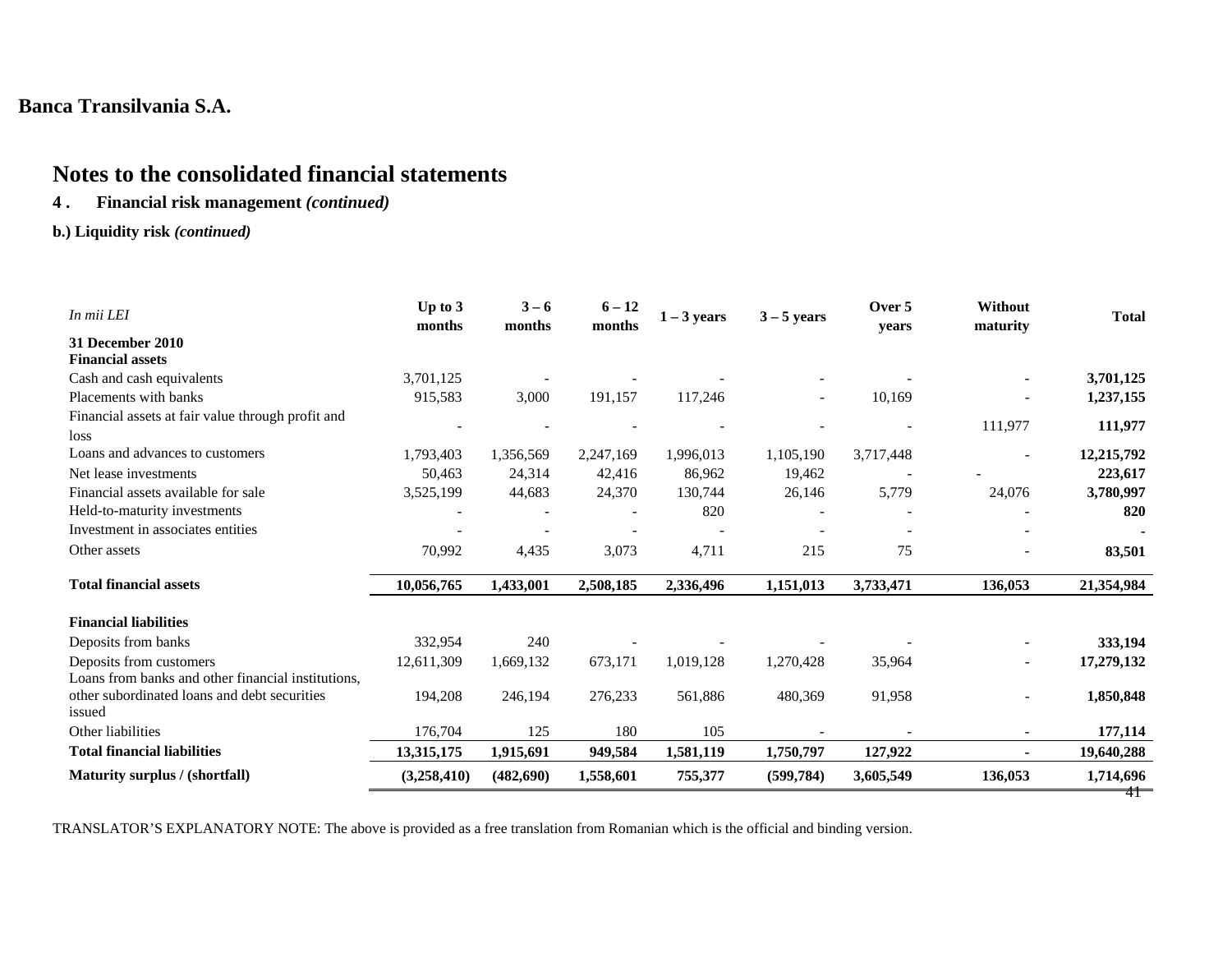### **4. Financial risk management** *(continued)*

#### **d) Market risk**

Market risk is the risk that changes in market prices, such as interest rate, equity prices, foreign exchange rates and credit spreads (not relating to changes in the obligor's / issuer's credit standing) will affect the Group's income or the value of its holdings of financial instruments. The objective of market risk management is to manage and control market risk exposures within acceptable parameters, while optimizing the return on risk.

#### *Exposure to market risk – trading portfolio*

The Group controls its exposure to market risk by daily monitoring the market value of the trading portfolio relating to a system of limits of "stop loss" type approved by the Technical Committee for the Management of Assets and Liabilities. The trading portfolio comprises: fixed-income securities issued in Romanaia or on the European markets (government bonds, bonds whose issuer is rated not less than the sovereign rating ) denominated in RON or EUR and shares issued by Romanian entities traded on the Bucharest Stock Exchange (that are not directly exposed to interest and foreign exchange risk, being exposed to price risk).

#### *Exposure to interest rate risk –non-trading portfolio*

The principal risk to which non-trading portfolios are exposed is the risk of loss from fluctuations in the future cash flows or fair values of financial instrument because of a change in market interest rates. Interest rate risk is managed principally through monitoring GAP's interest rates and by having preapproved limits (intervals) for re-pricing bands. Technical Committee for the Management of Assets and Liabilities is the monitoring body for compliance with these limits and is assisted by Treasury Department in its day-to-day monitoring activities

Managing interest rate risk within the variation limits of the interest rate is supplemented by monitoring the sensitivity of the Group financial assets and liabilities in different standard scenarios of interest rate. The monthly standard scenarios include the parallel decrease or increase of the interest curve with 100 and 200 basis points.

An analysis of the Bank's interest carrying assets and liabilities sensitivity to the increase or decrease in the market interest rates is set out below:

|                        | 200 basis points<br><b>Increase</b> | 200 basis points<br><b>Decrease</b> | 100 basis points<br><b>Increase</b> | 100 basis points<br><b>Decrease</b> |
|------------------------|-------------------------------------|-------------------------------------|-------------------------------------|-------------------------------------|
|                        | <b>RON</b> thousand                 | <b>RON</b> thousand                 | <b>RON</b> thousand                 | <b>RON</b> thousand                 |
| At 31 December 2011    |                                     |                                     |                                     |                                     |
| Average for the period | (4.711)                             | 4.711                               | (2,355)                             | 2.355                               |
| Minimum for the period | (31, 455)                           | 31,455                              | (15,728)                            | 15,728                              |
| Maximum for the period | 5,514                               | (5,514)                             | 2,757                               | (2,757)                             |
| At 31 December 2010    |                                     |                                     |                                     |                                     |
| Average for the period | (845)                               | 845                                 | (423)                               | 423                                 |
| Minimum for the period | (27, 881)                           | 27,881                              | (13,940)                            | 13,940                              |
| Maximum for the period | 16.818                              | (16, 818)                           | 8.409                               | (8, 409)                            |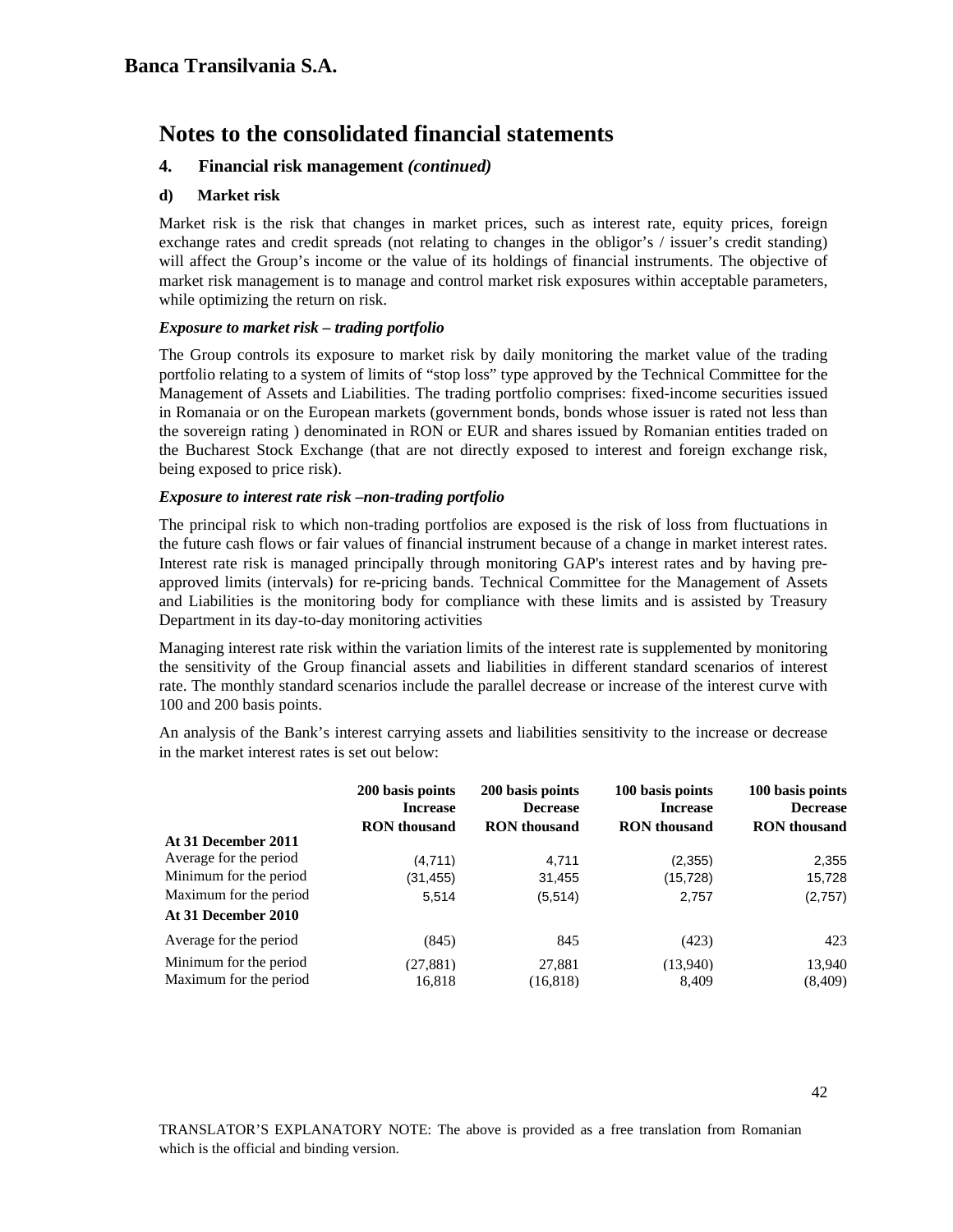#### *4. Financial risk management (continued)*

#### **d) Market risk (continued)**

#### *Interest rate risk (continued)*

In the sensitivity analysis regarding interest rate variation the Bank has computed the impact over the interest margin over the future financial exercise by taking into consideration the interest rate resetting date for assets and liabilities recorded in the balance sheet as follows: the Bank divided the assets and liabilities bearing fixed interest rate from the ones bearing variable interest rate and for each category the following split was made: less than 1 month,  $1 - 3$  months,  $3 - 6$  months,  $6 - 12$  months,  $1 - 2$ years,  $2 - 3$  years,  $3 - 4$  years,  $4 - 5$  years,  $5 - 7$  years,  $7 - 10$  years,  $10 - 15$  years,  $15 - 20$  years and over 20 years; for the assets and liabilities with variable interest rate the future interest cash flows were recomputed by modifying the interest rate by +/- 100 and 200 basis points.

Based on the Bank's sensitivity analysis according to the methodology presented above it can be observed that the impact over the Bank's profit is limited. The highest impact is recorded for the interval 6-12 months, fact that gives the Bank sufficient time to adjust to the financial market conditions. The average for the period included in the table above represents the average monthly impact of the change in interest rates over the Bank's profit (according to the methodology presented above) and the minimum and maximum included represents the annual potential impact of the change in interest rates over the profit for the time interval 6-12 months, and the maximum represent the potential annual impact of the change in interest rates over the profit on the interval less than 1 month.

The Group is exposed to interest rate risk mainly from exposures to adverse changes in the market interest rates to the extent that interest-earning assets and interest-earning liabilities mature or re-price at different times or in differing amounts. The main sources of interest rate risk are imperfect correlation between the maturity (for fixed interest rates) or re-pricing date (for floating interest rates) of the interest-bearing assets and liabilities, adverse evolution of the slope and shape of the yield curve (the unparallel evolution of the interest rate yields of the interest-earning assets and interest-earning liabilities), imperfect correlation in the adjustments of the rates earned and paid on different instruments with otherwise similar re-pricing characteristics and the options embedded in the Group's products.

Interest bearing asset-liability risk management activities are conducted in the context of the Group's sensitivity to interest rate changes. In general, the Group is more sensitive on foreign currency instruments because its foreign currency interest-earning assets have a longer duration and re-price less frequently than foreign currency interest-bearing liabilities.

The Group is less sensitive to local currency instruments as most of the assets and liabilities bear floating rates.

The Group attempts to maintain a net positive position for interest-bearing financial instruments. To achieve this, the Group uses a mix of fixed and floating rate interest instruments on which it attempts to control the mismatching of the dates on which interest receivable on assets and interest payable on liabilities are reset to market rates or, if earlier, the dates on which the instruments mature.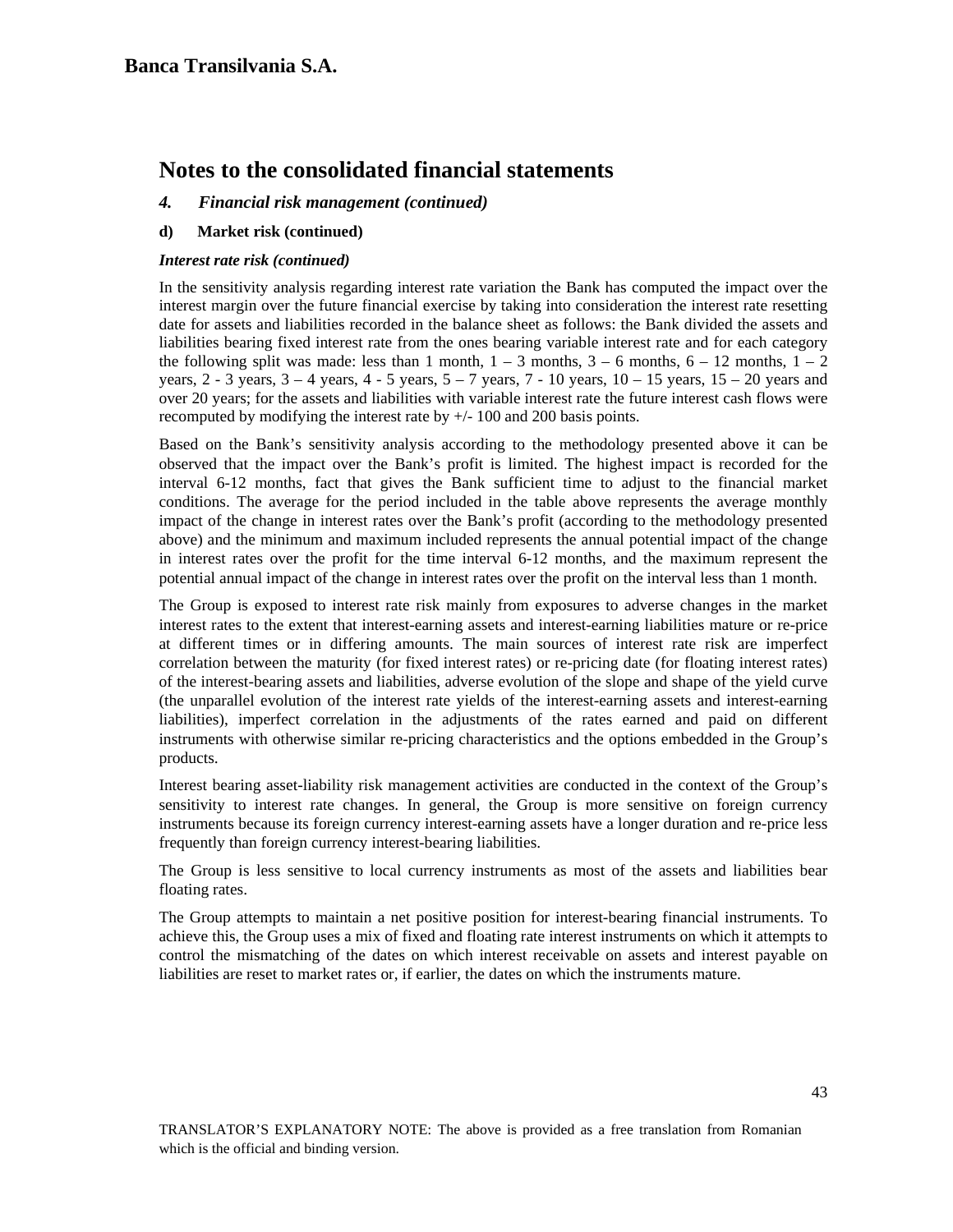- **4 . Financial risk management** *(continued)*
- **d) Market risk** *(continued)*

#### *Interest rate risk (continued)*

The interest rates related to the local currency and the major foreign currencies as at 31 December 2011 and 2010 were as follows:

| <b>Currency</b> | Interest rate    | 31 December<br>2011 | 31 December<br>2010 |
|-----------------|------------------|---------------------|---------------------|
| Leu (RON)       | Robor 3 months   | 6.05%               | 6.17%               |
| Euro (EUR)      | Euribor 3 months | 1.356%              | 1.006%              |
| Euro (EUR)      | Euribor 6 months | 1.617%              | 1.227%              |
| US Dollar (USD) | Libor 6 months   | 0.8085%             | 0.45594%            |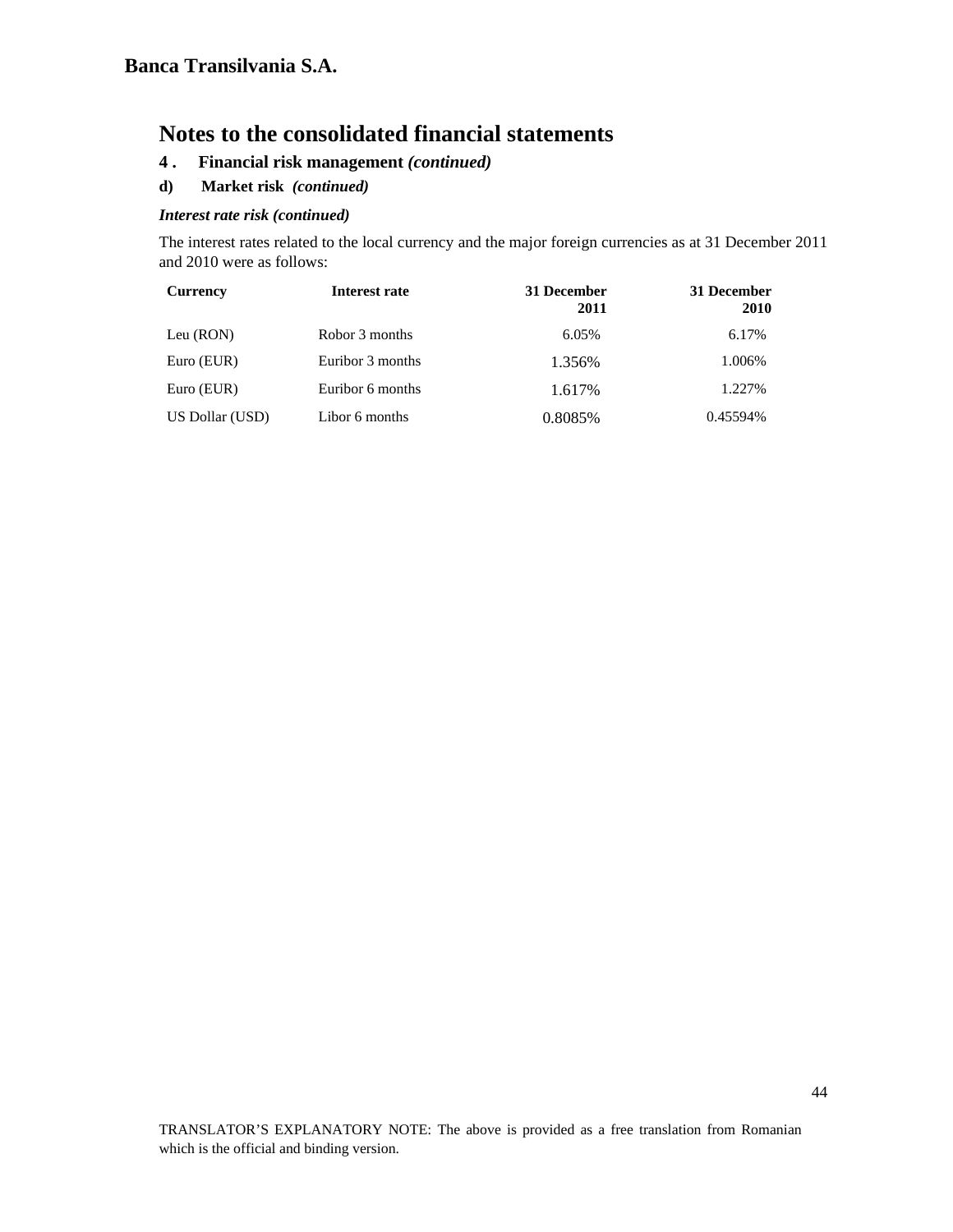# **Notes to the consolidated financial statements**

### **4 . Financial risk management** *(continued)*

#### **d) Market risk (continued)**

### *Interest rate risk (continued)*

A summary of the Group's interest rate gap position on interest bearing instruments as at 31 December 2010 is as follows:

| In RON thousands                                                                                   | Less than 6<br>months | $6 - 12$<br>months | $1 - 3$ years            | $3 - 5$ years | More than<br>5 years | <b>Non</b><br>sensitive  | <b>Total</b> |
|----------------------------------------------------------------------------------------------------|-----------------------|--------------------|--------------------------|---------------|----------------------|--------------------------|--------------|
| 31 December 2010                                                                                   |                       |                    |                          |               |                      |                          |              |
| <b>Financial assets</b>                                                                            |                       |                    |                          |               |                      |                          |              |
| Cash and cash equivalents                                                                          | 4,550,256             |                    |                          |               |                      | $\blacksquare$           | 4,550,256    |
| Placements with banks                                                                              | 729,570               | 169                | 14,988                   | 24,258        | 9,992                |                          | 778,977      |
| Financial assets at fair value through profit and loss                                             | 140,551               |                    |                          |               |                      |                          | 140,551      |
| Loans and advances to customers                                                                    | 12,773,772            | 488,977            | 322,281                  | 1,066         | 937                  | 390,622                  | 13,977,655   |
| Net lease investments                                                                              | 188,706               | 12,725             | 5,767                    | 190           |                      |                          | 207,388      |
| Financial assets available for sale                                                                | 5,408,016             | 86,513             | 207,679                  | 86,164        | 26,087               | 2,319                    | 5,816,778    |
| Held to maturity investments                                                                       | 819                   |                    |                          |               |                      |                          | 819          |
|                                                                                                    | 23,791,690            | 588,384            | 550,715                  | 111,678       | 37,016               | 392,941                  | 25,472,424   |
| <b>Financial liabilities</b>                                                                       |                       |                    |                          |               |                      |                          |              |
| Deposits from banks                                                                                | 251,181               |                    |                          |               |                      |                          | 251,181      |
| Deposits from customers                                                                            | 17,140,449            | 2,908,968          | 139,718                  | 13,068        | 55,048               |                          | 20,257,251   |
| Loans from banks and other financial institutions,<br>other subordinated loans and debt securities | 2,693,261             |                    | $\overline{\phantom{a}}$ | 159,869       |                      | $\overline{\phantom{a}}$ | 2,853,130    |
|                                                                                                    | 20,084,891            | 2,908,968          | 139,718                  | 172,937       | 55,048               |                          | 23,361,562   |
| Net position                                                                                       | 3,706,799             | (2,320,584)        | 410,997                  | (61,259)      | (18, 032)            | 392,941                  | 2,110,862    |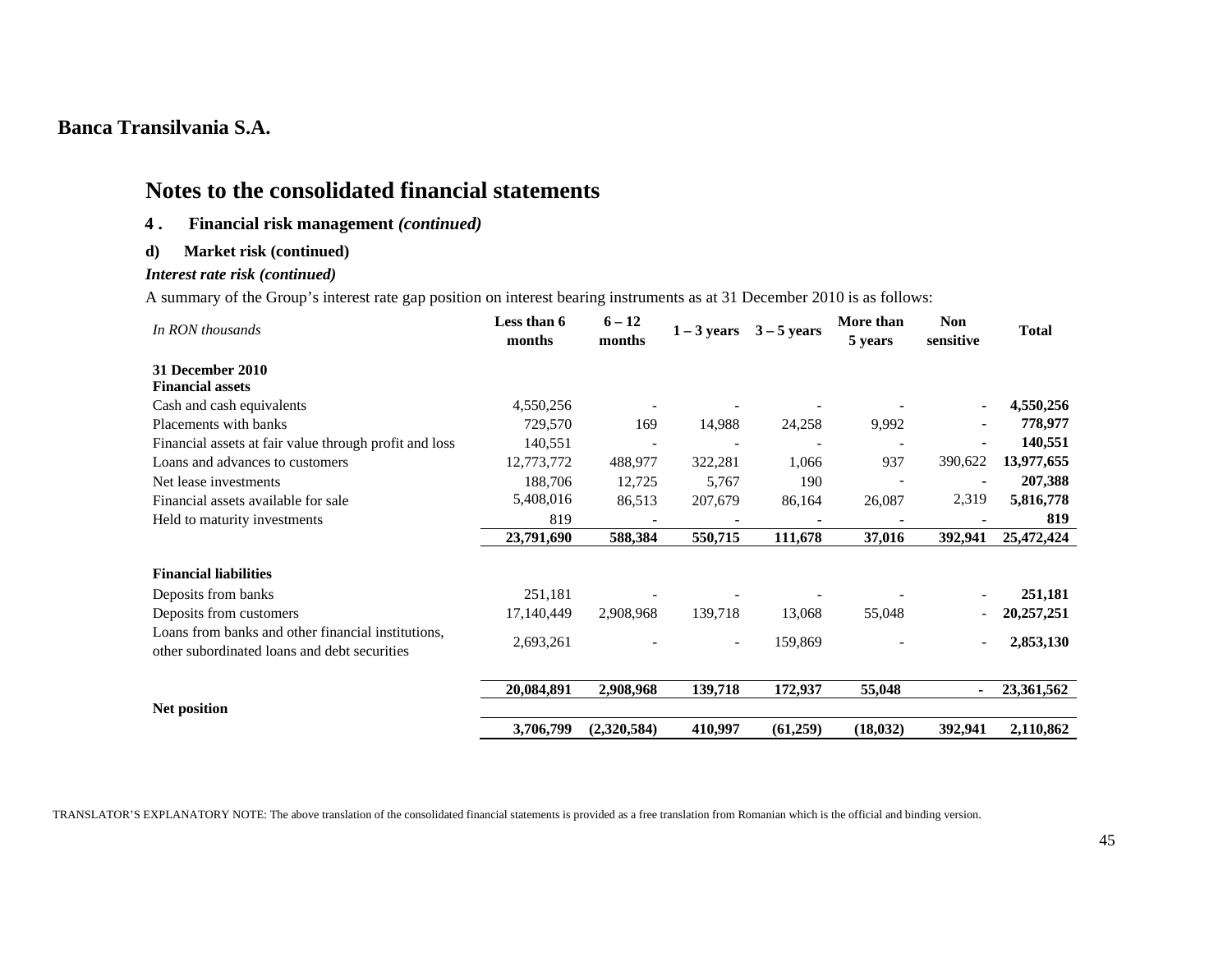# **Notes to the consolidated financial statements**

### **d) Market risk (continued)**

#### *Interest rate risk (continued)*

A summary of the Group's interest rate gap position on interest bearing instruments as at 31 December 2010 is as follows:

| In RON thousands                                       | Less than 6<br>months | $6 - 12$<br>months | $1 - 3$ years | $3 - 5$ years            | More than<br>5 years     | Non<br>sensitive | <b>Total</b> |
|--------------------------------------------------------|-----------------------|--------------------|---------------|--------------------------|--------------------------|------------------|--------------|
| <b>31 December 2010</b>                                |                       |                    |               |                          |                          |                  |              |
| <b>Financial assets</b>                                |                       |                    |               |                          |                          |                  |              |
| Cash and cash equivalents                              | 3,701,125             |                    |               |                          |                          |                  | 3,701,125    |
| Placements with banks                                  | 918,583               | 191,157            | 117,246       | $\overline{\phantom{a}}$ | 10,169                   | $\blacksquare$   | 1,237,155    |
| Financial assets at fair value through profit and loss | 111,977               |                    |               |                          |                          |                  | 111,977      |
| Loans and advances to customers                        | 10,768,028            | 689,397            | 560,985       | 387                      | $\overline{\phantom{a}}$ | 196,995          | 12,215,792   |
| Net lease investments                                  | 109,007               | 105,694            | 8,064         | 852                      |                          |                  | 223,617      |
| Financial assets available for sale                    | 3,513,564             | 57,327             | 172,524       | 25,915                   | 9,501                    | 2,166            | 3,780,997    |
| Held to maturity investments                           |                       | 40                 | 780           |                          |                          |                  | 820          |
|                                                        | 19,122,284            | 1,043,615          | 859,599       | 27,154                   | 19,670                   | 199,161          | 21, 271, 483 |
| <b>Financial liabilities</b>                           |                       |                    |               |                          |                          |                  |              |
| Deposits from banks                                    | 333,194               |                    |               |                          |                          |                  | 333,194      |
| Deposits from customers                                | 14, 112, 880          | 3,010,114          | 120,834       | 8,335                    | 26,969                   |                  | 17,279,132   |
| Loans from banks and other financial institutions,     | 1,839,484             |                    | 11,364        |                          |                          |                  | 1,850,848    |
| other subordinated loans and debt securities           |                       |                    |               |                          |                          |                  |              |
|                                                        | 16,285,558            | 3,010,114          | 132,198       | 8,335                    | 26,969                   |                  | 19,463,174   |
| Net position                                           | 2,836,726             | (1,966,499)        | 727,401       | 18,819                   | (7,299)                  | 199,161          | 1,808,309    |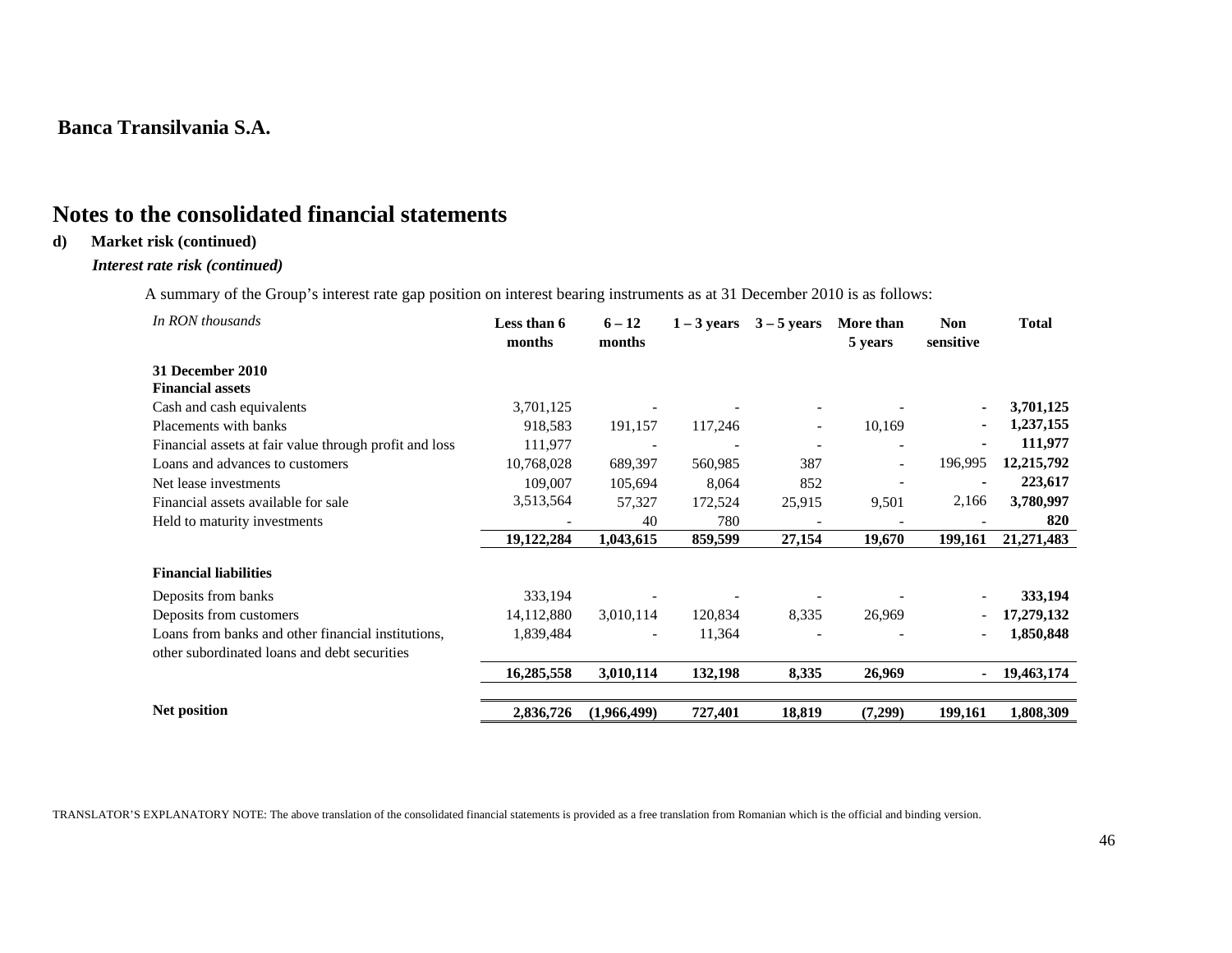# **Notes to the consolidated financial statements**

#### *4. Financial risk management (continued)*

#### **d) Market risk (continued)**

#### *Currency risk*

The Group is exposed to currency risk through transactions in foreign currencies against RON. Currency Risk Management Group is based on strict position limits and "stop-loss", monitored in real time. There is also a balance sheet risk that the net monetary assets and liabilities in foreign currencies will take a different value when translated into RON as a result of currency movements.

The Bank performs monthly crisis simulations for the currency risk.

The monetary assets and liabilities held in RON and in foreign currencies at 31 December 2011 are presented below:

| RON thousands                                 | <b>RON</b> | <b>EUR</b> | <b>USD</b> | Other  | <b>Total</b> |
|-----------------------------------------------|------------|------------|------------|--------|--------------|
| <b>Monetary assets</b>                        |            |            |            |        |              |
| Cash and cash equivalents                     | 2,720,527  | 1,659,170  | 148,762    | 21,797 | 4,550,256    |
| Placement with banks                          | 414,907    | 118,697    | 173,664    | 71,709 | 778,977      |
| Financial assets at fair value through profit |            |            |            |        |              |
| id loss                                       | 135,834    | 4,717      |            |        | 140,551      |
| Loans and advances to customers               | 8,843,765  | 4,827,950  | 305,940    |        | 13,977,655   |
| Net lease investments                         | 46,075     | 161,313    |            |        | 207,388      |
| Financial assets available for sale           | 4,344,866  | 1,441,232  | 30,680     |        | 5,816,778    |
| Held-to-maturity investments                  | 819        |            |            |        | 819          |
| Investments in associates                     |            |            |            |        |              |
| Other assets                                  | 128,771    | 8,625      | 1,196      | 1,172  | 139,764      |
| <b>Total monetary assets</b>                  | 16,635,564 | 8,221,704  | 660,242    | 94,678 | 25,612,188   |
| <b>Monetary liabilities</b>                   |            |            |            |        |              |
| Deposits from banks                           | 250,621    | 264        | 284        | 12     | 251,181      |
| Deposits from customers                       | 12,977,681 | 6,556,319  | 656,434    | 66,817 | 20,257,251   |
| Loans from banks and other financial          |            |            |            |        |              |
| stitutions, other subordinated loans and      |            |            |            |        |              |
| :Debt securities issued                       | 1,276,023  | 1,550,392  | 26,715     |        | 2,853,130    |
| Other debts                                   | 202,632    | 41,773     | 8,417      | 2,562  | 255,384      |
| <b>Total monetary liabilities</b>             | 14,706,957 | 8,148,748  | 691,850    | 69,391 | 23,616,946   |
|                                               |            |            |            |        |              |
| <b>Net currency position</b>                  | 1,928,607  | 72,956     | (31,608)   | 25,287 | 1,995,242    |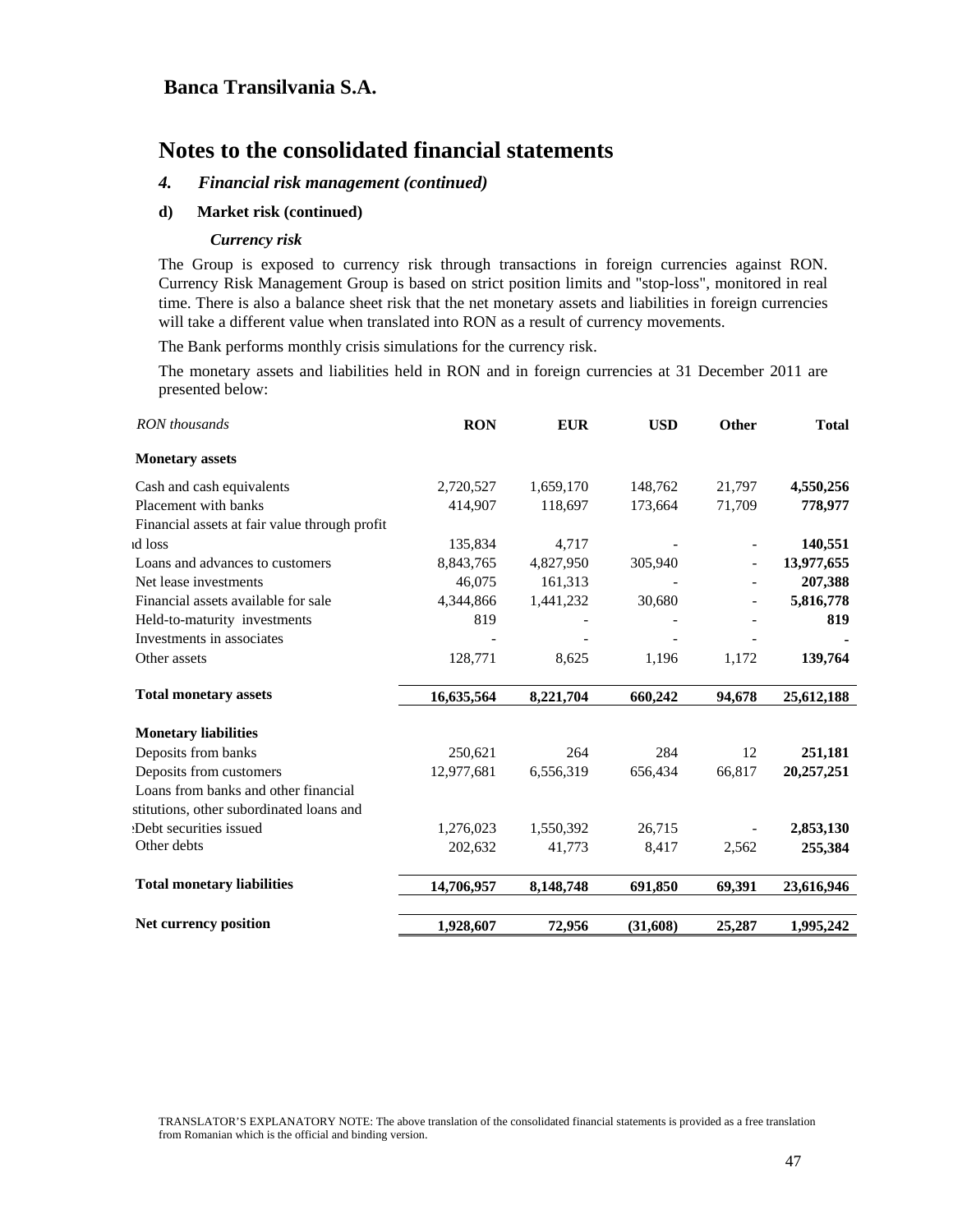### **4 . Financial risk management** *(continued)*

#### **d) Market risk (continued)**

#### *Currency risk (continued)*

The monetary assets and liabilities held in RON and in foreign currencies at 31 December 2010 are presented below:

| RON thousands                                 | <b>RON</b> | <b>EUR</b> | <b>USD</b> | Other                    | <b>Total</b> |
|-----------------------------------------------|------------|------------|------------|--------------------------|--------------|
| <b>Monetary assets</b>                        |            |            |            |                          |              |
| Cash and cash equivalents                     | 1,783,626  | 1,715,545  | 155,151    | 46,803                   | 3,701,125    |
| Placement with banks                          | 834,841    | 252,469    | 124,662    | 25,183                   | 1,237,155    |
| Financial assets at fair value through profit |            |            |            |                          |              |
| id loss                                       | 105,248    | 6,729      |            |                          | 111,977      |
| Loans and advances to customers               | 7,528,483  | 4,391,410  | 257,008    | 38,891                   | 12,215,792   |
| Net lease investments                         | 28,255     | 195,362    |            |                          | 223,617      |
| Financial assets available for sale           | 2,876,512  | 904,485    |            |                          | 3,780,997    |
| Held-to-maturity investments                  | 820        |            |            |                          | 820          |
| Investments in associates                     |            |            |            |                          |              |
| Other assets                                  | 69,174     | 10,171     | 1,452      | 2,704                    | 83,501       |
| <b>Total monetary assets</b>                  | 13,226,959 | 7,476,171  | 538,273    | 113,581                  | 21,354,984   |
| <b>Monetary liabilities</b>                   |            |            |            |                          |              |
| Deposits from banks                           | 313,372    | 19,350     | 468        | 4                        | 333,194      |
| Deposits from customers                       | 11,069,977 | 5,659,339  | 504,818    | 44,998                   | 17,279,132   |
| Loans from banks and other financial          |            |            |            |                          |              |
| stitutions, other subordinated loans and      |            |            |            |                          |              |
| the securities issued                         |            | 1,818,084  | 32,764     | $\overline{\phantom{a}}$ | 1,850,848    |
| Other debts                                   | 109,465    | 32,917     | 3,401      | 31,331                   | 177,114      |
| <b>Total monetary liabilities</b>             | 11,492,814 | 7,529,690  | 541,451    | 76,333                   | 19,640,288   |
| Net currency position                         | 1,734,145  | (53, 519)  | (3, 178)   | 37,248                   | 1,714,696    |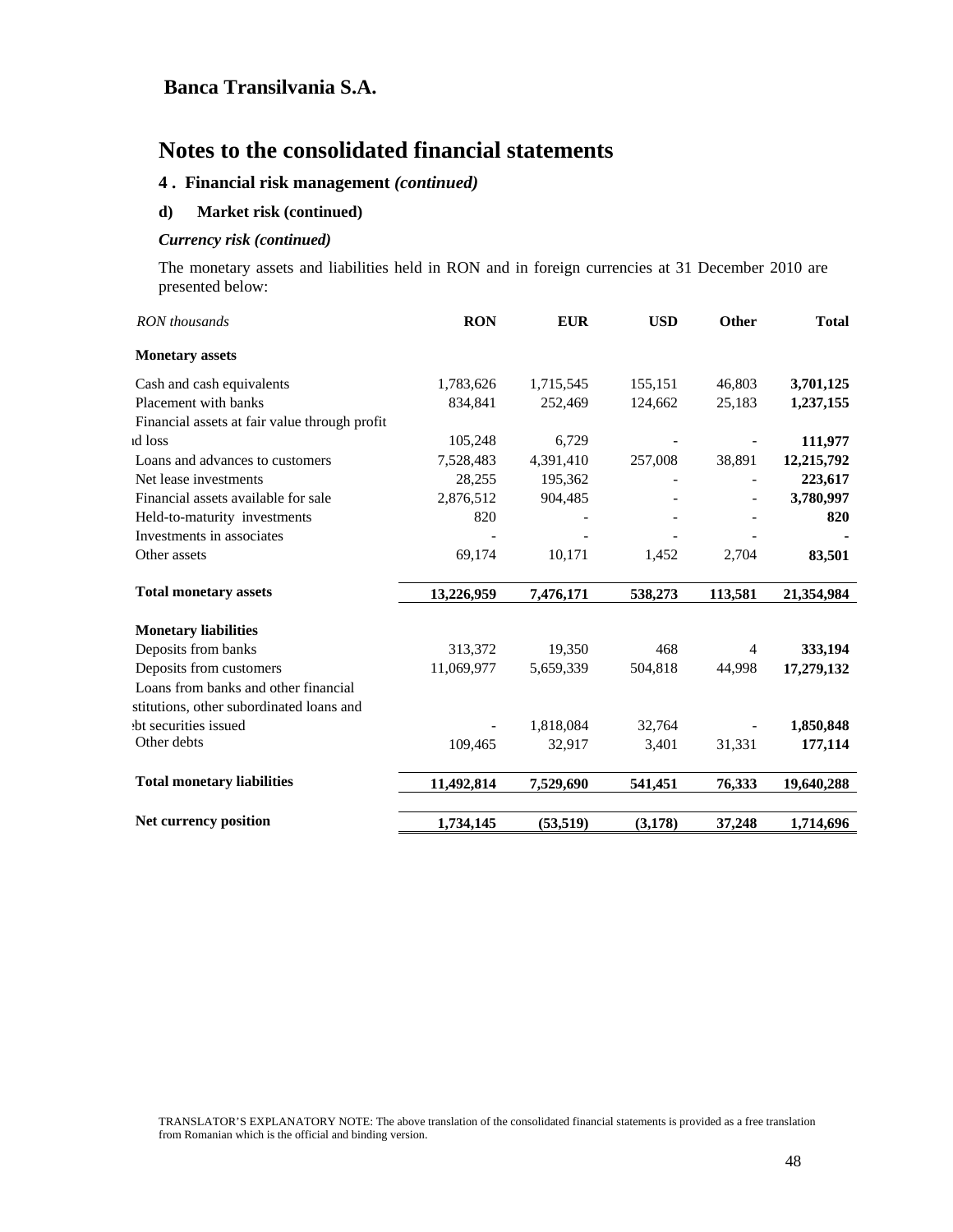# **Notes to the consolidated financial statements**

#### **4 Financial risk management** *(continued)*

#### **e) Taxation risk**

Starting 1 January 2007, as a result of Romania's adherence to the European Union, the Bank had to adopt the regulations of the European Union, and as a result has prepared for the appliance of the changes in the European legislation.

The Romania Government owns a number of agencies authorized to carry on the audit (control) of the companies operating in Romania. These controls are similar in nature to tax audits performed by tax authorities in many countries, but may extend not only to tax matters but to other legal and regulatory matters in which the applicable agency may be interested.

#### **f) Operating environment**

On 1 January 2007 Romania became a full member state of the European Union. The process of risk re-pricing during 2007 in the international financial markets severely affected the performance of those markets, including the Romanian financial and banking market, and fostered heightened uncertainty with regard to economic developments going forward.

The ongoing global credit and liquidity crisis which commenced in the middle of 2008 has resulted in, among other things, lower level and difficult access to the capital market funding.

Identification and valuation of investments influenced by a lending market with low liquidities, the determination of compliance with debt agreement and other contract covenants, and the evaluation of significant uncertainties, bring their own challenges.

Such ongoing concerns that the deteriorating financial conditions could contribute, at a later stage to a further retrenchment in confidence, prompted a coordinated effort of governments and central banks to adopt special measures aimed at countering a vicious circle of growing risk aversion and to helping minimizing the effects of the financial crisis and finally restoring normal market functioning.

The Group follows closely its exposures to the sovereign debt of the European countries. As at 31 December 2011, the Group does not estimate that amounts will remain without any chance of collection from the government bonds.

Under the conditions of a year of crisis, when the banking system registered a negative profit margins, the Group managed to obtain favorable results in 2011.

Although 2011 brought a slight recovery in GDP, the consumer decision continued to be affected by limited income and pessimistic expectations regarding future financial situation and job security. Because of this, there were increases of overdue loans and, consequently, the provisions made in the entire banking system.

Group management anticipates that the difficulties that have marked the Romanian economy during the previous years will not manifest with the same intensity during 2012, so the net cost of credit risk / financing will have a lower marked influence in 2012 on the financial results of banking sector in Romania.

Group management estimates for 2012 a high level of provisions on loans, level maintained compared to 2011 with corresponding effects on the Group's financial statements. Management believes it is taking all the necessary measures to support the sustainability and growth of the Bank's business in the current circumstances by: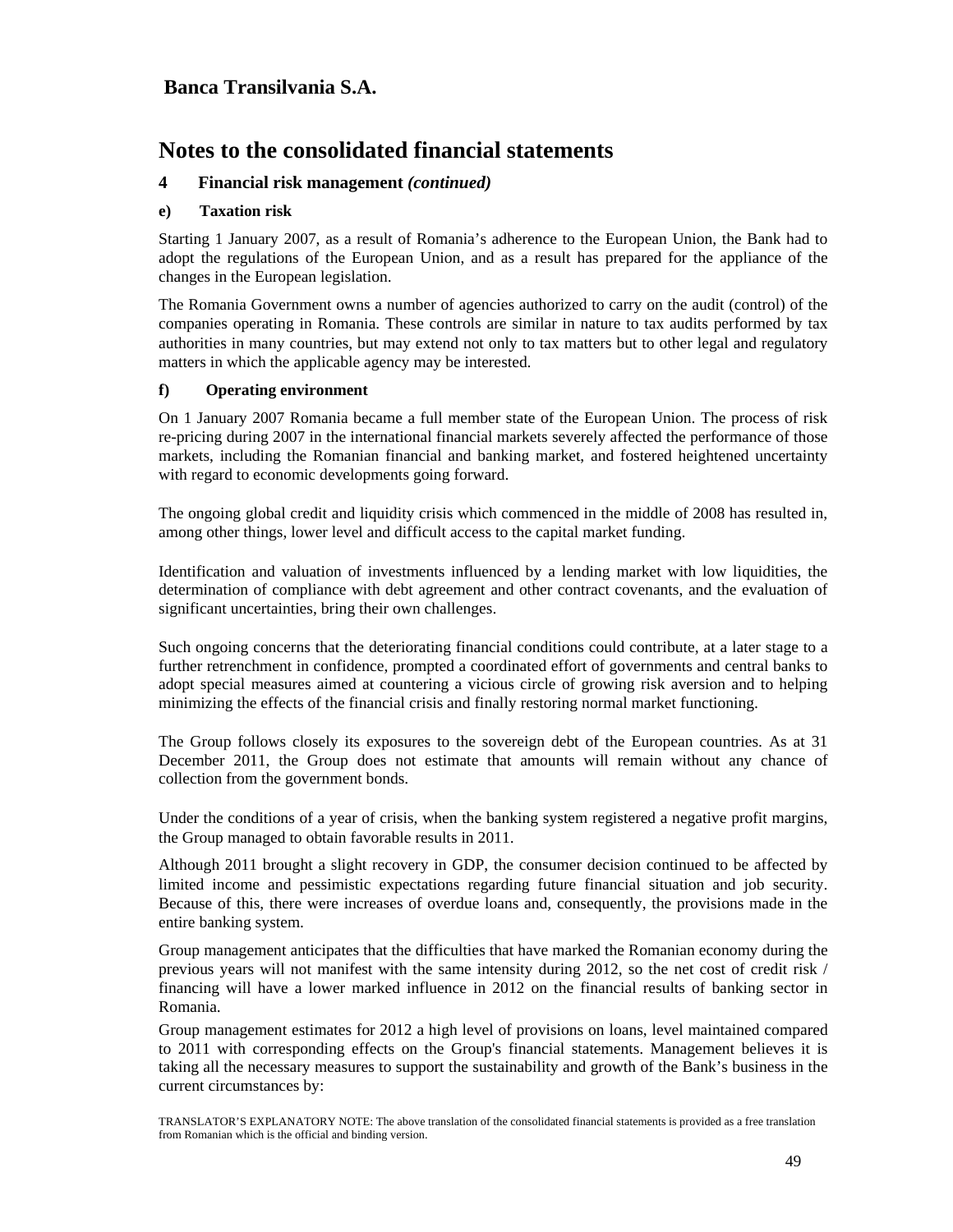# **Notes to the consolidated financial statements**

#### **4 Financial risk management** *(continued)*

#### **f) Operating environment** *(continued)*

- continuous improvement of risk management framework;
- constant monitoring of relevant indicators for the Bank's financial stability an strength;
- better control of costs, increase of work efficiency;
- granting a maximum attention to portfolio of loans / financing quality, an adequate provisioning policy;
- continuing increase of the portfolio of corporate clients by identifying and lending of the mature, healthy businesses which survived to the crisis and defending the existing customers;
- re-launch of the SME credit on an improved platform of quick credit in RON and EUR and easy access on the structural funds;
- maintaining competitive advantage and increase of loans for the Healthcare Division;
- increasing the number of retail customers through the development of banking products and services packages on classes / categories of customers;
- improving customer service concept, based on cross-selling, finding fast solutions.

The national economy is constantly presenting the characteristic of an emergent market. Among these characteristics we mention a significant current account deficit, the difference in competiveness between Romania and the other states member UE, a market relatively undeveloped, low infrastructure and fluctuations in the currency exchange rate.

#### **g) Operational risks**

Operational risk is the risk of direct or indirect loss arising from a wide variety of causes associated with the Group's processes, personnel, technology and infrastructure, and from external factors other then credit, market and liquidity risk such those arising from legal and regulatory requirements and generally accepted standards of corporate behavior. Operational risks arise from all of the Group's operations and are faced by all business entities.

The Group's objective is to manage operational risk in order to fulfill its objectives to ensure reasonable performance (efficiency and effectiveness), information (credibility, integrity, continuity) and to mitigate damage resulting from the materialization of this risk category.

The primary responsibility for the development and implementation of controls to address operational risk is assigned to senior management within each business unit. This responsibility is supported by the development of overall Group standards for the management of operational risk in the following areas:

- requirements for appropriate segregation of duties, including the independent authorization of transactions;
- requirements for implementing the principle of dual control in the transactions and any other activity associated with a significant level of risk;
- requirements for the reconciliation and monitoring of transactions;
- compliance with regulatory and other legal requirements;
- documentation of controls and procedures;
- requirements for the periodic assessment of operational risk faced, and the adequacy of controls and procedures to address the risks identified;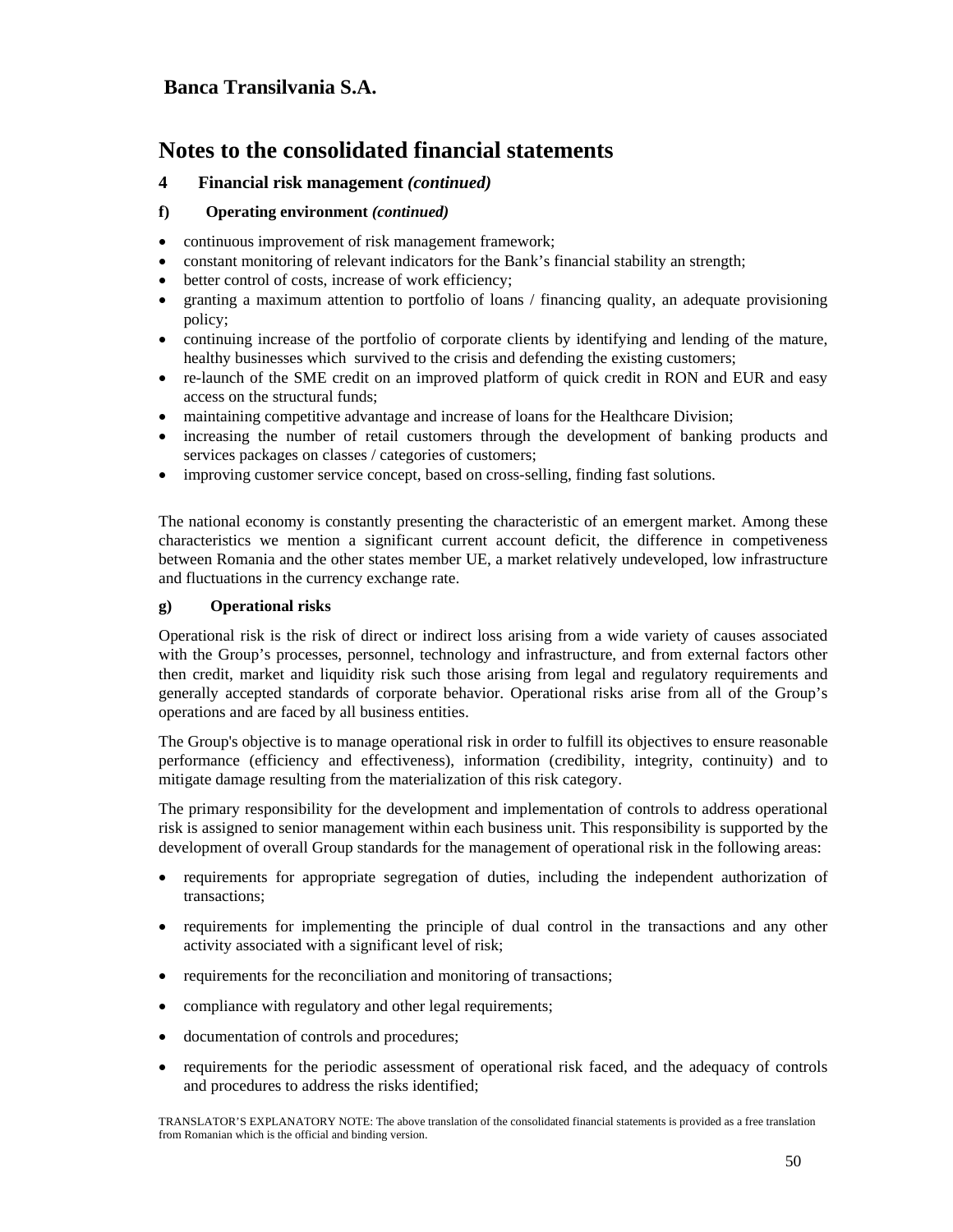• requirements for the reporting of operational losses and proposed remedial action;

# **Notes to the consolidated financial statements**

#### **4 Financial risk management** *(continued)*

#### **g) Operational risks** *(continued)*

- a formalized approach over the continuity of the business with a with a focus on IT infrastructure (public services, hardware, software, human resources) due to its high degree of support during the activity;
- training and professional development for all business line and for al the Group employees; development of ethical and business standards;
- monitoring transactions in the employees' accounts;
- implementing an internal alert mechanism for employees, through which, they can draw attention to legitimate and substantial concerns about the bank's activity;
- risk mitigation, including insurance where applicable.

Department of Internal Audit, Control and Monitoring Service and management of the Bank monitors compliance with the Bank through regular inspections. The results of internal audit, operational risk monitoring and control are discussed with management of the audited entities, and the summary is submitted to the Technical Committee Compliance Audit and Internal Control and management of the Bank.

#### **h) Capital management**

The Bank's regulatory capital based on the legal requirements in force regarding capital management includes

- Tier 1 capital, which includes ordinary share capital, share premium eligible reserves after deductions of intangible assets, 50% of shares' value and other investments in financial and credit institutions that exceed 10% of their share capital and 50% of the investments held in insurance companies;
- Tier II capital, which includes reserves from revaluation and subordinated loans after 50% deductions of shares' value and other investments in financial and credit institutions that exceed 10% of their share capital and 50% of the investments held in insurance companies.

On December 31, 2011 the calculation of regulatory capital was based on the NBR Regulation nr.18/2006 amended by Regulation no. 6 / 2009.

Starting 2008 the Bank applied NBR Regulation 13/2006 regarding the computation of the minimal capital requirements and adopted:

- the standard approach regarding credit risk based on Regulation 14/2006;
- the standard approach based on appendix I, II and IV of the NBR Regulation 22/2006 for the computation of the minimal capital requirements for the position risk, foreign exchange risk and merchandise risk;
- the standards approach for the minimal capital requirements regarding operational risk based on NBR Regulation 24/2006,.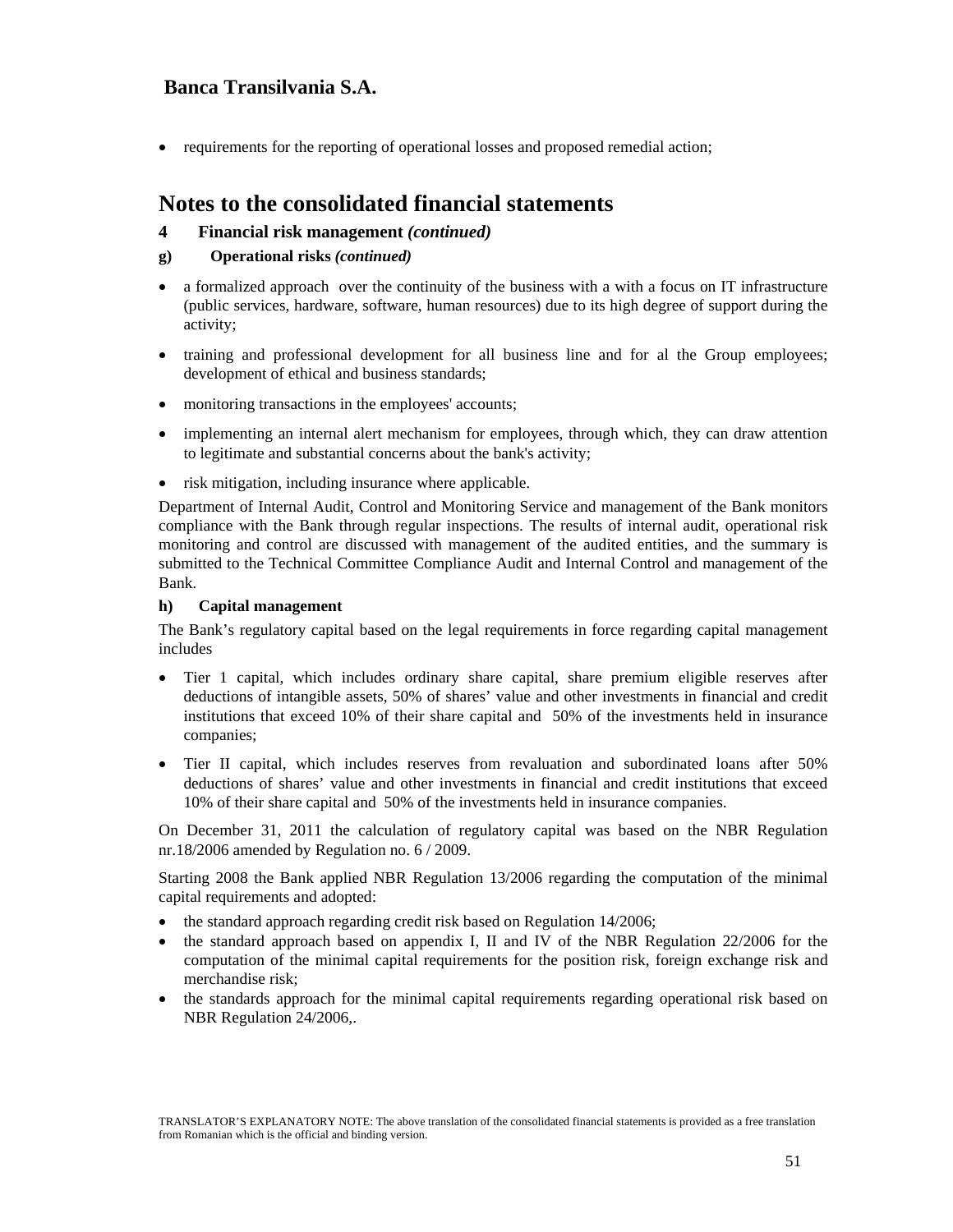#### **4 Financial risk management** *(continued)*

#### **h) Capital management**

The Bank's regulatory capital as at 31 December 2011 and 31 December 2010 and the legal requirements regarding capital management at 31 December 2011 and 31 December 2010 were as follows:

| In RON thousand                                                     | 31 December<br>2011 | 31 December<br><b>2010</b> |
|---------------------------------------------------------------------|---------------------|----------------------------|
| Tier I                                                              | 1,893,114           | 1,780,667                  |
| Tier II                                                             | 46,261              | 106,691                    |
| <b>Total Bank's capital</b>                                         | 1,939,375           | 1,887,358                  |
| Risk weighted assets                                                |                     |                            |
| Capital requirement for credit risk, counterparty risk, decrease in |                     |                            |
| receivables and for incomplete transactions                         | 984,757             | 876,838                    |
| Capital requirements for foreign exchange position and commodities  | 132,328             | 71,004                     |
| Capital requirements for operational risk                           | 190,020             | 157,448                    |
| <b>Total capital requirements</b>                                   | 1.307.105           | 1.105.290                  |

*Note: In the computation of Bank's own funds are included the statutory profits of the years ended 31 December 2011 and 31 December 2010* 

#### **5 Use of estimates and judgments**

The Group makes estimates and assumptions that affect the reported amounts of assets and liabilities within the next financial year. Estimates and judgments are continually evaluated and are based on historical experience and other factors, including expectations of future events that are believed to be reasonable under the circumstances.

#### *Impairment losses on loans and advances*

The Group reviews its loan and net lease investments portfolios to assess impairment at least on an annual basis. In determining whether an impairment loss should be recorded in the income statement, the Group makes judgments as to whether there is any observable data indicating that there is a measurable decrease in the estimated future cash flows from a portfolio of loans and net lease investments before the decrease can be identified with an individual loan in that portfolio. This evidence may include observable data indicating that there has been an adverse change in the payment status of borrowers (lessees) in a group, or national or local economic conditions that correlate with defaults on assets in the group. Management uses estimates based on historical loss experience for assets with credit risk characteristics and objective evidence of impairment similar to those in the portfolio when scheduling its future cash flows. The methodology and assumptions used for estimating both the amount and timing of future cash flows are reviewed regularly to reduce any differences between loss estimates and actual loss experience, including assessing the effects of uncertainty on the local financial markets related to valuation of assets and operating environment of debtors. The loan impairment assessment considers the visible effects of current market conditions on the individual / collective assessment of loans and advances to customers' impairment. Hence, the Group has estimated the impairment loss provision for loans and advances to customers based on the internal methodology harmonized with Group policies and assessed that no further provision for impairment losses is required except as already provided for in the financial statements.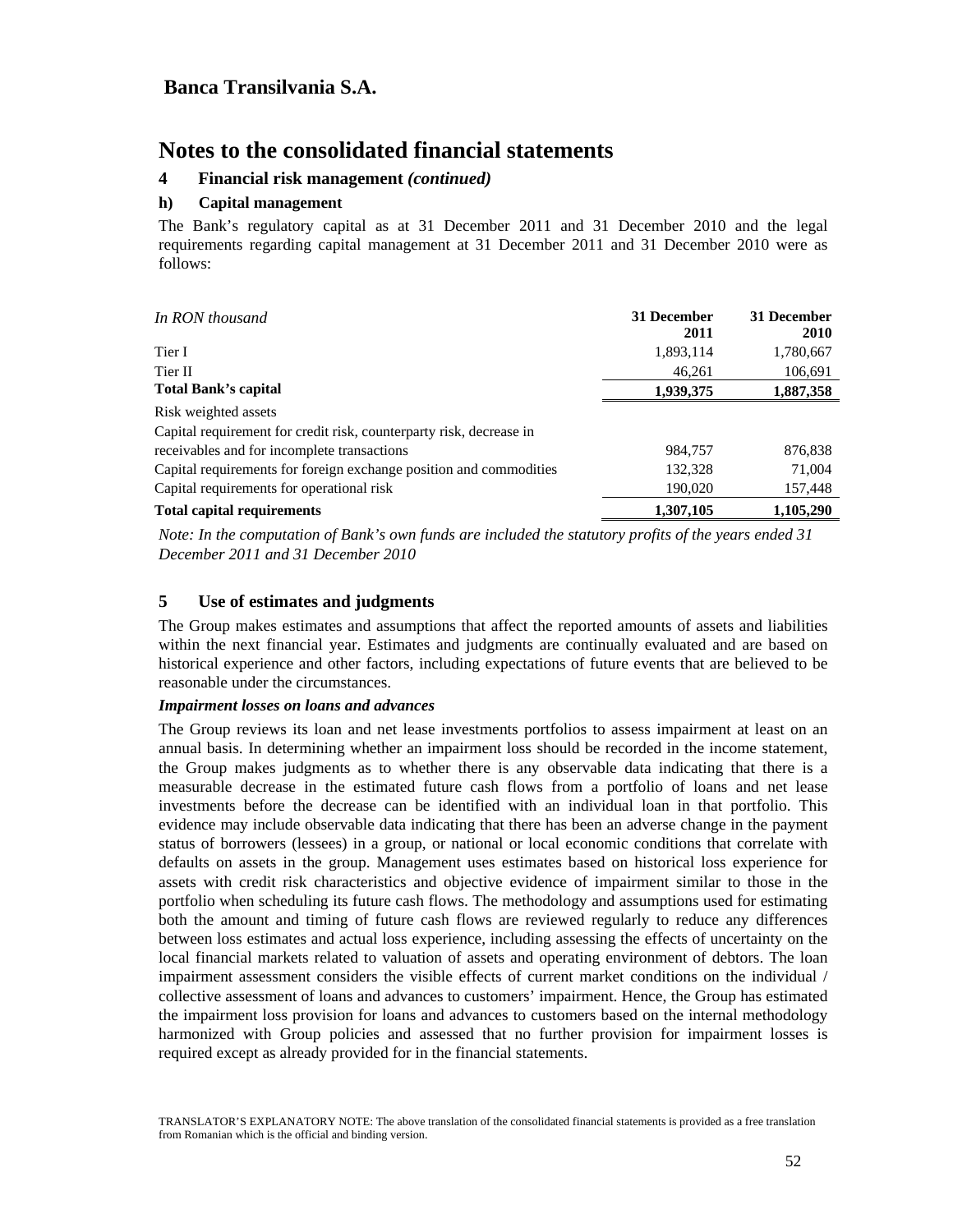#### **5 Use of estimates and judgments** *(continued)*

To the extent that the net present value of estimated cash flows differs by  $+/-5$  percent, the impairment provision for loans and advances to customers would be estimated RON 32,142 thousand higher or RON 32,142 thousand lower (31 December 2010: RON 19,377 thousand higher or RON 19,377 thousand lower).

#### *Fair value of financial instruments*

The Group measures fair values using the following fair value hierarchy that reflects the significance of the inputs used in making the measurements:

- Level 1: Quoted market price in an active market for an identical instrument.
- Level 2: Valuation techniques based on observable inputs. This category includes instruments valued using: quoted market prices in active markets for similar instruments; quoted prices for similar instruments in markets that are considered less than active; or other valuation techniques where all significant inputs are directly or indirectly observable from market data.
- Level 3: Valuation techniques using significant unobservable inputs. This category includes all instruments where the valuation technique includes inputs not based on observable data and the unobservable inputs could have a significant effect on the instrument's valuation. This category includes instruments that are valued based on quoted prices for similar instruments where significant unobservable adjustments or assumptions are required to reflect differences between the instruments.

The objective of valuation techniques is to arrive at a fair value determination that reflects the price of the financial instrument at the reporting date that would have been determined by market participants acting at arm's length.

Availability of observable market prices and model inputs reduces the need for management judgment and estimation and also reduces the uncertainty associated with determination of fair values. Availability of observable market prices and inputs varies depending on the products and markets and is prone to changes based on specific events and general conditions in the financial markets.

The fair value of financial instruments that are not traded in an active market (for example, unlisted treasury securities, bonds and certificates of deposit) is determined by using valuation techniques. The management uses its judgment to select the valuation method and make assumptions that are mainly based on market conditions existing at the date of the consolidated statement of the financial position.

Valuation models that employ significant unobservable inputs require a higher degree of management judgment and estimation in determination of fair value. Management judgment and estimation are usually required for selection of the appropriate valuation model to be used, determination of expected future cash flows on the financial instrument being valued, determination of probability of counterparty default and prepayments and selection of appropriate discount rates. The Group's percentage of this type of portfolio instruments is not significant.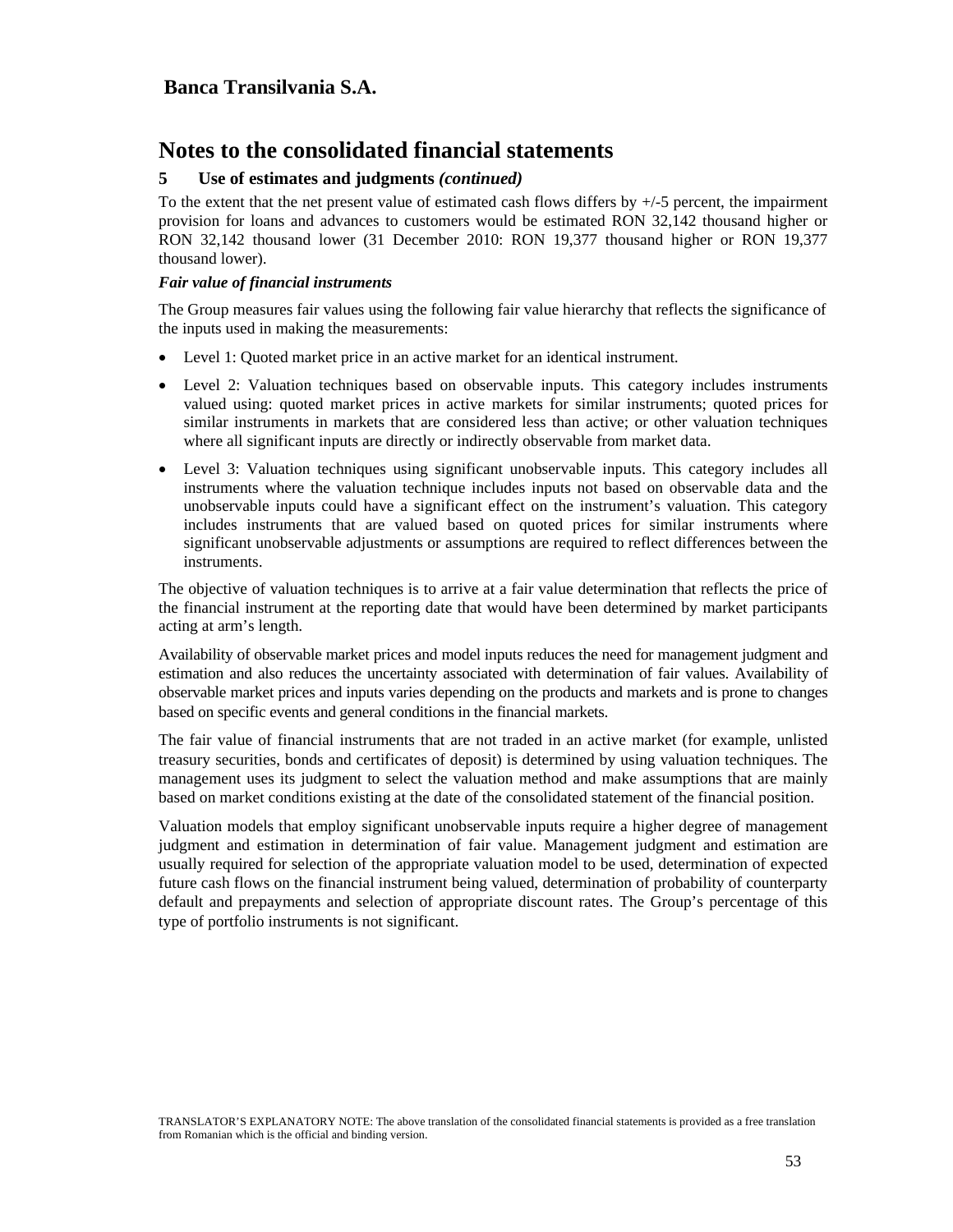#### **5 Use of estimates and judgments** *(continued)*

The carrying amount of financial assets at fair value through profit and loss and of available-for-sale investment securities would be estimated with RON 174,302 thousand lower than the fair value as at 31 December 2011 or with RON 203,159 thousand higher than the fair value as 31 December 2011 were interest rates on financial assets available for sale would differ by  $+/-2\%$  and prices of financial assets at fair value through profit and loss would differ by  $+/-10\%$  from management's estimates.

The table below analyzes financial instruments measured at fair value at the end of the reporting period, the hierarchical levels:

| In RON thousand                                           | <b>Note</b> | <b>Ouoted market</b><br>prices in active<br>markets | <b>Valuation</b><br>techniques –<br>observable<br>inputs | <b>Valuation</b><br>techniques –<br>unobservable<br>inputs | <b>Total</b> |
|-----------------------------------------------------------|-------------|-----------------------------------------------------|----------------------------------------------------------|------------------------------------------------------------|--------------|
| 31 Decembrie 2011                                         |             |                                                     |                                                          |                                                            |              |
| Financial assets at fair value through<br>profit and loss | 18          | 140,551                                             |                                                          | -                                                          | 140,551      |
| Investments securities, available for sale                | 21          | 20.193                                              | 5,796,585                                                |                                                            | 5,816,778    |
| 31 Decembrie 2010                                         |             |                                                     |                                                          |                                                            |              |
| Financial assets at fair value through<br>profit and loss | 18          | 111,977                                             |                                                          |                                                            | 111,977      |
| Investments securities, available for sale                | 21          | 45.917                                              | 3,735,080                                                |                                                            | 3,780,997    |

#### *Financial assets and liabilities*

The Group considered that the effective transaction prices would be situated between the informative BID-ASK quotations obtained, which are rather an interval within which the Group could have realistically negotiated the quotations for each series and taking into account the volume of its portfolio, and thus, the bank used in its estimation an average price for each series.

The Group's accounting policies provide scope for assets and liabilities to be designated on inception into different accounting categories in certain circumstances:

- In classifying financial assets or liabilities as "trading", the Group has determined that it meets the description of trading assets and liabilities set out in accounting policy 3(j);
- In classifying financial assets as held-to-maturity, the Group has determined that it has both the positive intention and ability to hold the assets until their maturity date as required by its accounting policy.

If the Group fails to keep these investments to maturity other than for the specific circumstances mentioned in IAS 39, it will be required to reclassify the entire class as available-for-sale. The investments would therefore be measured at fair value not amortized cost. If the entire class of held-tomaturity investments is tainted, the fair value would not be significantly different from the carrying amount.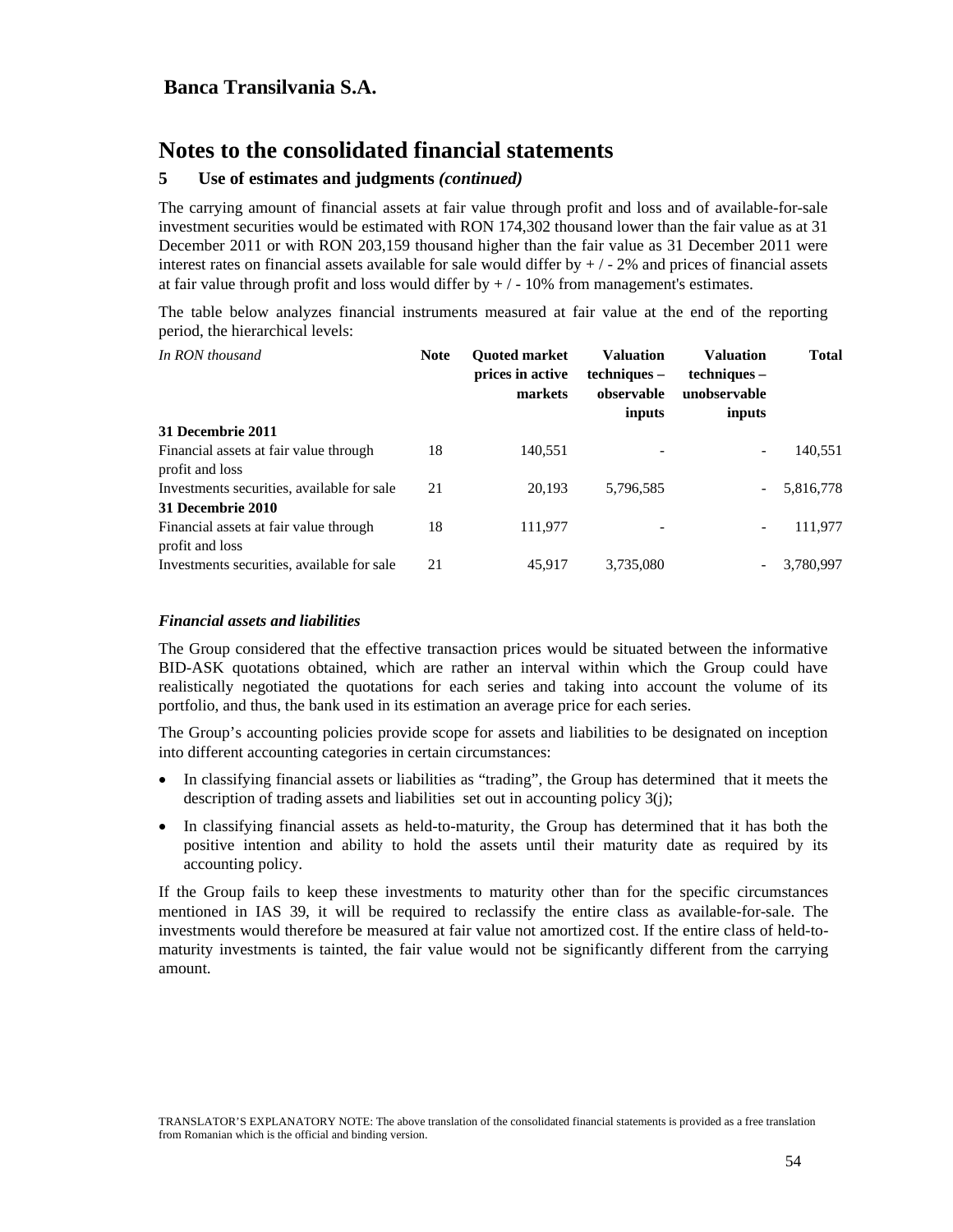### **6. Segment reporting**

The business segment reporting format is the Group's primary basis of segment reporting. Transactions between business segments are conducted at arm's length.

Segment assets and liabilities include items directly attributable to a segment as well as those that can be allocated on a reasonable basis.

The Group's segment reporting comprises the following main business segments:

- *Corporate customers.* Within corporate banking the Bank provides corporations with a range of banking products and services, including lending and deposit taking, providing cash management, foreign commercial business, investment advices, financial planning, securities business, project and structured finance transactions, syndicated loans and asset backed transactions.
- *SME*. The Bank developed and put at the disposition of customers personalized products to fit the needs of the customers.
- *Individuals.* The Group provides individuals with a range of banking products and services, including lending (consumer loans, vehicles purchase, personal needs, and mortgages), savings and deposit taking business, payment services and securities business.
- *Health Care Division:* the Bank has a wide variety of financial products and services, advisory and support for the establishment of medical offices, and for obtaining the statute of authorized legal individual, accounting and economic and fiscal assistance
- *Treasury:* incorporating of work services for cash.
- *Leasing and customer finance.* Within leasing the Group includes financial products and services provided by the leasing and consumer finance arm of the Group.
- *Other.* Within other the Group incorporates financial products and services provided to or by financial institutions including: management of securities, brokerage, factoring, logistic, real estate.

The allocation method of the Group income and expenses on segments was improved during 2010 and 2011 in order to eliminate the limitation imposed by the IT system in the previous period.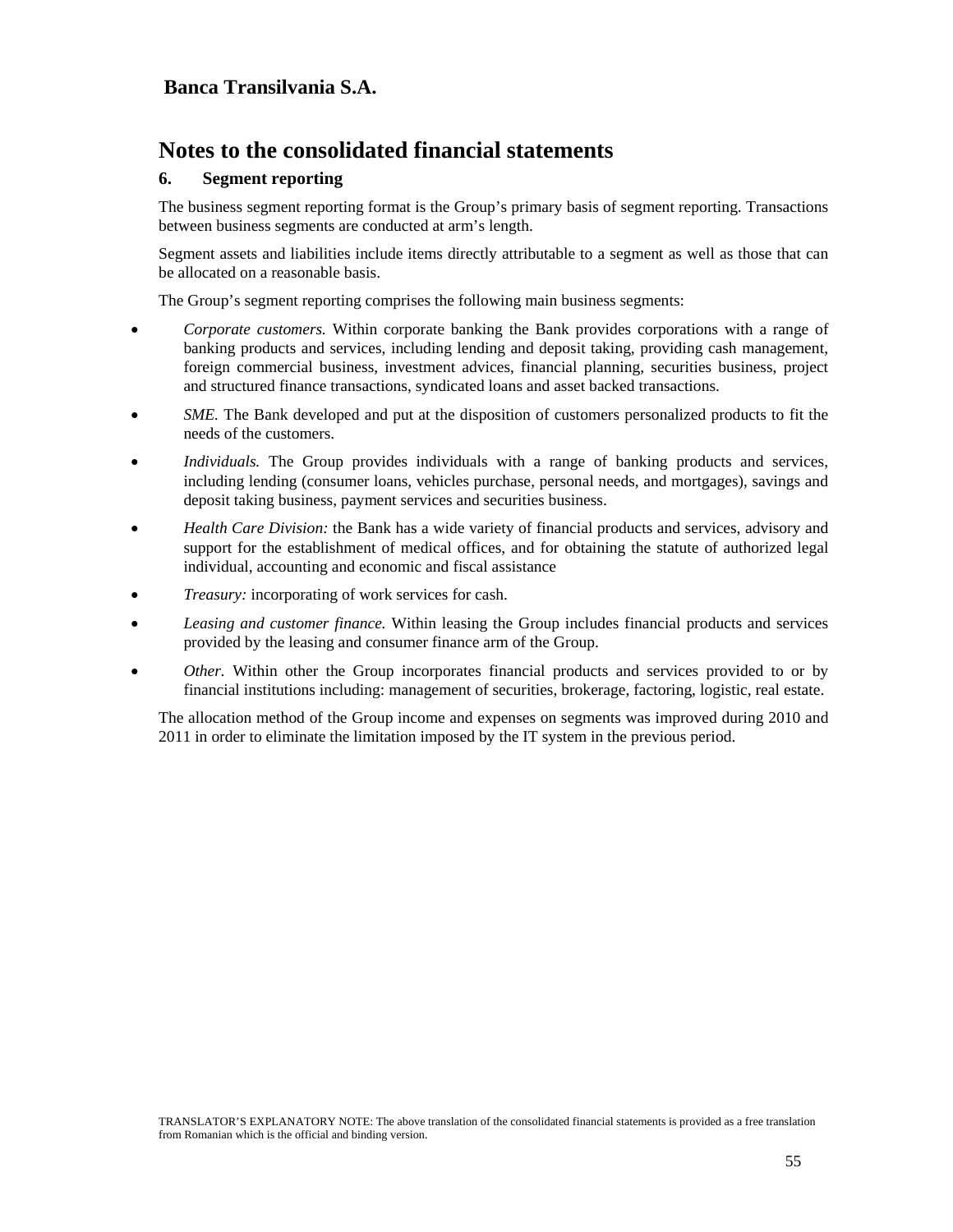# **Notes to the consolidated financial statements**

### **6 . Operating segments**

### **Information about reportable segments**

| In RONthwand                           | Corporate banking |           | SME       |           | <b>Retailbanking</b>          |                               |         | Health Care<br>Division | Treasury   |           |         | Leasing and<br>consumer finance |         | Others  |            | <b>E</b> limination | <b>Unallocated</b>       |                          | Gгчр       |            |
|----------------------------------------|-------------------|-----------|-----------|-----------|-------------------------------|-------------------------------|---------|-------------------------|------------|-----------|---------|---------------------------------|---------|---------|------------|---------------------|--------------------------|--------------------------|------------|------------|
|                                        | 2011              | 2010      | -2011     | 2010      | 2011                          | 2010                          | 2011    | 2010                    | 2011       | 2010      | 2011    | 2010                            | 2011    | 2010    | 2011       | 2010                | 2011                     | 2010                     | 2011       | 2010       |
| Assets upon<br>activity sectors        | 6,951,138         | 5,606,945 | 1,390,069 |           | 1,200,789 5,398,166 5,025,018 |                               | 707,180 | 617,813                 | 11,593,283 | 8,935,780 | 319,795 | 348,469                         | 313,332 | 201,260 | (664,150)  | (205, 822)          | $\overline{\phantom{a}}$ | $\overline{\phantom{a}}$ | 26,008,813 | 21,730,252 |
| <b>Total Assets</b>                    | 6,951,138         | 5,606,945 | 1,390,069 | 1,200,789 | $-5,398,166$ $-5,025,018$     |                               | 707,180 | 617,813                 | 11,593,283 | 8,935,780 | 319,795 | 348.469                         | 313.332 | 201.260 | (664, 150) | (205, 822)          |                          |                          | 26,008,813 | 21,730,252 |
| Liabilities upon<br>activity sectors   | 4,720,041         | 4,371,571 | 2,536,609 |           |                               | 2,209,402 3,478,374 1,247,122 | 637,208 | 524,926                 | 2,447,800  | 1,119,163 | 231,224 | 271,543                         | 59,530  | 44,553  | (493,840)  | (147,992)           |                          | $\sim$                   | 23,616,946 | 19,640,288 |
| <b>Total liabilities</b>               | 4,720,041         | 4,371,571 | 2,536,609 |           |                               | 2,209,402 3,478,374 1,247,122 | 637,208 | 524,926                 | 2,447,800  | 1,119,163 | 231,224 | 271,543                         | 59,530  | 44,553  | (493, 840) | (147,992)           |                          |                          | 23,616,946 | 19,640,288 |
| Equity                                 |                   |           |           |           |                               |                               |         |                         |            |           |         |                                 |         |         |            |                     | 2,391,867                | 2.089.964                | 2,391,867  | 2,089,964  |
| <b>Total liabilities</b><br>and equity | 4,720,041         | 4,371,571 | 2,536,609 |           |                               | 2,209,402 3,478,374 1,247,122 | 637,208 | 524,926                 | 2,447,800  | 1,119,163 | 231,224 | 271,543                         | 59,530  | 44,553  | (493,840)  | (147.992)           | 2,391,867                | 2,089,964                | 26,008,813 | 21,730,252 |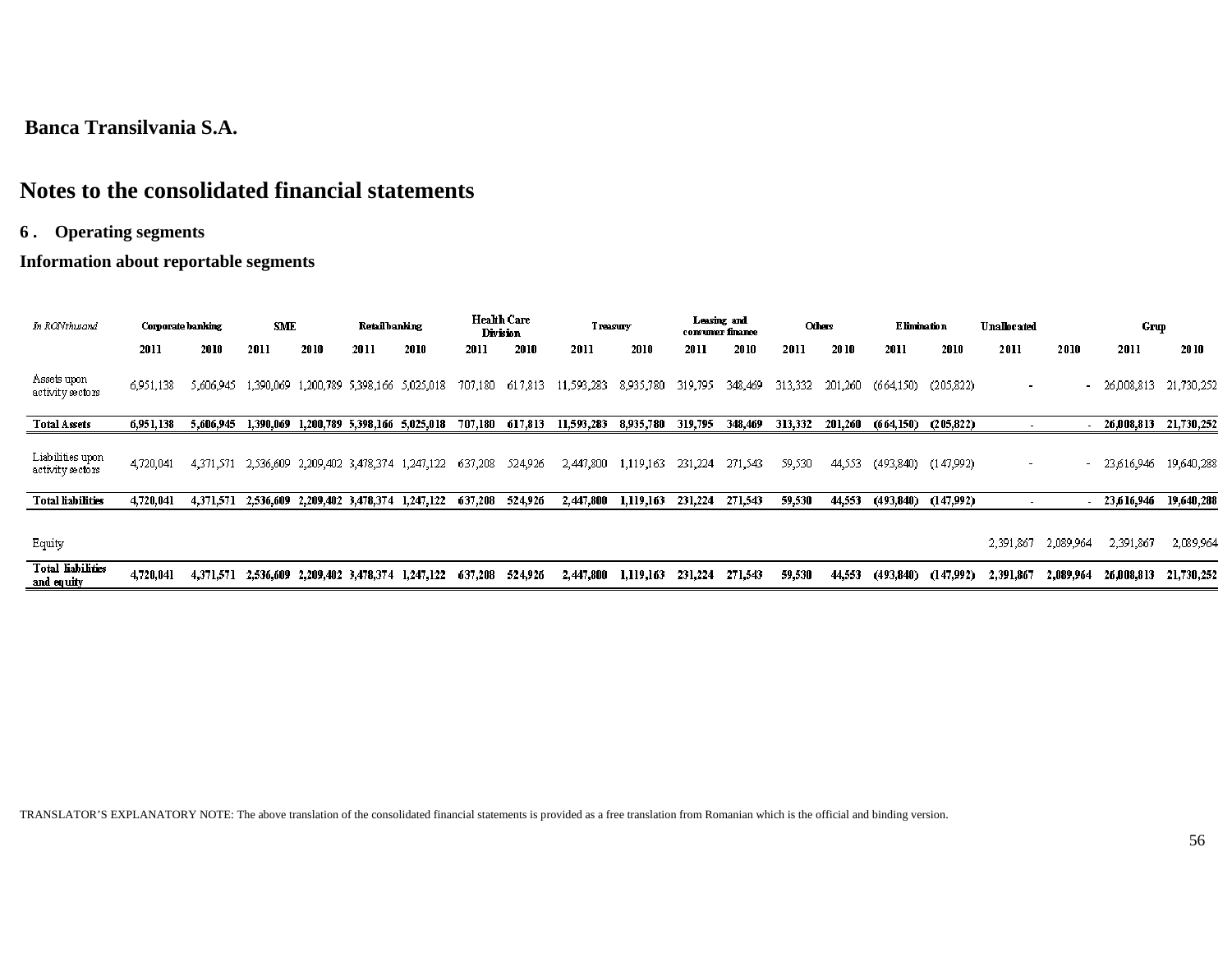# **Notes to the consolidated financial statements**

### **6 . Operating segments** *(continued)*

| $\sigma$ operating segments (commuta)<br>In mii RON         | Corporate banking        |         | SME     |                          |         | Retailbanking |        | Health Care<br><b>Division</b> |                          | <b>Treasury</b> |        | Leasing and<br>consumer finance | Others    |         | Elimination |           | Total     |           |
|-------------------------------------------------------------|--------------------------|---------|---------|--------------------------|---------|---------------|--------|--------------------------------|--------------------------|-----------------|--------|---------------------------------|-----------|---------|-------------|-----------|-----------|-----------|
|                                                             | 2011                     | 2010    | 2011    | 2010                     | 2011    | 2010          | 2011   | 2010                           | 2011                     | 2010            | 2011   | 2010                            | 2011      | 2010    | 2011        | 2010      | 2011      | 2010      |
| Net interest income                                         | 241,803                  | 267,117 | 138,127 | 146,327                  | 309,960 | 339,565       | 32,206 | 30,777                         | 89,085                   | 100,507         | 22,283 | 26,717                          | 83,592    | 114,073 | 17,362      | (28, 786) | 934,418   | 996,297   |
| Net fee and<br>commission<br>income                         | 105,802                  | 106,443 | 113,458 | 108,138                  | 132,250 | 126,883       | 17,184 | 15,489                         | $\overline{\phantom{a}}$ | (33)            | 6,211  | 10,403                          | 7,726     | 15,865  | (473)       | (8,278)   | 382,158   | 374,910   |
| Net trading income                                          | 30,833                   | 26,093  | 23,408  | 21,417                   | 25,105  | 20,409        | 1,173  | 1,039                          | 70,062                   | 45,736          | 780    | 231                             | (34,316)  | (4,975) | (5,432)     | 9,019     | 111,613   | 118,969   |
| Other operating<br>income                                   | $\overline{\phantom{0}}$ |         |         | $\overline{\phantom{a}}$ | 4,516   | 4,550         | (79)   | (677)                          | $\overline{\phantom{a}}$ | 1,528           | 38,500 | 39,365                          | 42,284    | 33,441  | (23, 697)   | (26, 488) | 61,524    | 51,719    |
| Total income                                                | 378,438                  | 399.653 | 274,993 | 275.882                  | 471.831 | 491.407       | 50,484 | 46.628                         | 159.147                  | 147.738         | 67.774 | 76.716                          | 99.286    | 158,404 | (12, 240)   | (54, 533) | 1,489,713 | 1,541,895 |
| Personal expense                                            | 84,666                   | 82,820  | 64,190  | 61,881                   | 132,492 | 118,703       | 13,667 | 13,248                         | 31,463                   | 31,533          | 14,403 | 13,170                          | 49,313    | 48,463  | 68          | 3,553     | 390,262   | 373,371   |
| Other operating<br>expense                                  | 55,529                   | 52,727  | 42,109  | 39,495                   | 86,944  | 75,825        | 8,968  | 8,418                          | 25,266                   | 23,171          | 20,354 | 15,663                          | 33,303    | 38,851  | (7, 215)    | (35,774)  | 265,258   | 218,376   |
| Publicity expense                                           | 3,421                    | 2,848   | 2,580   | 2,134                    | 5,296   | 4,136         | 548    | 460                            | 1,253                    | 1,369           | 634    | 386                             | 1,927     | 1,696   |             |           | 15,659    | 13,029    |
| Depreciation and<br>amortization                            | 11,309                   | 12,771  | 8,577   | 9,566                    | 17,696  | 18,292        | 1,825  | 2,120                          | 4,183                    | 4,845           | 5,810  | 5,759                           | 6,393     | 7,544   | 7,994       |           | 63,787    | 60,897    |
| Other expense                                               | 14,639                   | 9,570   | 11,096  | 6,736                    | 23,013  | 13,918        | 2,378  | 2,146                          | 5,398                    | 3,386           | 20,231 | 20,400                          | 24,932    | 39,336  | (18, 218)   | (20,009)  | 83,469    | 75,483    |
| <b>Total Expense</b>                                        | 169,564                  | 160,736 | 128,552 | 119,812                  | 265,441 | 230.874       | 27,386 | 26,392                         | 67,563                   | 64,304          | 61,432 | 55,378                          | 115,868   | 135.890 | (17,371)    | (52, 230) | 818,435   | 741,156   |
| Operational<br>result, before net<br>imp airment<br>charges | 208,874                  | 238.917 | 146.441 | 156.070                  | 206,390 | 260.533       | 23,098 | 20,236                         | 91.584                   | 83,434          | 6,342  | 21,338                          | (16, 582) | 22,514  | 5,131       | (2, 303)  | 671,278   | 800,739   |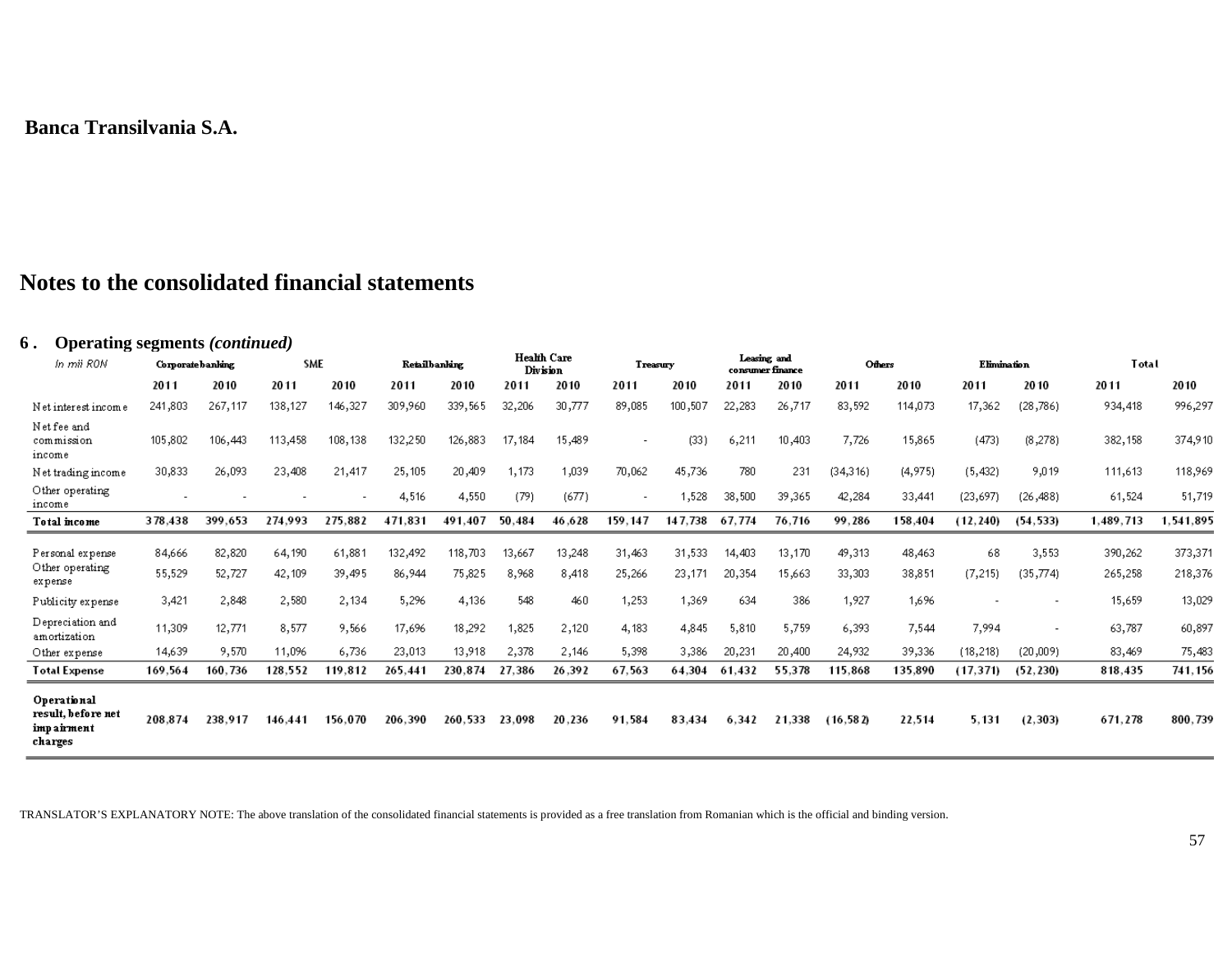# **Notes to the consolidated financial statements**

#### **7 Financial assets and liabilities**

#### **Accounting classifications and fair values**

| In RON thousand                                        | <b>Note</b> | <b>Financial assets</b><br>at fair value<br>through profit<br>and loss | <b>Held to</b><br>maturity | <b>Loans</b> and<br>receivables<br>(including net<br>lease<br>investments) | <b>Available for</b><br>sale | Other<br>amortized cost  | <b>Total carrying</b><br>amount | Fair<br>value |
|--------------------------------------------------------|-------------|------------------------------------------------------------------------|----------------------------|----------------------------------------------------------------------------|------------------------------|--------------------------|---------------------------------|---------------|
| 31 December 2011                                       |             |                                                                        |                            |                                                                            |                              |                          |                                 |               |
| <b>Financial Assets</b>                                |             |                                                                        |                            |                                                                            |                              |                          |                                 |               |
| Cash and cash equivalents                              | 16          |                                                                        |                            |                                                                            | $\sim$                       | 4,550,256                | 4,550,256                       | 4,550,256     |
| Placements with banks                                  | 17          |                                                                        | $\overline{a}$             | $\overline{a}$                                                             | $\overline{\phantom{a}}$     | 778,977                  | 778,977                         | 778,977       |
| Financial assets at fair value through profit and loss | 18          | 140,551                                                                | $\overline{\phantom{a}}$   | $\overline{\phantom{a}}$                                                   |                              | $\overline{\phantom{a}}$ | 140,551                         | 140,551       |
| Loans and advances to customers                        | 19          |                                                                        |                            | 13,977,655                                                                 |                              |                          | 13,977,655                      | 13,977,655    |
| Net lease investments <sup>1</sup>                     | 20          |                                                                        |                            | 207,388                                                                    |                              | $\overline{\phantom{0}}$ | 207,388                         | 207,388       |
| Investments securities                                 | 21          |                                                                        | 819                        | $\overline{\phantom{a}}$                                                   | 5,816,778                    |                          | 5,817,597                       | 5,817,597     |
| <b>Total financial assets</b>                          |             | 140,551                                                                | 819                        | 14,185,043                                                                 | 5,816,778                    | 5,329,233                | 25,472,424                      | 25,472,424    |
| <b>Financial Liabilities</b>                           |             |                                                                        |                            |                                                                            |                              |                          |                                 |               |
| Deposits from banks                                    | 27          |                                                                        |                            |                                                                            |                              | 251,181                  | 251,181                         | 251,181       |
| Deposits from customers                                | 28          |                                                                        |                            | $\overline{a}$                                                             | $\overline{a}$               | 20,257,251               | 20,257,251                      | 20,259,236    |
| Loans from banks and other financial institutions      | 29          |                                                                        |                            | $\overline{a}$                                                             |                              | 2,592,982                | 2,592,982                       | 2,592,982     |
| Other subordinated loans                               | 30          |                                                                        |                            | $\overline{a}$                                                             |                              | 260,148                  | 260,148                         | 260,148       |
| <b>Total financial liabilities</b>                     |             |                                                                        |                            |                                                                            |                              | 23,361,562               | 23,361,562                      | 23,363,547    |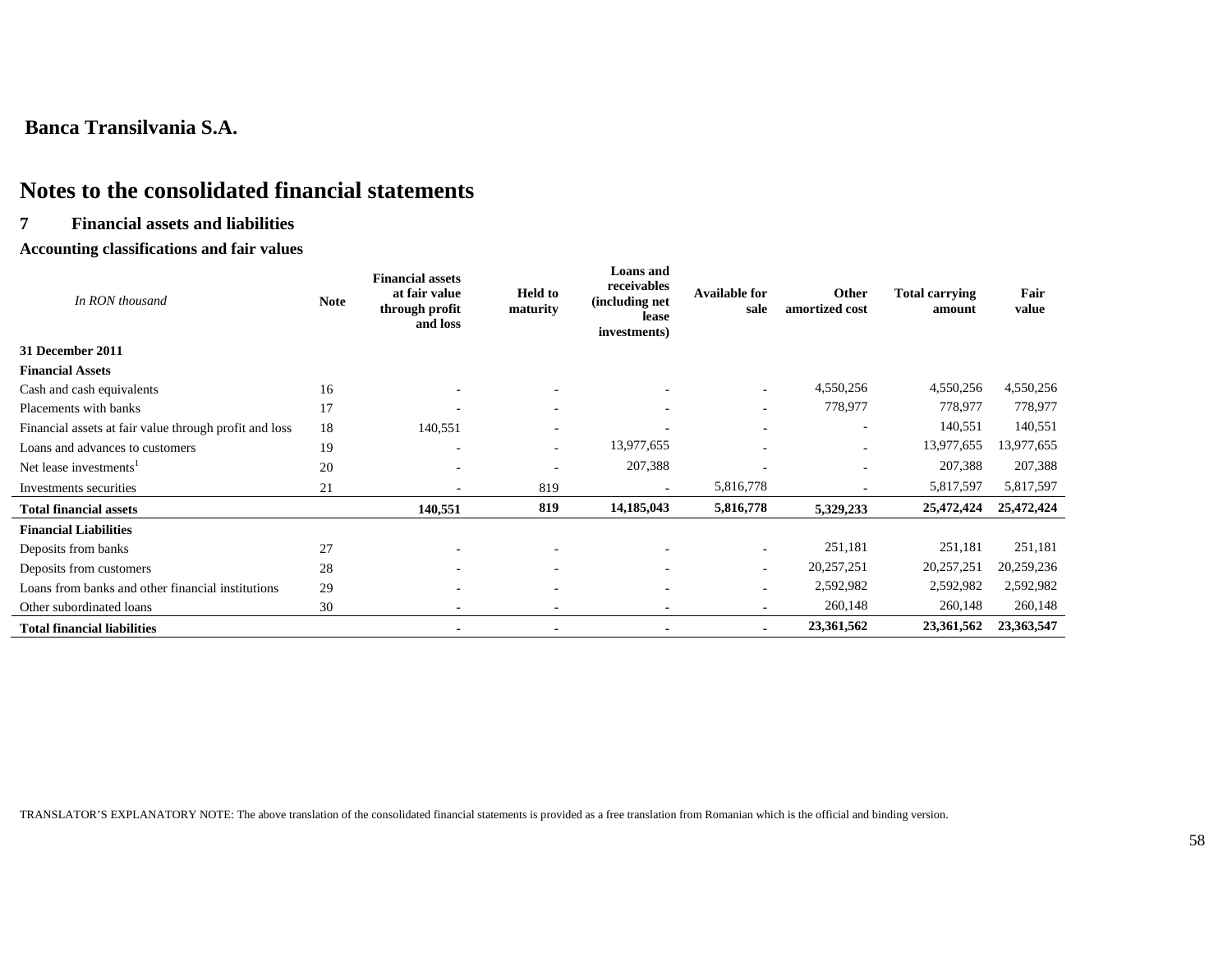# **Notes to the consolidated financial statements**

#### *7 Financial assets and liabilities*

 **Accounting classifications and fair values** 

| In RON thousand                                        | <b>Note</b> | <b>Financial assets at</b><br>fair value through<br>profit and loss | <b>Held to</b><br>maturity | <b>Loans</b> and<br>receivables<br>(including net lease)<br>investments) | <b>Available for sale</b> | Other<br>amortized<br>cost | <b>Total carrying</b><br>amount | <b>Fair value</b> |
|--------------------------------------------------------|-------------|---------------------------------------------------------------------|----------------------------|--------------------------------------------------------------------------|---------------------------|----------------------------|---------------------------------|-------------------|
| 31 December 2010                                       |             |                                                                     |                            |                                                                          |                           |                            |                                 |                   |
| <b>Financial Assets</b>                                |             |                                                                     |                            |                                                                          |                           |                            |                                 |                   |
| Cash and cash equivalents                              | 16          |                                                                     | ٠                          | $\overline{\phantom{a}}$                                                 | $\sim$                    | 3,701,125                  | 3,701,125                       | 3,701,125         |
| Placements with banks                                  | 17          |                                                                     | $\sim$                     | $\overline{\phantom{a}}$                                                 | $\sim$                    | 1,237,155                  | 1,237,155                       | 1,237,155         |
| Financial assets at fair value through profit and loss | 18          | 111,977                                                             | ٠                          |                                                                          | ٠                         | $\overline{\phantom{a}}$   | 111,977                         | 111,977           |
| Loans and advances to customers                        | 19          | $\overline{\phantom{a}}$                                            | $\overline{\phantom{a}}$   | 12,215,792                                                               | ۰                         | $\overline{\phantom{a}}$   | 12,215,792                      | 12,215,792        |
| Net lease investments <sup>1</sup>                     | 20          |                                                                     |                            | 223,617                                                                  |                           | $\overline{\phantom{a}}$   | 223,617                         | 223,617           |
| Investments securities                                 | 21          |                                                                     | 820                        |                                                                          | 3,780,997                 |                            | 3,781,817                       | 3,781,817         |
| <b>Total financial assets</b>                          |             | 111,977                                                             | 820                        | 12,439,409                                                               | 3,780,997                 | 4,938,280                  | 21,271,483                      | 21,271,483        |
| <b>Financial Liabilities</b>                           |             |                                                                     |                            |                                                                          |                           |                            |                                 |                   |
| Deposits from banks                                    | 27          |                                                                     | $\overline{\phantom{a}}$   | $\overline{\phantom{a}}$                                                 | $\sim$                    | 333,194                    | 333,194                         | 333,194           |
| Deposits from customers                                | 28          | $\sim$                                                              | $\overline{a}$             | $\overline{\phantom{a}}$                                                 | $\sim$                    | 17,279,132                 | 17,279,132                      | 17,285,120        |
| Loans from banks and other financial institutions      | 29          |                                                                     | ٠                          | $\overline{\phantom{a}}$                                                 | $\overline{\phantom{a}}$  | 1,593,295                  | 1,593,295                       | 1,593,295         |
| Other subordinated loans                               | 30          | $\sim$                                                              | $\sim$                     | $\overline{\phantom{a}}$                                                 | $\overline{\phantom{a}}$  | 257,553                    | 257,553                         | 257,553           |
| <b>Total financial liabilities</b>                     |             |                                                                     |                            |                                                                          | $\overline{\phantom{a}}$  | 19,463,174                 | 19,463,174                      | 19,469,162        |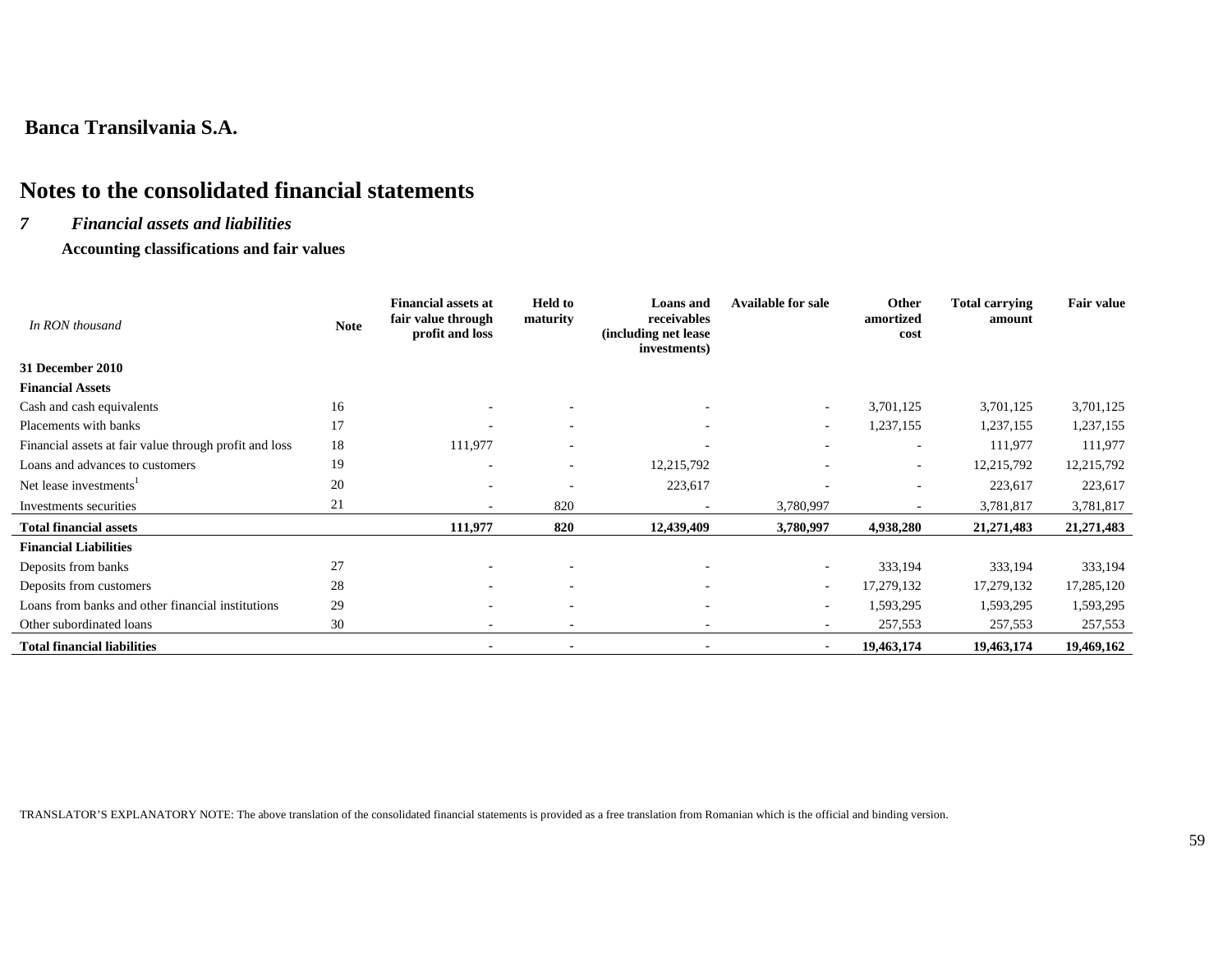# **Notes to the consolidated financial statements**

| 8. Net interest income                            |           |           |
|---------------------------------------------------|-----------|-----------|
| In RON thousand                                   | 2011      | 2010      |
| <b>Interest income</b>                            |           |           |
| Loans and advances to customers                   | 1.458.085 | 1,538,117 |
| Current accounts held with banks                  | 39.390    | 44,411    |
| Held for trading securities                       | 300.712   | 256,450   |
| Placements with banks                             | 28.413    | 19,586    |
| Net lease investments                             | 29.772    | 35,696    |
|                                                   | 1.856.372 | 1,894,260 |
| Total interest income                             |           |           |
| <b>Interest expense</b>                           | 832.651   | 812,658   |
| Deposits from customers                           | 84.050    | 81,517    |
| Loans from banks and other financial institutions | 5.253     | 3,788     |
| Deposits from banks<br>Total interest expense     | 921,954   | 897,963   |
| Net interest income                               | 934.418   | 996,297   |
| 9. Net fee and commission income                  | 2011      | 2010      |
| <b>Fee and commission income</b>                  |           |           |
| Transactions                                      |           |           |
| Loans management and guarantees issuance          | 341,688   | 313,002   |
| Financial lease management                        | 86,991    | 96,990    |
| Other fee and commission income                   | 7,304     | 11,601    |

43 52 *Total fee and commission income 436,026 421,645* **Fee and commission expense** Bank commissions Transactions 41,929 37,168 11,939 9,567<br>53,868 46,735 *Total fee and commission expense* 53,868 Net fee and commission income 382,158 374,910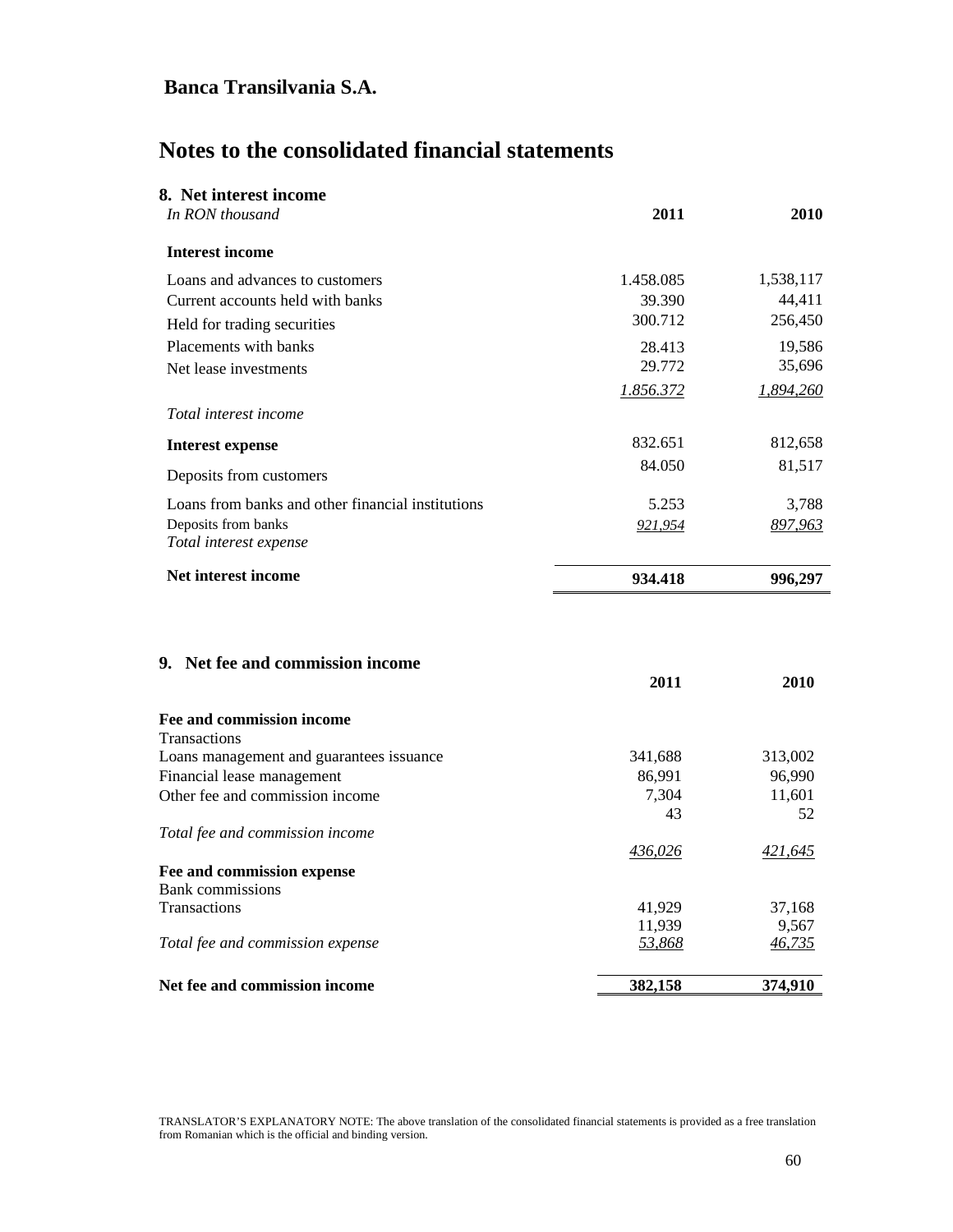# **Notes to the consolidated financial statements**

#### **10. Net trading income**

| 2011                        | 2010                      |
|-----------------------------|---------------------------|
| 110,605<br>(8,362)<br>9.370 | 110,121<br>1,690<br>7,158 |
|                             | 118.969                   |
|                             | 111.613                   |

 *(i)* Net income from foreign exchange transactions also include the realized and unrealized gain and loss from spot and forward contracts,

#### **11. Other operating income**

| In RON thousand        | 2011   | 2010   |
|------------------------|--------|--------|
| Rent income            | 12.301 | 10,544 |
| Dividend income        | 5,000  | 4,551  |
| Other operating income | 44.223 | 36,624 |
| <b>Total</b>           | 61,524 | 51,719 |

#### **12. Net impairment losses on assets, other liabilities and credit committments**

| In RON thousand                                           | 2011      | <b>2010</b> |
|-----------------------------------------------------------|-----------|-------------|
| Net charge of impairment losses on financial assets $(i)$ | 271,946   | 619,367     |
| Loans and net lease investments written-off               | 74.174    | 5,039       |
| Other liabilities – taxes and credit comitments           | 3.473     | 23,098      |
| Recoveries from loans previously written off              | (33, 744) | (539)       |
| Net impairment losses on assets                           | 315,849   | 646,965     |

#### *(i)* Net charge with impairment losses contains the following: *In RON thousand* **Note 2011 2010**

|    | 40 L L   | 40 I.V  |
|----|----------|---------|
| 19 | 292,802  | 585,641 |
| 20 | (19,939) | 25,678  |
| 21 |          | 489     |
| 26 | (892)    | 7.739   |
| 23 | (25)     | (180)   |
|    | 271,946  | 619,367 |
|    | 110LC    |         |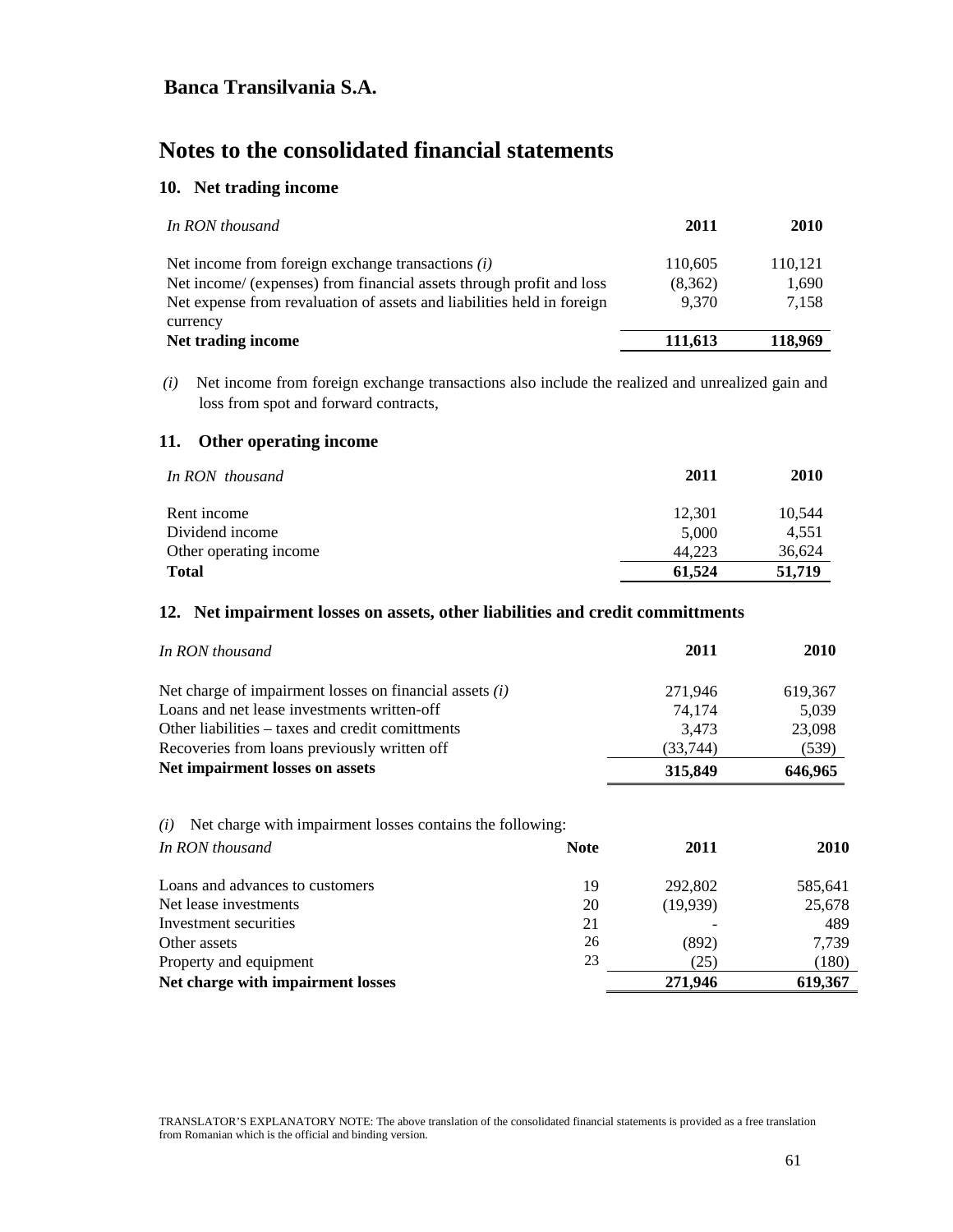# **Notes to the consolidated financial statements**

### **13. Personnel expenses**

| 2011    | 2010    |
|---------|---------|
| 289,554 | 277,130 |
| 60,424  | 57,733  |
| 20,253  | 19,402  |
| 18,584  | 17,728  |
| 1.447   | 1,378   |
|         |         |
| 390,262 | 373,371 |
|         |         |

The Group's number of employees at 31 December 2011 was 7,151 persons (31 December 2010: 6,914).

| In RON thousand                                                                                         |             | 2011    | 2010      |
|---------------------------------------------------------------------------------------------------------|-------------|---------|-----------|
| Operating lease                                                                                         |             | 86,723  | 84,992    |
| Repairs and maintenance                                                                                 |             | 48,262  | 39,457    |
| Materials and consumables                                                                               |             | 27,317  | 23,926    |
| Postage and telecommunications                                                                          |             | 30,068  | 30,568    |
| Advertising and promotional expenses                                                                    |             | 18,064  | 14,844    |
| Security and protectaion                                                                                |             | 21,449  | 20,161    |
| <b>Taxes</b>                                                                                            |             | 55,321  | 29,354    |
| Electricity and heating                                                                                 |             | 14,244  | 13,295    |
| Travel and transport                                                                                    |             | 5,581   | 4,029     |
| Legal, advisory and consulting                                                                          |             | 3,239   | 3,308     |
| Loss on sale of property and equipment                                                                  |             | (1,828) | 1,933     |
| Other operating expense                                                                                 |             | 55,946  | 41,021    |
| <b>Total</b>                                                                                            |             | 364,386 | 306,888   |
| 15. Income tax expense                                                                                  |             |         |           |
| In RON thousand                                                                                         | <b>Note</b> | 2011    | 2010      |
| Current tax expense at 16% (2007: 16%) of taxable profits<br>determined in accordance with Romanian Law |             | 56,190  | 40,361    |
| Adjustments from prior periods                                                                          |             | 1,991   | (15, 830) |
| Total income tax expense                                                                                |             | 58,181  | 24,531    |

## **14. Other operating expenses**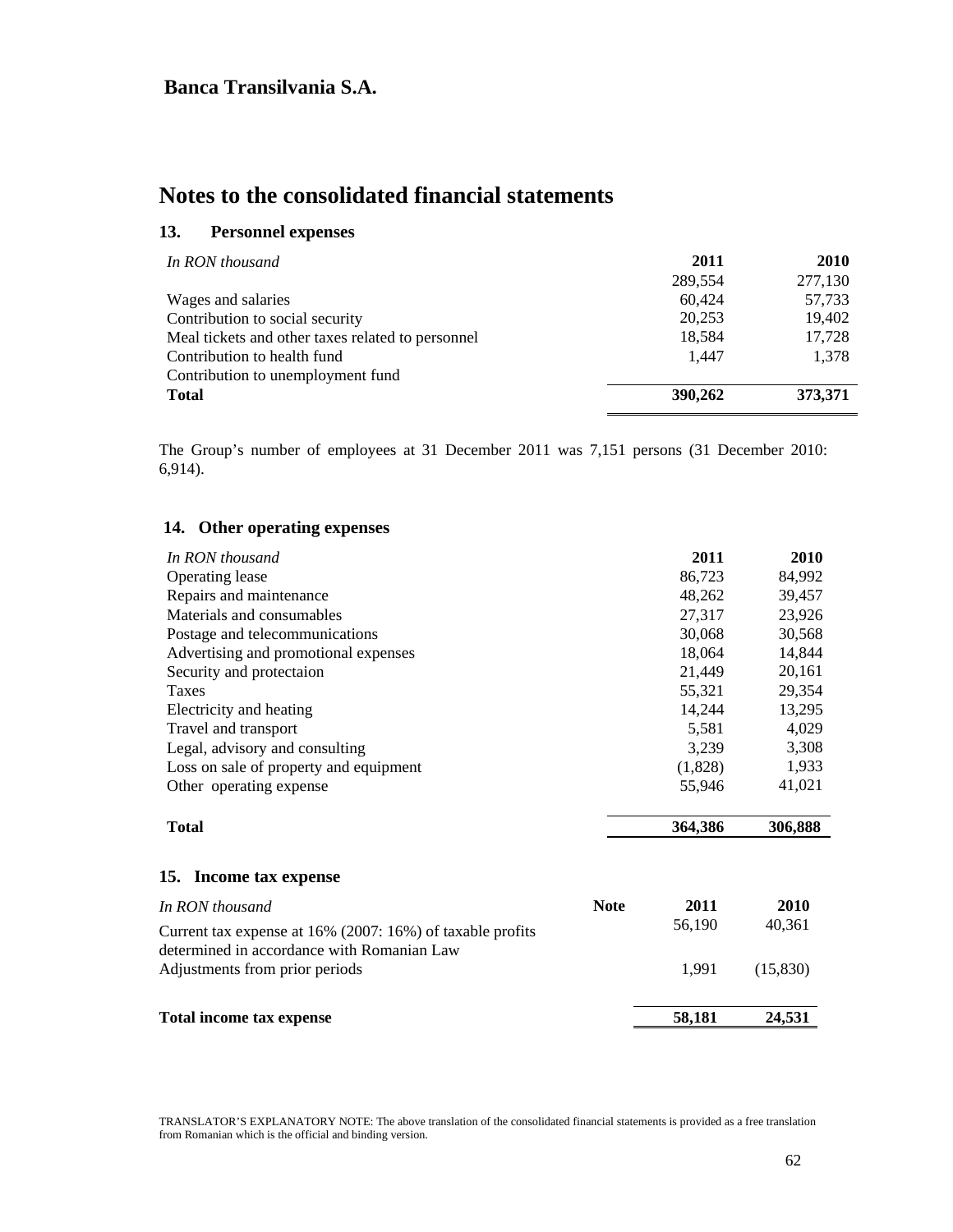# **Notes to the consolidated financial statements**

#### **15. Income tax expense**

| <b>Tax</b> reconciliation                                  |          |             |
|------------------------------------------------------------|----------|-------------|
| In RON thousand                                            | 2011     | <b>2010</b> |
| <b>Profit before tax</b>                                   | 355,429  | 158,515     |
| Taxation at statutory rate of 16% (2010: 16%)              | 56,869   | 25,362      |
| Non-deductible expenses and non-taxable revenues and other |          |             |
| permanent differences                                      | 12.966   | (3,801)     |
| Effect of carried forward losses                           | (11,654) | 2,969       |
| <b>Taxation in the income statement</b>                    | 58,181   | 24,531      |

#### **16. Cash and cash equivalents**

| In RON thousand                                    | 31 December<br>2011 | 31 December<br>2010 |
|----------------------------------------------------|---------------------|---------------------|
| Minimum compulsory reserve $(i)$                   | 4,178,416           | 3,371,294           |
| Cash on hand                                       | 334,290             | 270.481             |
| Current accounts held with other banks <i>(ii)</i> | 37,550              | 59,350              |
| <b>Total</b>                                       | 4,550,256           | 3,701,125           |

- *(i)* At 31 December 2011 the minimum compulsory reserve, held with the Central Bank, was established at 15% for RON and 20% for USD or EUR (31 December 2010: 15% for RON and 25% for USD or EUR) denominated funds, The balance of mandatory reserve can vary on a daily basis, The interest paid by the Central Bank for the reserve held by banks was 1.29% – 1.86% p,a, for RON denominated reserves, 0.33% - 0.65% p.a. for EUR and 0.46% - 1.19% p.a. for USD denominated reserves. The mandatory reserve can be used by the Bank's day to day activities providing the average balance for the month is maintained within required formula,
- *(ii)* Current accounts held with other banks are at immediate disposal of the Group and unencumbered,

#### **17. Placements with banks**

| In RON thousand                               | 31 December<br>2011 | 31 December<br>2010 |
|-----------------------------------------------|---------------------|---------------------|
| Sight and term deposits placed at other banks | 508,014             | 620,258             |
| Loans and advances to banks $(i)$             | 270.963             | 616,897             |
| <b>Total</b>                                  | 778.977             | 1,237,155           |

 *(i)* Investment securities reclassified by the Group during 2010 and 2011 from assets available for sale into loans and advances (see note 21 *(ii)*).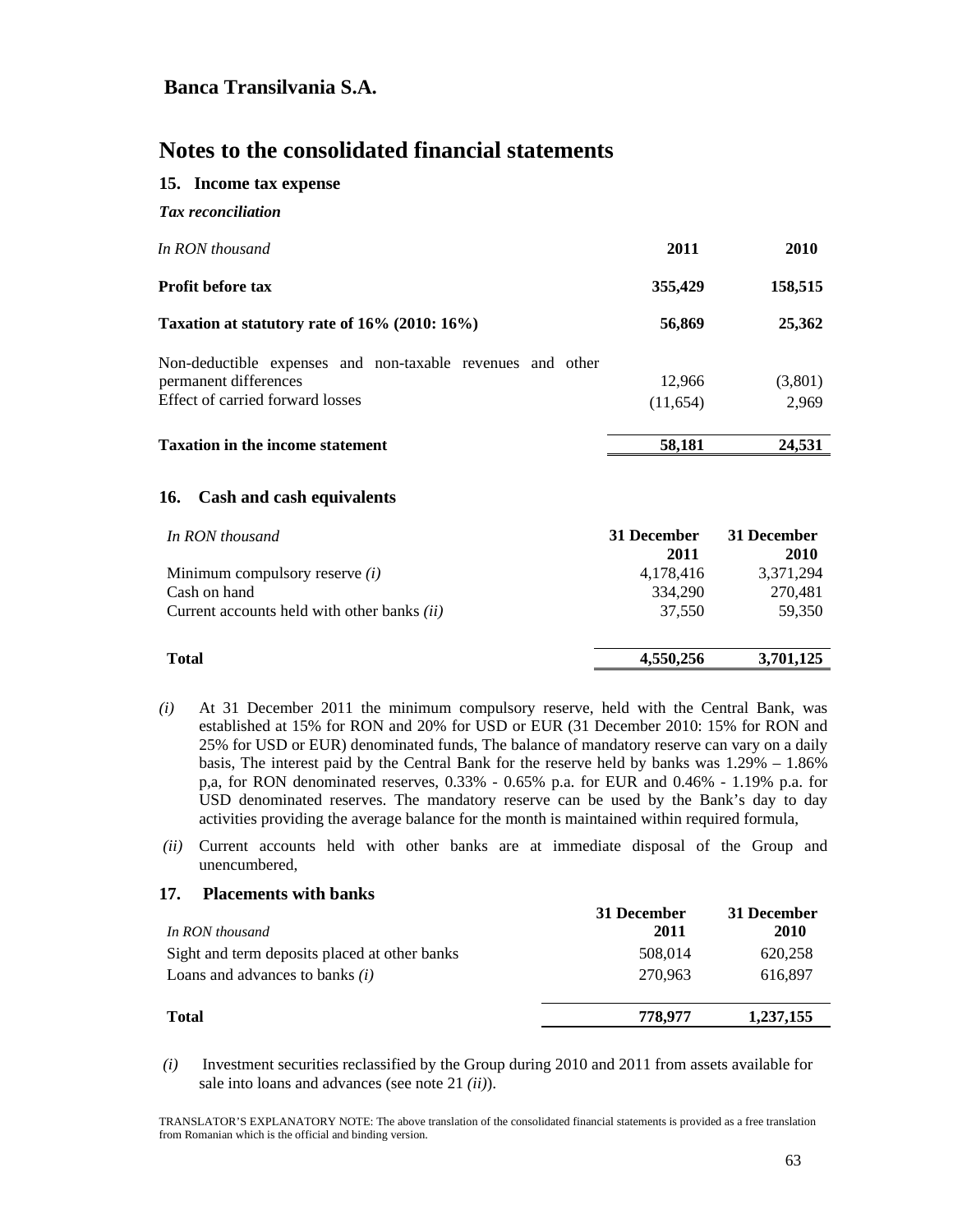#### **18. Financial assets at fair value through profit and loss**

| In RON thousand                                          | 31 December<br>2011 | 31 December<br>2010 |
|----------------------------------------------------------|---------------------|---------------------|
| <b>Trading assets</b><br>Listed equity investments $(i)$ | 140.551             | 111.977             |
| <b>Total</b>                                             | 140,551             | 111.977             |

*i)* All shares in listed companies are quoted on the Bucharest Stock Exchange.

As at 31 December 2011, the Group owns significant investments in amount of RON 114,675 at the following companies: SIF Banat-Crisana S.A., SIF Moldova S.A., SIF Oltenia S.A. si fondurile BT Clasic, BT Obligatiuni, BT Maxim, Fondul Privat Comercial si FDI Transilvania (31 Decembrie 2011: RON 86.879 thousand).

#### **19. Loans and advances to customers**

The Group's commercial lending is concentrated on companies and individuals domiciled in Romania and Cyprus. Economic sector risk concentrations within the customer's loan portfolio as at 31 December 2011 were and 31 December 2010, was as follows:

| In RON thousand                                          | 31 December | 31 December |
|----------------------------------------------------------|-------------|-------------|
|                                                          | 2011        | 2010        |
| Individuals                                              | 5,874,290   | 5,391,852   |
| Trading                                                  | 2,719,970   | 2,277,206   |
| Manufacturing                                            | 2,228,701   | 1,893,978   |
| Construction                                             | 838,050     | 681,367     |
| Services                                                 | 832,827     | 711,958     |
| <b>Transport</b>                                         | 669,203     | 635,449     |
| Real estate                                              | 472,764     | 407,537     |
| Agriculture                                              | 560,453     | 297,303     |
| Free lancers                                             | 340,535     | 311,873     |
| Chemical industry                                        | 322,707     | 243,181     |
| Mining industry                                          | 142,517     | 87,280      |
| Telecommunication                                        | 65,535      | 54,176      |
| Financial institutions                                   | 108,681     | 119,119     |
| Energy industry                                          | 249,034     | 144,366     |
| Fishing industry                                         | 4,607       | 8,973       |
| Governmental bodies                                      | 27,650      | 23,591      |
| <b>Others</b>                                            | 242,022     | 284,394     |
| Total loans and advances to customers before provisions  | 15,699,456  | 13,573,603  |
| Less provisions for impairment losses on loans           | (1,721,801) | (1,357,811) |
| Total loans and advances to customers, net of provisions | 13,977,655  | 12,215,792  |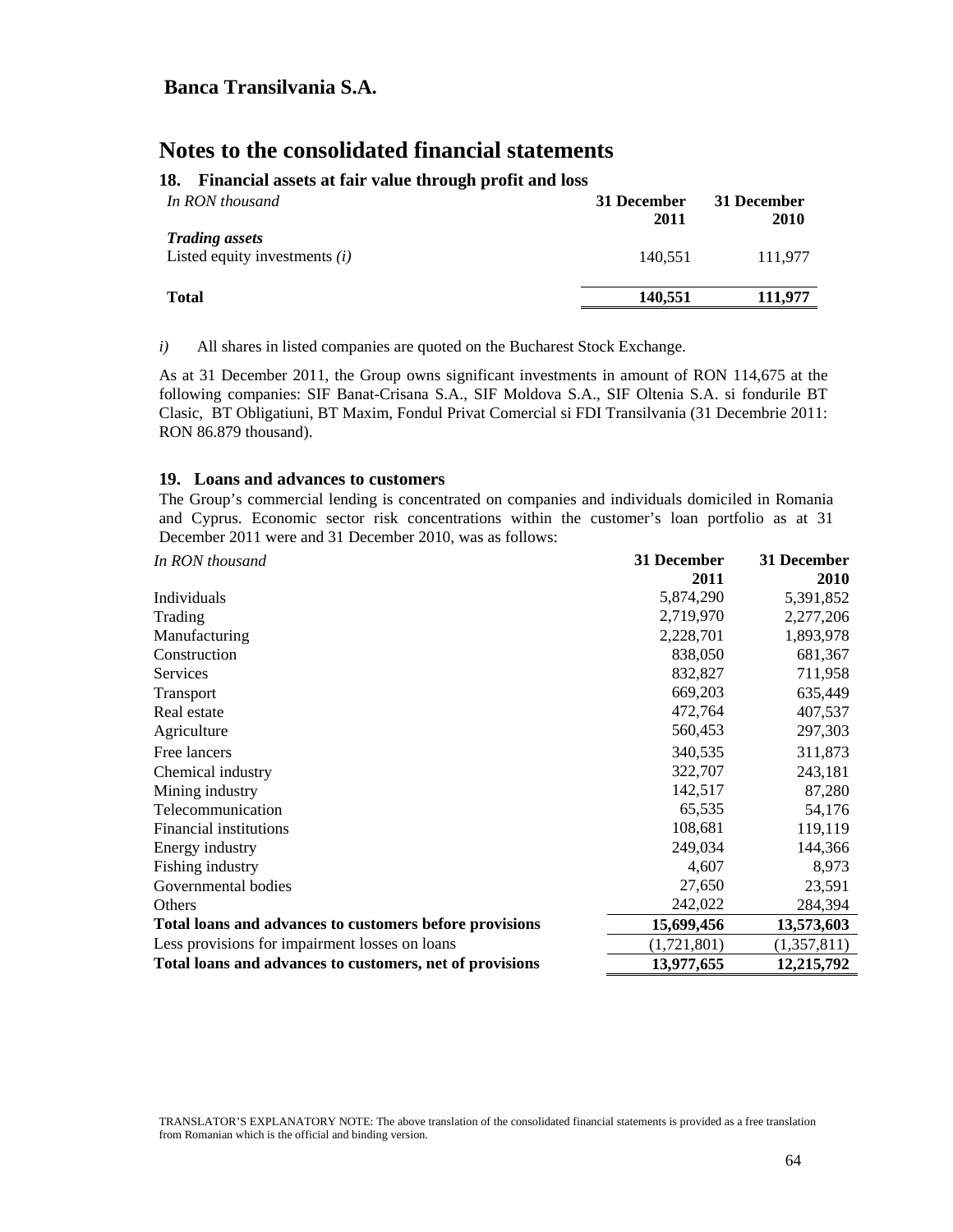## **Notes to the consolidated financial statements**

#### **19, Loans and advances to customers** *(continued)*

Movement in provision for impairment loss on loans and advances to customers granted was as follows:

| 2011                                                               | <b>2010</b> |
|--------------------------------------------------------------------|-------------|
| 1,357,811                                                          | 771,628     |
| 292,802                                                            | 585,641     |
| Impairment assumed after the integral acquisition of the Factoring |             |
| 71.188                                                             |             |
|                                                                    | 542         |
| 1,721,801                                                          | 1,357,811   |
|                                                                    |             |

#### **20 Net lease investments**

The Group acts as a lessor under finance lease, mainly of motor vehicles and equipments. The leases are denominated in EUR, RON and MDL and typically run for a period between two and five years, with transfer of ownership of the leased asset at the end of the lease term. Interest is charged over the period of the leased based on fixed interest rates. The lease receivables are secured by the underlying assets and by other collateral. The breakdown of investments in leases according to their maturity is presented below:

| In RON thousand                                  | 31 December<br>2011 | 31 December<br><b>2010</b> |
|--------------------------------------------------|---------------------|----------------------------|
| Investments in leases less than one year         | 169,148             | 169,046                    |
| Investments in leases between one and five years | 137,965             | 183,551                    |
| Total investment in leases, gross                | 307,113             | 352,597                    |
| Unearned finance income                          | (37, 528)           | (47,109)                   |
| Total investments in leases, net                 | 269,585             | 305,488                    |
| Impairment provisions                            | (62, 197)           | (81, 871)                  |
| <b>Total</b>                                     | 207,388             | 223,617                    |

The lease contracts are generated and managed through BT Leasing Transilvania IFN S.A., Medical Leasing IFN S.A., BT Leasing Moldova S.R.L. and BT Finop Leasing S.A. Net lease investments include also consumer finance facilities granted to the Group's customers by BT Direct IFN S.A.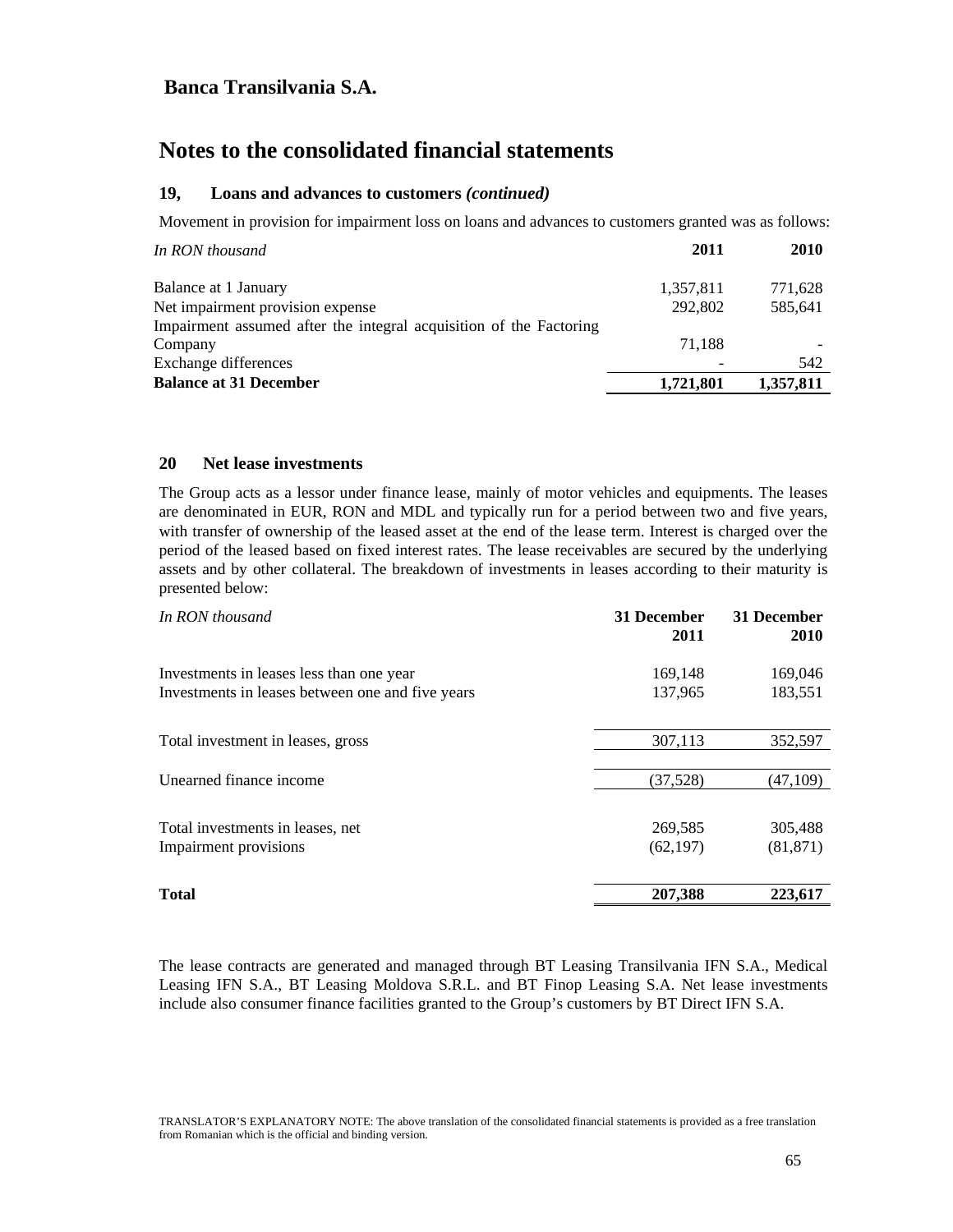## **Notes to the consolidated financial statements**

### **20. Net lease investments** *(continued)*

The provision for net lease investments can be further analyzed as follows:

| In RON thousand                  | 2011     | <b>2010</b> |
|----------------------------------|----------|-------------|
| Balance at beginning of the year | 81.871   | 55.284      |
| Net impairment provision expense | (19.939) | 25,678      |
| Foreign exchange difference      | 265      | 909         |
| Balance at the end of the year   | 62,197   | 81,871      |

#### **21. Investment securities**

| In RON thousand                                               | 31 December<br>2011 | 31 December<br>2010 |
|---------------------------------------------------------------|---------------------|---------------------|
| Investment securities available-for-sale                      |                     |                     |
| Unlisted debt and other fixed income instruments:             |                     |                     |
| Treasury securities issued by the Government of Romania $(i)$ | 5.395.348           | 3,550,848           |
| Eurobond issed by the Romanian Government                     | 359.532             | 172,848             |
| Bonds and Eurobonds (ii)                                      | 39.386              | 8,865               |
| Unit funds <i>(iii)</i>                                       | 3.129               | 26,121              |
| Listed equity securities $(iv)$                               | 17.064              | 19,796              |
| Equity investment $(v)$                                       | 2.319               | 2,519               |
| Equity investment, gross                                      | 2.808               | 3,008               |
| Impairment provision on equity investment                     | -489                | (489)               |
| Total investment securities available-for-sale                | 5.816.778           | 3,780,997           |
| Investment securities held-to-maturity                        |                     |                     |
| Treasury securities issued by the Government of Romania       | 819                 | 820                 |
| Total investment securities held-to-maturity                  | 819                 | 820                 |
| <b>Total investment securities</b>                            | 5.817.597           | 3,781,817           |

i. Treasury bills issued by the Romanian Government include discount certificates and certificates benchmark coupon bonds issued in RON, and Treasury coupon securities issued by the Romanian Government in EUR.

As at 31 December 2011 treasury securities were in amount of RON 3,070,359 thousand (31 December 2010: RON 2,752,734 thousand) out of which RON 28,450 thousand (31 December 2010: RON 28,450 thousand) were pledged for other current operations (RoCLEAR, SENT, MASTERCARD and VISA).. As at 31 December 2011 benchmark bonds issued by the Ministry of Finance in amount of RON 2,324,989 thousand (31 December 2010: RON 798,114 thousand) mature between 2011 and 2020.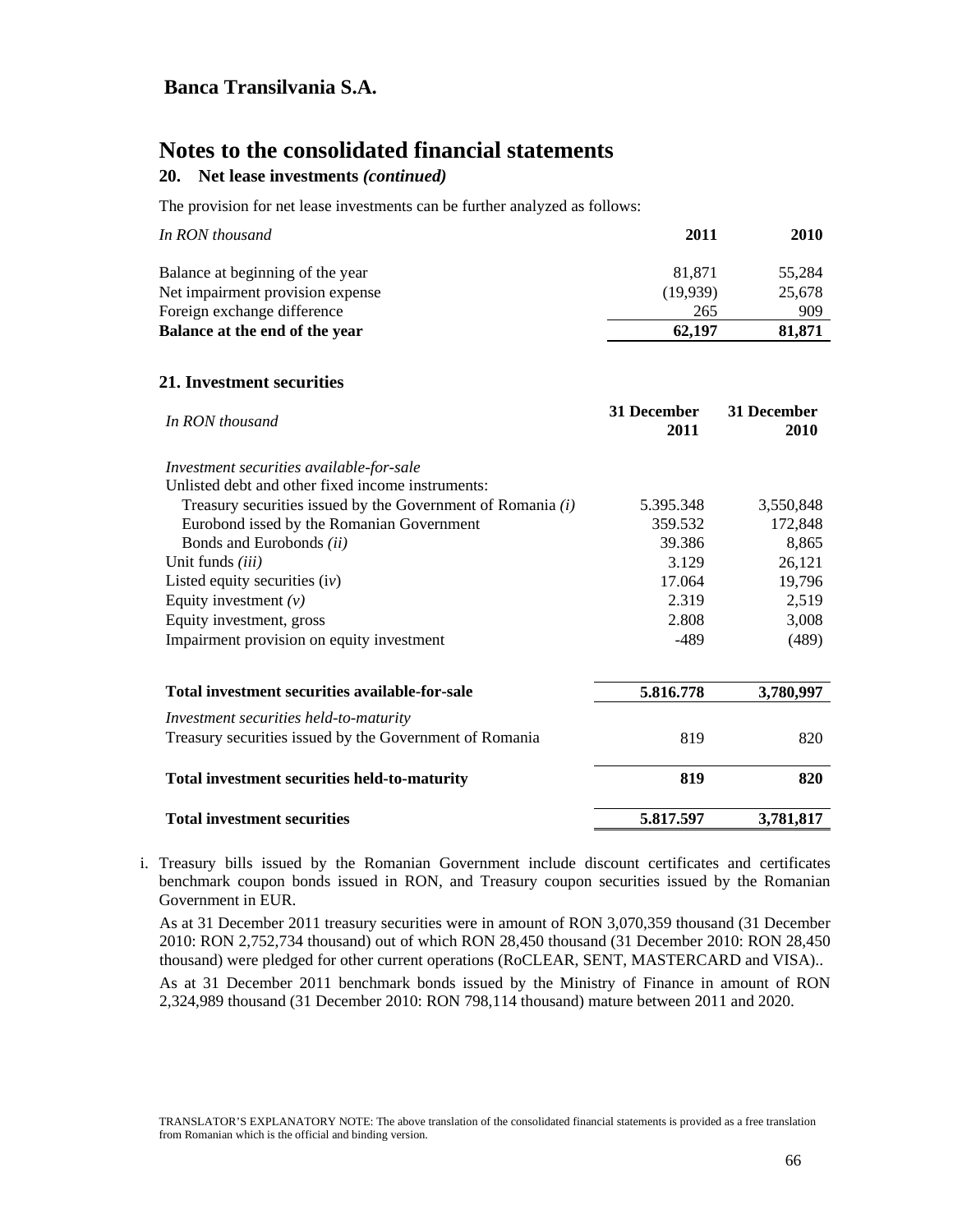#### **21. Investment securities** *(continued)*

ii. The Group held on 31 December 2011 bond amount: RON 39,386 thousand (8,865 on December 31, 2010) issued by Alba Iulia municipality and the municipality of Bucharest and Black Sea Trade and Development Bank.

Bonds issued by Alba Iulia municipality carries a variable interest (Robid  $6M + R$ obor  $6M/2 + 1,5\%$ (31 December 2011: 7,5%; 31 December 20110: 7,5%). Bonds issued in EUR by Bucharest Municipality at fixed interest rate of 4.125%.

#### **Reclassification out of available-for-sale investments securities into loans and advances**

Starting 2008, under the amendment to IAS 39 "Financial Instruments - Recognition and Measurement" and IFRS 7 "Financial Instruments: Disclosure " the Group has identified financial assets that have fulfilled the conditions imposed by this category (the non-derivative financial assets fixed and determinable payments that are not quoted on an active market) and held in the foreseeable future.

The value of securities classified as "loans and advances" at the end of 2011 was 211,151 thousand.

During 2011 the Group has purchased and classified as loans and receivables, Euro-bonds in the amount of RON 68,904 thousand and Euro-bonds sold securities amounting to RON 85,275 thousand that arrived to maturity during the year 2011.

Movement titles in the category "loans and advances to customers" in 2011 is reflected in the table below:

|                                                                                              | <b>Year 2011</b> |
|----------------------------------------------------------------------------------------------|------------------|
| <b>Balance at 31 December 2010</b>                                                           |                  |
| Acquisitions 2011                                                                            | 211,151          |
| Decreases 2011                                                                               | 68.904           |
| Cupon for bonds                                                                              | (85,275)         |
| Increase in market value                                                                     | 3,894            |
| Amortization of the difference between fair value<br>and acquisition value (Interest income) | 4.145            |
| <b>Balance at 31 December 2011</b>                                                           | 202.819          |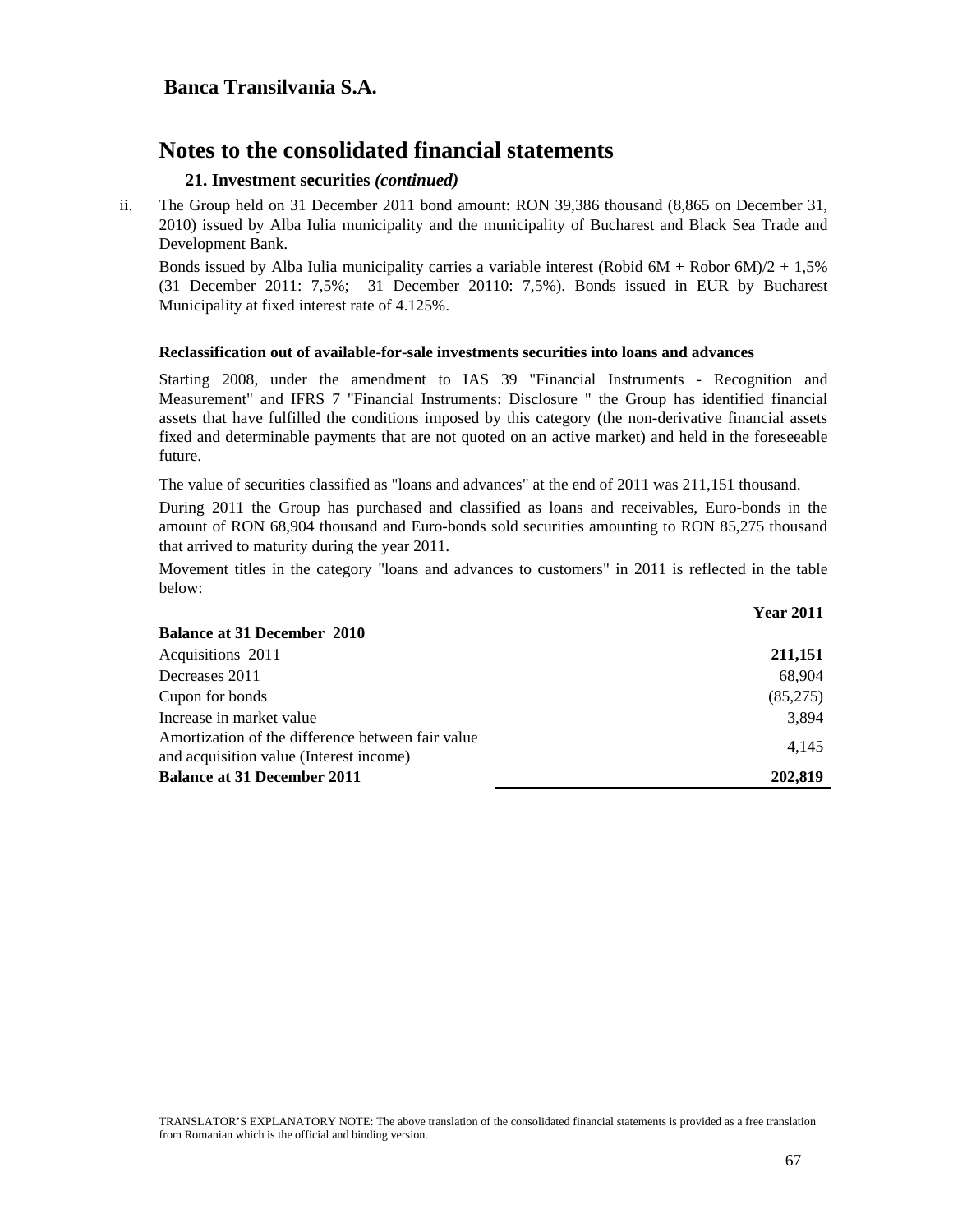# **Notes to the consolidated financial statements**

#### **21. Investment securities** *(continued)*

Movement of the gross reserve regarding this financial assets is presents in the following table:

|                                                          | <b>Year 2011</b> | <b>Year 2010</b> |
|----------------------------------------------------------|------------------|------------------|
| Balance at the beginning of the year                     | 1.120            | (3.342)          |
| <b>Additions</b>                                         |                  | 1.469            |
| Transferred amounts from reserves to income<br>statement | (1.120)          | 2.993            |
| Balance at the end of the year                           |                  | 1.120            |

The provision for equity investments can be further analyzed as follows:

| In RON thousand<br>Balance at the beginning of the year | 2011<br>489 | 2010 |
|---------------------------------------------------------|-------------|------|
| Net impairment provision expense                        |             | 489  |
| Balance at the end of the year                          | 489         | 489  |

The movement in investment securities may be summarized as follows:

| In RON thousand                                                     | Available for sale     | <b>Held to maturity</b> |
|---------------------------------------------------------------------|------------------------|-------------------------|
| At 1 January 2011                                                   | 3,780,997              | 820                     |
| Additions (acquisitions and increase in value)                      | 5,900,151              | 195                     |
| Disposals (sale, redemption and decrease in value)                  | 3,864,370              | 196                     |
| At 31 December 2011                                                 | 5,816,778              | 819                     |
| At 1 January 2010<br>Additions (acquisitions and increase in value) | 2,573,466<br>7,034,667 | 11,654<br>1,042         |
| Disposals (sale, redemption and decrease in value)                  | 5,827,136              | 11,876                  |
| At 31 December 2010                                                 | 3,780,997              | 820                     |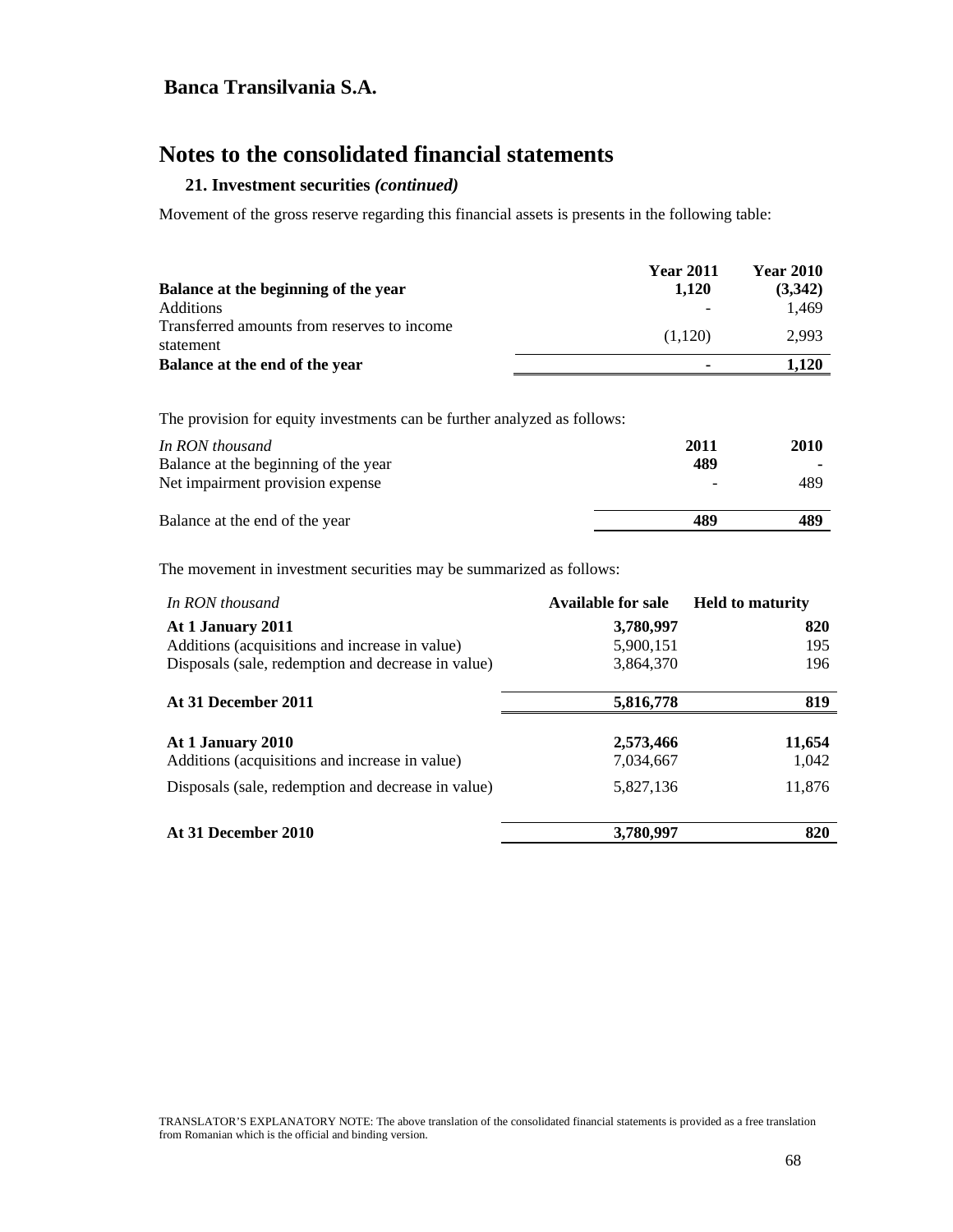## **22. Property and equipment**

|                                                     | <b>Land</b> and<br>buildings | <b>Computers and</b><br>equipments | <b>Vehicles</b> | Assets in<br>progress        | <b>Total</b> |
|-----------------------------------------------------|------------------------------|------------------------------------|-----------------|------------------------------|--------------|
| In mii RON                                          |                              |                                    |                 |                              |              |
| <b>Gross currying amount</b>                        |                              |                                    |                 |                              |              |
| <b>Balance at 1 January 2010</b>                    | 278,856                      | 180,064                            | 53,085          | 4,011                        | 516,016      |
| <b>Additions</b>                                    | 1,135                        | 6,666                              | 8,413           | 21,029                       | 37,243       |
| Transfers from investment in                        | 11,583                       | 4,828                              | 815             |                              | 17,226       |
| progress                                            |                              |                                    |                 |                              |              |
| Reevaluation                                        | 4,657                        | 705                                | 657             |                              | 6,019        |
| Disposals                                           | (1, 482)                     | (5,173)                            | (6,711)         | (18, 478)                    | (31, 844)    |
| <b>Balance at 31 December 2010</b>                  | 294,749                      | 187,090                            | 56,259          | 6,562                        | 544,660      |
| <b>Balance at 1 January 2011</b>                    | 294,749                      | 187,090                            | 56,259          | 6,562                        | 544,660      |
| Additions                                           | 61                           | 10,261                             | 15,238          | 42,864                       | 68,424       |
| Transfers from investment in                        |                              |                                    |                 |                              |              |
| progress                                            | 6,703                        | 8,816                              | 1,072           |                              | 16,591       |
| Reclassification investment assets                  | 630                          |                                    |                 |                              | 630          |
| Disposals                                           | (990)                        | (9,874)                            | (8,927)         | (17, 107)                    | (36,898)     |
| Reclassification assets                             | (816)                        |                                    |                 | (4,602)                      | (5, 418)     |
| <b>Balance at 31 December 2011</b>                  | 300,337                      | 196,293                            | 63,642          | 27,717                       | 587,989      |
| Amortization and depreciation                       |                              |                                    |                 |                              |              |
| <b>Balance at 1 January 2010</b>                    | 81,304                       | 103,354                            | 26,358          | $\boldsymbol{0}$             | 211,016      |
| Charge for the year                                 | 21,967                       | 22,878                             | 9,335           | $\qquad \qquad \blacksquare$ | 54,180       |
| Reevaluation expense                                | 97                           |                                    |                 |                              | 97           |
| Accumulated depreciation of                         |                              |                                    |                 |                              |              |
| disposals                                           | (1,269)                      | (2,660)                            | (4, 433)        |                              | (8, 362)     |
| Accumulated depreciation related                    |                              |                                    | 353             |                              |              |
| to reevaluation                                     | (353)                        |                                    |                 |                              |              |
| Cancelation provision for                           |                              |                                    | 159             |                              | 159          |
| impairment                                          |                              |                                    |                 |                              |              |
| Sold la 31 December 2010                            | 101,746                      | 123,572                            | 31,772          | -                            | 257,090      |
| <b>Balance at 1 January 2011</b>                    | 101,746                      | 123,572                            | 31,772          |                              | 257,090      |
| Charge for the year                                 | 18,011                       | 20,963                             | 9,504           |                              | 48,478       |
| Accumulated depreciation of                         |                              |                                    |                 |                              |              |
| disposals                                           | (926)                        | (8,966)                            | (5,007)         |                              | (14, 899)    |
| Accumulated depreciation related<br>to reevaluation | (186)                        |                                    |                 |                              | (186)        |
| Cancelation provision for                           |                              |                                    |                 |                              |              |
| impairment                                          |                              |                                    | (25)            |                              | (25)         |
| Sold la 31 decembrie 2011                           | 118,645                      | 135,569                            | 36,244          |                              | 290,458      |
| Net currying amount                                 |                              |                                    |                 |                              |              |
| <b>Balance at 1 January 2011</b>                    | 193,003                      | 63,518                             | 24,487          | 6,562                        | 287,570      |
| <b>Balance at 31 December 2011</b>                  | 181,692                      | 60,724                             | 27,398          | 27,717                       | 297,531      |

At 31 December 2011 the Group does not leased property and equipment. At 31 December 2011 the Group had no pledged property, equipment or intangible assets.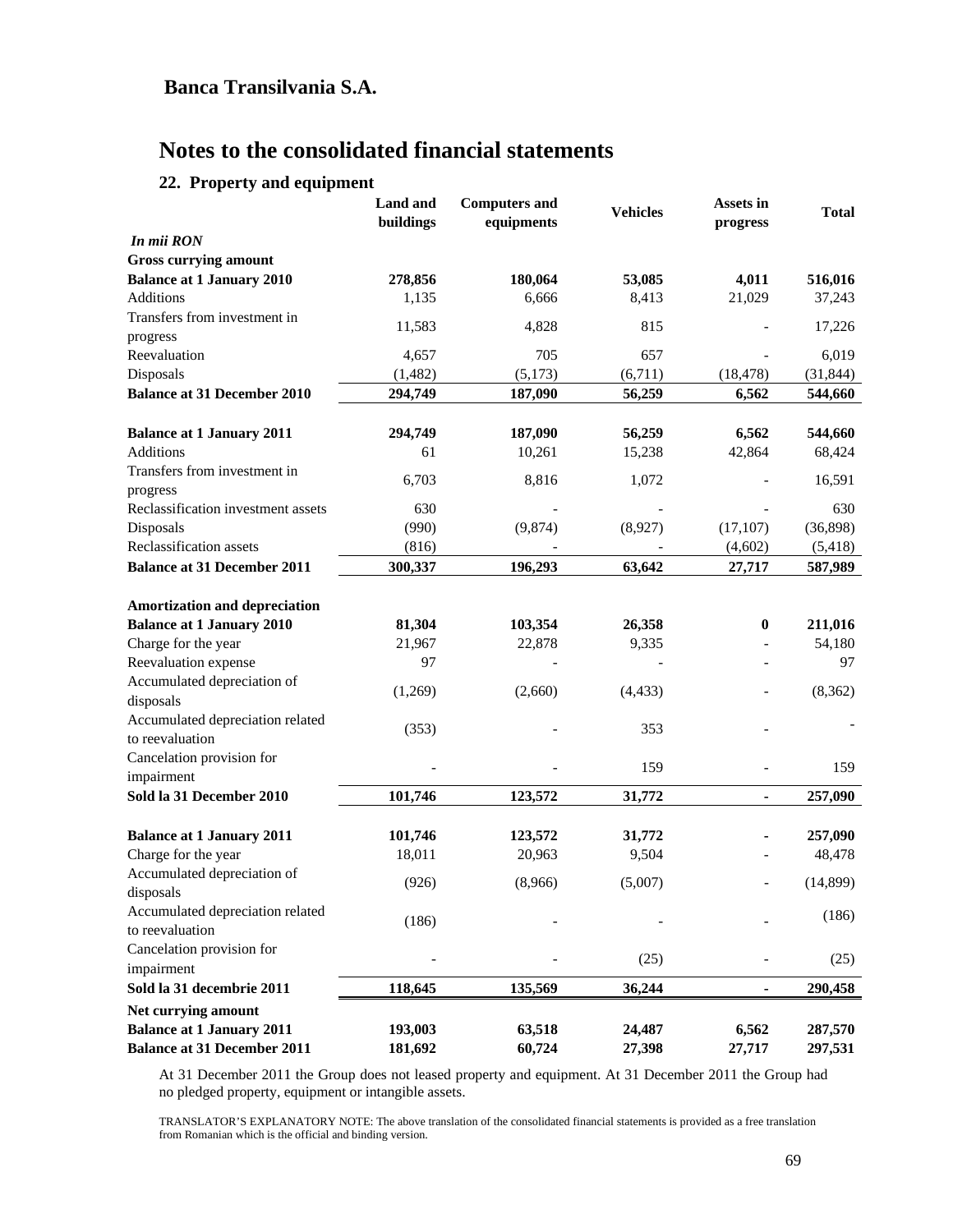# **Notes to the consolidated financial statements**

## **23. Intangible assets (including goodwill)**

| In RON thousand                              | Goodwill | Software  |
|----------------------------------------------|----------|-----------|
| <b>Gross carrying amount</b>                 |          |           |
| <b>Balance at 1 January 2010</b>             | 8,369    | 48,124    |
| <b>Additions</b>                             |          | 48,438    |
| Disposals                                    |          | (6,004)   |
| <b>Balance at 31 December 2010</b>           | 8,369    | 90,558    |
| <b>Balance at 1 January 2010</b>             | 8,369    | 90,558    |
| <b>Additions</b>                             |          | 36,659    |
| Input by takeover of Transilvania Imagistica |          | 5         |
| Disposals                                    |          | (13, 116) |
| <b>Balance at 31 December 2010</b>           | 8,369    | 114,106   |
| <b>Accumulated amortization</b>              |          |           |
| <b>Balance at 1 January 2010</b>             |          | 35,735    |
| Expenses of the year                         |          | 6,620     |
| Disposals                                    |          | 672       |
| <b>Balance at 31 December 2010</b>           | -        | 41,683    |
| <b>Balance at 1 January 2011</b>             |          | 41,683    |
| Expenses of the year                         |          | 7,315     |
| Input by takeover of Transilvania Imagistica |          | 1         |
| Depreciation goodwill Medical Leasing        | 7,993    |           |
| Disposals                                    |          | (5, 448)  |
| <b>Balance at 31 December 2011</b>           | 7,993    | 43,551    |
| <b>Carrying amount</b>                       |          |           |
| <b>Balance at 1 January 2011</b>             | 8,369    | 48,875    |
| <b>Balance at 31 December 2011</b>           | 376      | 70,555    |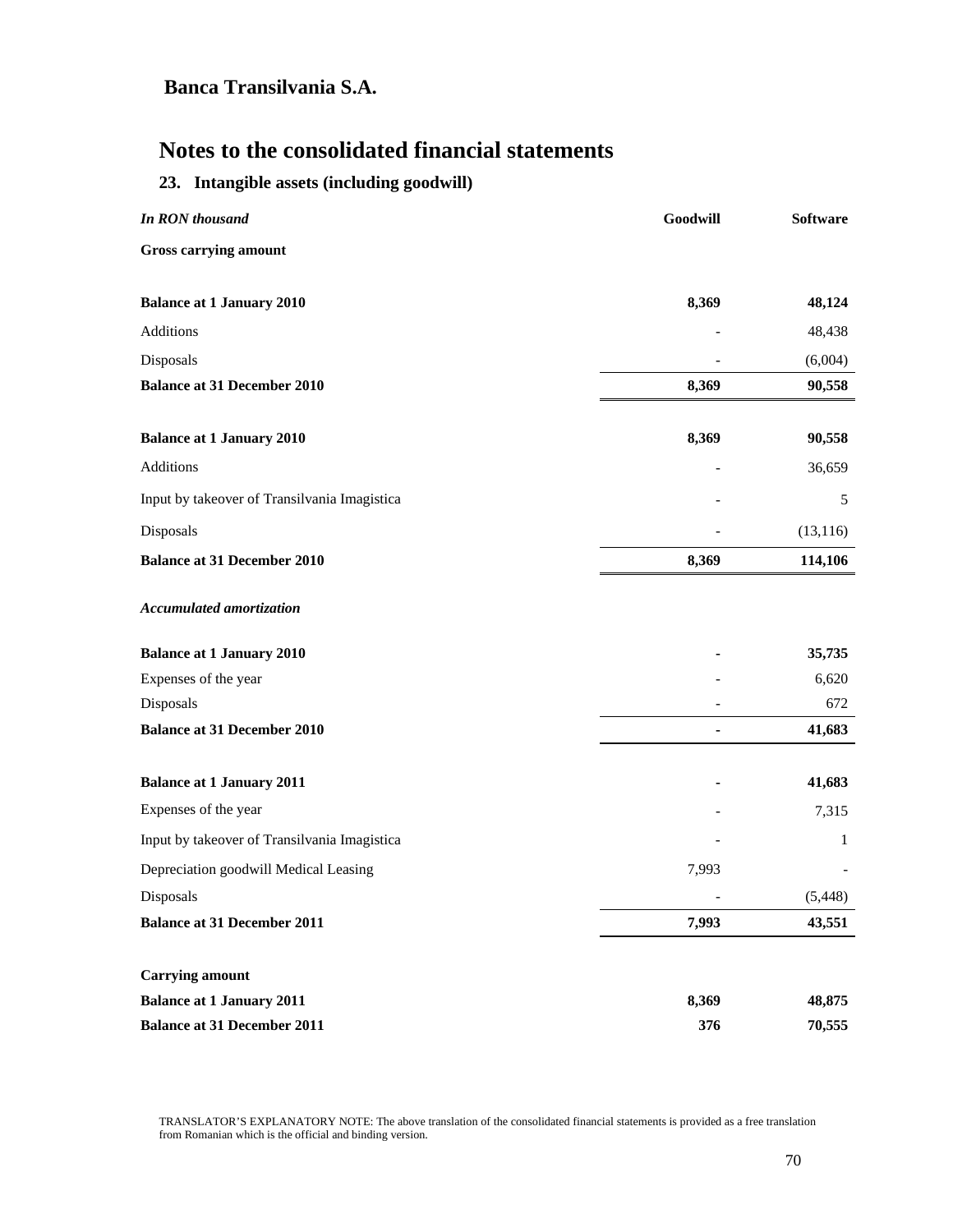# **Notes to the consolidated financial statements**

### **25. Intangible assets (including goodwill)** *(continued)*

### **Impairment testing for cash generating units containing goodwill**

For the purpose of impairment testing, goodwill is allocated to the Group's operating divisions which represent the lowest level within the Group at which the goodwill is monitored for internal management.

During the year 2011 the goodwill at Medical Leasing IFN SA in amount of RON 7,993 thousand have been depreciated, at 31 December 2011 the balance containing only the goodwill allocated BT Leasing Transilvania IFN in amount of RON 376 thousand.

### **24. Deferred tax assets and liabilities**

|                                                                      | 31 December 2011 |                  |            |  |
|----------------------------------------------------------------------|------------------|------------------|------------|--|
| In RON thousand                                                      | Asset            | <b>Liability</b> | <b>Net</b> |  |
| Loans and advances to customers (including net lease<br>investments) | 170,993          |                  | 170,993    |  |
| Investment securities, available-for-sale                            | 4,293            |                  | 4,293      |  |
| Other assets                                                         | 731              |                  | 731        |  |
| <b>Total</b>                                                         | 176,017          |                  | 176,017    |  |
| Net temporary differences                                            |                  |                  | 176,017    |  |
| Deferred tax asset at 16%                                            |                  |                  | 28,163     |  |

|                                                                      | 31 December 2010 |           |            |  |
|----------------------------------------------------------------------|------------------|-----------|------------|--|
| In RON thousand                                                      | Asset            | Liability | <b>Net</b> |  |
| Loans and advances to customers (including net lease<br>investments) | 187,604          |           | 187,607    |  |
| Investment securities, available-for-sale                            | 7.075            |           | 7,075      |  |
| Other assets                                                         | (4,339)          |           | (4,339)    |  |
| <b>Total</b>                                                         | 190,340          |           | 190,340    |  |
| Net temporary differences                                            |                  |           | 190,340    |  |
| Deferred tax asset at 16%                                            |                  |           | 30,454     |  |
|                                                                      |                  |           |            |  |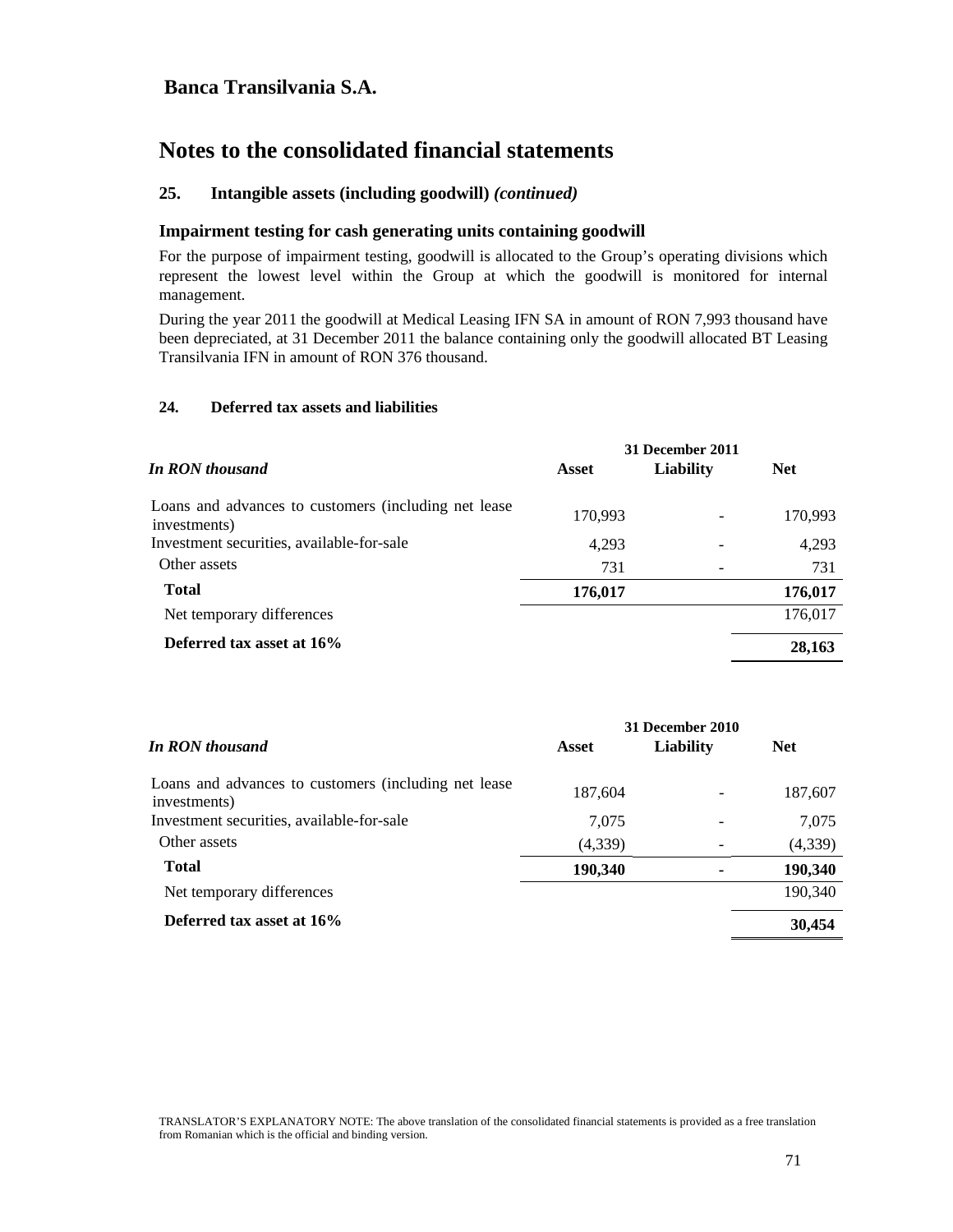# **Notes to the consolidated financial statements**

## **25. Other assets**

| In RON thousand                 | 31 December<br>2010 | 31 December<br><b>2010</b> |
|---------------------------------|---------------------|----------------------------|
| Amounts under settlement        | 21,874              | 13,150                     |
| Assets repossessed              | 82,425              | 47,596                     |
| Prepayments                     | 20,361              | 14,695                     |
| Sundry debtors                  | 21,000              | 17,747                     |
| VAT receivable                  | 4,819               | 696                        |
| Other assets                    | 4,071               | 4,021                      |
| Less provision for other assets | (15,507)            | (16,399)                   |
| <b>Subsidies</b>                | 721                 | 1,995                      |
| Total                           | 139,764             | 83,501                     |

Movement in provision for impairment loss on other assets for the year was as follows:

| In RON thousand                                   | 2011        | 2010        |
|---------------------------------------------------|-------------|-------------|
| Balance at 1 January                              | 16,399      | 8,486       |
| Net provision expense (Note 12)                   | (892)       | 7,739       |
| Balance provision of acquired subsidiaries        |             | 174         |
| <b>Balance at 31 December</b>                     | 15,507      | 16,399      |
| 26. Deposits from banks<br><b>In RON thousand</b> | 31 December | 31 December |
|                                                   | 2011        | 2010        |
| Sight deposits                                    | 135,767     | 169,419     |
| Term deposits                                     |             |             |
|                                                   | 115,414     | 163,775     |

## **27. Deposits from customers**

| In RON thousand     | 31 December  | 31 December |
|---------------------|--------------|-------------|
|                     | 2011         | <b>2010</b> |
| Current accounts    | 3,127,812    | 2,781,740   |
| Sight deposits      | 142,205      | 174,257     |
| Term deposits       | 16,508,155   | 13,951,285  |
| Collateral deposits | 479,079      | 371,850     |
| <b>Total</b>        | 20, 257, 251 | 17,279,132  |
|                     |              |             |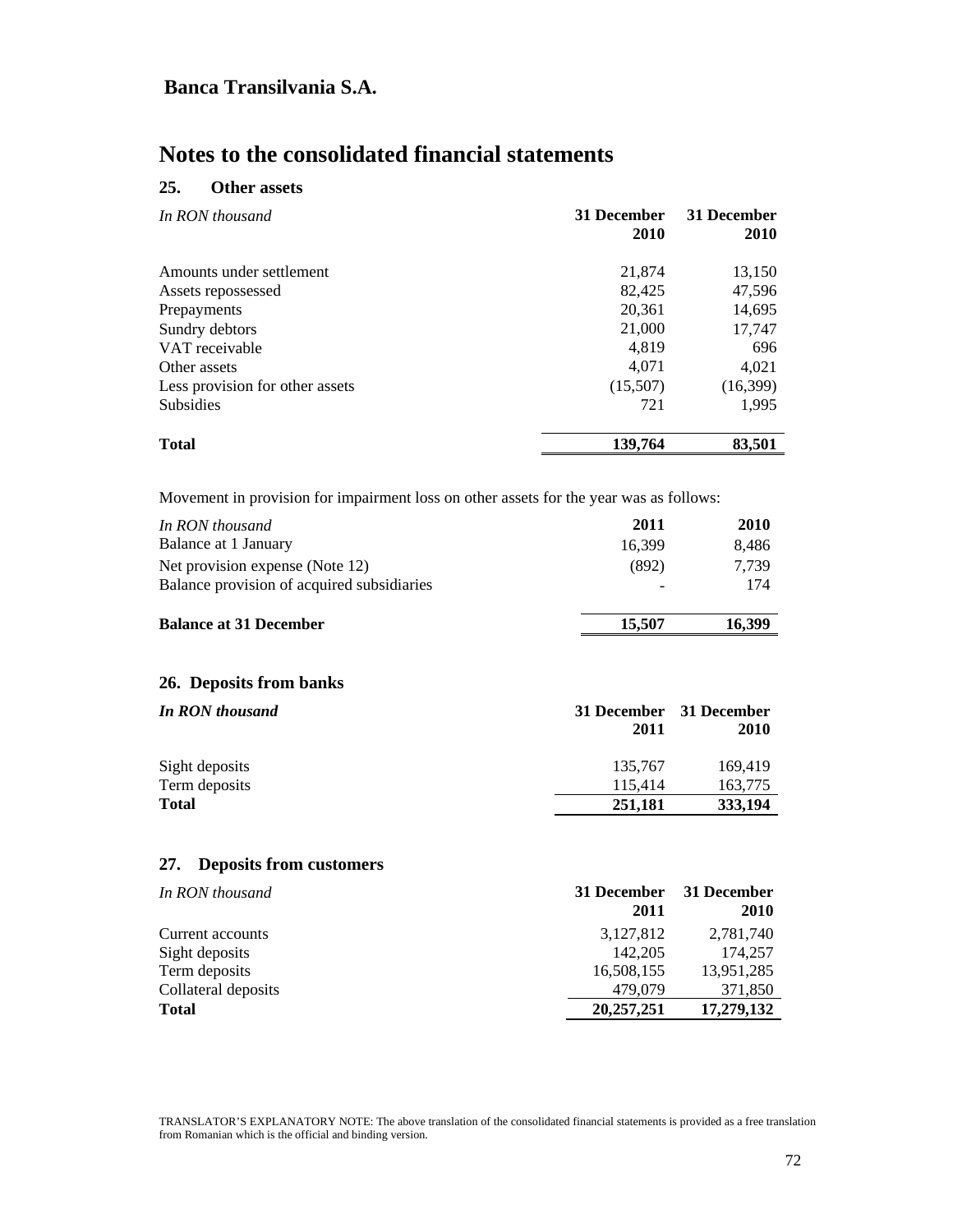# **Notes to the consolidated financial statements**

### **27. Deposits from customers** *(continued)*

Deposits from customers can be also analyzed as follows:

| In RON thousand     | 31 December<br>2011 | 31 December<br>2010 |
|---------------------|---------------------|---------------------|
| Retail customers    | 13.406.396          | 11,163,545          |
| Corporate customers | 6,850,855           | 6,115,587           |
| <b>Total</b>        | 20,257,251          | 17,279,132          |

#### **28. Loans from banks and other financial institutions**

| In RON thousand                          | 31 December<br>2011 | 31 December<br>2010 |
|------------------------------------------|---------------------|---------------------|
| Loans from commercial banks              | 64,235              | 128,446             |
| Romanian banks                           | 53,533              | 110,603             |
| Foreign banks                            | 10,702              | 17,843              |
| Loans from development banks (BERD, IFC) | 798.764             | 1,127,686           |
| Titluri date in pensiune (BNR)           | 1,276,023           |                     |
| Other funds from financial institutions  | 453,960             | 337,163             |
| <b>Total</b>                             | 2,592,982           | 1,593,295           |

The interest rates range for loans from banks and financial institutions was as follows:

| 2011       |                   | 2010             |                   |                  |
|------------|-------------------|------------------|-------------------|------------------|
|            | minimum           | maximum          | minimum           | maximum          |
| EUR        | $\%$              | 9.65%            | $1\%$             | 9.65%            |
| LEI        | 6%                | 6%               | N/A               | N/A              |
| <b>USD</b> | Libor $6M+0.38\%$ | Libor $6M + 3\%$ | Libor $6M+0.38\%$ | Libor $6M + 3\%$ |

#### **29. Other subordinated liabilities**

In 2006, the Group contracted a subordinated loan agreement with five credit institutions for EUR 60,000 thousand bearing an inter-banking interest rate available during the respective period + 3,4%. The inter-banking rate is, for each period, the annual interest rate offered for deposits in the respective currency, which is published on the reference page at 11:00 am, Bruxelles time. The loan shall be repaid by one installment at the seventh anniversary from the contract date.

The payments of any amounts payable under this contract are subordinated to the payment of all Senior Indebtedness, so that no amount shall be paid in respect of the loan in such bankruptcy, insolvency, winding-up or liquidation of the borrower or in any other similar event affecting the borrower, until all claims in respect of Senior Indebtedness admitted in such cases.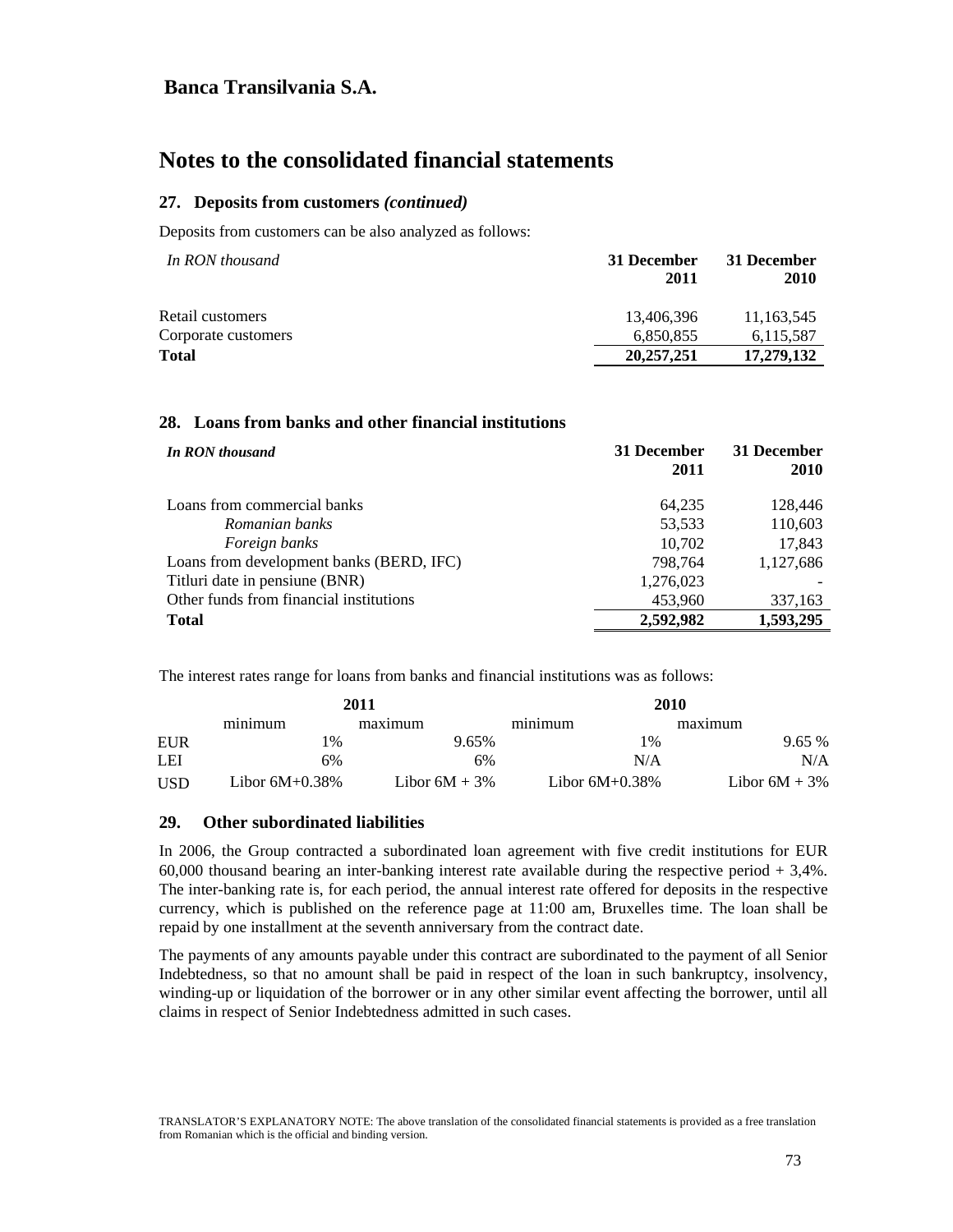# **Notes to the consolidated financial statements**

## **30. Other liabilities**

| In RON thousand           | 31 December<br>2011 | 31 December<br><b>2010</b> |
|---------------------------|---------------------|----------------------------|
| Amounts under settlement  | 126,835             | 53,801                     |
| Other fees payable        | 46.432              | 41,185                     |
| Sundry creditors          | 37,223              | 42,217                     |
| Leasing liabilities $(i)$ | 70                  | 550                        |
| Other liabilities         | 18,249              | 16,263                     |
| Provisions                | 26,575              | 23.098                     |
| <b>Total</b>              | 255,384             | 177,114                    |

*(i)* Future minimum lease payments under finance leases and the present value of the net minimum lease payments are as follows:

| In RON thousand                                | 31 December 2011 31 December 2010 |      |
|------------------------------------------------|-----------------------------------|------|
| <b>Minimum lease payments</b>                  |                                   |      |
| 2011                                           |                                   | 473  |
| 2012                                           | 74                                | 111  |
| <b>Total minimum lease payments</b>            | 74                                | 584  |
| Less future interest                           | (4)                               | (34) |
| <b>Present value of minimum lease payments</b> | 70                                | 550  |

## **31. Share capital**

The statutory share capital of the Bank as of 31 December 2011 was represented by 1,773,658,066 ordinary shares of RON 1 each (31 December 2010: 1,470,600,998 shares of RON 0.1 each). The shareholders structure of the Bank is presented in Note 1.

The capital increased by incorporating the reserves in the statutory profit and cash contribution amounting to RON 303,057,068 was registered at the Trade Register in 2011.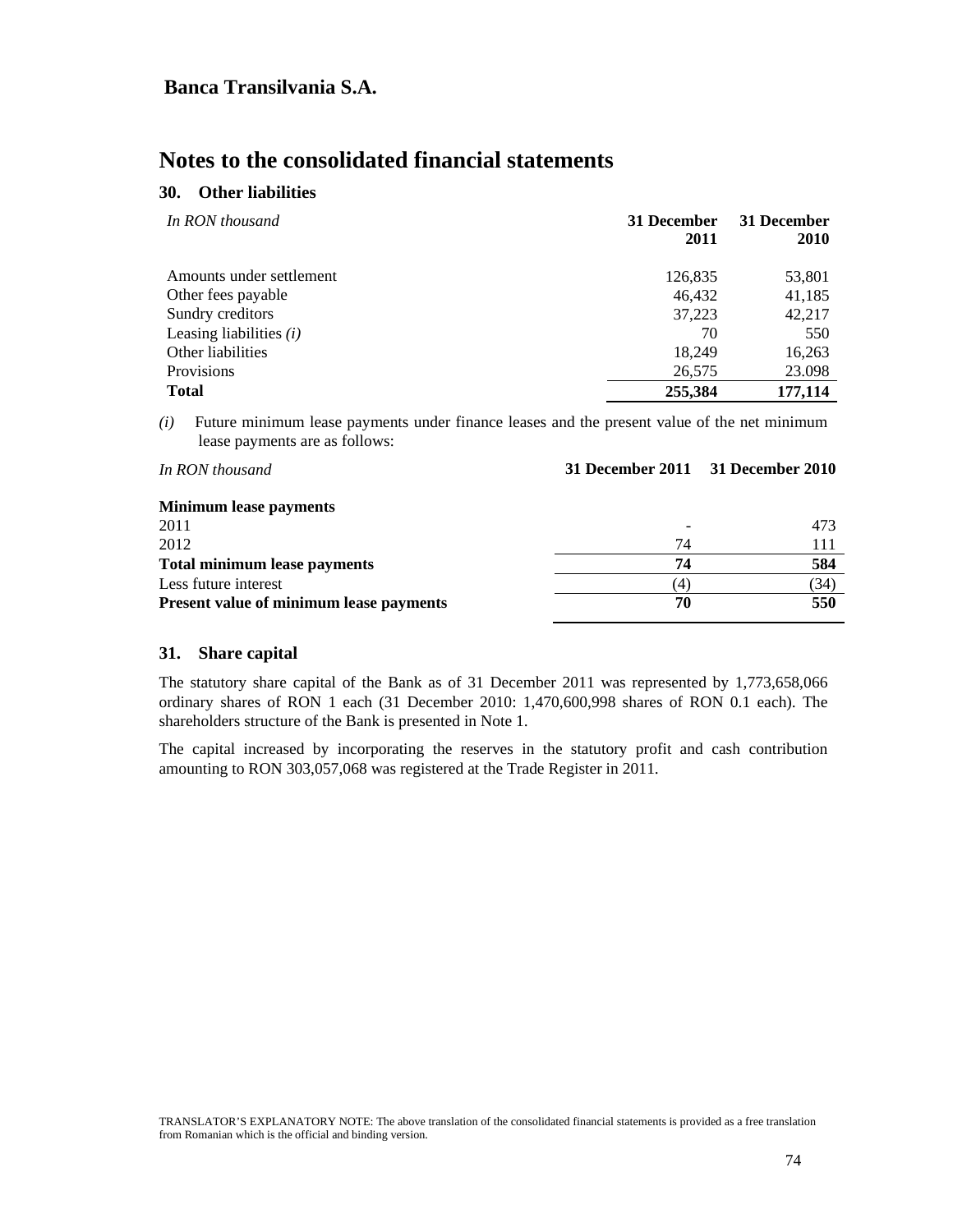# **Notes to the consolidated financial statements**

### **32. Other reserves**

As at 31 December 2011 and 31 December 2010 the reserves include the following:

| In RON thousand                                            | 31 December<br>2011 | 31 December<br>2010 |
|------------------------------------------------------------|---------------------|---------------------|
| General banking risks $(i)$                                | 77,893              | 77,893              |
| Statutory reserve <i>(ii)</i>                              | 121,437             | 111,600             |
| Fair value gains/ (losses) taken to equity (net of tax) on |                     |                     |
| available for sale investments                             | (7,082)             | 8,737               |
| <b>Total</b>                                               | 192,248             | 198,230             |
| <b>Statutory reserves</b>                                  |                     |                     |
| In RON thousand                                            | 2010                | 2010                |
| At 1 January                                               | 111,600             | 104,329             |
| Appropriations from profit                                 | 9,837               | 7,271               |
| <b>Total</b>                                               | 121,437             | 111,600             |

- *(i)* The general banking risks reserve include amounts set aside in accordance with local banking regulations for future losses and other unforeseen risks or contingencies, are separately disclosed as appropriations of profit. The general banking risks reserve is appropriated from the statutory gross profit at the rate of 1% of the balance of the assets carrying specific banking risks. The general banking risks reserve was set up, starting financial year 2004 up to the end of financial year 2006.
- *(ii)* Statutory reserves represent accumulated transfers from retained earnings in accordance with local banking regulations that require 5% of the Bank's net profit and its subsidiaries to be transferred to a non-distributable statutory reserve until such time this reserve represents 20% of the Bank's share capital.

The statutory reserves are not distributable.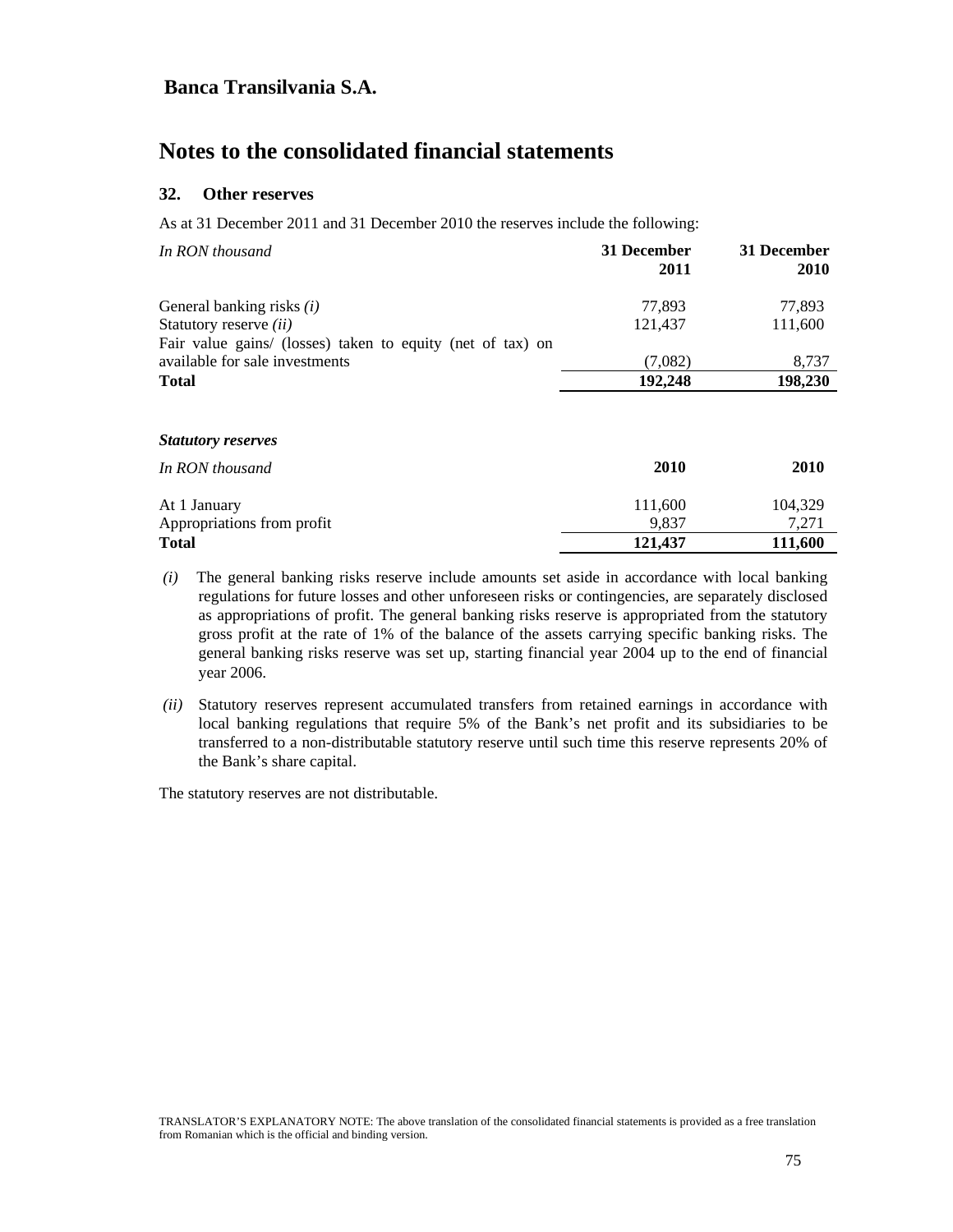# **Notes to the consolidated financial statements**

### **33. Related parties transactions**

#### **Transactions with shareholders**

During the year ended 31 December 2011, the following banking transactions were carried out with the shareholders:

| In RON thousand                                                 | 2011    | <b>2010</b> |
|-----------------------------------------------------------------|---------|-------------|
| <b>Assets</b>                                                   |         |             |
| Loans to shareholders granted by Banca Transilvania SA, related |         |             |
| interest and provisions                                         | 53      | 10          |
| <b>Liabilities</b>                                              |         |             |
| Current accounts, deposits, related                             | 155,323 | 87,643      |
| Loans from financial institutions                               | 296,891 | 386,570     |
| Subordinated loans                                              | 52,030  | 51,511      |
| Income statement                                                |         |             |
| Interest income                                                 | 42      | 48          |
| Performance commission income                                   | 521     | 865         |
| Interest, commission expense                                    | 24.681  | 26,432      |

#### **Transactions with key management personnel**

During the year ended 31 December 2011, the following banking transactions were carried out with key personnel:

| In RON thousand                                                                             | 2011    | <b>2010</b> |
|---------------------------------------------------------------------------------------------|---------|-------------|
| <b>Assets</b>                                                                               |         |             |
| Loans to key personnel granted by Banca Transilvania SA, related<br>interest and provisions | 111,236 | 93,524      |
| <b>Liabilities</b>                                                                          |         |             |
| Current accounts at Banca Transilvania SA, deposits and accrued                             | 54.914  | 37,631      |
| <b>Commitments to key personnel</b>                                                         | 5.266   | 1.826       |
| Income statement                                                                            |         |             |
| Interest income                                                                             | 7,958   | 7,197       |
| Commission expense                                                                          | 5,648   | 4.446       |

During 2011 the total salaries paid to the Board of Director's members and executive management of the Bank and subsidiaries amounting to RON 3,744 thousand (2010: RON 3,750 thousand).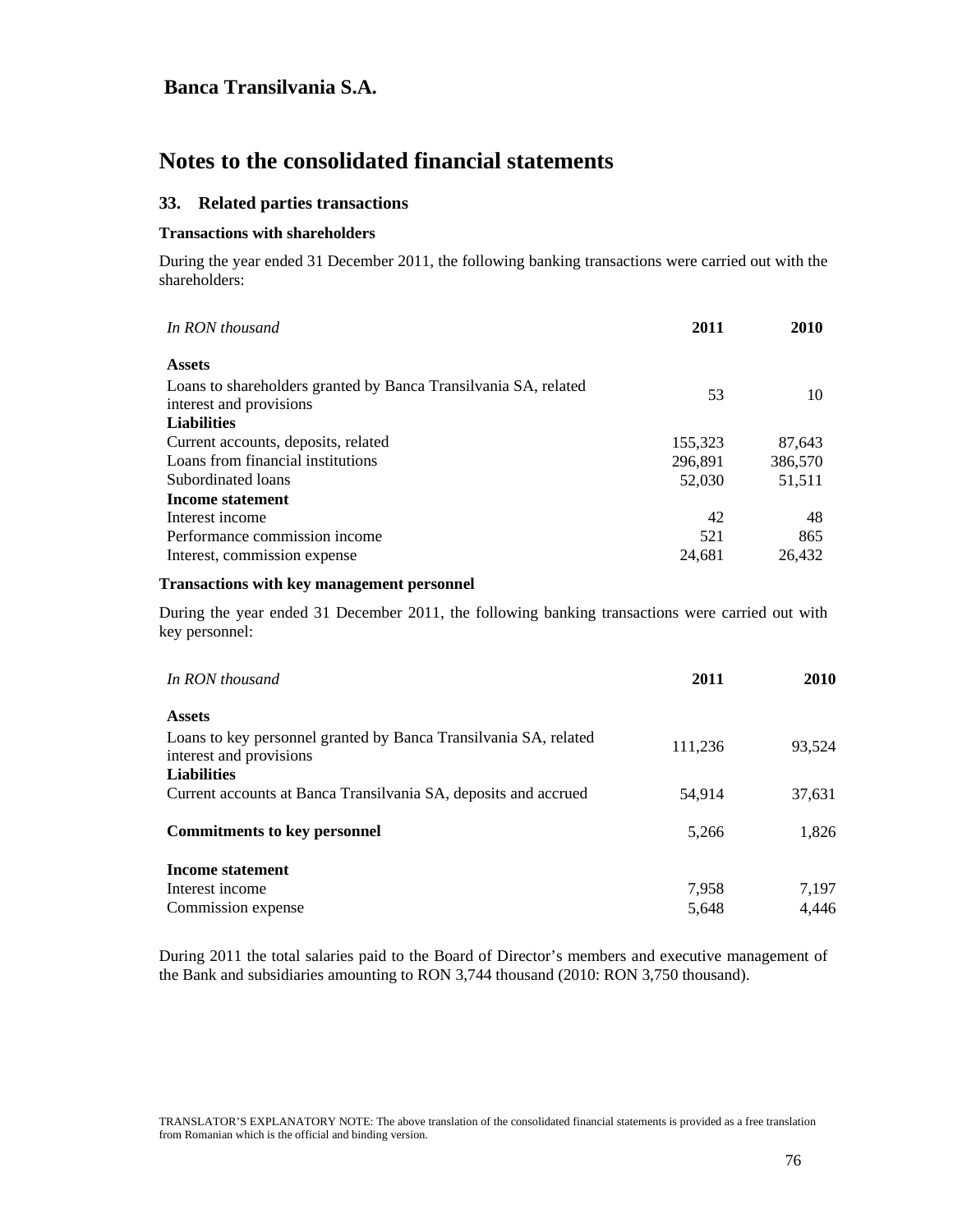# **Notes to the consolidated financial statements**

### **34. Commitments and contingencies**

At any time the Group has outstanding commitments to extend credit. These commitments take the form of approved loans and overdraft facilities. Outstanding loan commitments have a commitment period that does not extend beyond the normal underwriting and settlement period of one month to one year.

The Group provides financial guarantees and letters of credit to guarantee the performance of customers to third parties. These agreements have fixed limits and generally extend for a period of up to one year. Expirations are not concentrated in any period.

The contractual amounts of commitments and contingent liabilities are set out in the following table by category. The amounts reflected in the table as commitments assume that amounts are fully advanced.

The amounts reflected in the table as guarantees and letters of credit represent the maximum accounting loss that would be recognized at the balance sheet date if counterparties failed completely to perform as contracted.

| In RON thousand   | 31 December | 31 December<br>2010 |
|-------------------|-------------|---------------------|
|                   | 2011        |                     |
| Guarantees issued | 945.948     | 826.849             |
| Loan commitments  | 2.233.821   | 1.857.151           |
| <b>Total</b>      | 3.179.769   | 2,684,000           |

At 31 December 2011 currency transactions were:

- a. Forward transactions
- a.1. Transactions with banks
	- Purchases: RON 65,242,000 EUR 15,000,000
- a.2. Transactions with clients
	- Purchases: EUR 6,000,000 equivalent RON 25,918,200
- b. Swap transactions
- b.1. Transactions with banks
	- Purchases: RON 20,254,800 EUR 4,700,000
	- Purchases: EUR 18,200,000 equivalent RON 78,618,54
- At 31 December 2010 foreign currency transactions were nil.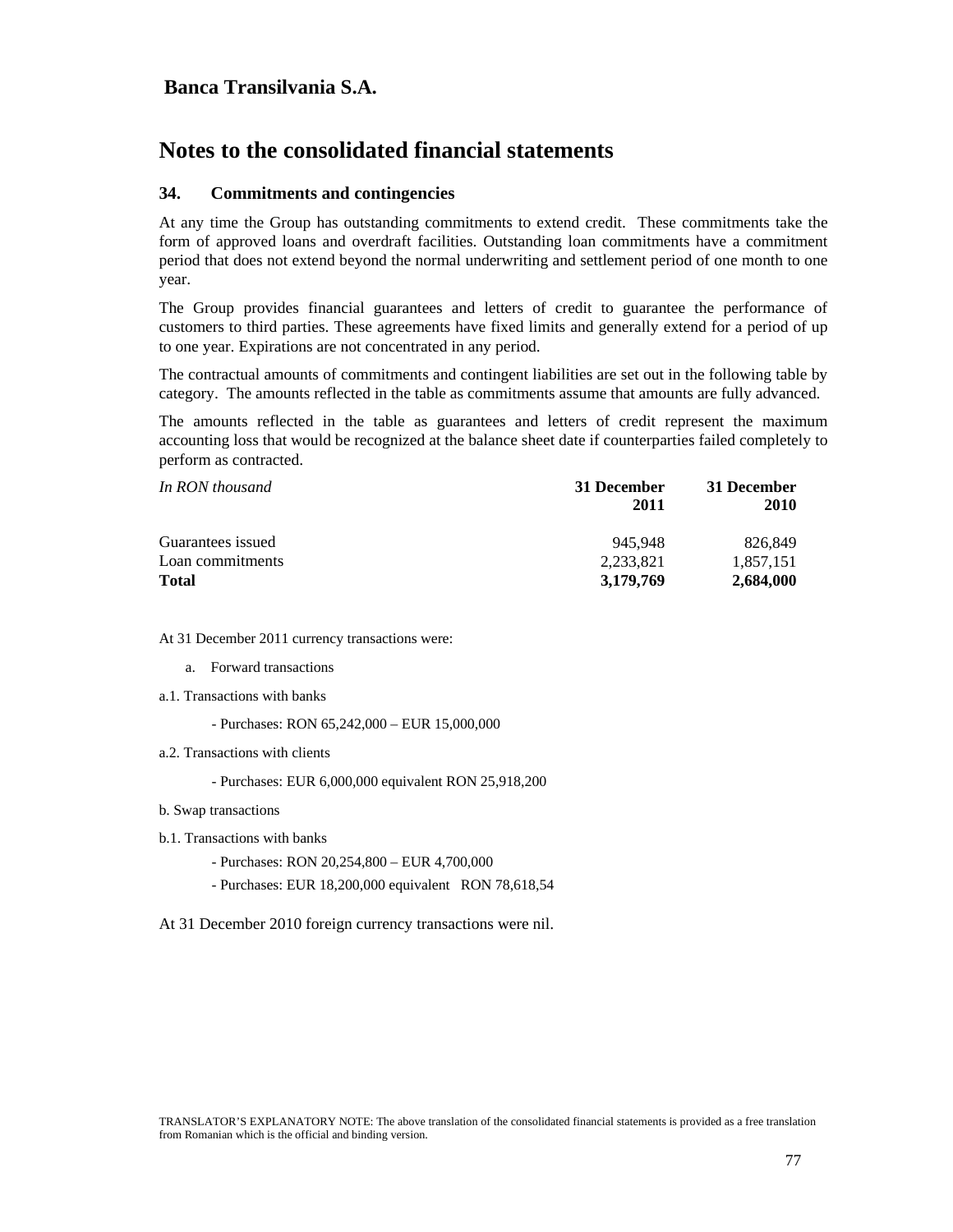# **Notes to the consolidated financial statements**

### **35. Earnings per share**

#### **Basic earnings per share**

The calculation of basic earnings per share (basic and diluted) was based on net profit attributable to ordinary shareholders of RON 297,019 thousand (31 December 2010: RON 133,794 thousand) and the weighted average number of the ordinary shares outstanding during the year calculated as follows:

|                                            | 2011          | 2010          |
|--------------------------------------------|---------------|---------------|
| Ordinary shares issued at 1 January        | 1,470,600,998 | 1,086,337,883 |
| Effect of shares issued during the year    | 143,558,781   | 281,154,437   |
| Weighted average number of shares as at 31 |               |               |
| December                                   | 1,614,159,779 | 1,367,492,320 |
| Weighted average number of shares as at 31 |               |               |
| December 2007 retreated                    | n/a           | n/a           |
|                                            |               |               |

#### **36. Changes in Group's structure**

### **Acquisitions**

During December 2011 the Group acquired 91.43% of the share capital of Transilvania Imagistica SA

#### **37. Reconciliation of profit under IFRS and Romanian Accounting Standards**

| In RON thousand                                                      | 2011    | 2010    |
|----------------------------------------------------------------------|---------|---------|
| <b>Net profit under Romanian Accounting Standards</b>                | 170,472 | 113,294 |
| Fair value adjustment for investment securities                      | 29,190  | (1,205) |
| Reversal of dividends from subsidiaries                              | (2,649) | (5,491) |
| Adjustment to amortised cost and impairment of loans to<br>customers | 102.868 | 10.746  |
| Net income related to subsidiaries sold/acquired                     | 924     |         |
| Deferred tax income                                                  | (1,991) | 15,830  |
| Investment in associates (loss)                                      |         | 1,838   |
| Other items                                                          | (1,566) | (1,028) |
| Net profit under IFRS                                                | 297,248 | 133,984 |
|                                                                      |         |         |